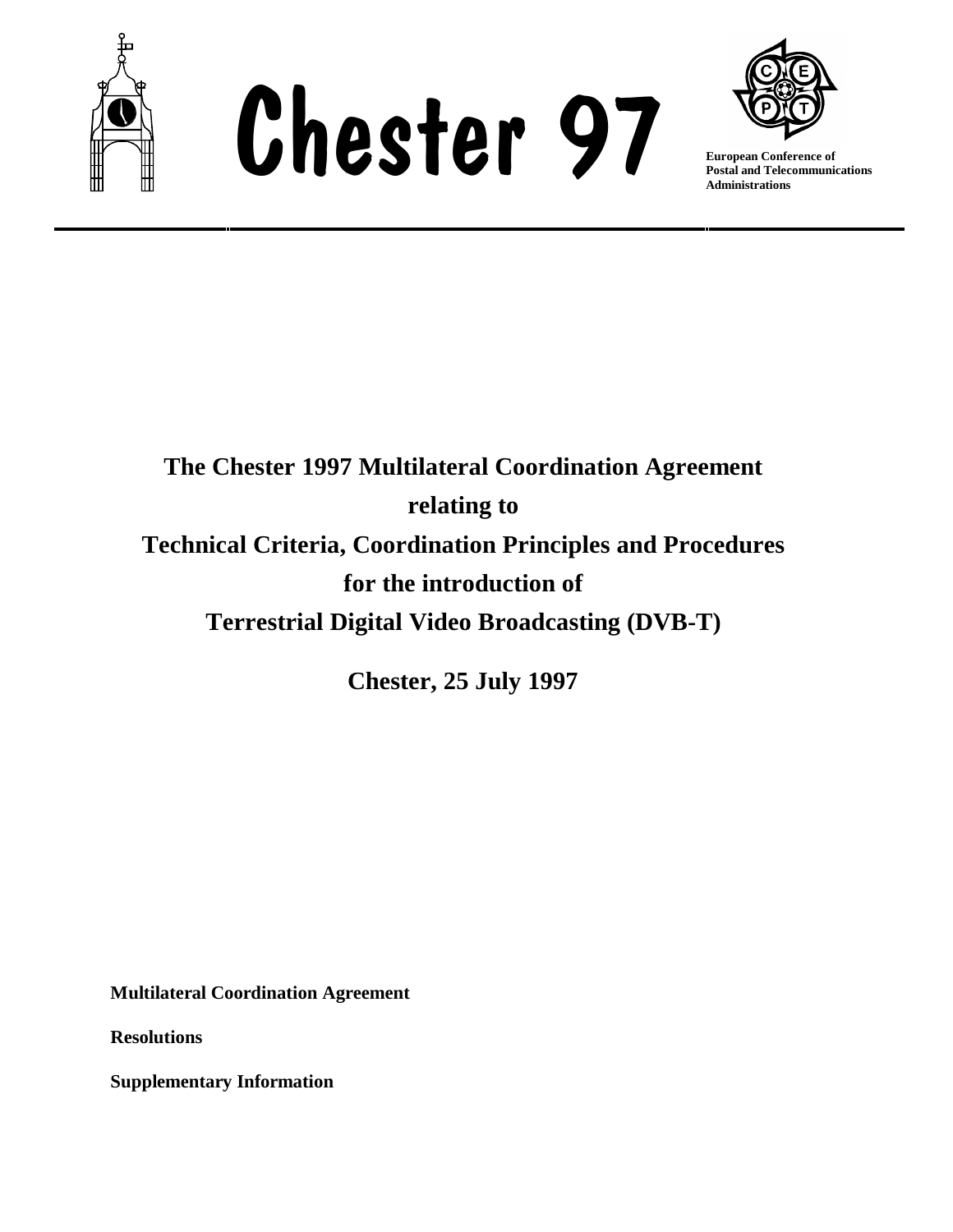## TABLE OF CONTENTS

# **The Chester 1997 Multilateral Coordination Agreement relating to Technical Criteria, Coordination Principles and Procedures for the introduction of Terrestrial Digital Video Broadcasting (DVB-T)**

Page

| Preamble   |                                                                             | $\overline{4}$   |
|------------|-----------------------------------------------------------------------------|------------------|
| Article 1  | Definitions                                                                 | 5                |
| Article 2  | Execution of the Multilateral Coordination Agreement                        | 7                |
| Article 3  | Annexes to the Multilateral Coordination Agreement                          | $\boldsymbol{7}$ |
| Article 4  | Procedures concerning coordination                                          | 8                |
| Article 5  | Compatibility and sharing with other radiocommunication services            | 18               |
| Article 6  | Accession to the Multilateral Coordination Agreement                        | 18               |
| Article 7  | Scope of application of the Multilateral Coordination Agreement             | 19               |
| Article 8  | Denunciation of the Multilateral Coordination Agreement                     | 19               |
| Article 9  | Notification of this Multilateral Coordination Agreement to the ITU         | 19               |
| Article 10 | Revision of the Multilateral Coordination Agreement                         | 20               |
| Article 11 | Entry into force and duration of the Multilateral Coordination<br>Agreement | 20               |
| Article 12 | Cases where ratification or confirmation is required                        | 20               |
| Signatures |                                                                             | 22               |
| Annex 1:   | Technical criteria to be used in the coordination of DVB-T                  | 23               |
| Annex $2$  | Principles                                                                  | 72               |

| Annex 2:    | Principles                                                                                             | 72  |
|-------------|--------------------------------------------------------------------------------------------------------|-----|
| Annex 3:    | Basic characteristics to be communicated for coordination                                              | 74  |
| Annex 4:    | Compatibility analyses                                                                                 | 81  |
| Annex $5$ : | Methods and criteria for assessing compatibility between DVB-T<br>and services other than broadcasting | 90  |
| Annex 6:    | Rules for analogue to digital conversion                                                               | 107 |
| Annex 7:    | Tables of distances to be used in the application of Article 4 of the<br>Agreement                     | 109 |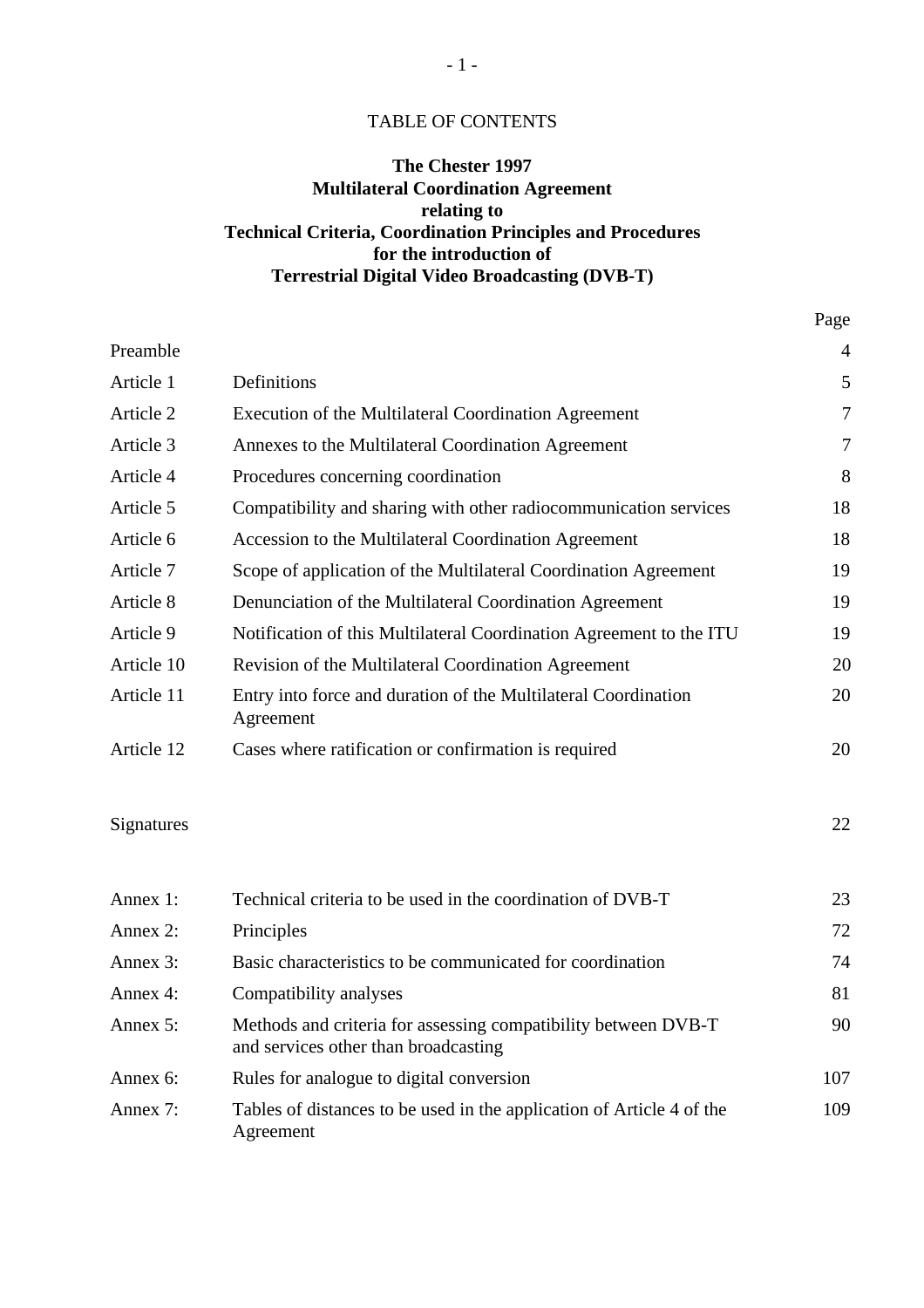# **Resolutions**

| <b>Resolution 1:</b> | Invitation to the CEPT European Radiocommunications Committee<br>(ERC) to assign tasks to the European Radiocommunications Office<br>(ERO)                                                                                                   |
|----------------------|----------------------------------------------------------------------------------------------------------------------------------------------------------------------------------------------------------------------------------------------|
| <b>Resolution 2:</b> | Follow-up CEPT activities in advance of a possible future ITU Conference<br>to revise ST61                                                                                                                                                   |
| <b>Resolution 3:</b> | Further studies on the technical criteria to be used in the<br>coordination of DVB-T and the methods and criteria for assessing<br>compatibility between digital terrestrial television broadcasting and<br>services other than broadcasting |
| <b>Resolution 4:</b> | Invitation to the CEPT European Radiocommunications Committee<br>to consider a change to its Rules of Procedure to enable<br>administrations outside CEPT to commit themselves to apply ERC<br>Decisions                                     |
| <b>Resolution 5:</b> | Time schedule for submission of data to the ERO and for the<br>calculation of reference interference situations                                                                                                                              |
| Resolution 6:        | Action to develop, within the ITU Radiocommunication Study<br>Groups, an ITU-R Recommendation concerning the coordination of<br><b>DVB-T</b> stations                                                                                        |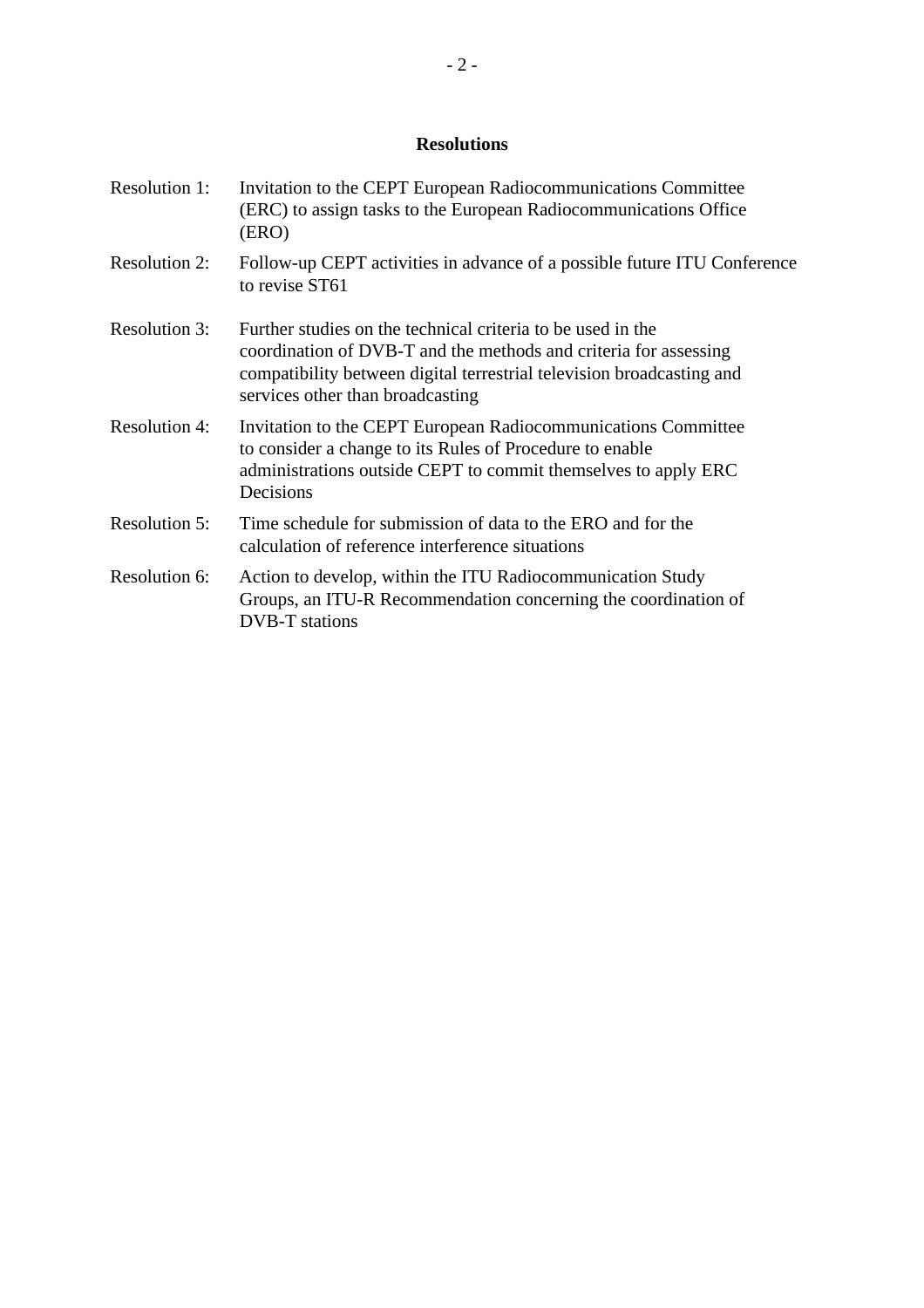# Supplementary Information

to the

Multilateral Coordination Agreement relating to Technical Criteria, Coordination Principles and Procedures for the introduction of Terrestrial Digital Video Broadcasting (DVB-T)

Flow charts for coordination procedures and compatibility analysis (These flow charts are for information purposes only and do not form part of the Agreement).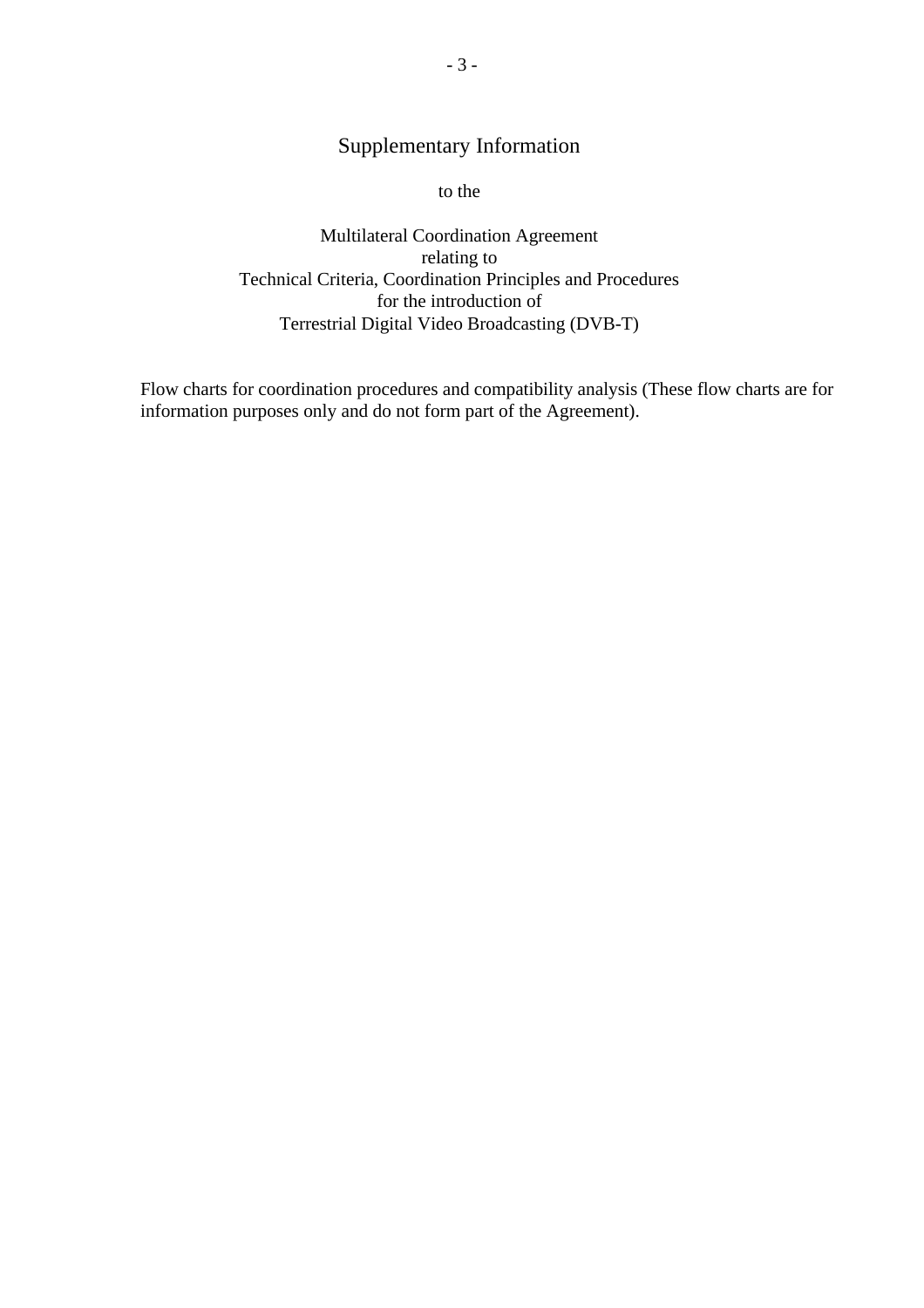# **Multilateral Coordination Agreement relating to Technical criteria, Coordination Principles and Procedures for the introduction of Terrestrial Digital Video Broadcasting (DVB-T)**

#### **PREAMBLE**

The Delegates of the following CEPT Administrations representing Member countries of the International Telecommunication Union (ITU):

*Austria, Belgium, The Republic of Bulgaria, The Republic of Croatia, The Czech Republic, Denmark, The Republic of Estonia, Finland, France, The Federal Republic of Germany, Greece, The Republic of Hungary, Ireland, Italy, The Republic of Latvia, The Republic of Lithuania, The Grand Duchy of Luxembourg, The Republic of Moldova, The Kingdom of The Netherlands, Norway, The Republic of Poland, Portugal, Romania, The Russian Federation, The Slovak Republic, The Republic of Slovenia, Spain, Sweden, Swizerland, Ukraine, The United Kingdom of Great Britain and Northern Ireland, and The Vatican City State.*

meeting in Chester, July 1997, for a DVB-T Technical Criteria, Coordination Principles and Procedures Meeting convened under the terms of Article S6 of the ITU Radio Regulations and in accordance with decisions of the ERC, have, in signing this Multilateral Coordination Agreement, adopted the following provisions concerning the broadcasting service (DVB-T) in the bands 174 to 230 MHz and 470 to 862 MHz in the Planning Area as defined in Article 1 of this Multilateral Coordination Agreement.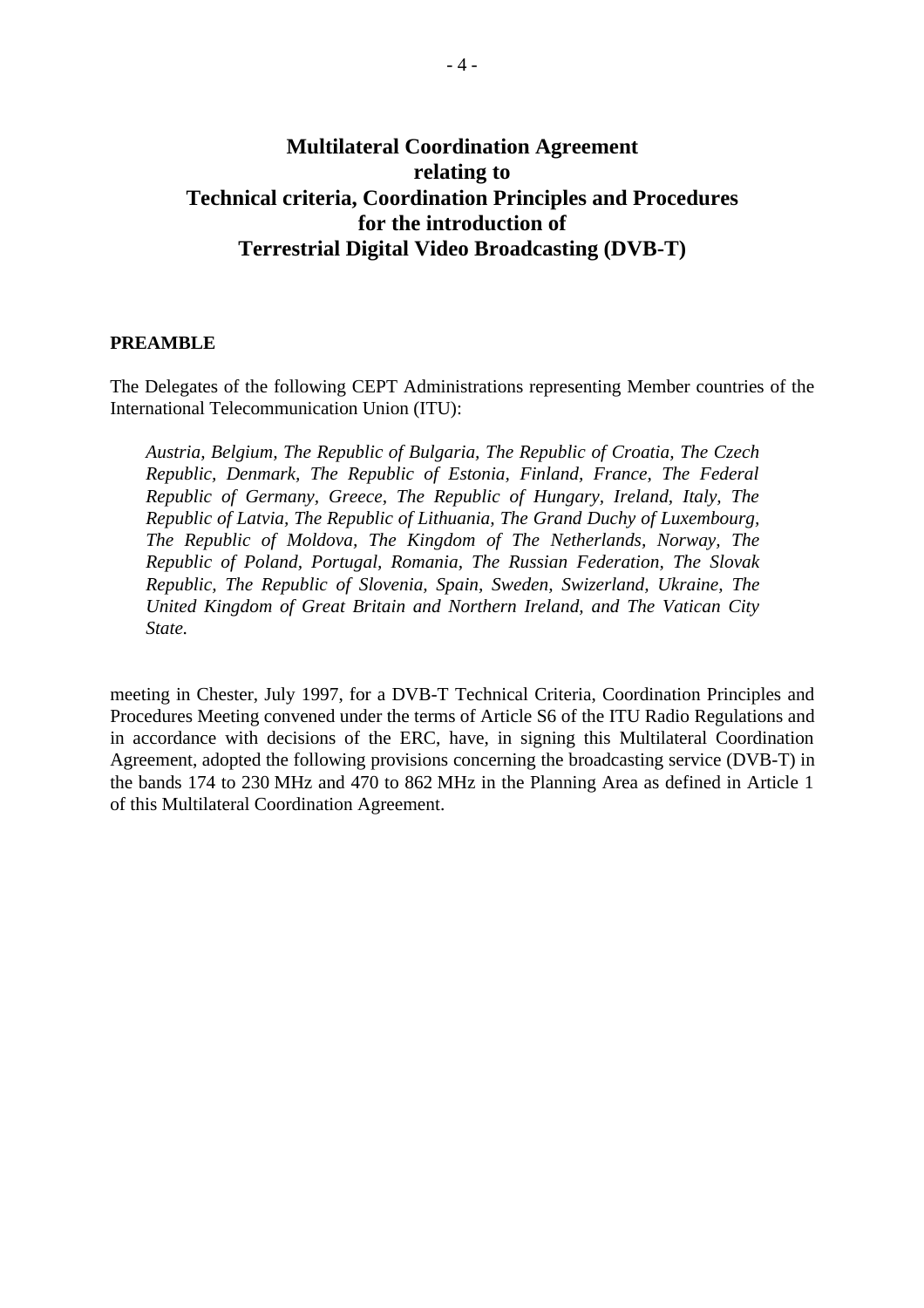#### **Definitions**

For the purposes of this Multilateral Coordination Agreement, the following terms shall have the meanings defined below:

- **1.1** *ITU:* The International Telecommunication Union.
- **1.2** *Radiocommunication Bureau:* The lTU Radiocommunication Bureau (ITU-BR).
- **1.3** *Radio Regulations:* The Simplified Radio Regulations adopted in 1995.
- **1.4** *CEPT:* The European Conference of Postal and Telecommunications Administrations.
- **1.5** *ERC:* The European Radiocommunications Committee of the CEPT.
- **1.6** *ERO:* The European Radiocommunications Office.
- **1.7** *DVB-T (Terrestrial Digital Video Broadcasting***)***:* A system in the terrestrial Broadcasting Service as specified in the European Telecommunication Standards Institute (ETSI) Standard ETS 300-744 "Digital broadcasting systems for television, sound and data services; framing structure, channel coding and modulation".
- **1.8** *Multilateral Coordination Agreement:* The multi-lateral agreement between CEPT administrations comprising this Chester 1997 Multilateral Coordination Agreement and its Annexes. (This may be abbreviated to 'CH97'.)
- **1.9** *Administration*: Unless otherwise indicated, the term administration designates an administration as defined in the ITU Constitution.
- **1.10** *Managing Administration:* The Administration having the responsibility for carrying out the administrative functions associated with this Agreement specified in Articles 6, 8,9,10,11 and 12. The Managing Administration shall be the United Kingdom of Great Britain and Northern Ireland.
- **1.11** *Contracting Administration:* Any administration, representing a Member of the ITU, which has approved or acceded to this Multilateral Coordination Agreement.
- **1.12** *Planning Area:* The territories of the Contracting Administrations.
- **1.13** *Assignment:* Any assignment for which the procedure of Article 4 has been successfully applied and any assignment in the Stockholm Plan (1961).
- **1.14** *The Stockholm Agreement (1961):* The "Regional Agreement for the European Broadcasting Area Concerning the Use of Frequencies by the Broadcasting Service in the VHF and UHF Bands" adopted by the European VHF/UHF Broadcasting Conference (Stockholm, 1961). (This may be abbreviated to 'ST61'.)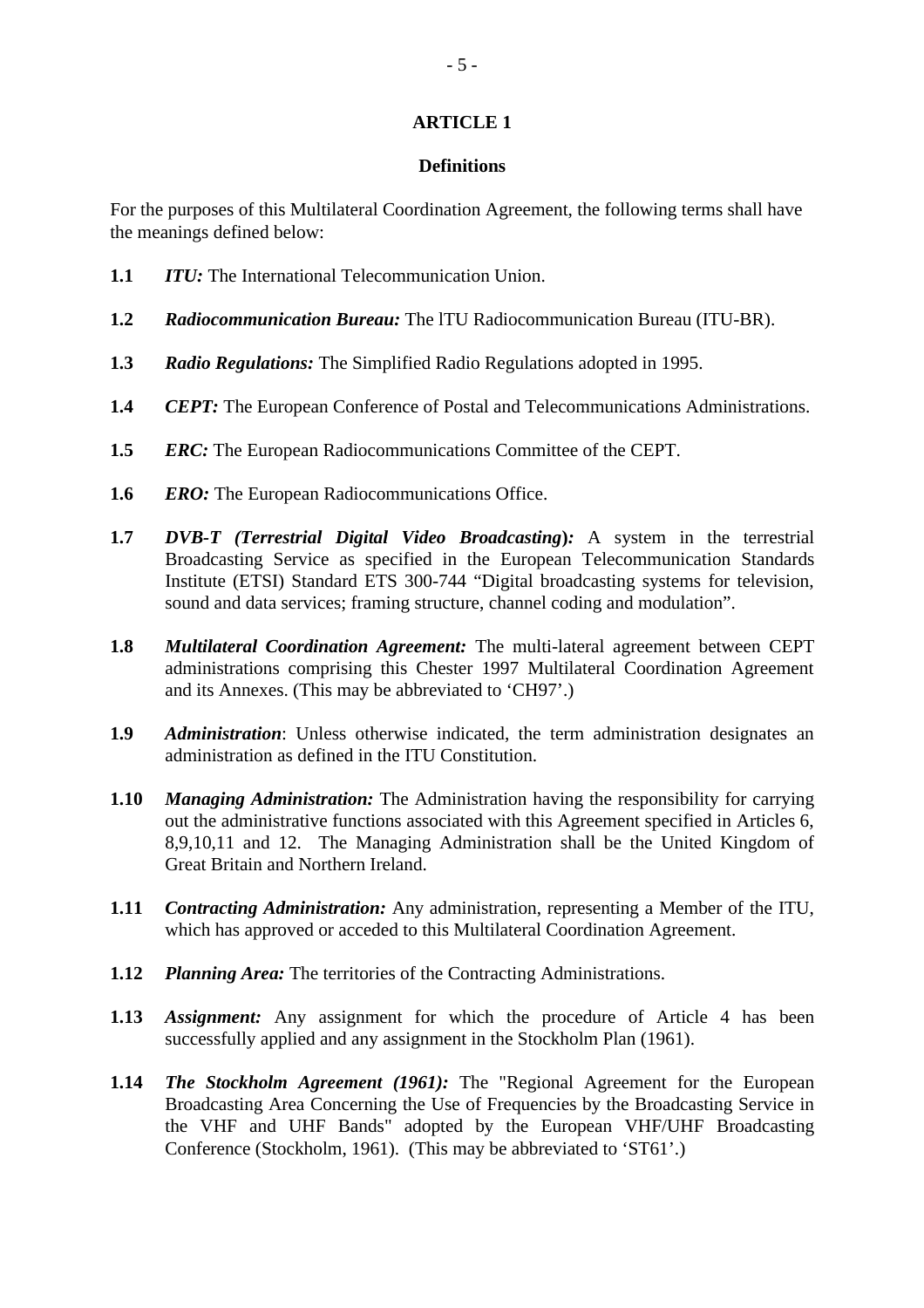- **1.15** *The ST61 Plan:* The Plan annexed to the Stockholm Agreement (1961) and all its subsequent modifications.
- **1.16** *European Broadcasting Area:* The geographical area defined in No. S5.14 of the Radio Regulations.
- **1.17** *SFN (Single Frequency Network):* A network of synchronised DVB-T stations sharing the same radio frequency channel and transmitting identical signals.
- **1.18** *MFN (Multi Frequency Network):* A network of DVB-T Stations using various radio frequency channels.
- **1.19** *DVB-T Station*: A Station in the Broadcasting Service using the DVB-T system*.*
- **1.20** *Analogue Assignment:* A frequency assignment relating to a terrestrial television broadcasting station using an analogue system.
- **1.21** *Analogue to Digital Conversion:* An administrative procedure to replace one analogue assignment with one or more DVB-T assignment(s) using the same radio frequency channel.
- **1.22** *Frequency Bands III, IV and V***:**

| 174 to 230 MHz | Band III       |
|----------------|----------------|
| 470 to 582 MHz | <b>Band IV</b> |
| 582 to 862 MHz | Band V         |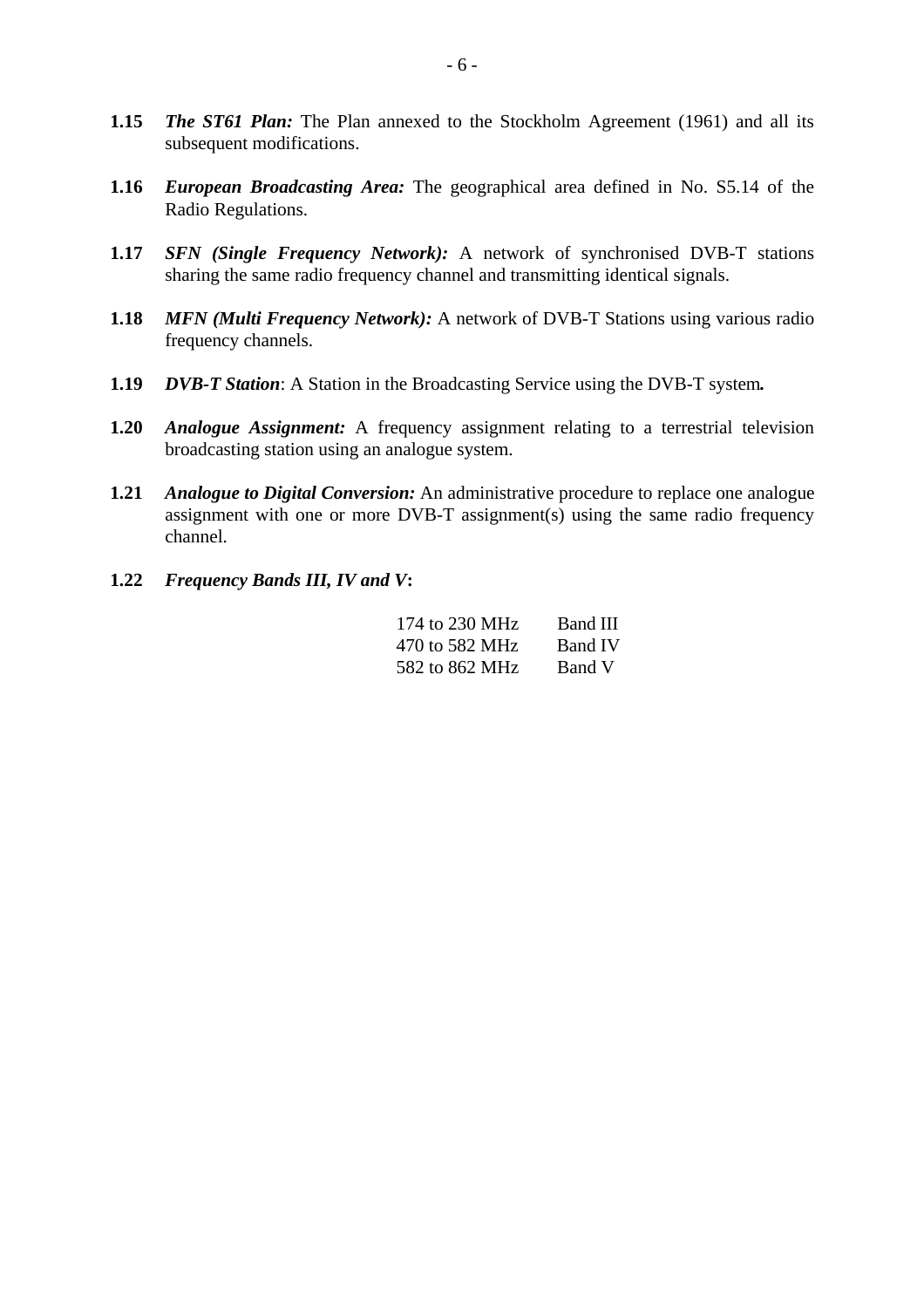#### **Execution of the Multilateral Coordination Agreement**

- 2.1 The Contracting Administrations shall apply the terms of this Agreement for their Terrestrial Digital Video Broadcasting stations (DVB-T), in the bands 174 to 230 MHz and 470 to 862 MHz.
- **2.2** The Contracting Administrations undertake to study and, in common agreement, to put into practice the measures necessary to eliminate any problems that might result from the application of this Multilateral Coordination Agreement.

#### **ARTICLE 3**

#### **Annexes to the Multilateral Coordination Agreement**

The Multilateral Coordination Agreement contains the following Annexes:

- Annex 1: Technical criteria to be used in the coordination of DVB-T
- Annex 2: Principles
- Annex 3: Basic characteristics to be communicated for coordination
- Annex 4: Compatibility analysis
- Annex 5: Methods and criteria for assessing compatibility between DVB-T and services other than broadcasting
- Annex 6: Rules for analogue to digital conversion
- Annex 7: Tables of distances to be used in the application of Article 4 of the Agreement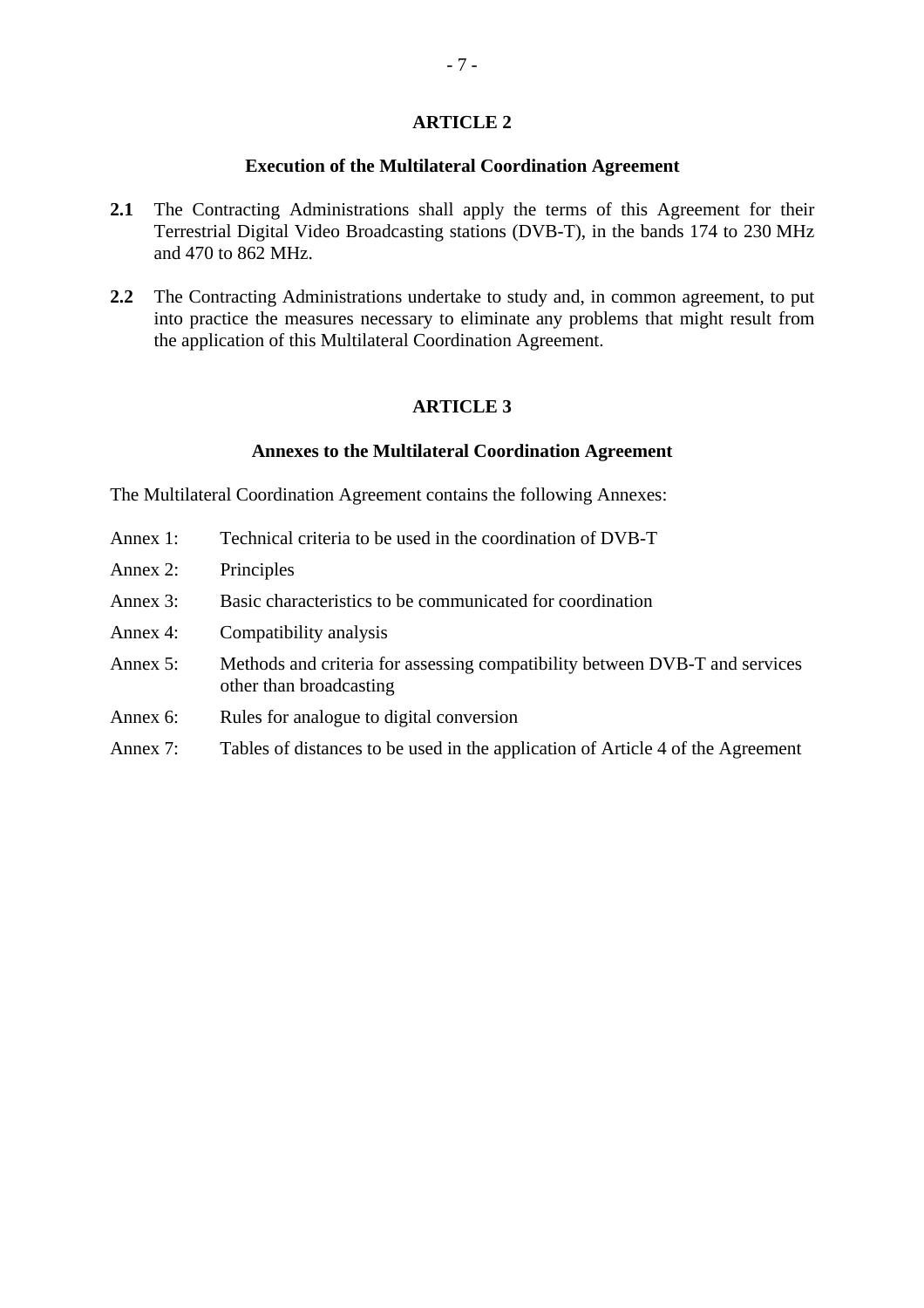#### **Procedures concerning coordination**

#### **Preamble**

The following sections give procedures in addition to those given in Article 4 of the Stockholm Agreement 1961 for use in relation to DVB-T stations, including SFNs.

These procedures only deal with the frequency bands in which DVB-T is envisaged, i.e. 174 to 230 MHz and 470 to 862 MHz. In the other bands the procedures of the Stockholm Agreement apply, without additional procedures.

# **1 Procedure in the Frequency Bands 174 to 230 MHz, and 470 to 862 MHz**

This Section 1 consists of three parts: Part A deals with the coordination of analogue television stations; Part B deals with the coordination of DVB-T stations or SFNs; and Part C deals with the coordination of stations of services other than broadcasting.

#### **Part A: Procedure for Analogue television stations**

#### **A.1.1**

When a Contracting Administration proposes to change the characteristics of an analogue television broadcasting station shown in the ST61 Plan or brought into operation in accordance with the provisions of the present Agreement, or proposes to put into operation a broadcasting station not appearing in the ST61 Plan, the following action shall be taken:

#### **A.1.1.1**

- (a) If the distances from the station under consideration to the nearest points of the boundaries of other countries, the administrations of which are Contracting Administrations, are less than the limits corresponding to the proposed power of the station and other characteristics specified in Annex 7, the administrations of those countries shall be consulted about the proposal.
- (b) If the frequency of the proposed station is in the bands 216 to 230 MHz, 582 to 606 MHz or 790 to 862 MHz, or if the effective antenna height is more than 1200 m, or in cases where an asterisk appears in the tables in Annex 1 of the Stockholm Agreement, the procedure given in paragraph 2.1 of this Article shall be applied in addition to the procedure in A.1.1.1(a).

#### **A.1.1.2**

In effecting the consultation of  $A.1.1.1(a)$  the administration proposing the change shall furnish all the information specified in the CEPT format (see Table A3.1 of Annex 3), preferably in electronic form. This includes the information specified in Appendix S4 of the Radio Regulations, together with the effective antenna height as defined in Annex 2 to the Stockholm Agreement, its direction characteristics and the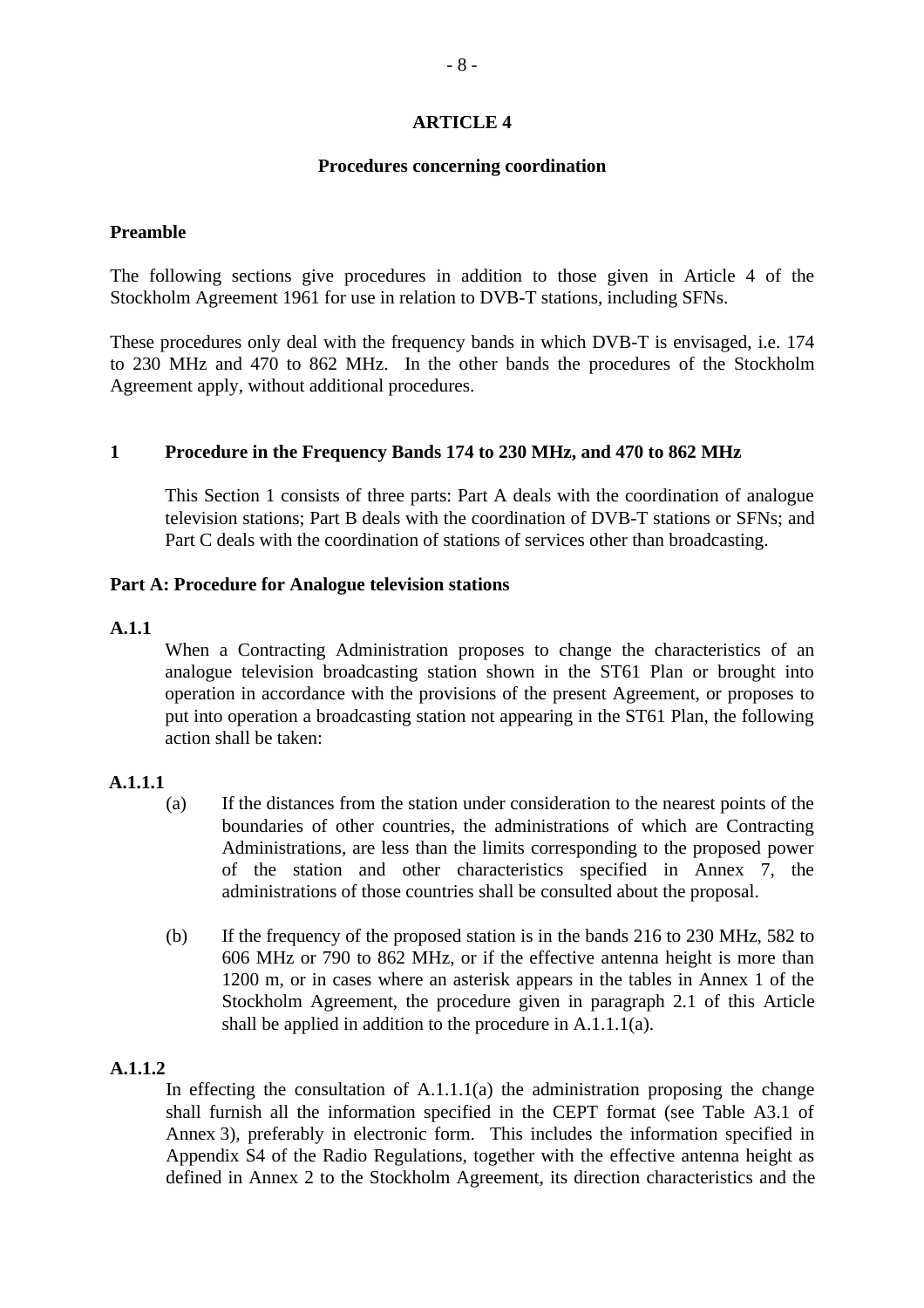polarization of radiation. The administrations that are being consulted may request any other information they need to assess the probability of harmful interference to their own service.

# **A.1.1.2.1**

If the administration consulted is responsible for a DVB-T station or SFN, the method of assessing compatibility given in Annex 4, Section A shall be used.

# **A.1.1.2.2**

If the administration consulted is responsible for an analogue television station which may be converted into digital in the future, the method for assessing the compatibility given in Annex 4, Section A shall be used.

# **A.1.1.2.3**

If an incompatibility resulting from A.1.1.2.1 or A.1.1.2.2 has been identified the administrations concerned should try to reach agreement.

#### **A.1.1.3**

If agreement is reached between the administrations concerned, the administration proposing the change may proceed with its project. Administrations which have been consulted in accordance with A.1.1.1(a) and have not replied within ten weeks shall be sent an urgent reminder. Administrations which have not replied within two weeks following the dispatch of the urgent reminder shall be considered to have agreed to the proposed change.

#### **A.1.1.4**

If no agreement is reached between the administrations concerned, the ITU-BR will, in accordance with the Stockholm Agreement, make any technical examination that may be requested by the administration proposing the change, or by administrations whose services may be affected by the proposed change, and will inform them of the results of such examination. If no agreement is reached between the administrations concerned, and the administration making the proposal wishes to withdraw its proposal, the consulted administrations shall be informed by the administration proposing the change.

#### **A.1.2**

The administration proposing the change may proceed with its project without consulting other administrations if:

- (a) the proposed modification relates to a reduction in power or to other changes of technical characteristics which would reduce the probability of harmful interference to services of other countries, or
- (b) the distances from the station under consideration to the nearest points of the boundaries of other countries, the administrations of which are Contracting Administrations, are equal to or greater than the limits corresponding to the proposed power of the station and other characteristics specified in Annex 7, and if the frequency of the proposed station is in the bands 174 to 216 MHz, 470 to 582 MHz or 606 to 790 MHz.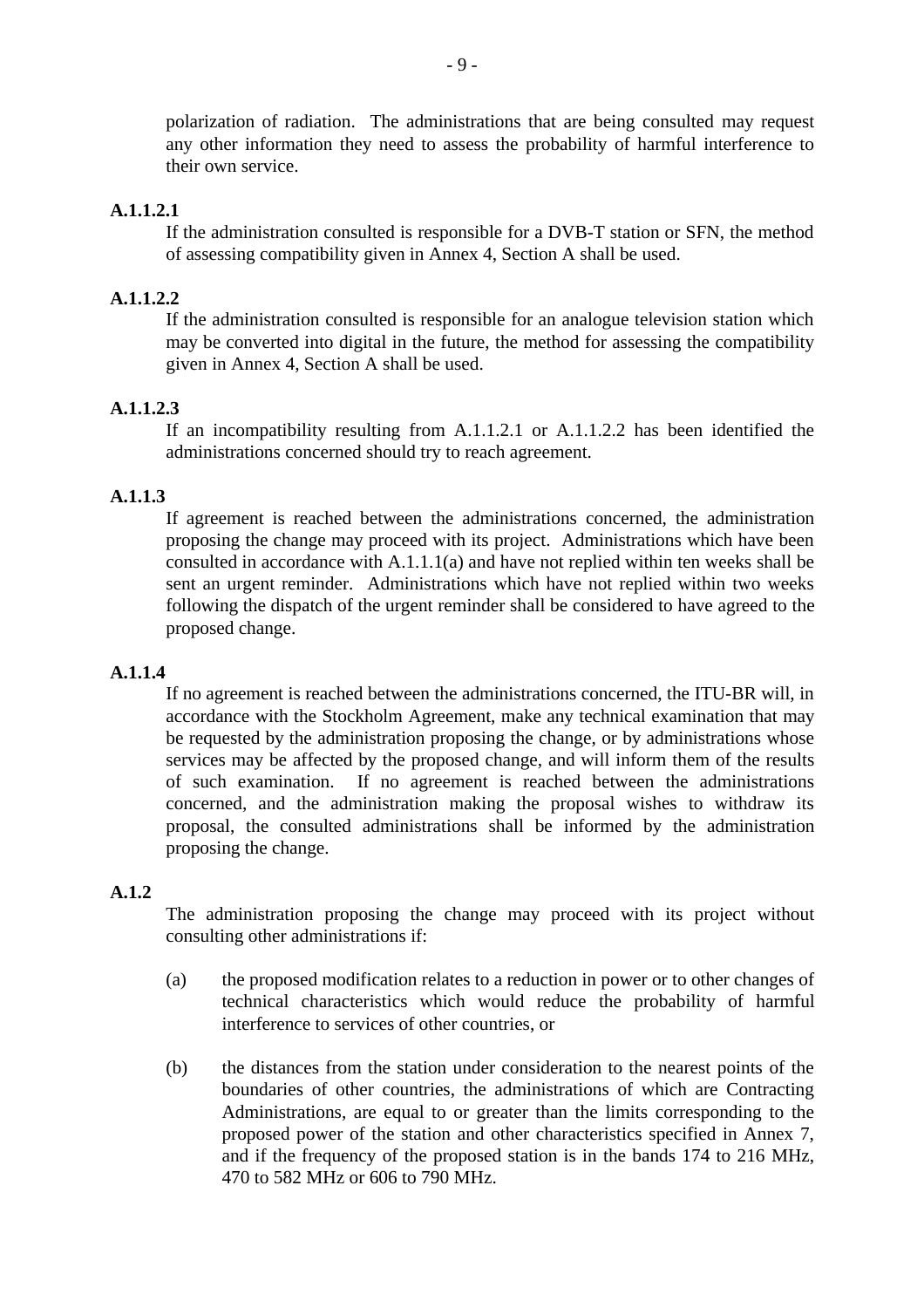# **A.1.3**

In the cases referred to in sub-paragraph A.1.1.3 and paragraph A.1.2 above, the administration proposing the change shall inform the ITU-BR of the particulars specified in sub-paragraph A.1.1.2 above and, where appropriate, of the names of the countries consulted, and inform the ERO of the station's agreed characteristics in the CEPT format in electronic form (see Table A3.1 of Annex 3).

## **A.1.4**

In accordance with the Stockholm Agreement the ITU-BR will publish the information in a special section of its weekly circular.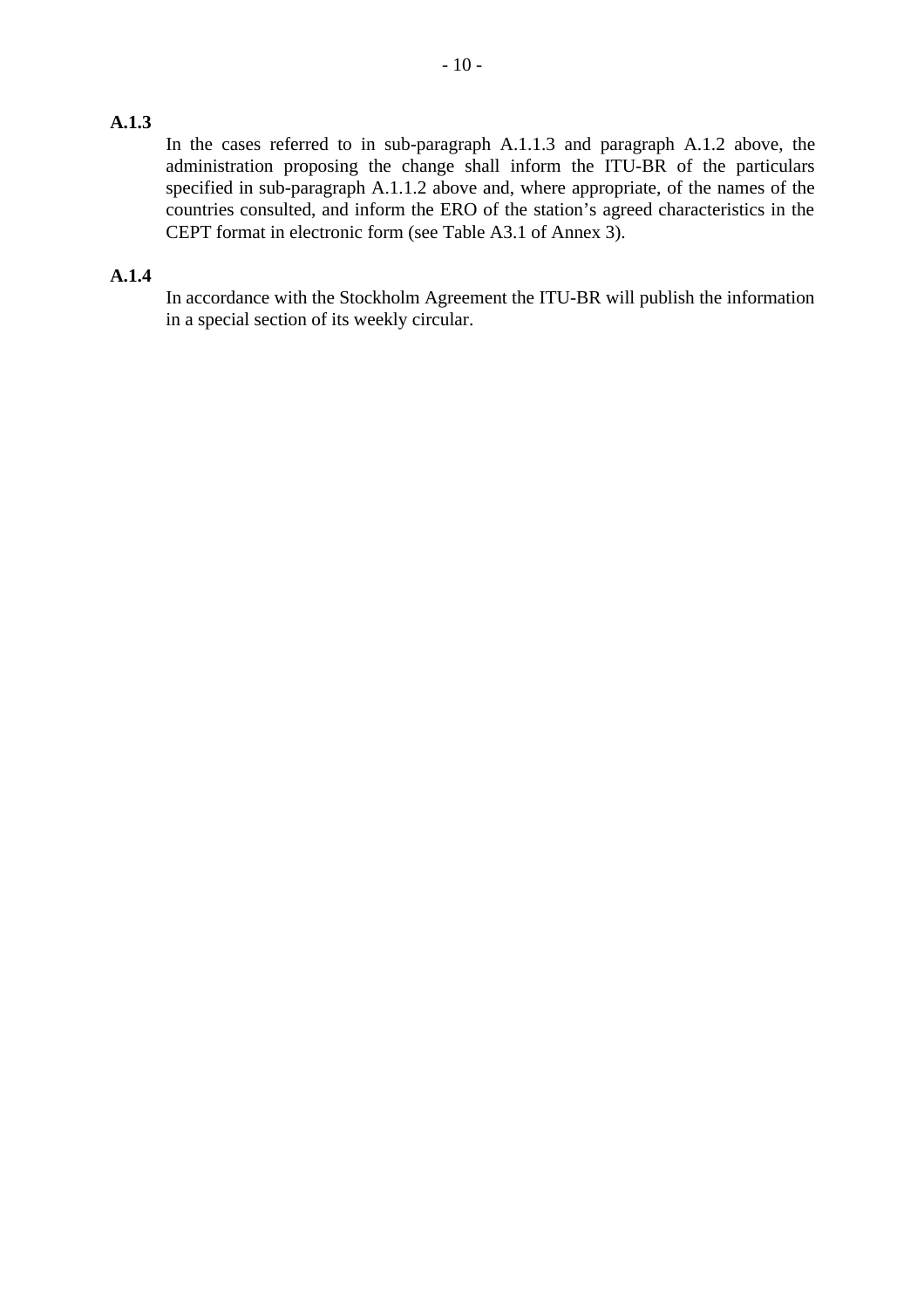# **Part B: Procedure for DVB-T stations or SFNs**

# **B.1.1**

When a Contracting Administration proposes to change the characteristics of a DVB-T station shown in the ST61 Plan or brought into operation in accordance with the provisions of the present Agreement the action given in B.1.1.1(a) shall be taken.

When a Contracting Administration proposes to convert an analogue television broadcasting station, shown in the ST61 Plan or brought into operation in accordance with the provisions of the present Agreement, into a DVB-T station or SFN, the action given in B.1.1.1(b) shall be taken.

When a Contracting Administration proposes to put into operation a DVB-T station or SFN, not appearing in the ST61 Plan, the action given in B.1.1.1(b) shall be taken.

In all the above cases the provisions of  $B.1.1.1(c)$  and  $B.1.1.2$  and its sub-sections apply, excluding B.1.1.2.1, B.1.1.2.2 and B.1.1.2.3 in the case of the proposed conversion of an analogue television broadcasting station into a DVB-T station or SFN where the procedures given in Annex 6 apply.

# **B.1.1.1**

- (a) If the distances from the station under consideration (which may form part of an SFN) to the nearest points of the boundaries of other countries, the administrations of which are Contracting Administrations, are less than the limits corresponding to the proposed power of the station and other characteristics specified in Annex 7, the administrations of those countries shall be consulted about the proposal.
- (b) If the distances from the station under consideration, or one of the stations forming an SFN, to the nearest points of the boundaries of other countries, the administrations of which are Contracting Administrations, are less than the limits corresponding to the proposed power of the station and other characteristics specified in Annex 7, the administrations of those countries shall be consulted regarding the station or, in the case of an SFN, all those stations of the SFN which have not already been coordinated.

In the case of a conversion of an analogue station into a single DVB-T station or an SFN, the consulted administrations shall follow the procedure given in Annex 6, in order to determine the acceptability of the proposal.

No consultation in the case of a converted analogue station into a single DVB-T station is required provided the e.r.p. is no more than the analogue e.r.p. minus 18 dB, and other technical characteristics are not changed or would reduce the probability of harmful interference.

(c) If the frequency of the proposed station is in the bands 216 to 230 MHz, 582 to 606 MHz or 790 to 862 MHz, or if the effective antenna height is more than 1200 m, or in cases where an asterisk appears in the tables in Annex 1 of the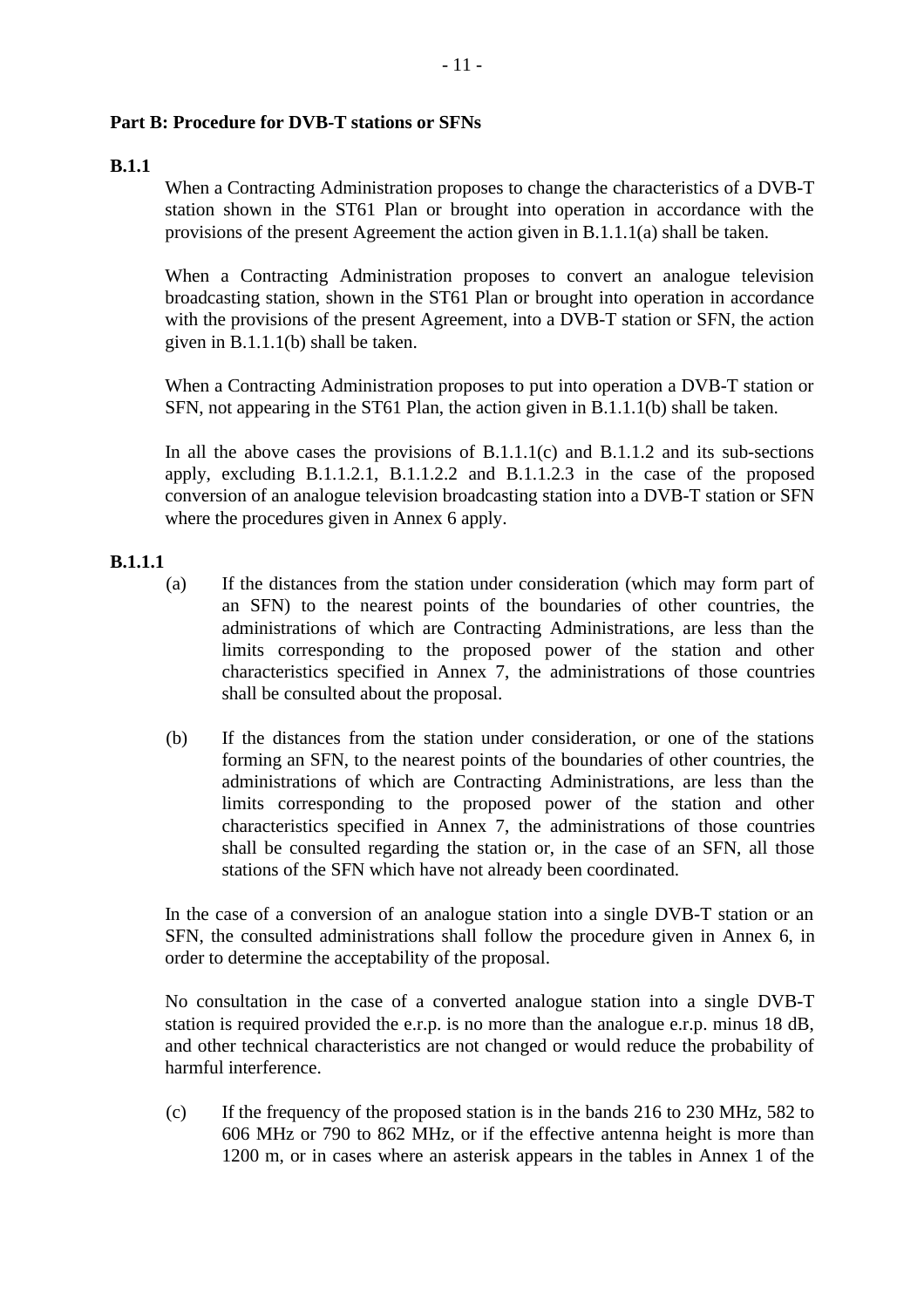Stockholm Agreement, the procedure given in paragraph 2.1 of this Article shall be applied in addition to the procedure of B.1.1.1(a).

#### **B.1.1.2**

In effecting the consultation of  $B.1.1.1(a)$  or  $B.1.1.1(b)$  the administration proposing the change of the ST 61 Plan shall furnish all the information specified in the CEPT format (see Table A3.2 of Annex 3), preferably in electronic form. This includes the information specified in Appendix S4 of the Radio Regulations, together with the effective height of the antenna as defined in Annex 2 to the Stockholm Agreement, its direction characteristics and the polarization of radiation. The administrations that are being consulted may request any other information they need to assess the probability of harmful interference to their own services.

#### **B.1.1.2.1**

If the administration consulted is responsible for an analogue television station, the method for assessing compatibility given in Annex 4, Section B shall be used.

#### **B.1.1.2.2**

If the administration consulted is responsible for an analogue television station which may be converted into digital in the future, the method for assessing the compatibility given in Annex 4, Section C shall be used.

#### **B.1.1.2.3**

If the administration consulted is responsible for a DVB-T station or SFN, the method for assessing compatibility given in Annex 4, Section C shall be used.

#### **B.1.1.2.4**

If the administration consulted is responsible for T-DAB as defined in the Wiesbaden Special Arrangement 1995, the relevant provisions of that Special Arrangement shall be applied with the protection criteria defined in Annex 1, Section 4.5.

#### **B.1.1.2.5**

If the administration consulted is responsible for services other than broadcasting having a primary status, the method of assessing compatibility given in Annex 4, Section D shall be used.

#### **B.1.1.2.6**

If an incompatibility resulting from B.1.1.2.1, B.1.1.2.2, B.1.1.2.3, B.1.1.2.4 or B.1.1.2.5 has been identified the administrations concerned should try to reach agreement.

#### **B.1.1.3**

If agreement is reached between the administrations concerned, the administration proposing the change may proceed with its project. Administrations which have been consulted in accordance with B.1.1.1(a) and B.1.1.1(b) and have not replied within ten weeks shall be sent an urgent reminder. Administrations which have not replied within two weeks following the dispatch of the urgent reminder shall be considered to have agreed to the proposed change.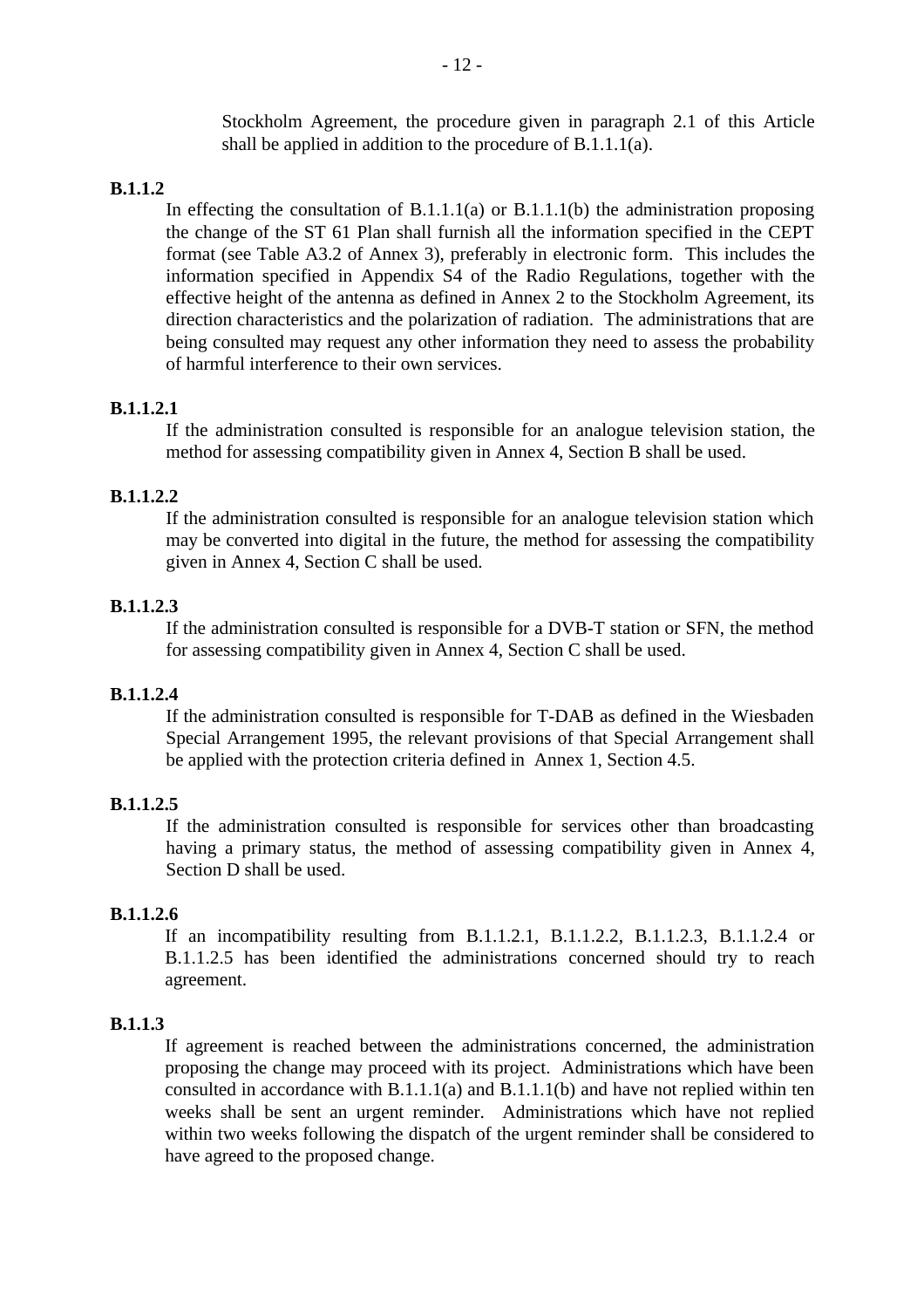# **B.1.1.4**

If no agreement is reached between the administrations concerned, the ITU-BR will, in accordance with the Stockholm Agreement, make any technical examination that may be requested by the administration proposing the change, or by administrations whose services may be affected by the proposed change, and will inform them of the results of such examination. If no agreement is reached between the administrations concerned, and the administration making the proposal wishes to withdraw its proposal, the consulted administrations shall be informed by the administration proposing the change.

# **B.1.2**

The administration proposing the change of the Plan may proceed with its project without consulting other administrations if:

- (a) the proposed modification relates to a reduction in power (but not resulting from an analogue to digital conversion) or to other changes of technical characteristics which would reduce the probability of harmful interference to services of other countries, or
- (b) the distances from the station under consideration to the nearest points of the boundaries of other countries, the administrations of which are Contracting Administrations, are equal to or greater than the limits corresponding to the proposed power of the station and other characteristics specified in Annex 7, and if the frequency of the proposed station is in the bands 174 to 216 MHz, 470 to 582 MHz or 606 to 790 MHz, or
- (c) the proposed modification relates to the conversion of an analogue station into a single DVB-T station, provided the e.r.p. is no more than the analogue e.r.p. minus 18 dB, and other technical characteristics are not changed or would reduce the probability of harmful interference

# **B.1.2.1**

In case B.1.2(b) no protection can be claimed for the station of the project, although the administration proposing the change may choose to consult other Contracting Administrations in order to seek protection for the station of the project.

# **B.1.3**

In the cases referred to in sub-paragraph B.1.1.3 and paragraph B.1.2 above, the administration proposing the change shall inform the ITU-BR of the particulars specified in sub-paragraph B.1.1.2 above and, where appropriate, of the names of the countries consulted, and inform the ERO of the station's agreed characteristics in the CEPT format in electronic form (see Table A3.2 of Annex 3). In the case of conversion from an analogue station into a DVB-T station or SFN, the identification code of the DVB-T station or one of the stations of the SFN should be the same as the original analogue identification code.

# **B.1.4**

In accordance with the Stockholm Agreement, the ITU-BR will publish the information in a special section of its weekly circular.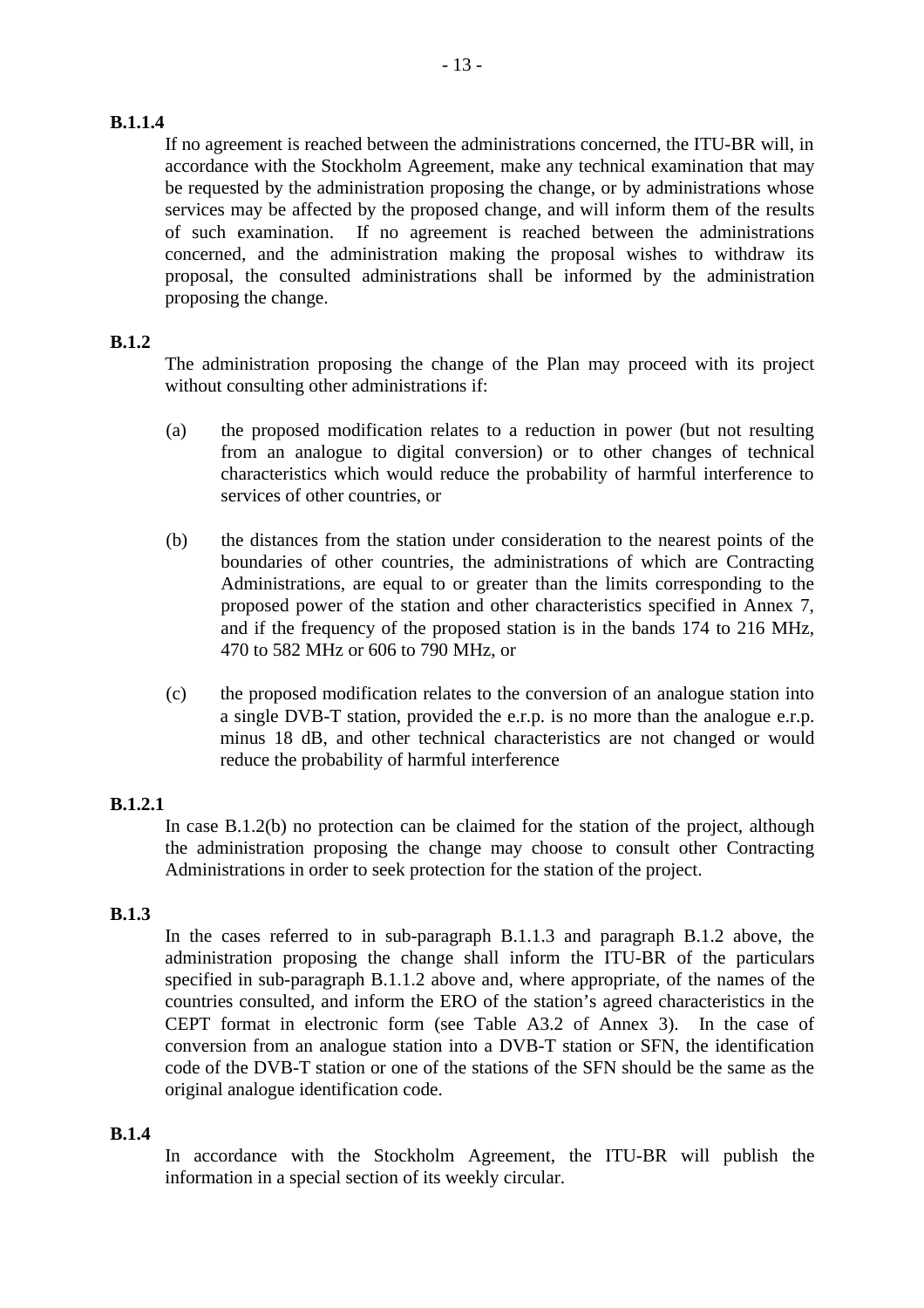#### **Part C: Procedure for stations of services other than broadcasting having primary status**

## **C.1.1**

When a Contracting Administration proposes to change the characteristics of a station of a service other than broadcasting, having primary status and which has previously been coordinated, or proposes to put into operation a new station of such a service, the following action shall be taken:

# **C.1.1.1**

If the distances from the station under consideration to the nearest points of the boundaries of other countries, the administrations of which are Contracting Administrations, are less than:

- − 900 km in the case of aeronautical radionavigation services or,
- − the limits corresponding to the proposed power of the station and other characteristics specified in Annex 7 for all other services having primary status;

the administrations of those countries shall be consulted about the proposal.

# **C.1.1.2**

In effecting the consultation of C.1.1.1 the Administration proposing the change shall furnish all the relevant information in CEPT format, preferably in electronic form. The administrations that are being consulted may request any other information they need to assess the probability of harmful interference to their own service.

# **C.1.1.2.1**

If the administration consulted is responsible for a DVB-T station or SFN, the method of assessing compatibility given in Annex 4, Section E shall be used.

# **C.1.1.2.2**

If the administration consulted is responsible for an analogue television station which may be converted into digital in the future, the method for assessing compatibility given in Annex 4, Section E shall be used.

#### **C.1.1.2.3**

If an incompatibility resulting from C.1.1.2.1 or C.1.1.2.2, has been identified the administrations concerned should try to reach agreement.

#### **C.1.1.3**

If agreement is reached between the administration concerned and if the provisions of paragraph 2.2 of this Article have resulted in agreement, the administration proposing the change may proceed with its project. Administrations which have been consulted in accordance with C.1.1.1 and have not replied within ten weeks shall be sent an urgent reminder. Administrations which have not replied within two weeks following the dispatch of the urgent reminder shall be considered to have agreed to the proposed change.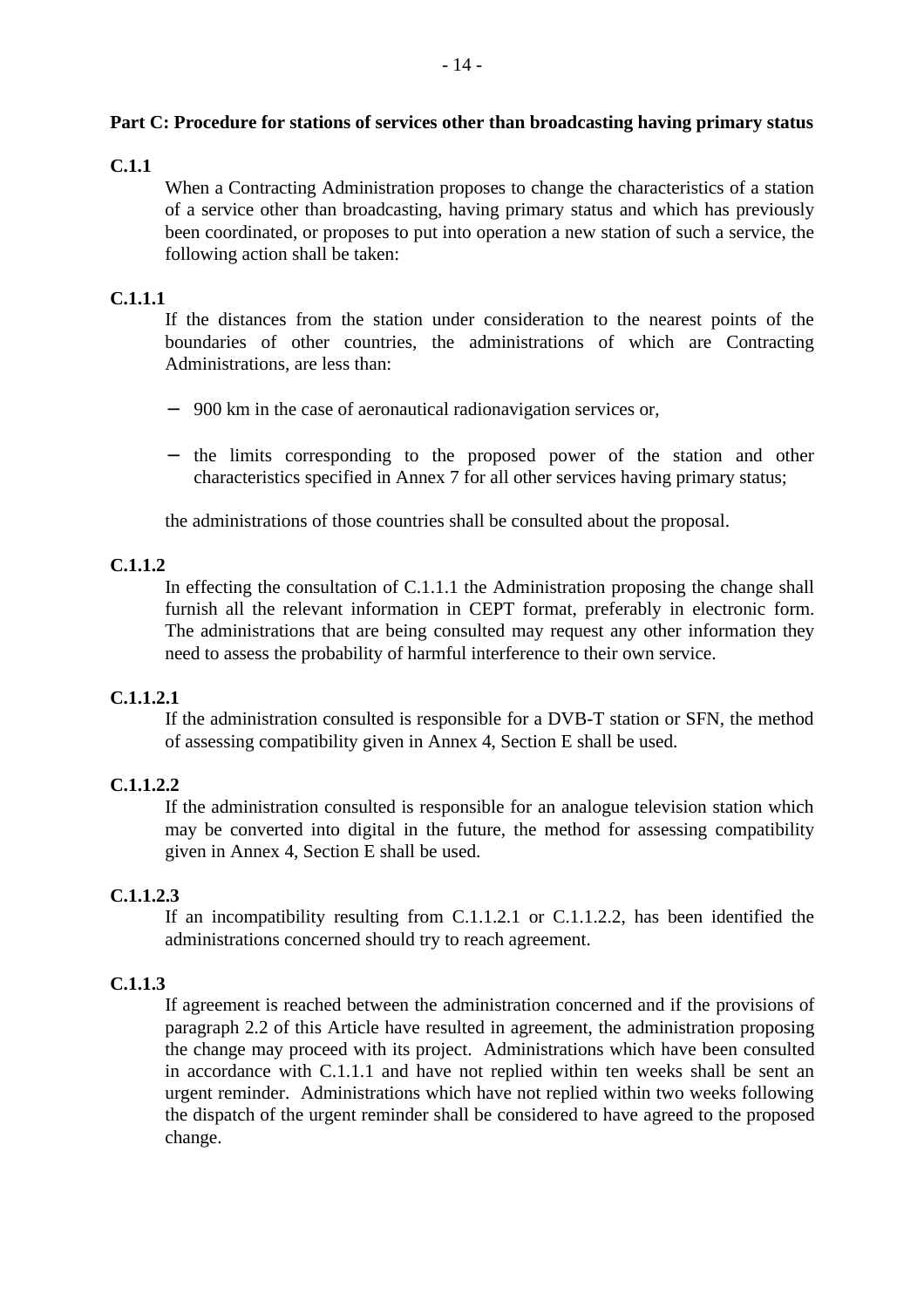# **C.1.1.4**

If no agreement is reached between the administrations concerned, and the administration making the proposal wishes to withdraw its proposal, the consulted administrations shall be informed.

# **C.1.2**

The administration proposing the change may proceed with its project without consulting other administrations if the proposed modification relates to a reduction in power or to other changes of technical characteristics which would reduce the probability of harmful interference to services of other countries.

#### **C.1.3**

In all cases, after agreement has been reached, the administration proposing the change shall inform the ERO in CEPT format in electronic form of the station's agreed characteristics together with the names of the countries consulted. Administrations are encouraged to notify their stations of services other than broadcasting to ITU-BR.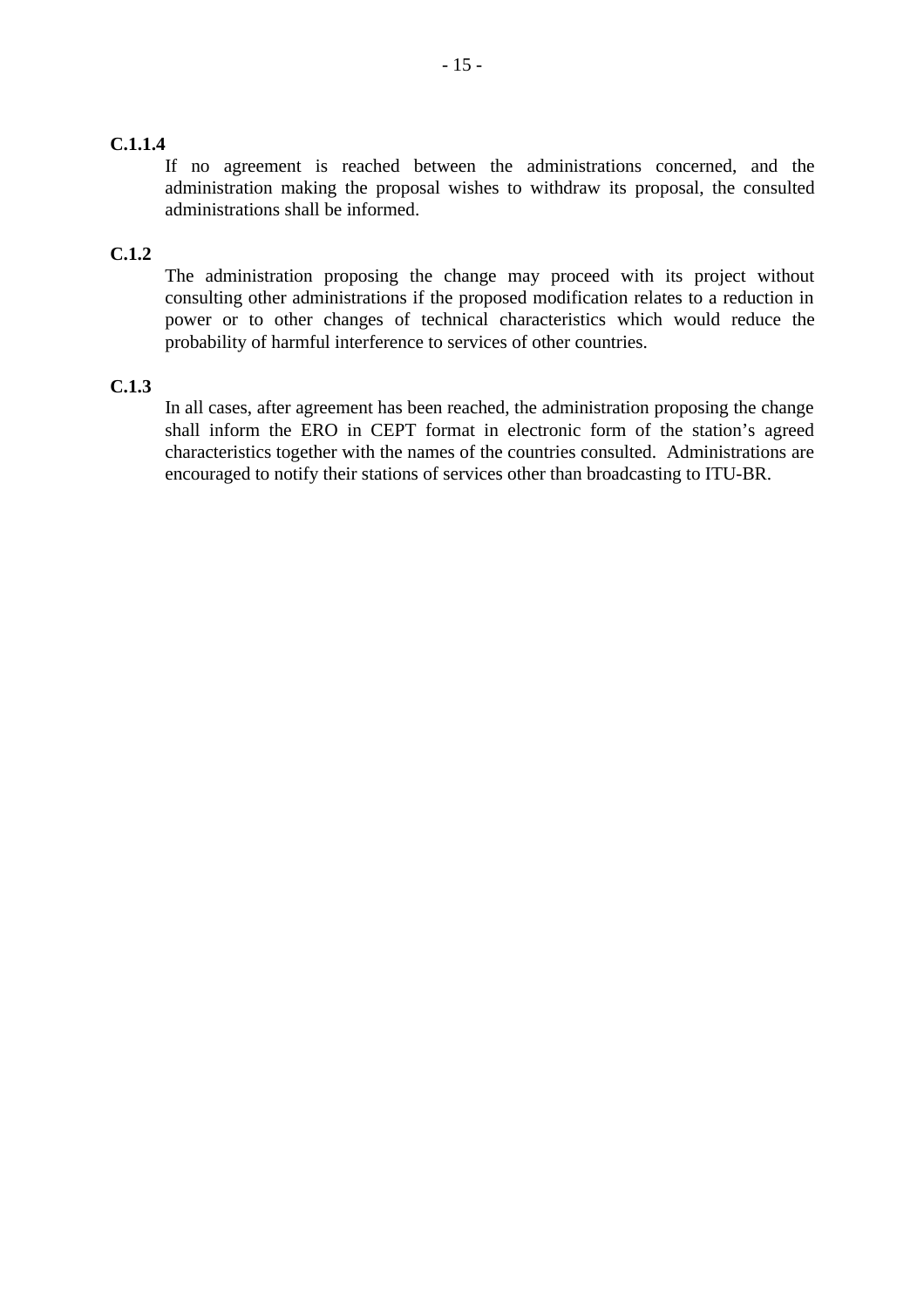# **2 Additional procedures in the Frequency Bands 216 to 230 MHz, 582 to 606 MHz and 790 to 862 MHz, and for television broadcasting stations with an effective antenna height of more than 1200 m**

- **2.1** Procedure for Broadcasting Stations
- 2.1.1 Any Contracting Administration proposing to change the technical characteristics of any of its broadcasting stations appearing in the Plan or to operate broadcasting stations not appearing in the Plan, shall first inform the ITU-BR, furnishing the technical information specified in sub-paragraphs A.1.1.2 or B.1.1.2.
- **2.1.2** In accordance with the Stockholm Agreement, the ITU-BR will publish this information in a special section of its weekly circular, indicating that comments on such information should be sent directly to the administration originating the proposal.
- 2.1.3 Such comments must be received by the administration originating the proposal within the twelve weeks following the date of the weekly circular in question. Administrations which have not furnished such comments within this period shall be considered to have agreed to the proposed change.
- **2.1.4** If no comments have been received at the expiry of the period of twelve weeks referred to in sub-paragraph 2.1.3 above, or if agreement has been reached with the administration making these comments, the administration proposing the change may proceed with its project, and shall inform the ITU-BR in the manner specified in paragraphs A.1.3 or B.1.3.
- **2.2** Procedure for Stations of Services other than broadcasting

For stations of services other than broadcasting, the provisions of the Radio Regulations shall apply, taking into account the categories of service and allocations specified in Article S5 thereof. Contracting Administrations proposing to change the technical characteristics of such stations or to establish new stations of such services shall take into account the broadcasting stations appearing in the Plan or brought into use in accordance with this Agreement and shall do so after reaching mutual agreement with the administrations that may be concerned.

#### **3 Procedure common to all Frequency Bands**

**3.1** If a change, although made in accordance with the provisions of Sections 1 and 2 of this Article, causes harmful interference to services of other Contracting Administrations, the administration which has made the change shall take the requisite action to eliminate such interference.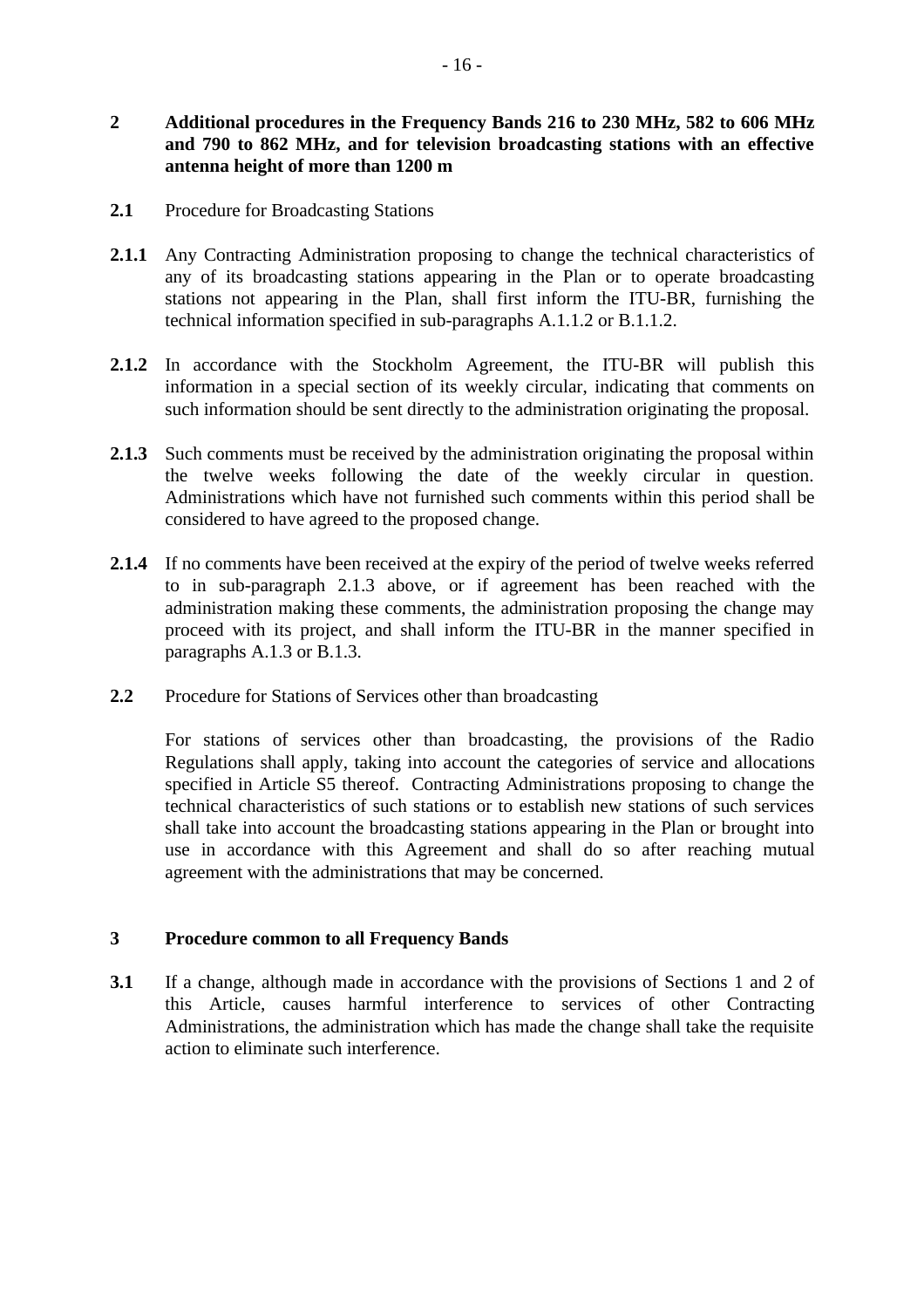**3.2** If, after application of the procedure defined in sub-paragraphs A.1.1.1, A.1.1.2 and A.1.1.3, or, B.1.1.1, B.1.1.2 and B.1.1.3, or, C.1.1.1, C.1.1.2 and C.1.1.3 on the one hand, and paragraphs 2.1 and 2.2 of this Article on the other hand, no agreement has been reached between the administrations concerned, recourse may be had to the procedures defined in Article 56 of the Constitution 'Settlement of Disputes' or in Article 41 'Arbitration Procedure' of the Convention, of the International Telecommunication Union.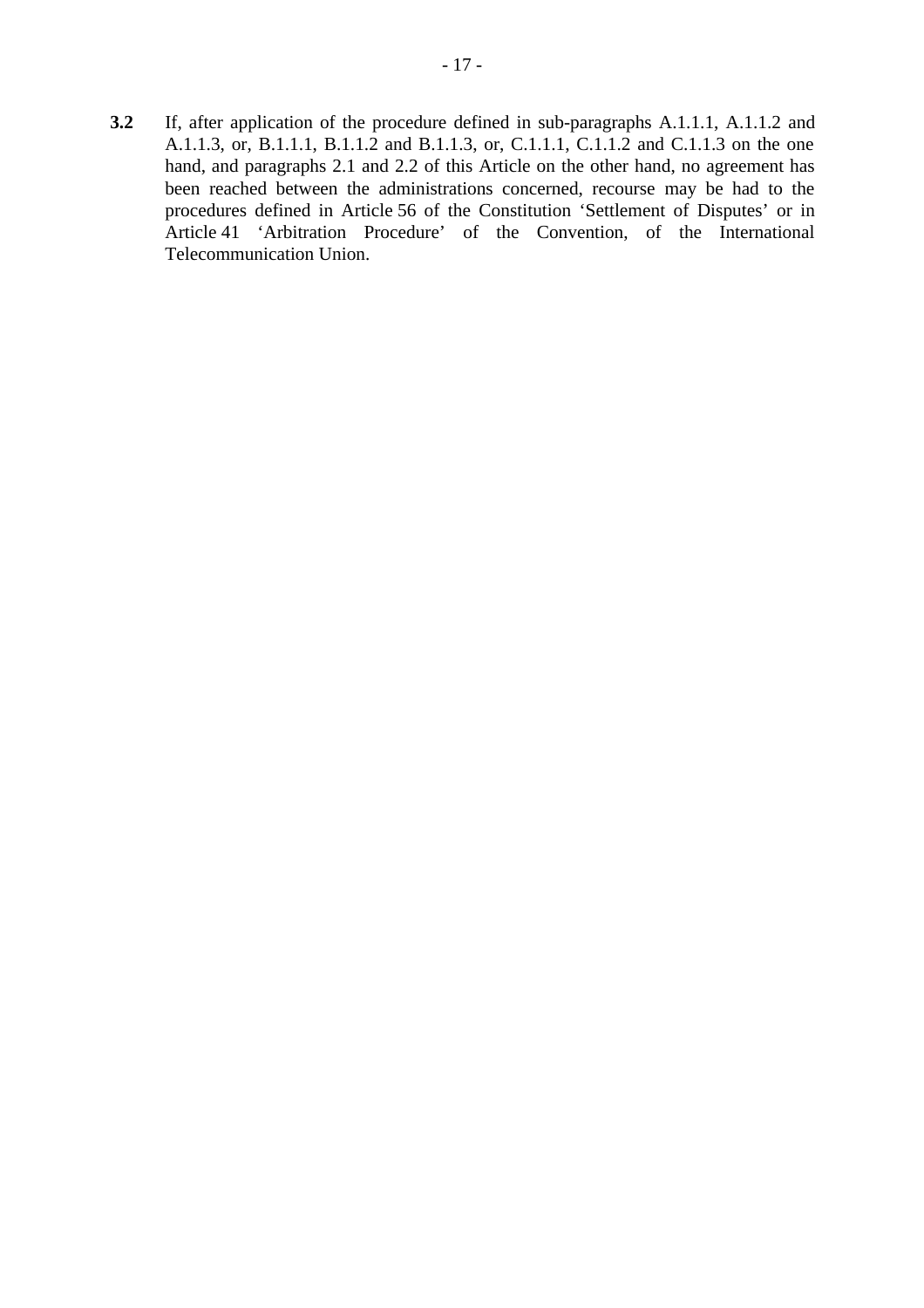#### **Compatibility and sharing with other radiocommunication services**

- **5.1** Annex 5 of the Multilateral Coordination Agreement contains the methods and criteria for assessing compatibility between DVB-T and other services, to be used for the coordination of DVB-T and other primary service assignments.
- **5.2** Annex 5 may need to be modified to take account of further technical studies or practical experience gained during the introduction of DVB-T. Such modifications will need to be agreed to in accordance with Article 10 of this Agreement.
- **5.3** The procedures for the coordination of DVB-T and other primary services are contained in Article 4 of this Agreement.

# **ARTICLE 6**

#### **Accession to the Multilateral Coordination Agreement**

- **6.1** Any CEPT Administration which has not signed the Multilateral Coordination Agreement may at any time deposit an instrument of accession with the Managing Administration, who shall immediately inform the other administrations.
- **6.2** Any administration within the European Broadcasting Area and immediate neighbouring countries may, at any time subsequent to the meeting of CEPT administrations in Chester on 25 July 1997, deposit an instrument of accession with the Managing Administration, who shall immediately inform the other administrations.
- **6.3** Accession to the Multilateral Coordination Agreement shall be made without reservation and shall apply to the ST61 Plan as it stands at the time of accession.
- **6.4** Accession to the Multilateral Coordination Agreement shall become effective on the date on which the instrument of accession is received by the Managing Administration.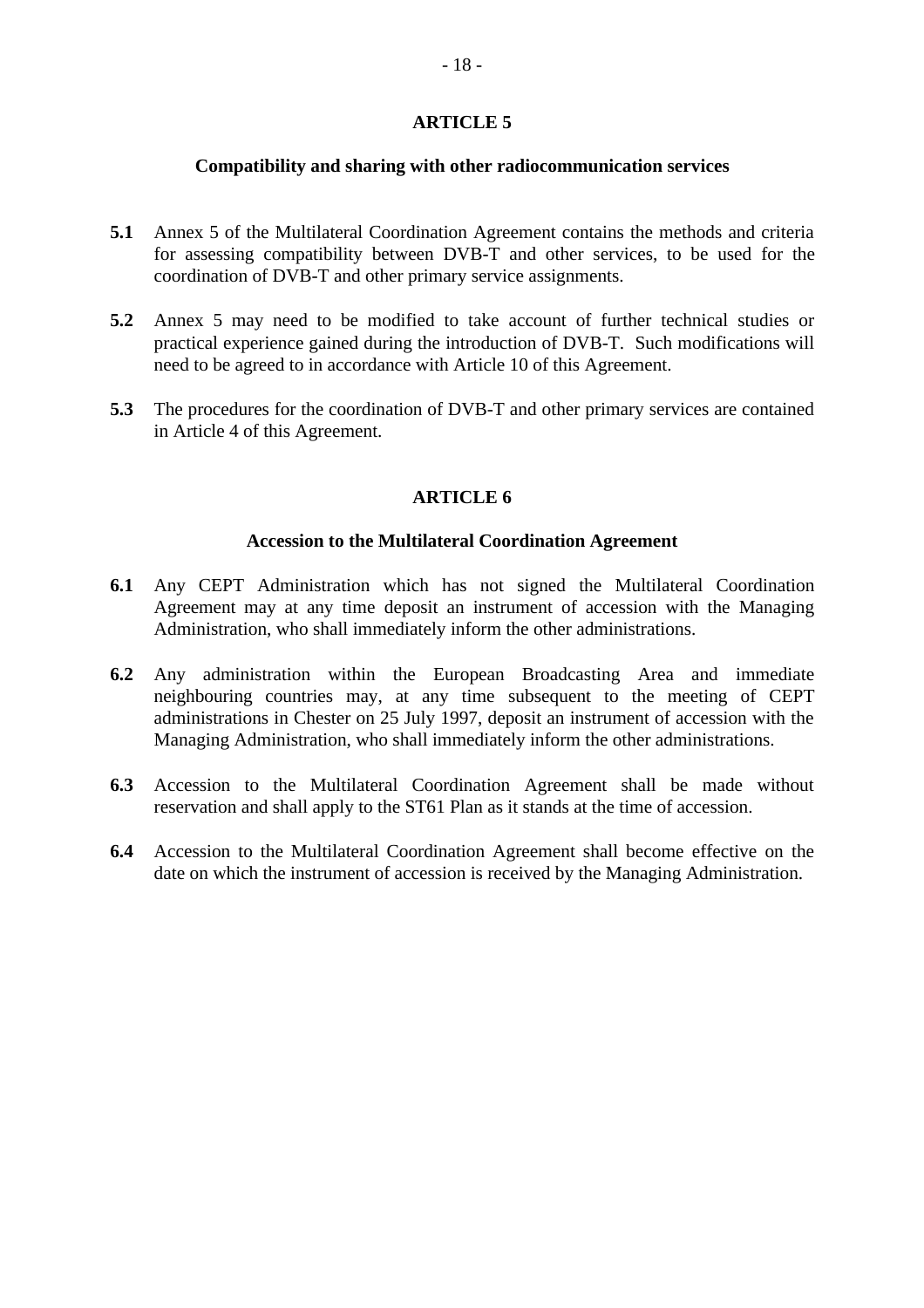#### **Scope of application of the Multilateral Coordination Agreement**

- **7.1** The Multilateral Coordination Agreement shall bind Contracting Administrations in their relations with one another but shall not bind those administrations in their relations with non-Contracting Administrations.
- **7.2** If a Contracting Administration enters reservations with regard to any provision of this Multilateral Coordination Agreement, other Contracting Administrations shall be free to disregard such provisions in their relations with the administration which has made such reservations.

# **ARTICLE 8**

#### **Denunciation of the Multilateral Coordination Agreement**

- **8.1** Any Contracting Administration may denounce this Multilateral Coordination Agreement at any time by a notification sent to the Managing Administration, who shall inform the other Contracting Administrations.
- **8.2** Denunciation shall become effective one year after the date on which the Managing Administration receives the notification of denunciation.

#### **ARTICLE 9**

#### **Notification of this Multilateral Coordination Agreement to the ITU**

- **9.** In accordance with No. S6.5 of the Radio Regulations, the Managing Administration shall notify the Secretary-General of the ITU of the conclusion and content of this Multilateral Coordination Agreement and shall provide details of:
	- − the expiry of the Multilateral Coordination Agreement;
	- any administration which accedes to this Multilateral Coordination Agreement;
	- any administration which denounces this Multilateral Coordination Agreement.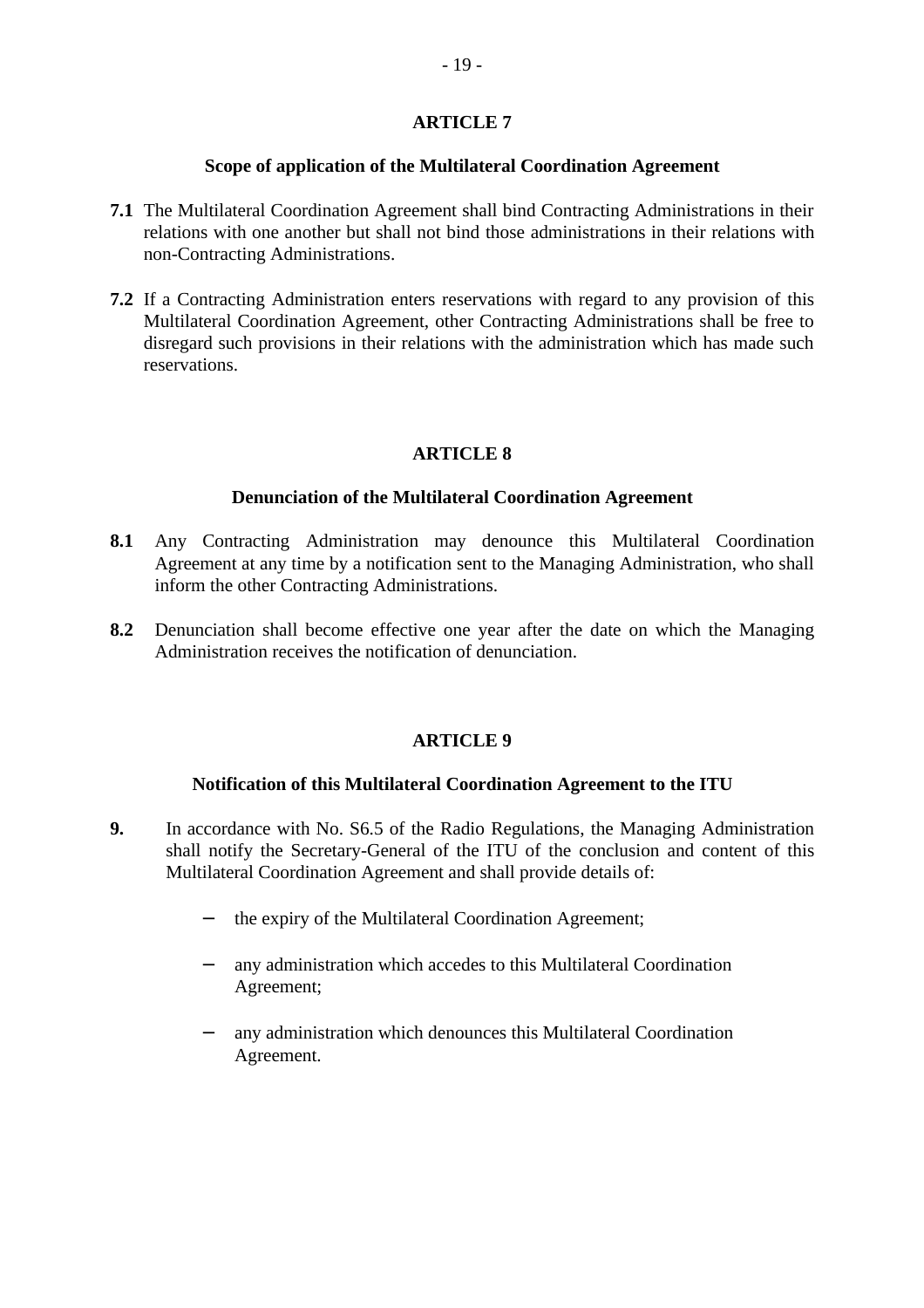#### **Revision of the Multilateral Coordination Agreement**

- **10.1** No revision of this Multilateral Coordination Agreement shall be undertaken except by a meeting to which at least all the Contracting Administrations shall be invited. The Managing Administration shall convene such a meeting at the request of at least 50% of the Contracting Administrations. The Managing Administration shall, on receipt of a request from a Contracting Administration, consult all Contracting Administrations to determine whether the necessary majority exists.
- **10.2** When new or revised technical data are required, these may be included as part of the Multilateral Coordination Agreement by the procedure given in 10.3.
- **10.3** New or revised technical data may be prepared in the form of ERC Decisions, developed by the Working Groups of the ERC and approved by the ERC according to its Rules of Procedure. The provisions of any new or revised technical data shall be applied between the administrations that have committed themselves to implement the associated ERC Decision.

# **ARTICLE 11**

#### **Entry into force and duration of the Multilateral Coordination Agreement**

- **11.1** This Multilateral Coordination Agreement shall enter into force on 25 September 1997, at 0001 hours UTC.
- **11.2** This Multilateral Coordination Agreement shall remain in force until it is abrogated by a meeting to which all the Contracting Administrations shall be invited. The Managing Administration shall convene such a meeting at the request of at least 50% of the Contracting Administrations. The Managing Administration shall, on receipt of a request from a Contracting Administration, consult all Contracting Administrations to determine whether the necessary majority exists.

#### **ARTICLE 12**

#### **Cases where ratification or confirmation is required**

- **12.1** In accordance with the constitutional rules in force in their respective countries, some administrations may only sign this Multilateral Coordination Agreement subject to ratification or confirmation.
- **12.2** The instrument of ratification or confirmation shall be deposited with the Administration of the United Kingdom of Great Britain and Northern Ireland, which shall notify the Contracting Administrations of each deposit of ratification or confirmation. Ratifying or Confirming Administrations will undertake completion of the necessary process as soon as practical.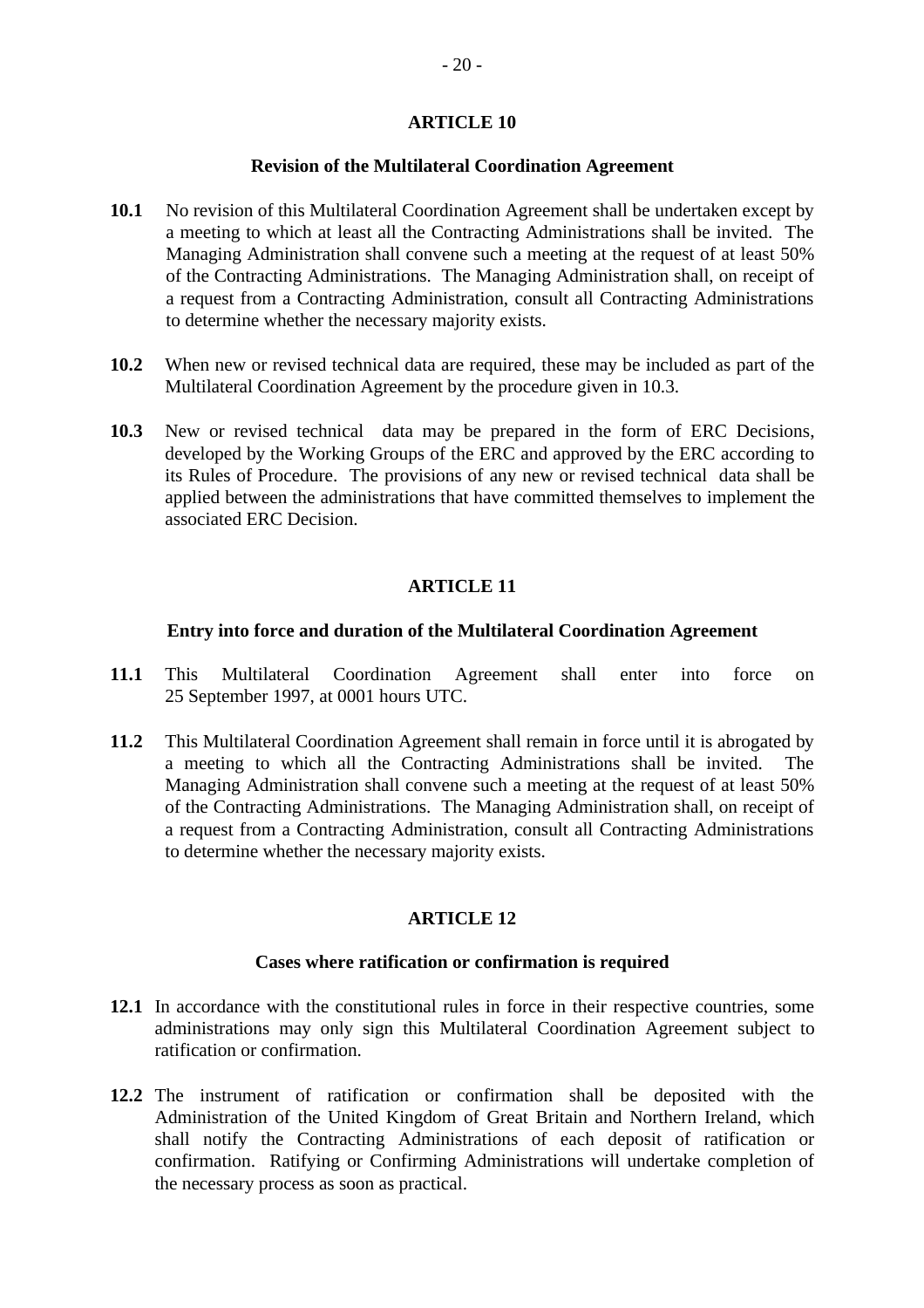IN WITNESS WHEREOF the undersigned Representatives of CEPT Administrations have signed the originals in each of the English, French and German languages of this Multilateral Coordination Agreement, each version being authentic. These originals shall be deposited in the archives of the Administration of the United Kingdom of Great Britain and Northern Ireland which shall forward a copy to each Contracting Administration.

Done at Chester, 25 July 1997

\_\_\_\_\_\_\_\_\_\_\_\_\_\_\_\_\_\_\_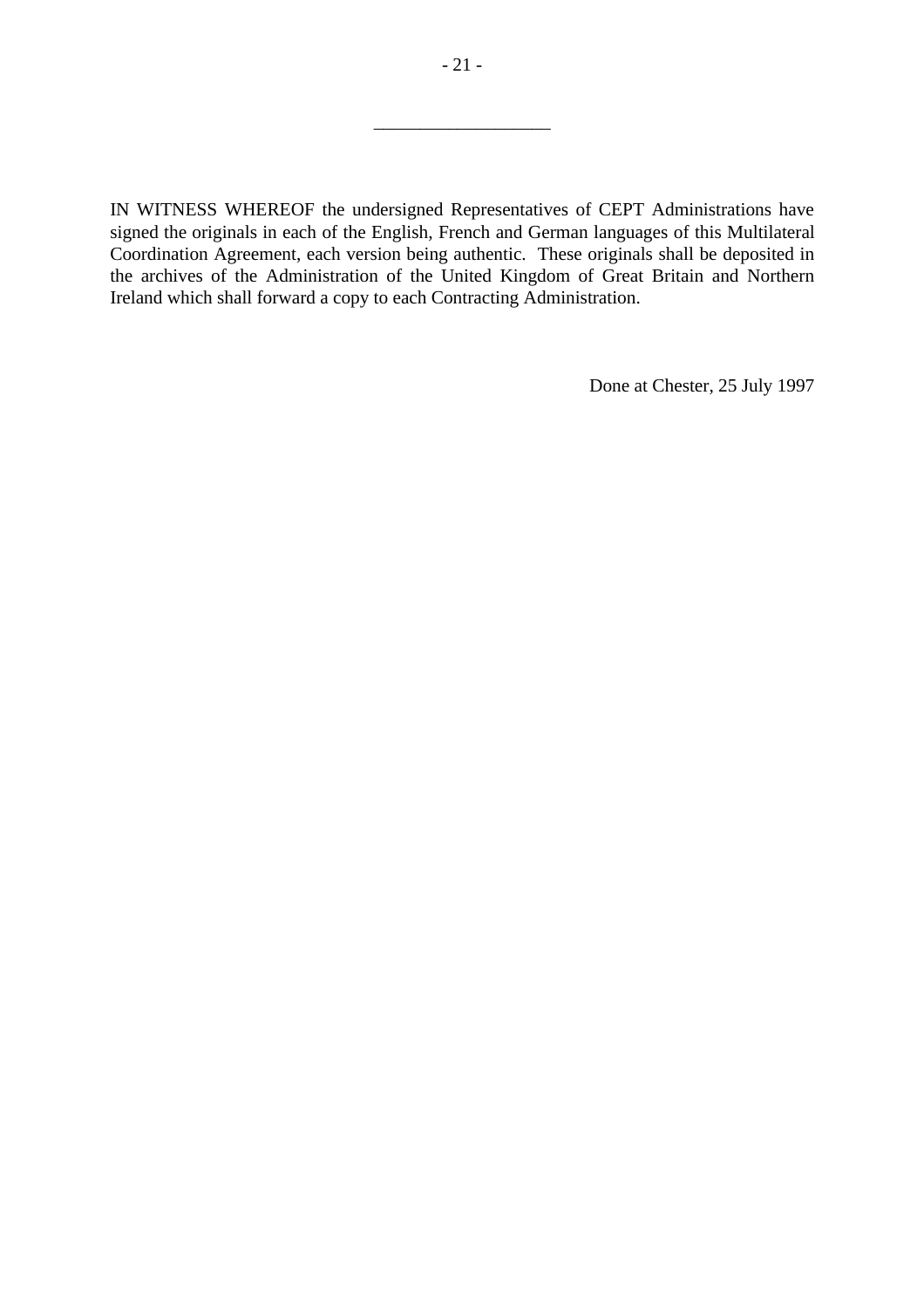For the Administration of Austria:

 $A_{\text{atab}}$ Lettner<sup>'</sup>

(Michaël Vandroogenbroek)

'SP

(Bojidar Kojouharov)

For the Administration of Belgium:

For the Administration of the Republic of Bulgaria:

For the Administration of the Republic of Croatia:

For the Administration of the Czech Republic:

For the Administration of Denmark:

for PMatter (Dominik Filipovic)

Crown

(Frantisek Hesoun) (fulgeet for confirmation)  $\bigtriangledown$ 

(Henning Andersen)

Jon Gud

Jens Anker Heegewd

 $\frac{1}{2}$ (Jümpona)

For the Administration of the Republic of Estonia: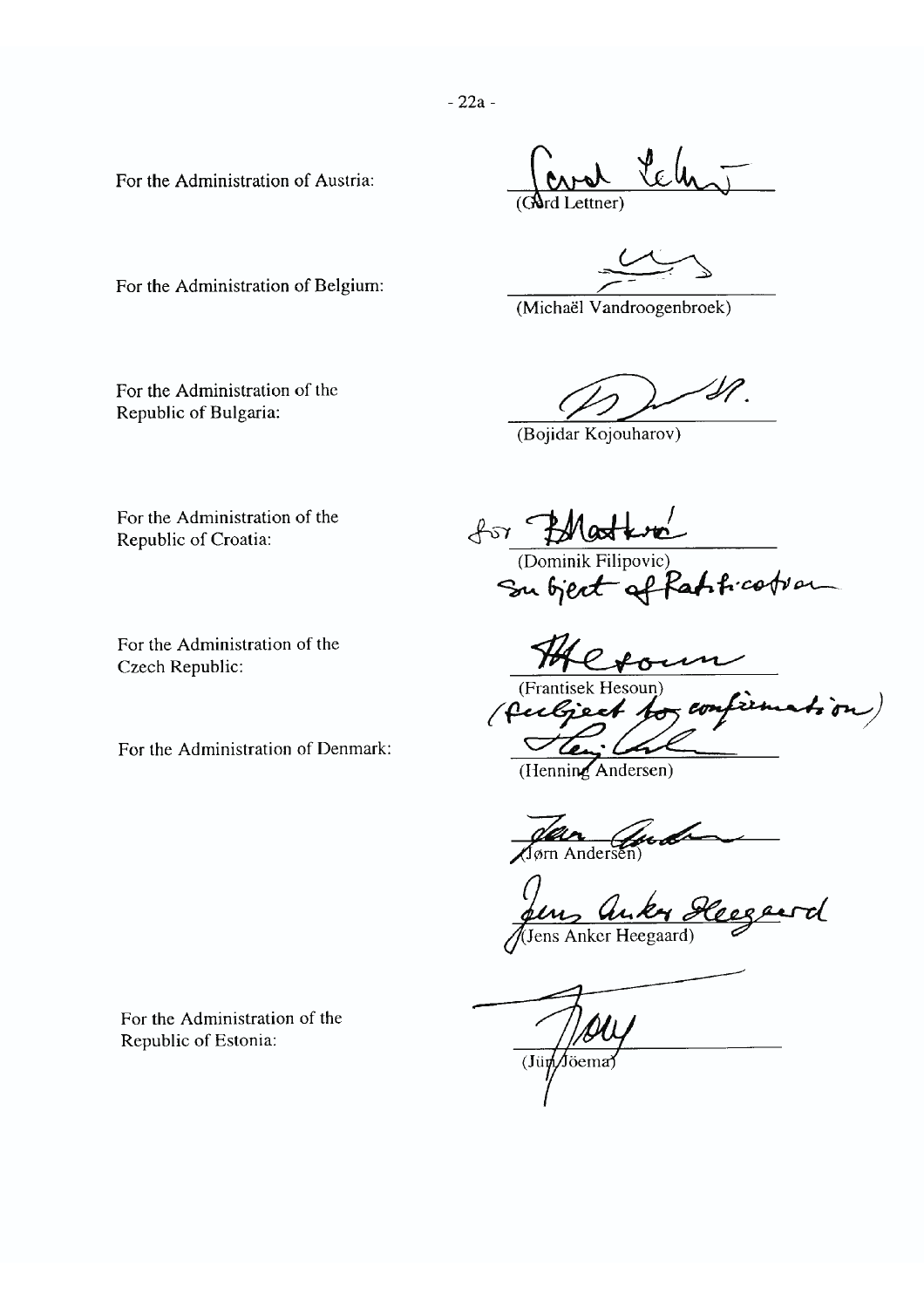$-22b -$ 

For the Administration of Finland:

 $\mathbb{Z} \cdot \mathbb{Z}$  (Kari Kangas)

di th

(Ari Lahtinen)

For the Administration of France:

(Gérard Gaucherelle)

 $k$ u $1$ 

For the Administration of the Federal Republic of Germany:

chieredotte Core<br>(Lieselotte Weber)<br>huff hogel

Manfred Maegele)

For the Administration of Greece:

For the Administration of the Republic of Hungary:

surfiect to the procedures<br>Copy of Azt. 12 and to the

Fanourios Papadimitrakis)<br>
(Fanourios Papadimitrakis)<br>
Subject to the procedures of<br>
Art. 12 and to the reservation<br>
(Vassilios Houdzoumis) minutes of 25/7/1997

Cearlia Sonnal subject to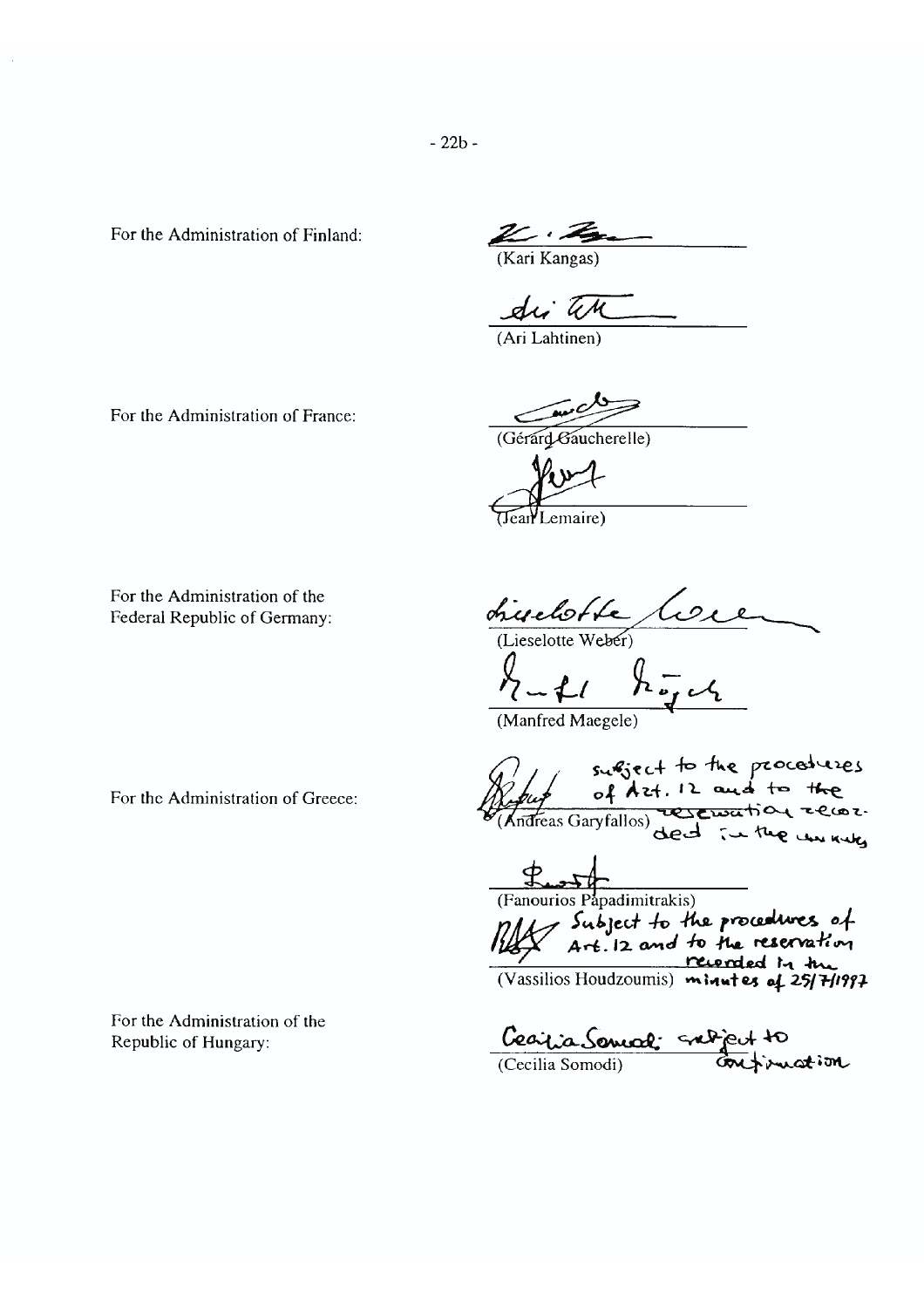For the Administration of Ireland:

 $R_{A}$  Ad  $M_{m}$ <br>(Rory Hinchy)

For the Administration of Italy:

For the Administration of the Republic of Latvia:

 $($ In: rs Jekabsons)

(Angelo Canzio)

 $(Karli\mathcal{L}Bogens)$ 

For the Administration of the Republic of Lithuania:

For the Administration of the Grand Duchy of Luxembourg: P. Du

(Mindaugas Zilinskas)

(Edouard Wangen)

Ų

 $($ Ion Madan $)$ 

 $(Tan Ter Horst)$ 

For the Administration of the Republic of Moldova:

For the Administration of the Kingdom of the Netherlands: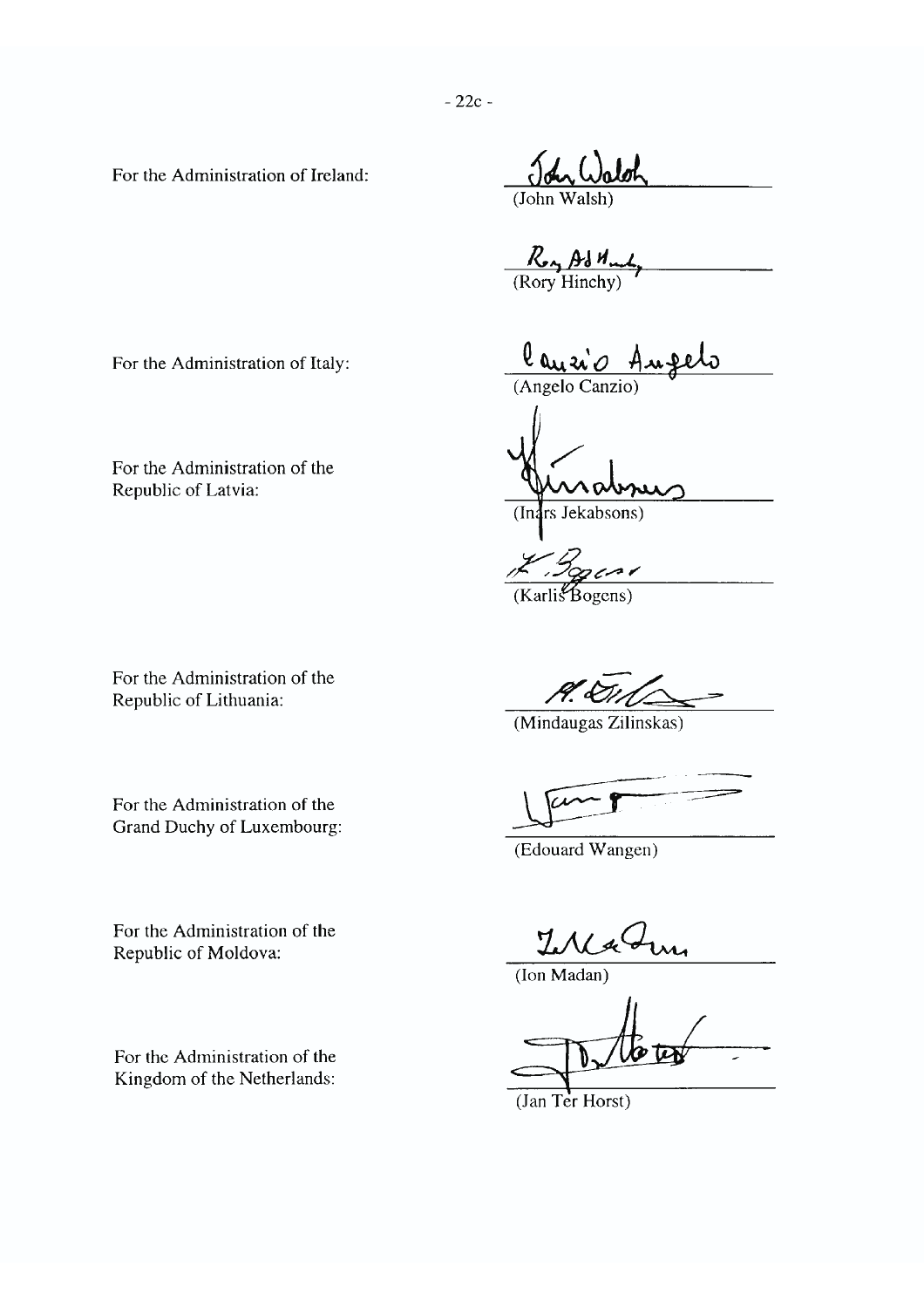$-22d -$ 

For the Administration of Norway:

tenterolsjonen (Stein Gudbiorgsrud

For the Administration of the Republic of Poland:

(Marian Kislo)

For the Administration of Portugal:

 $Y_{\mathcal{A}}$ (Pedro Coito)

For the Administration of Romania:

(Elena Danila)

Elmil:

For the Administration of the **Russian Federation:** 

(Leonid Dmitriev)

For the Administration of the Slovak Republic:

For the Administration of the Republic of Slovenia:

For the Administration of Spain:

For the Administration of Sweden:

Jay home

(Dušan Terceli)<br>subject to retification

(Roberto Sanchez Sanchez)

Induces Frederick

(Anders Frederich)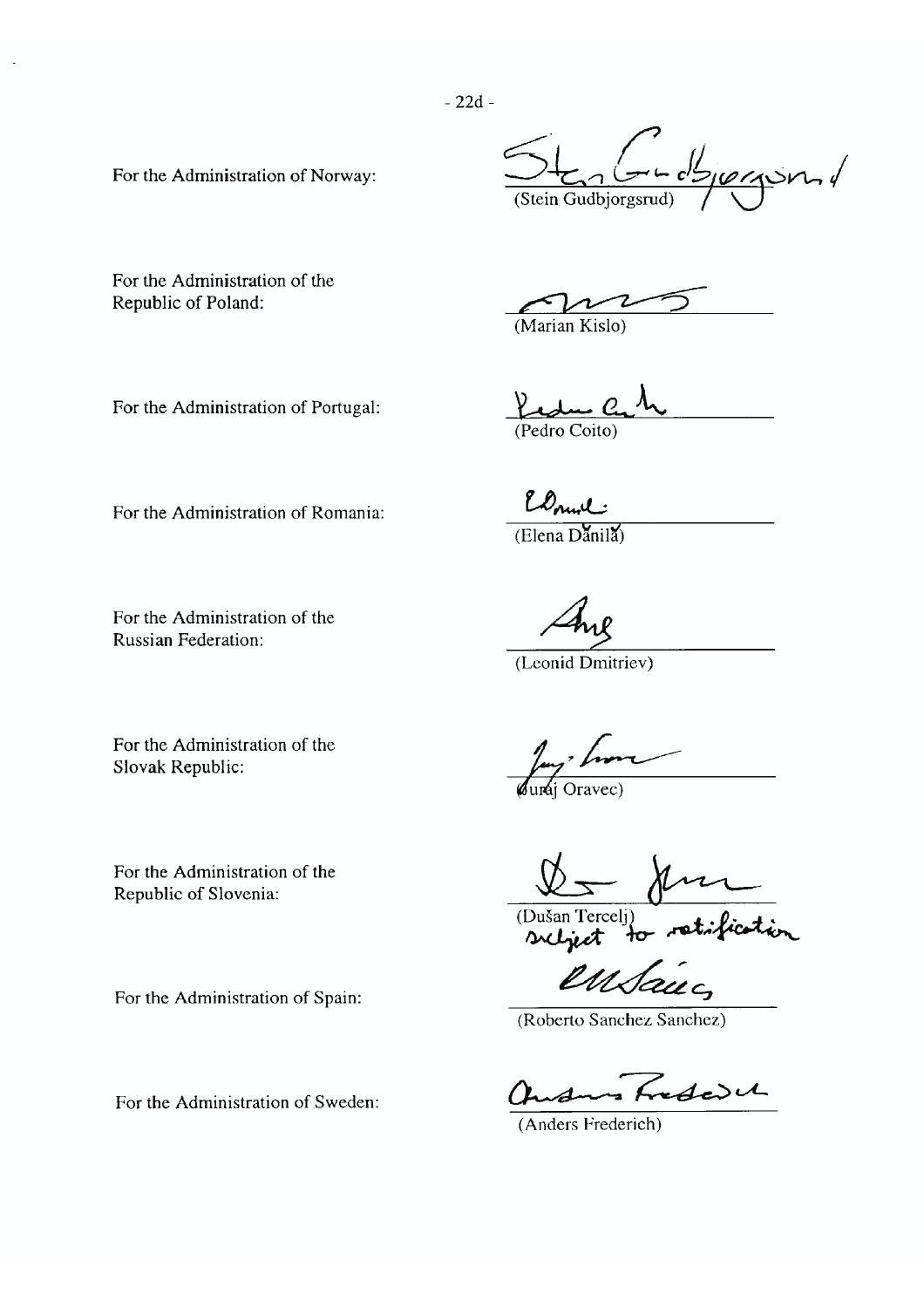For the Swiss Federal Administration:

Widence Rob

Ilarus.

(Oleksii Karpenko)

Kill

(Keith Whittingham)

 $(Nigel Laffin)$ 

 $B_{0}$ نما

(Brian Tait)

Ahma (Ahmad Atefi)

Stefansses Antonio

(Antonio Stefanizzi)

Friedrici P.U.

For the Administration of Ukraine:

For the Administration of the United Kingdom of Great Britain and Northern Ireland:

For the Administration of the Vatican City State: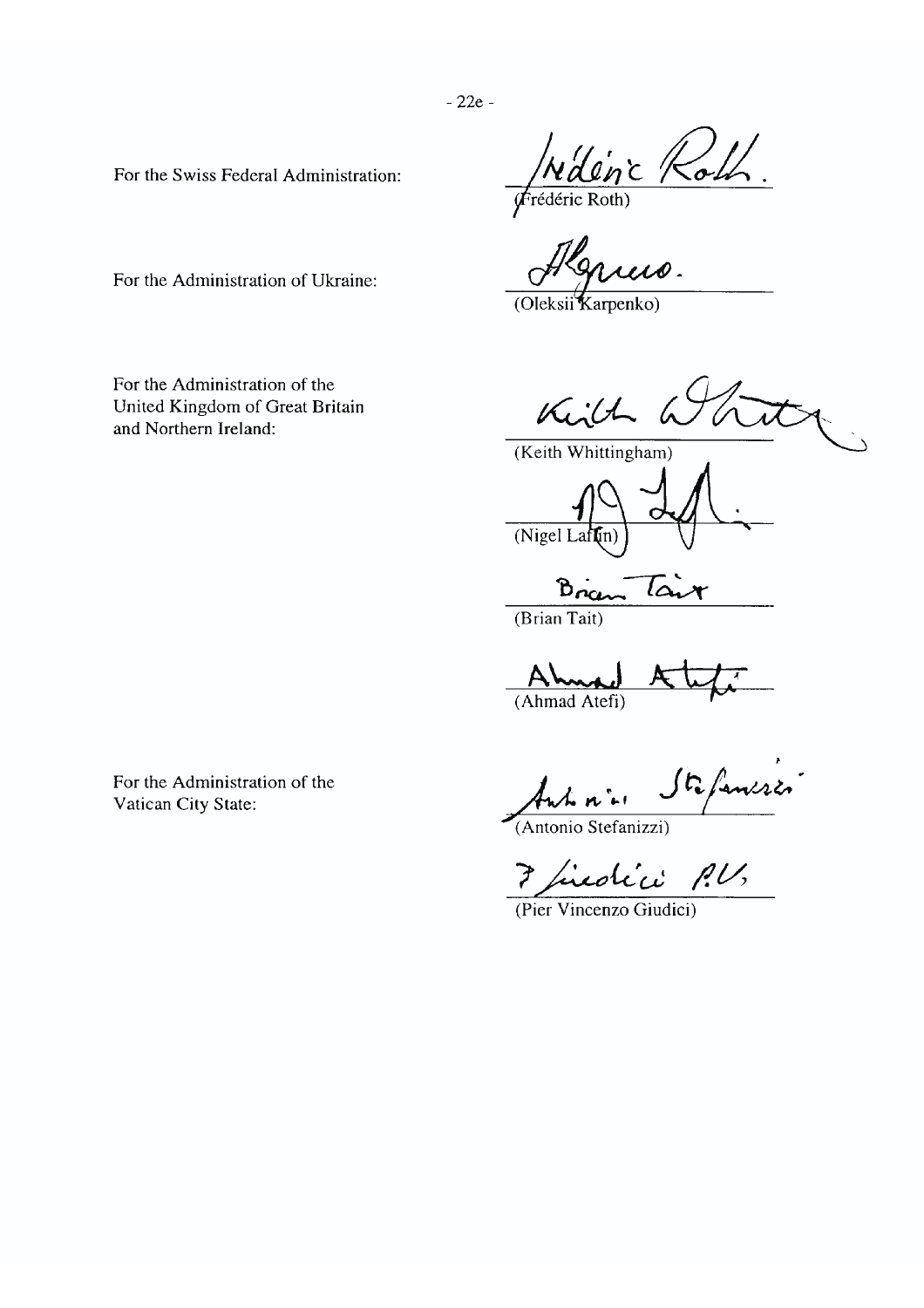# ANNEX 1

# **Technical criteria to be used in the coordination of DVB-T**

| 1. Coverage definitions for DVB-T                                                                                                                                                                                                                                      | 25                                     |
|------------------------------------------------------------------------------------------------------------------------------------------------------------------------------------------------------------------------------------------------------------------------|----------------------------------------|
| 1.1 Fixed antenna reception                                                                                                                                                                                                                                            | 25                                     |
| 1.2 Portable antenna reception                                                                                                                                                                                                                                         | 25                                     |
| 1.3 Coverage area                                                                                                                                                                                                                                                      | 26                                     |
| 1.4 Analogue television channel rasters                                                                                                                                                                                                                                | 26                                     |
| 2. Field strength prediction model                                                                                                                                                                                                                                     | 27                                     |
| 3. Signal levels for DVB-T                                                                                                                                                                                                                                             | 27                                     |
| 3.1 Location variation of the received signal                                                                                                                                                                                                                          | 29                                     |
| 3.2 Calculation of minimum median equivalent field strength                                                                                                                                                                                                            | 30                                     |
| 3.3 Fixed reception<br>3.3.1 Signal level variation<br>3.3.2 Antennas for fixed reception<br>3.3.3 Minimum median equivalent field strength                                                                                                                            | 30<br>30<br>31<br>31                   |
| 3.4 Portable reception<br>3.4.1 General<br>3.4.2 Antennas for portable reception<br>3.4.3 Signal level variations<br>3.4.4 Height loss for received signal<br>3.4.5 Building penetration loss of the received signal<br>3.4.6 Minimum median equivalent field strength | 33<br>33<br>33<br>34<br>34<br>34<br>35 |
| 4. Protection ratios                                                                                                                                                                                                                                                   | 40                                     |
| 4.1 DVB-T interfered with by DVB-T                                                                                                                                                                                                                                     | 41                                     |
| 4.2 DVB-T interfered with by analogue television                                                                                                                                                                                                                       | 42                                     |
| 4.2.1 Co-channel protection ratios                                                                                                                                                                                                                                     | 42                                     |
| 4.2.2 Lower adjacent channel (n - 1)                                                                                                                                                                                                                                   | 43                                     |
| 4.2.3 Upper adjacent channel $(n + 1)$<br>4.2.4 Image channel                                                                                                                                                                                                          | 43<br>44                               |
| 4.2.5 Overlapping channels                                                                                                                                                                                                                                             | 44                                     |
| 4.3 Analogue television interfered with by DVB-T                                                                                                                                                                                                                       | 45                                     |
| 4.3.1 Co-channel protection ratios                                                                                                                                                                                                                                     | 45                                     |
| 4.3.2 Lower adjacent channel (n - 1)                                                                                                                                                                                                                                   | 46                                     |
| 4.3.3 Upper adjacent channel $(n + 1)$                                                                                                                                                                                                                                 | 46                                     |
| 4.3.4 Image channel                                                                                                                                                                                                                                                    | 47                                     |
| 4.3.5 Overlapping channels                                                                                                                                                                                                                                             | 48                                     |
| 4.4 Sound signals associated with analogue television, interfered with by DVB-T                                                                                                                                                                                        | 50                                     |
| 4.5 DVB-T interfered with by T-DAB                                                                                                                                                                                                                                     | 51                                     |
| 4.6 T-DAB interfered with by DVB-T                                                                                                                                                                                                                                     | 52                                     |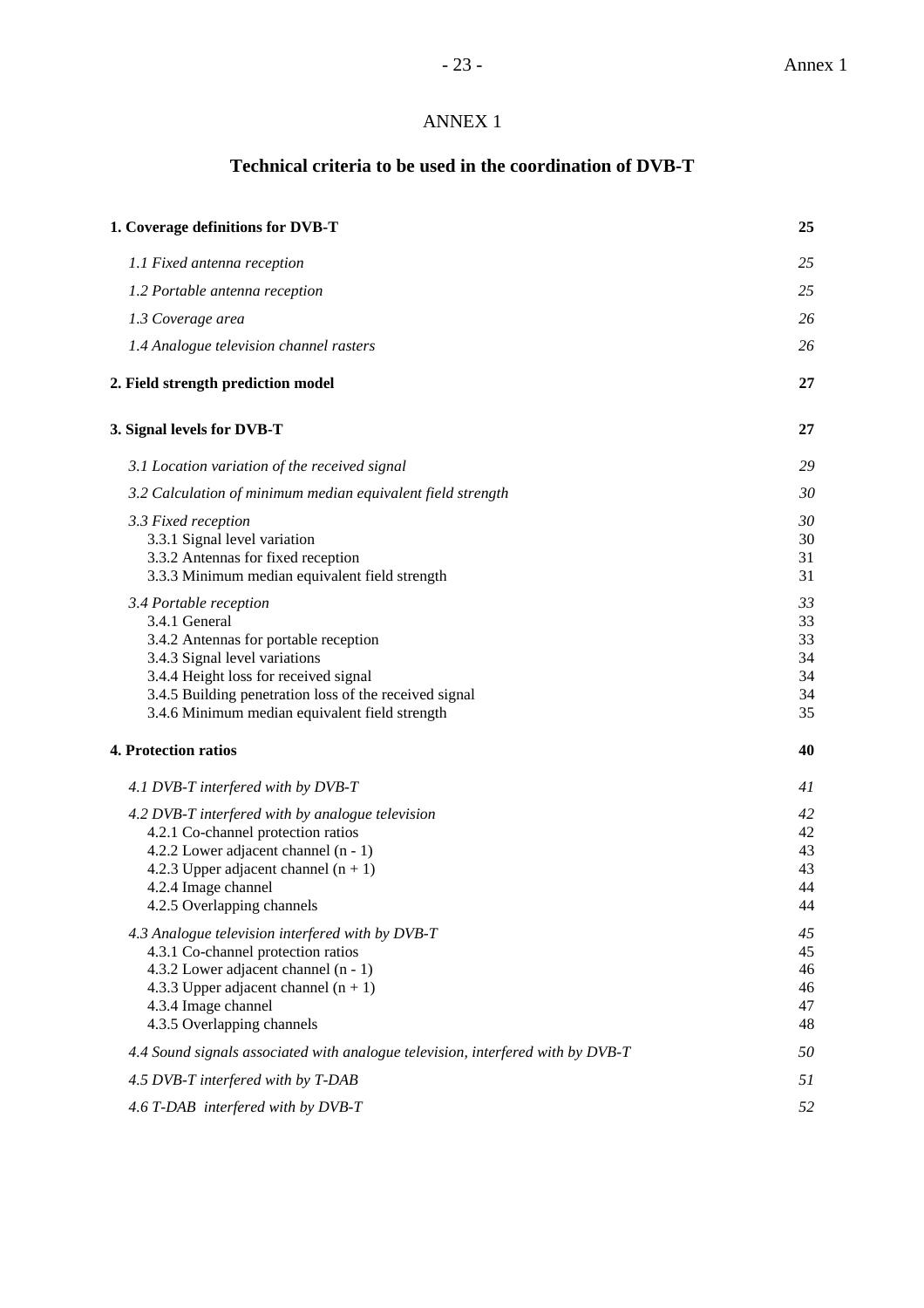| 5. Unwanted emissions                                                                                                                                                                                                                                                                                                            | 53                   |
|----------------------------------------------------------------------------------------------------------------------------------------------------------------------------------------------------------------------------------------------------------------------------------------------------------------------------------|----------------------|
| 5.1 Spectrum masks for DVB-T in bands shared with analogue television                                                                                                                                                                                                                                                            | 53                   |
| 5.2 Spectrum masks for DVB-T in bands shared with other services                                                                                                                                                                                                                                                                 | 54                   |
| 6. Protection of television services and equitable access                                                                                                                                                                                                                                                                        | 56                   |
| 6.1 Definitions of test points<br>6.1.1 Test points representing coverage areas<br>6.1.2 Test points at the country boundary<br>6.1.3 Availability of test point locations                                                                                                                                                       | 56<br>56<br>56<br>57 |
| 6.2 Calculation of the location for test points representing coverage areas                                                                                                                                                                                                                                                      | 57                   |
| 6.3 Method for combination of signals (power sum method)                                                                                                                                                                                                                                                                         | 60                   |
| 6.4 Protection of digital television services                                                                                                                                                                                                                                                                                    | 60                   |
| 6.5 Test points representing the digital television coverage area resulting from a conversion                                                                                                                                                                                                                                    | 61                   |
| 6.6 Establishment of test points representing an SFN                                                                                                                                                                                                                                                                             | 61                   |
| 6.7 Test point locations and usable field strength values to be used during coordination<br>6.7.1 Mixed-analogue-and-digital reference scenario<br>6.7.2 All-digital reference scenario<br>6.7.3 Test point locations and field strength values for assessing compatibility with stations of services<br>other than broadcasting | 61<br>61<br>63<br>64 |
| 7. Frequency bands and channels                                                                                                                                                                                                                                                                                                  | 65                   |
| 7.1 Frequencies for implementation of DVB-T                                                                                                                                                                                                                                                                                      | 65                   |
| 7.2 Analogue television channel rasters                                                                                                                                                                                                                                                                                          | 65                   |
| 7.3 Frequencies for television channels in the European Broadcasting Area                                                                                                                                                                                                                                                        | 65                   |
| 8. Reference reception conditions for digital television coordination                                                                                                                                                                                                                                                            | 69                   |

**9. Reference reception conditions for analogue television to be used in digital television coordination 71**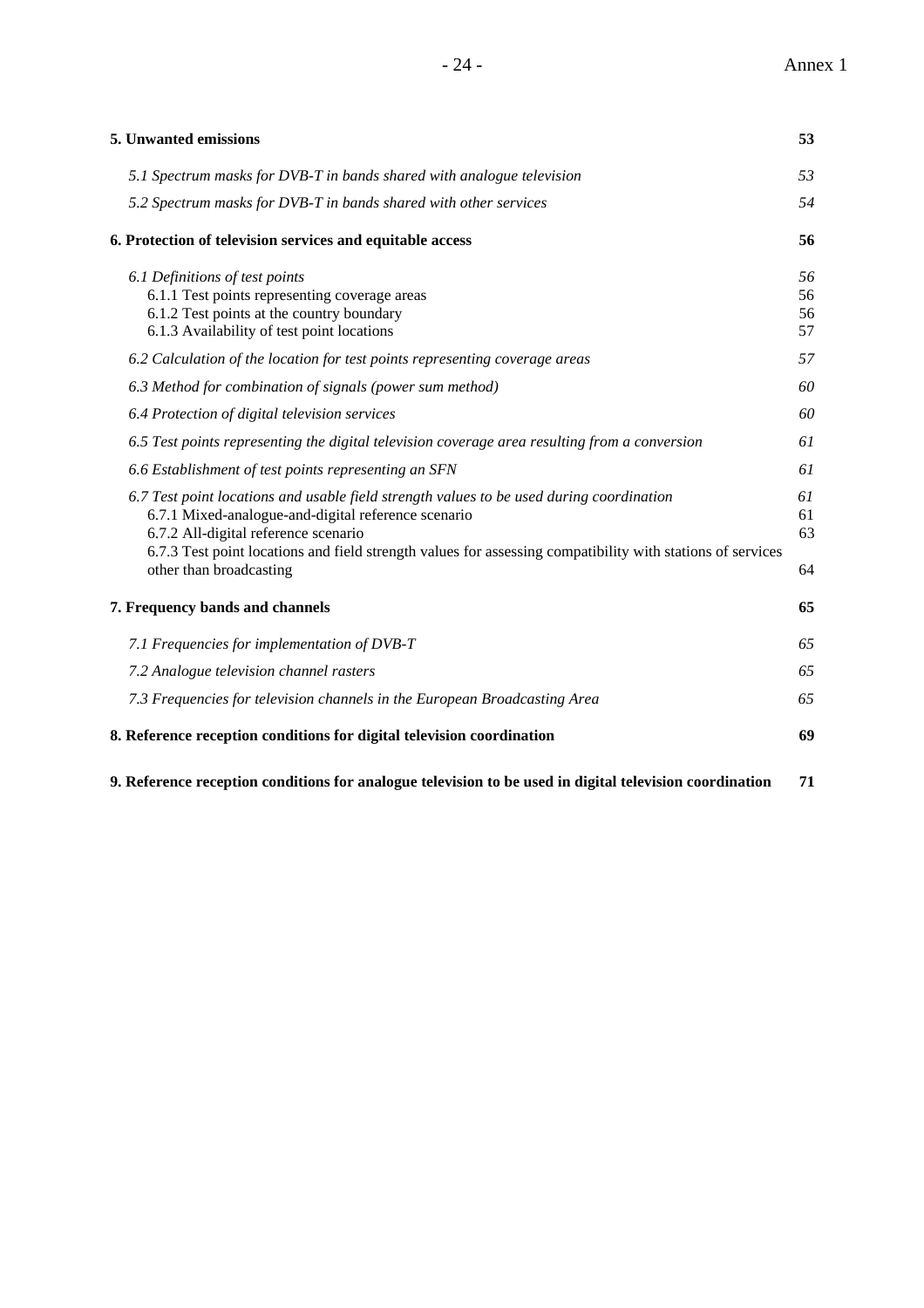# **1. Coverage definitions for DVB-T**

Digital television service coverages are characterised by a very rapid transition from near perfect reception to no reception and it thus becomes much more critical to be able to define which areas are going to be covered and which are not. However, because of the very rapid transition of the DVB-T system, there is a cost penalty if the coverage target within a small area (say, 100 m by 100 m) is set too high. This occurs because it is necessary either to increase the transmitter powers or to provide a larger number of transmitters in order to guarantee coverage to the last few percent of the worst-served small areas.

For this reason, the coverage definition of "good" has been selected as the case where 95% of the locations within a small area are covered. Similarly, "acceptable" has been defined to be the case where 70% of the locations within a small area are covered.

The definitions do not aim to describe the area where coverage is achieved under worst case conditions. They provide a description of the area where "good" or "acceptable" coverage should be achieved under representative practical conditions.

It should be borne in mind that in a given situation it may be possible to improve reception by:

- finding a better position for the receiving antenna;
- using a (more) directional receiving antenna with a higher gain;
- using a low-noise antenna amplifier (in the case of fixed antenna reception).

#### **1.1 Fixed antenna reception**

Fixed antenna reception is defined as 'reception where a directional receiving antenna mounted at roof level is used'.

In calculating the field strength for fixed antenna reception a receiving antenna height of 10 m above ground level is considered to be representative.

# **1.2 Portable antenna reception**

Portable antenna reception is defined as:

- Class A (outdoor) being reception where a portable receiver with an attached or built-in antenna is used outdoors at no less than 1.5 m above ground level;
- Class B (ground floor, indoor) being reception where a portable receiver with an attached or built-in antenna is used indoors at no less than 1.5 m above floor level in rooms:
	- on the ground floor:
	- with a window in an external wall.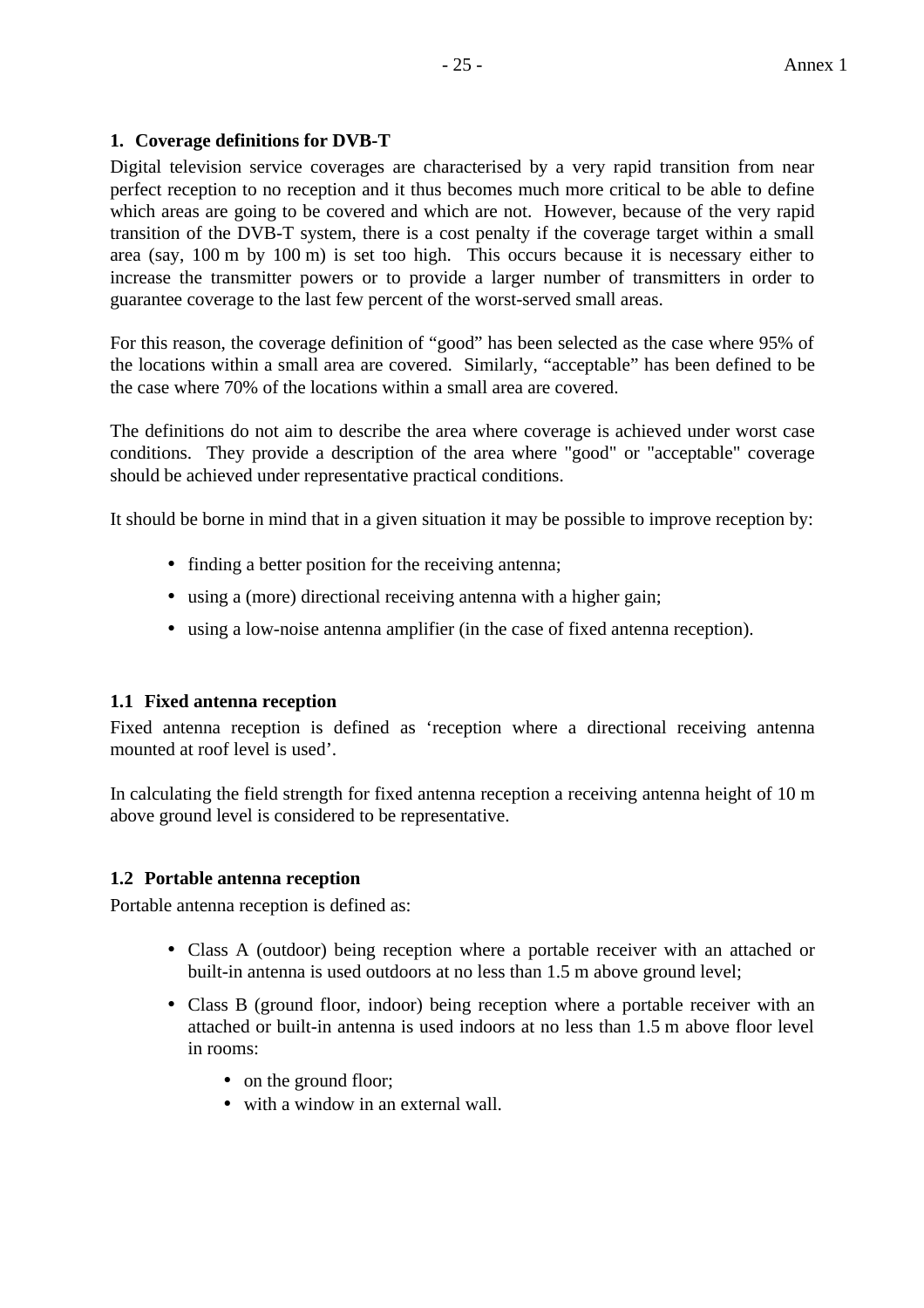Portable indoor reception at the first or higher floors will be regarded as class B reception with signal level corrections applied, but indoor ground floor reception is likely to be the most common case.

# **1.3 Coverage area**

In defining the coverage area for each reception condition a three level approach is taken.

# **Level 1: Receiving location**

The smallest unit is a receiving location. A receiving location is regarded as being covered if the level of the wanted signal is high enough to overcome noise and interference for a given percentage of the time. A value of 99% of time is recommended.

# **Level 2: Small area coverage**

The second level is a "small area" (typically 100 m by 100 m). In this small area the percentage of covered locations is indicated.

The coverage of this small area is classified as:

**"Good"** if at least 95% of receiving locations within it are covered;

**"Acceptable"** if at least 70% of locations within it are covered.

#### **Level 3: Coverage area**

The coverage area of a transmitter, or a group of transmitters, is made up of the sum of the individual small areas in which a given percentage (70% or 95%) of coverage is achieved.

# **Frequency bands to be used for DVB-T**

The frequency bands for implementation of DVB-T in the European Broadcasting Area are 174 to 230 MHz and 470 to 862 MHz. However, the CEPT considers the frequency band 216 to 230 MHz as the core band for T-DAB in VHF.

# **1.4 Analogue television channel rasters**

In Band III, different television channel rasters are used across Europe. In Eastern Europe, France and Ireland, channels are 8 MHz wide, in other countries the channel width is 7 MHz. In addition, there are different channel rasters in countries using 7 MHz channels (e.g. Italy). This means that, in the VHF Bands, there is a number of cases where channels overlap.

Within Bands IV and V, there is a single channel raster of 8 MHz, with the upper and lower edges, and vision carrier, of each channel being the same for all countries in Europe. The only differences are in the use of channels in the upper end of Band V and in the frequency separation between the sound and vision carriers.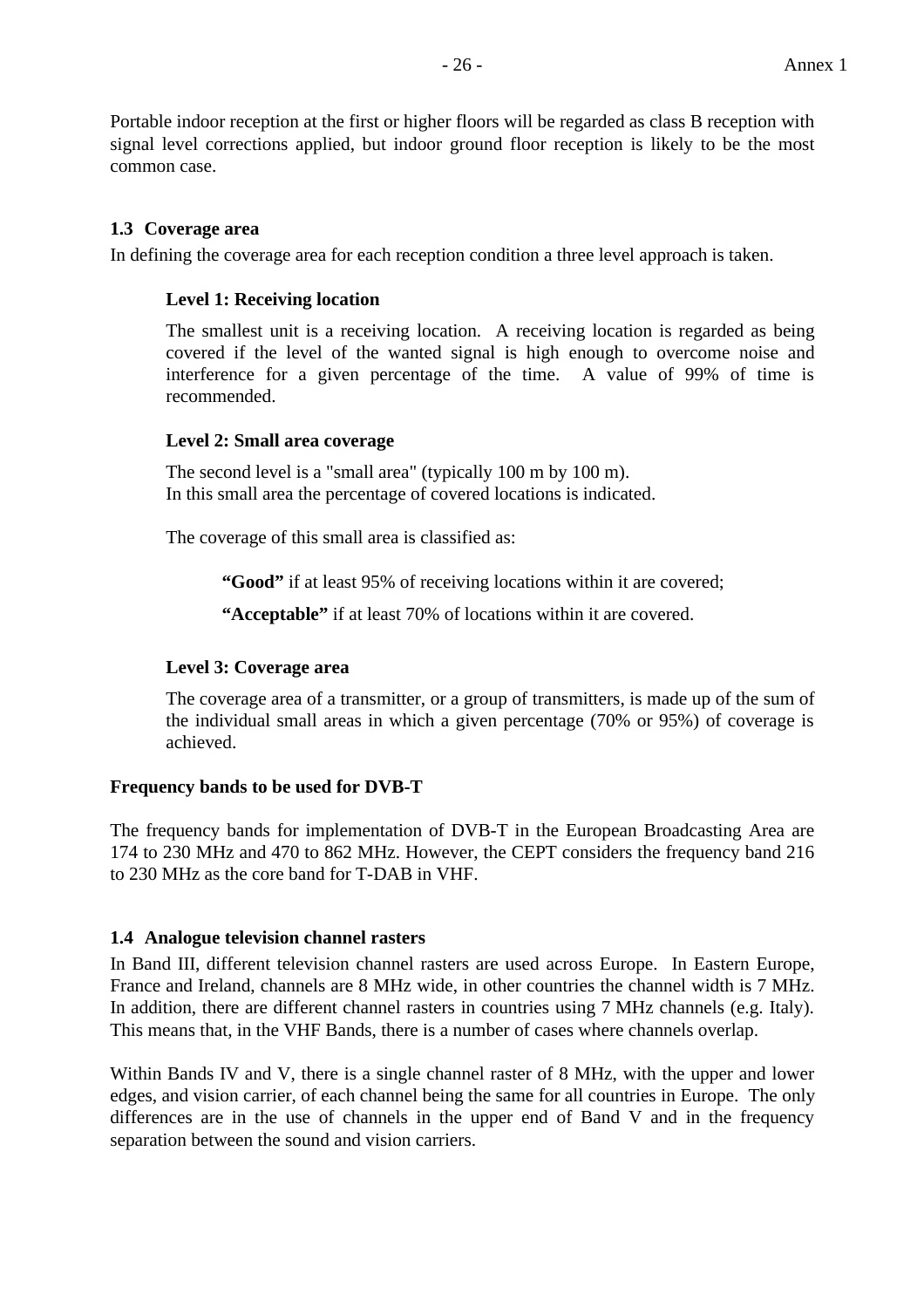# **2. Field strength prediction model**

As a basis, Rec. ITU-R P.370 will be used to predict the field strength values, however:

- no correction will be applied for ∆h-values other than 50 meters;
- no use will be made of a terrain clearance angle correction due to the absence of a common European topographical database;
- propagation predictions should include a mixed-path calculation with an agreed land/sea boundary being derived from the ITU-R boundary map files or some other suitable source.

On a bilateral or multilateral agreement, more detailed propagation prediction methods can be used. Such methods do not need to be specified or identified by the CEPT.

# **3. Signal levels for DVB-T**

Due to the very rapid transition from near perfect to no reception, it is necessary that the minimum required signal level is achieved at a high percentage of locations. These percentages have been set at 95 for "good" and 70 for "acceptable" reception. Corresponding minimum median signal levels may be derived, taking account of propagation elements, to ensure that the minimum values are achieved at the specified percentage of locations. The figures are derived assuming a receiver noise figure of 7 dB.

The minimum median signal levels are calculated for:

- 8 MHz channels; for 7 MHz channels, 0.6 dB should be subtracted from the relevant results given in the tables of minimum median equivalent field strength;
- three different receiving conditions:
	- fixed antenna reception;
	- portable outdoor reception (Class A);
	- portable indoor reception at ground floor (Class B);
- frequencies representing Band III, Band IV and Band V: 200, 500 and 800 MHz;
- representative C/N ratios: 2, 8, 14, 20 and 26 dB, including an implementation margin of 3 dB

Representative C/N values are used for these examples. Results for any chosen DVB-T system variant (see Table A1.1) may be obtained by interpolation between relevant representative values. The C/N values in Table A1.1 do not include any implementation margin. Typical C/N results from laboratory tests are about 3 dB higher than the values given in Table A1.1

All minimum median equivalent field strength values are for coverage by a single transmitter only, not for Single Frequency Networks.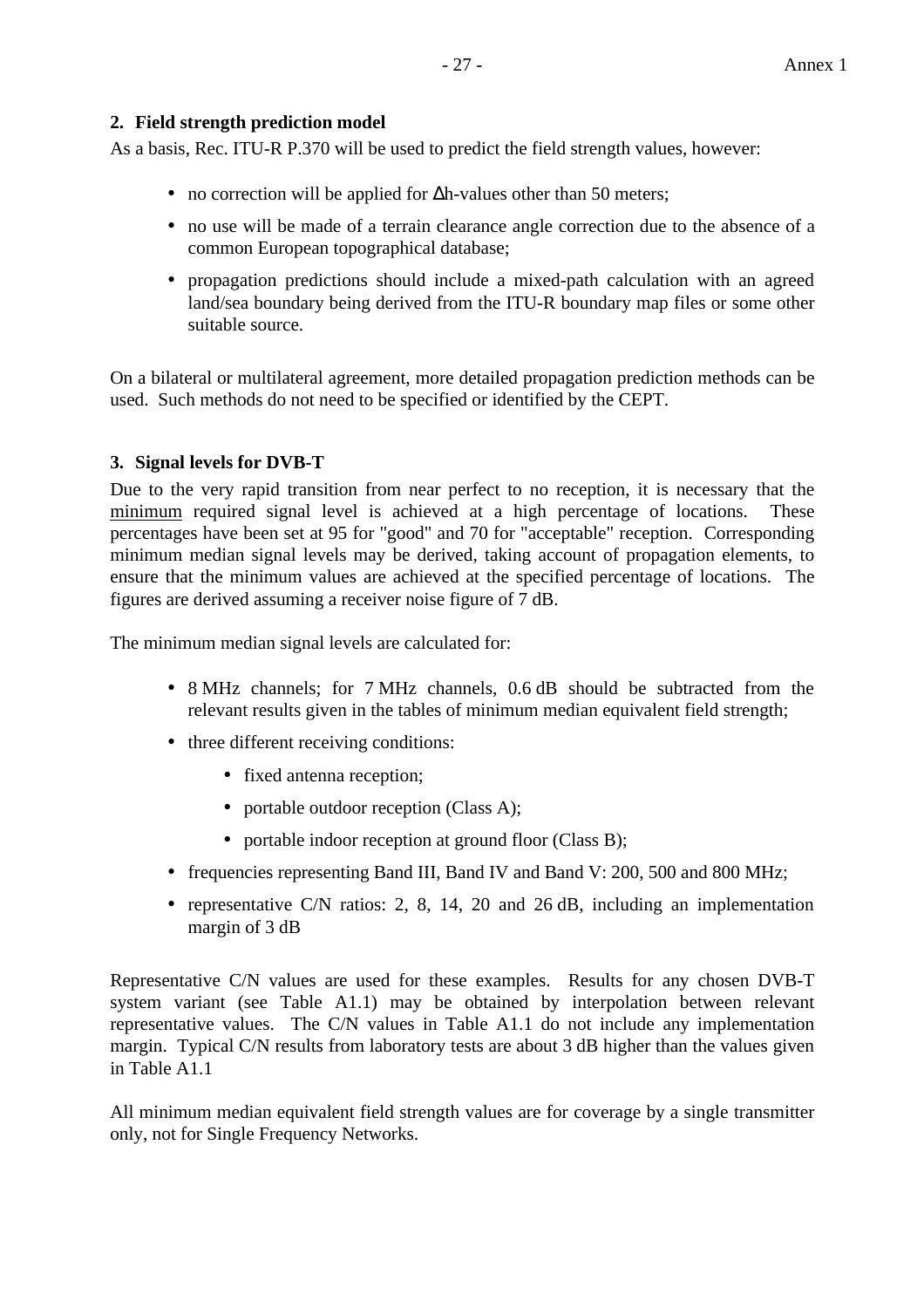# **Table A1.1**

# **Required C/N (dB) for non-hierarchical transmission to achieve a BER = 2. 10-4 after the Viterbi decoder for all combinations of coding rates and modulation types. The net bit rates after the Reed-Solomon decoder are also listed.**

|                          |                    |              | <b>Required C/N for</b><br>BER= $2.10-4$ after Viterbi<br>(quasi error-free after Reed-<br>Solomon,*) |                                     |                                | Net bit rate (Mbit/s) |                   |                    |                    |
|--------------------------|--------------------|--------------|-------------------------------------------------------------------------------------------------------|-------------------------------------|--------------------------------|-----------------------|-------------------|--------------------|--------------------|
| <b>System</b><br>variant | <b>Modulation</b>  | Code<br>Rate | Gaussian<br>channel                                                                                   | <b>Ricean</b><br>channel<br>$(F_1)$ | Rayleigh<br>channel<br>$(P_1)$ | $D/T_U$<br>$=1/4$     | $D/T_U$<br>$=1/8$ | $D/T_U$<br>$=1/16$ | $D/T_U$<br>$=1/32$ |
| A1                       | <b>QPSK</b>        | 1/2          | 3.1                                                                                                   | 3.6                                 | 5.4                            | 4.98                  | 5.53              | 5.85               | 6.03               |
| A2                       | <b>QPSK</b>        | 2/3          | 4.9                                                                                                   | 5.7                                 | 8.4                            | 6.64                  | 7.37              | 7.81               | 8.04               |
| A <sub>3</sub>           | <b>QPSK</b>        | 3/4          | 5.9                                                                                                   | 6.8                                 | 10.7                           | 7.46                  | 8.29              | 8.78               | 9.05               |
| A <sub>5</sub>           | <b>QPSK</b>        | 5/6          | 6.9                                                                                                   | 8.0                                 | 13.1                           | 8.29                  | 9.22              | 9.76               | 10.05              |
| A7                       | <b>QPSK</b>        | 7/8          | 7.7                                                                                                   | 8.7                                 | 16.3                           | 8.71                  | 9.68              | 10.25              | 10.56              |
| B1                       | 16-QAM<br>$(M1**)$ | 1/2          | 8.8                                                                                                   | 9.6                                 | 11.2                           | 9.95                  | 11.06             | 11.71              | 12.06              |
| B2                       | 16-QAM             | 2/3          | 11.1                                                                                                  | 11.6                                | 14.2                           | 13.27                 | 14.75             | 15.61              | 16.09              |
| B <sub>3</sub>           | 16-QAM             | 3/4          | 12.5                                                                                                  | 13.0                                | 16.7                           | 14.93                 | 16.59             | 17.56              | 18.10              |
| B <sub>5</sub>           | 16-QAM             | 5/6          | 13.5                                                                                                  | 14.4                                | 19.3                           | 16.59                 | 18.43             | 19.52              | 20.11              |
| B7                       | 16-QAM             | 7/8          | 13.9                                                                                                  | 15.0                                | 22.8                           | 17.42                 | 19.35             | 20.49              | 21.11              |
| C1                       | 64-QAM<br>$(M2**)$ | 1/2          | 14.4                                                                                                  | 14.7                                | 16.0                           | 14.93                 | 16.59             | 17.56              | 18.10              |
| C <sub>2</sub>           | 64-QAM<br>$(M3**)$ | 2/3          | 16.5                                                                                                  | 17.1                                | 19.3                           | 19.91                 | 22.12             | 23.42              | 24.13              |
| C <sub>3</sub>           | 64-QAM             | 3/4          | 18.0                                                                                                  | 18.6                                | 21.7                           | 22.39                 | 24.88             | 26.35              | 27.14              |
| C <sub>5</sub>           | 64-QAM             | $5/6$        | 19.3                                                                                                  | 20.0                                | 25.3                           | 24.88                 | 27.65             | 29.27              | 30.16              |
| $\mathbf{C}7$            | 64-QAM             | $7/8$        | 20.1                                                                                                  | 21.0                                | 27.9                           | 26.13                 | 29.03             | 30.74              | 31.67              |

Notes: (\*) Quasi error-free means less than one uncorrected error event per hour, corresponding to  $BER = 1.10<sup>-11</sup>$  at the input of the MPEG-2 demultiplexer.

(\*\*) System modes adopted by ITU-R as representative for protection ratio assessments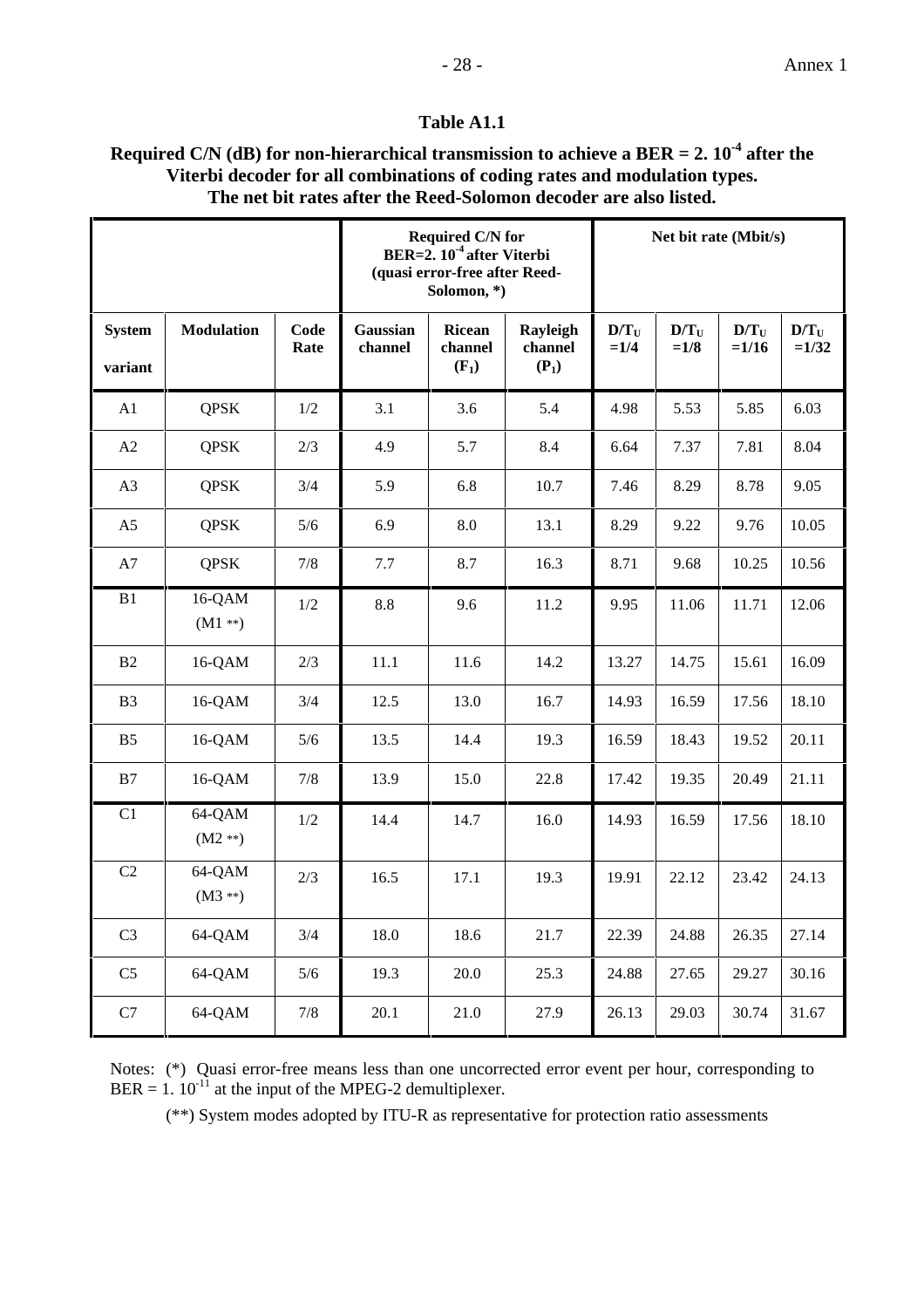To account for the number of carriers and the guard interval ratio,  $D/T_u$ , the designators given in Table A1.2 should be used. See also Table A3.2 (digital television transmitter database structure).

| <b>Designator</b> |    | Number of carriers   Guard interval ratio |
|-------------------|----|-------------------------------------------|
|                   | 2k | 1/32                                      |
|                   | 2k | 1/16                                      |
|                   | 2k | 1/8                                       |
|                   | 2k | 1/4                                       |
| E                 |    | 1/32                                      |
|                   |    | 1/16                                      |
|                   |    | 1/8                                       |
|                   |    |                                           |

**Table A1.2**

# **3.1 Location variation of the received signal**

Within a small area, say 100 m by 100 m, there will be a more-or-less random variation of the received signal level with location which is due to terrain irregularities. The statistics of this variation are characterised by a log-normal distribution.

For calculating the location correction factor  $C_1$  used when other than 50% locations are to be considered, a log-normal distribution of the received signal is assumed.

The location correction factor can be calculated by the formula:

 $C_l = \mu * \sigma \{dB\}$ 

where:

- µ is the distribution factor, being 0.52 for 70% and 1.64 for 95%;
- σ is the standard deviation.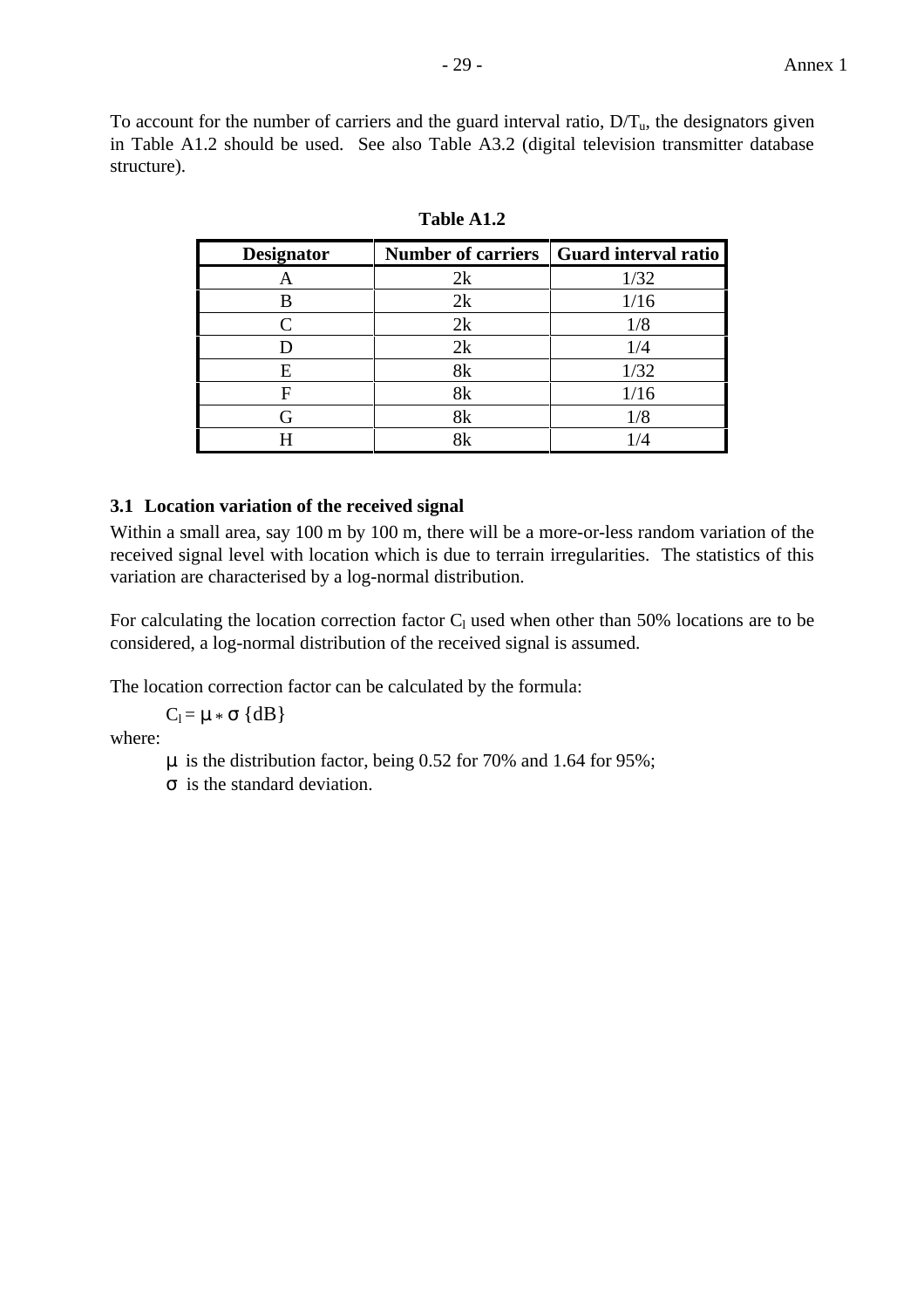# **3.2 Calculation of minimum median equivalent field strength**

The minimum median equivalent field strength can be calculated using the following formulas:

| $P_n$              | $= F + 10 \log_{10} (k T_0 B)$                          |                                |
|--------------------|---------------------------------------------------------|--------------------------------|
| $P_{\rm s \, min}$ | $= C/N + P_n$                                           |                                |
| $A_{a}$            | $= G + 10 \log_{10} (1.64 \lambda^2 / 4\pi)$            |                                |
| $\phi_{\rm min}$   | $= P_{\rm s,min} - A_{\rm a} + L_{\rm f}$               | for fixed antenna reception    |
| $\phi_{\rm min}$   | $= P_{\rm s,min} - A_{\rm a}$                           | for portable reception         |
| $E_{min}$          | $= \phi_{\min} + 120 + 10 \log_{10} (120\pi)$           |                                |
|                    | $= \phi_{\min} + 145.8$                                 |                                |
| $E_{med}$          | $=E_{\min}+P_{\min}+C_1$                                | for fixed antenna reception    |
| $E_{med}$          | $= E_{\min} + P_{\min} + C_1 + L_{\text{h}}$            | for portable outdoor reception |
| $E_{med}$          | $E = E_{\text{min}} + P_{\text{mmn}} + C_1 + L_h + L_b$ | for portable indoor reception  |

where:

| $P_n$                     | : Receiver noise input power {dBW}                                                          |
|---------------------------|---------------------------------------------------------------------------------------------|
| $\mathbf F$               | : Receiver noise figure {dB}                                                                |
| $\bf k$                   | : Boltzmann's Constant (k= $1.38 \, 10^{-23} \, \{Ws/K\}$ )                                 |
| $T_0$                     | : Absolute temperature $(T_0 = 290 \{K\})$                                                  |
| B                         | : Receiver noise bandwidth $(B=7.61 10^6$ {Hz})                                             |
| $P_{\rm s\,min}$          | : Minimum receiver input power {dBW}                                                        |
| C/N                       | : RF signal to noise ratio at the receiver input required by the system {dB}                |
| $A_{a}$                   | : Effective antenna aperture $\{dBm^2\}$                                                    |
| G                         | : Antenna gain related to half dipole {dB}                                                  |
| λ                         | : Wavelength of the signal {m}                                                              |
| $\phi_{\min}$             | : Minimum power flux density at receiving place $\{dBW/m^2\}$                               |
| $L_f$                     | : Feeder loss $\{dB\}$                                                                      |
| $E_{min}$                 | : Equivalent minimum field strength at receiving place ${dB\mu V/m}$                        |
| $\mathbf{E}_{\text{med}}$ | : Minimum median equivalent field strength, planning value {dBµV/m}                         |
| $P_{mmn}$                 | : Allowance for man made noise {dB}                                                         |
| $C_1$                     | : Location correction factor {dB}                                                           |
| L <sub>h</sub>            | : Height loss $(10 \text{ m } \text{ag} \text{ to } 1.5 \text{ m } \text{ag} \text{)} {dB}$ |
| $L_b$                     | : Building penetration loss {dB}                                                            |

# **3.3 Fixed reception**

# **3.3.1 Signal level variation**

Measurements of digital signals have shown that the standard deviation of the distribution will be about 5.5 dB. There will be some dependency on the environment surrounding the receiving location, for example for portable reception. The standard deviation for analogue television signals interfering with DVB-T is also taken as 5.5 dB.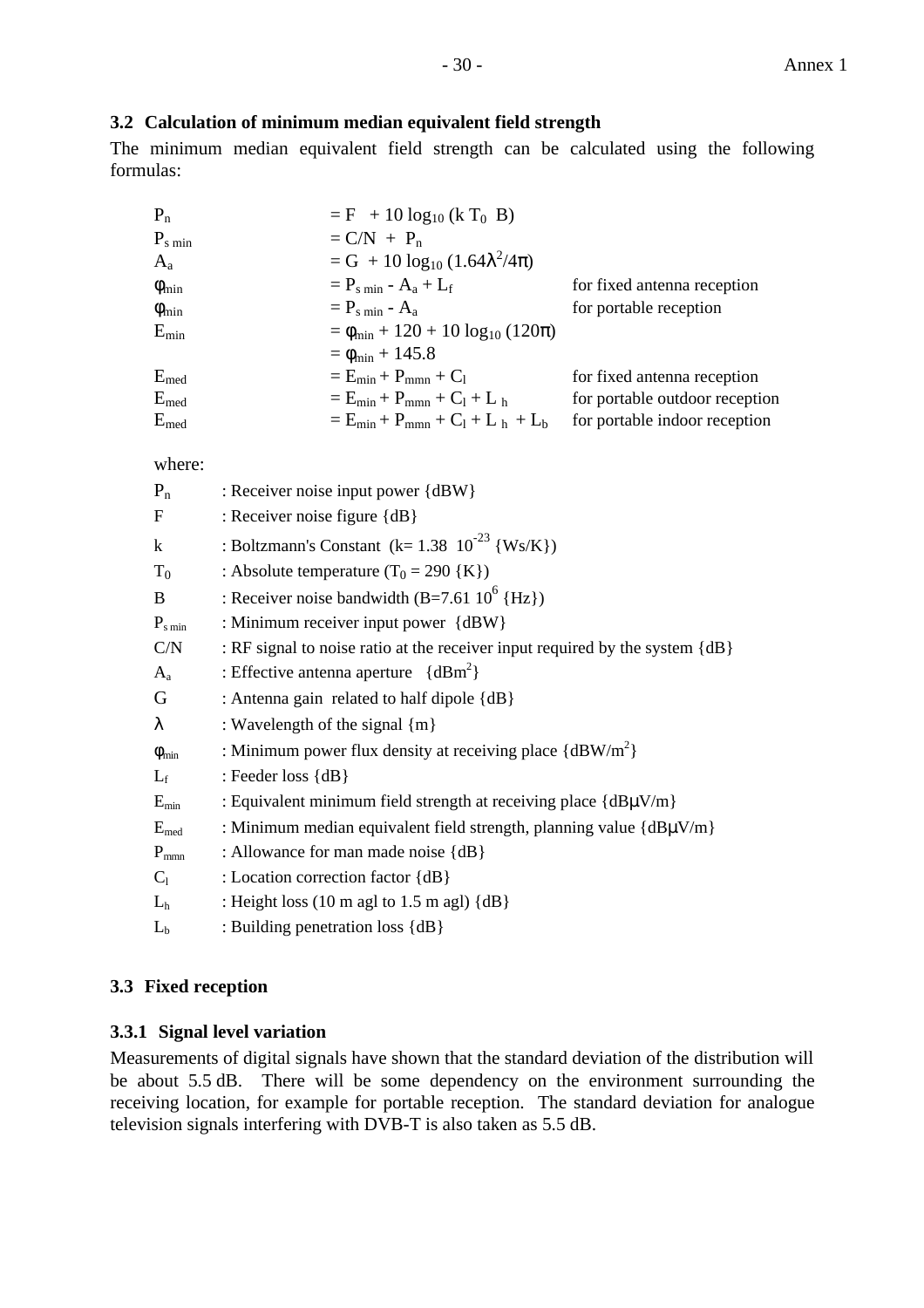#### **3.3.2 Antennas for fixed reception**

The antenna diagrams (directivity) to be used for DVB-T planning are given in Rec. ITU-R BT.419. The antenna gains (relative to half wave dipole) used in the derivation of the minimum median wanted signal levels are given in Table A1.3:

#### **Table A1.3**

| <b>200 MHz</b> | <b>500 MHz</b>                 | 800 MHz |
|----------------|--------------------------------|---------|
|                | $\overline{A}$ <b>D</b><br>1 V | םג רו   |

These values are considered as realistic minimum values.

Within Bands IV and V, the variation of antenna gain with frequency may be taken into account by the addition of an empirical correction term:

$$
Corr = 10 log_{10} (F_A/F_R) \{dB\}
$$

where:

FA is the actual frequency being considered;

 $F_R$  is the relevant reference frequency quoted above.

The associated feeder losses used in the derivation of the minimum wanted signal levels are given in Table A1. 4:

**Table A1.4**

| <b>200 MHz</b> | $0.0.3$ $1.77$<br>ı | $800$ MH <sub>2</sub><br>XI N |
|----------------|---------------------|-------------------------------|
| AD             | dB<br>ັ             | AP<br>uD<br>◡                 |

#### **3.3.3 Minimum median equivalent field strength**

The tables below give the minimum median equivalent field strength for 70% and 95% of location probability in Bands III, IV and V.

Within Bands IV and V, the variation of the minimum median equivalent field strength with frequency may be taken into account by the addition of an empirical correction term:

$$
Corr = 20 log_{10} (F_A/F_R) \{dB\}
$$

where:

FA is the actual frequency being considered;

 $F_R$  is the relevant reference frequency quoted in the Table.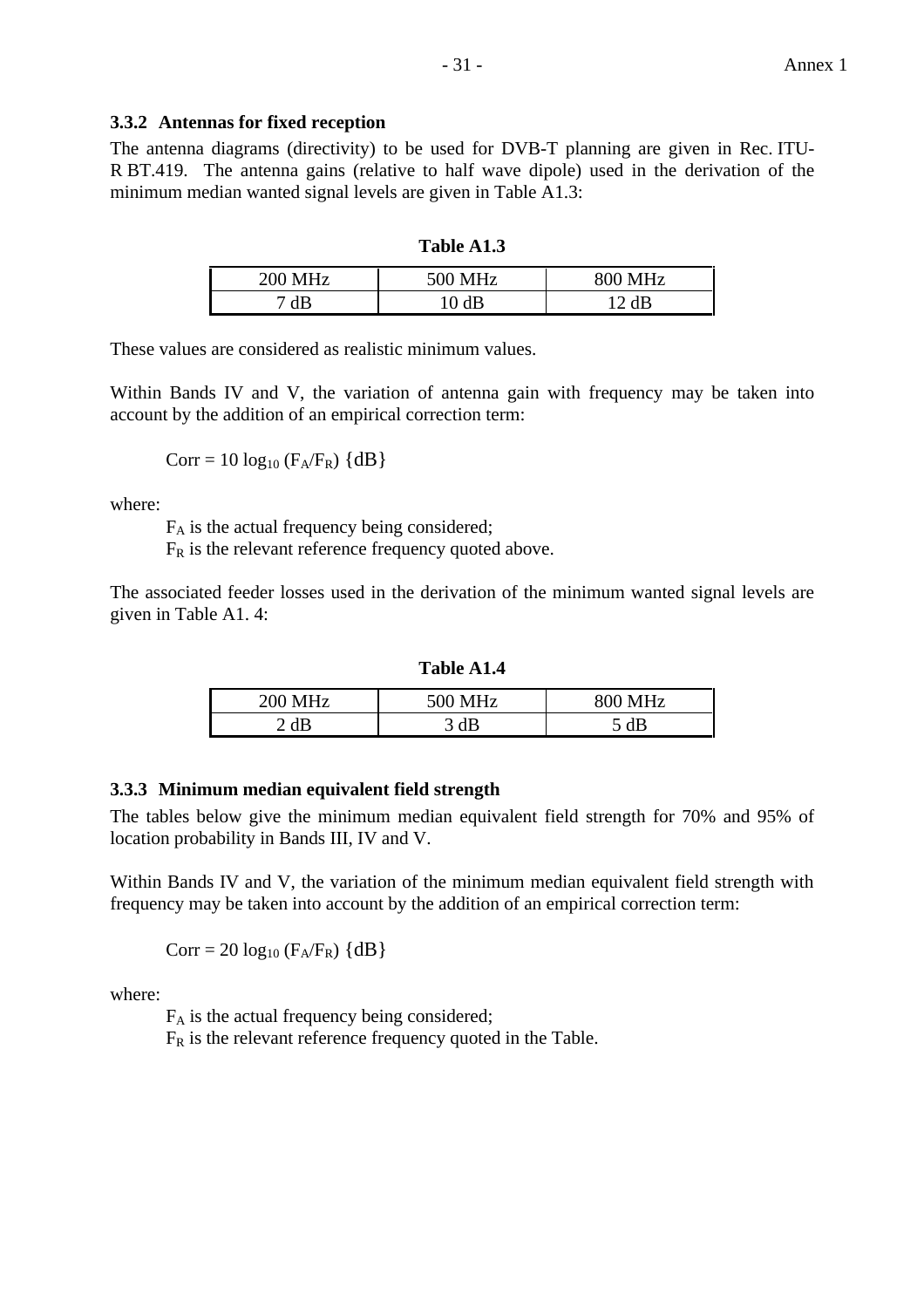#### - 32 - Annex 1

## **Table A1.5**

#### **Minimum median equivalent field strength in Band III for fixed antenna reception.**

| Frequency                                           | $f$ {MHz}                      |           |    | 200 |    |    |
|-----------------------------------------------------|--------------------------------|-----------|----|-----|----|----|
| Minimum C/N required by system                      | ${dB}$                         |           |    | 14  | 20 | 26 |
| Min. equivalent receiver input voltage, 75 $\Omega$ | $U_{\text{s min}} \{dB\mu V\}$ | 13        | 19 | 25  | 31 | 37 |
| Feeder loss                                         | $L_f$ {dB}                     |           |    |     |    |    |
| Antenna gain rel. to half wave dipole               | $G_D$ $\{dB\}$                 |           |    |     |    |    |
| Effective antenna aperture                          | $A_a \{dBm^2\}$                |           |    |     |    |    |
| Min equivalent field strength at receiving place    | $E_{min} \{dB\mu V/m\}$        | <b>20</b> | 26 | 32  | 38 | 44 |
| Allowance for man made noise                        | $P_{mm}$ {dB}                  |           |    |     |    |    |

## **Location probability: 70%**

| Location correction factor                     | $\{dB\}$                |    |    |    |    |
|------------------------------------------------|-------------------------|----|----|----|----|
| Minimum median equivalent field strength       |                         |    |    |    |    |
| at 10m a.g.1. 50% of time and 50% of locations | $E_{med} \{dB\mu V/m\}$ | 24 | 30 | 36 | 48 |

#### **Location probability: 95%**

| Location correction factor                        | $\{dB\}$                       |    |    |    |    |
|---------------------------------------------------|--------------------------------|----|----|----|----|
| Minimum median equivalent field strength          |                                |    |    |    |    |
| at 10m a.g. $1.50\%$ of time and 50% of locations | $E_{\text{med}} \{dB\mu V/m\}$ | 30 | 36 | 48 | 54 |

For 7 MHz channels, 0.6 dB is to be subtracted from the input signal voltage and field strength values given in Table A1.5.

## **Table A1.6**

#### **Minimum median equivalent field strength in Band IV for fixed antenna reception.**

| Frequency                                           | $f$ {MHz}                      |    |    | 500    |                 |    |
|-----------------------------------------------------|--------------------------------|----|----|--------|-----------------|----|
| Minimum C/N required by system                      | $\{dB\}$                       |    |    | 14     | 20 <sub>1</sub> | 26 |
| Min. equivalent receiver input voltage, 75 $\Omega$ | $U_{\text{s min}} \{dB\mu V\}$ | 13 | 19 | 25     | 31              | 37 |
| Feeder loss                                         | $L_f$ {dB}                     |    |    |        |                 |    |
| Antenna gain rel. to half wave dipole               | $G_D$ $\{dB\}$                 | 10 |    |        |                 |    |
| Effective antenna aperture                          | $A_a \{dBm^2\}$                |    |    | $-3.3$ |                 |    |
| Min equivalent field strength at receiving place    | $E_{min} \{dB\mu V/m\}$        | 26 | 32 | 38     | 44              | 50 |
| Allowance for man made noise                        | $P_{\text{mm}} \{dB\}$         |    |    |        |                 |    |

## **Location probability: 70%**

| Location correction factor                     | $\{dB\}$                        |    |  |    |
|------------------------------------------------|---------------------------------|----|--|----|
| Minimum median equivalent field strength       |                                 |    |  |    |
| at 10m a.g. 1.50% of time and 50% of locations | $E_{\text{med}} \{ dB\mu V/m\}$ | 29 |  | 53 |

## **Location probability: 95%**

| Location correction factor                     | $\{dB\}$                        |  |  |    |
|------------------------------------------------|---------------------------------|--|--|----|
| Minimum median equivalent field strength       |                                 |  |  |    |
| at 10m a.g.1. 50% of time and 50% of locations | $E_{\text{med}} \{ dB\mu V/m\}$ |  |  | 59 |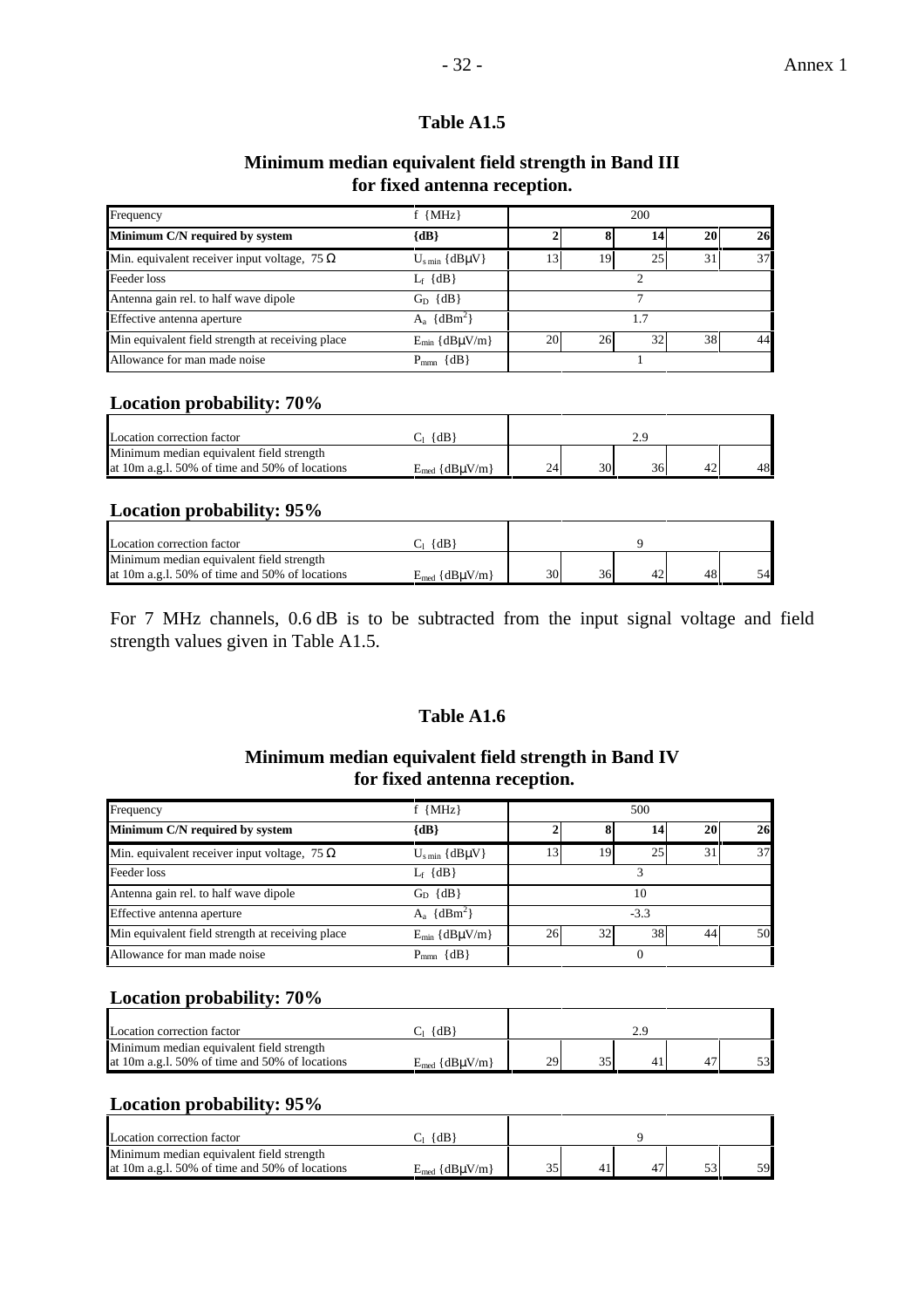### **Minimum median equivalent field strength in Band V fixed antenna reception.**

| Frequency                                           | $f$ {MHz}                     |        |    | 800      |    |    |
|-----------------------------------------------------|-------------------------------|--------|----|----------|----|----|
| Minimum C/N required by system                      | ${dB}$                        |        |    | 14       | 20 | 26 |
| Min. equivalent receiver input voltage, 75 $\Omega$ | $U_{\rm s\,min}$ {dB $\mu$ V} | 13.    | 19 | 25       | 31 | 37 |
| Feeder loss                                         | $L_f \{dB\}$                  |        |    |          |    |    |
| Antenna gain rel. to half wave dipole               | $G_D$ $\{dB\}$                | 12     |    |          |    |    |
| Effective antenna aperture                          | $A_a \{dBm^2\}$               | $-5.4$ |    |          |    |    |
| Min equivalent field strength at receiving place    | $E_{min}$ {dB $\mu$ V/m}      | 30     | 36 | 42       | 48 | 54 |
| Allowance for man made noise                        | $P_{mm} \{dB\}$               |        |    | $\theta$ |    |    |

## **Location probability: 70%**

| Location correction factor                        | {dB`                    |                    |    |  |                 |
|---------------------------------------------------|-------------------------|--------------------|----|--|-----------------|
| Minimum median equivalent field strength          |                         |                    |    |  |                 |
| at 10m a.g. $1.50\%$ of time and 50% of locations | $E_{med} \{dB\mu V/m\}$ | $\mathbf{\hat{z}}$ | 39 |  | 57 <sub>1</sub> |

## **Location probability: 95%**

| Location correction factor                      | $\{dB\}$                 |    |  |      |    |
|-------------------------------------------------|--------------------------|----|--|------|----|
| Minimum median equivalent field strength        |                          |    |  |      |    |
| at 10m a.g. 1. 50% of time and 50% of locations | $E_{med}$ {dB $\mu$ V/m} | 39 |  | $-1$ | 63 |

## **3.4 Portable reception**

## **3.4.1 General**

The conditions for portable reception differ from fixed reception in the:

- absence of receiving antenna gain and directivity;
- reduced feeder loss;
- generally lower reception height;
- building penetration loss in the case of indoor reception.

It has been assumed that a portable receiver and a receiver for fixed reception have the same receiver noise figure, that is, 7 dB.

## **3.4.2 Antennas for portable reception**

It is assumed that the antenna of a portable receiver is omni-directional and that the gain (relative to a  $\lambda/2$  dipole) is 0 dB for a UHF antenna and -2.2 dB for a VHF antenna. A portable receiver can be assumed to have 0 dB feeder loss in all bands.

Generally, no polarisation discrimination can be expected from this type of portable reception antenna.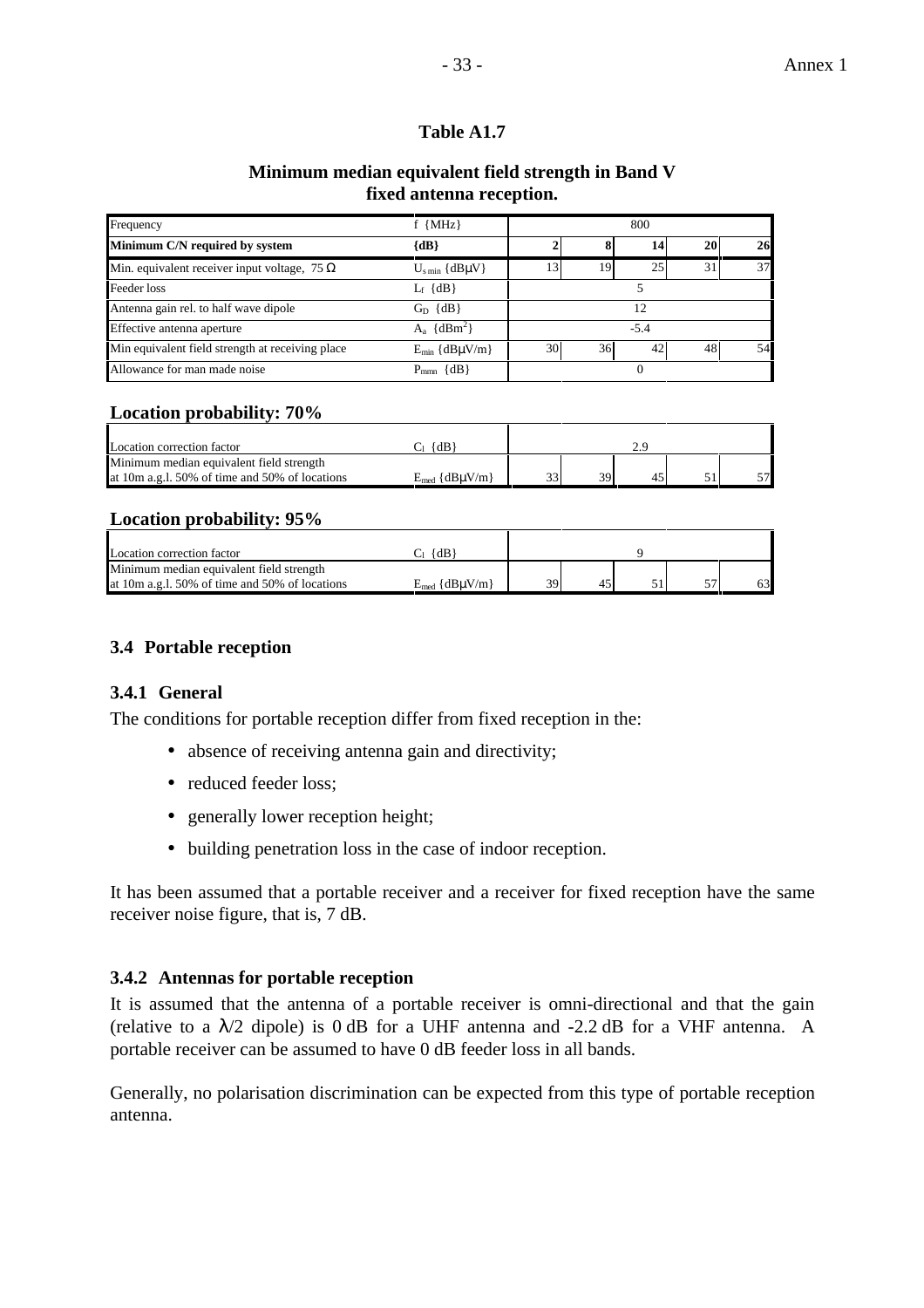#### **3.4.3 Signal level variations**

Field strength variations can be divided into macro-scale and micro-scale variations. Microscale variations relate to areas with dimensions in the order of a wavelength and are mainly caused by multipath reflections from nearby objects. As the position of the receiving antenna for portable reception can be optimised within the order of a wavelength, micro-scale variations will not be significant for planning purposes.

The macro-scale variations relate to areas with linear dimensions of 10 m to 100 m or more and are mainly caused by shadowing and multipath reflections from distant objects. Macroscale variations of the field strength are very important for coverage assessment. In general, a high target percentage for coverage is required to compensate for the rapid failure rate of digital television signals.

#### **3.4.3.1 Macro-scale variations at outdoor locations**

Rec. ITU-R P.370 gives a standard deviation for wide band signals of 5.5 dB. This value is used here for determining the location variation at outdoor locations.

This location variation for macro-scale variations is given in Table A1.8:

| Coverage target | <b>Location variation</b> |
|-----------------|---------------------------|
| >95%            | 9 dB                      |
| $>70\%$         | $2.9 \text{ dB}$          |

**Table A1.8**

## **3.4.4 Height loss for received signal**

For portable reception, the antenna height of 10 m above ground level generally used for planning purposes is not realistic and a correction factor needs to be introduced based on a receiving antenna near ground floor level. For this reason a receiving antenna height of 1.5 m above ground level (outdoor) or above floor level (indoor) has been assumed.

The propagation prediction method of Rec. ITU-R P.370 uses a receiving height of 10 m. To correct the predicted values for a receiving height of 1.5 m above ground level a factor called "height loss" has been introduced. At UHF, a height loss of 12 dB is used, based on measurements in the Netherlands. For VHF, a height loss of 10 dB is used, taken from Rec. ITU-R 1203.

## **3.4.5 Building penetration loss of the received signal**

## **3.4.5.1 Definition**

The mean building penetration loss is the difference in dB between the mean field strength inside a building at a given height above ground level and the mean field strength outside the same building at the same height above ground level. A large spread of building penetration losses is to be expected.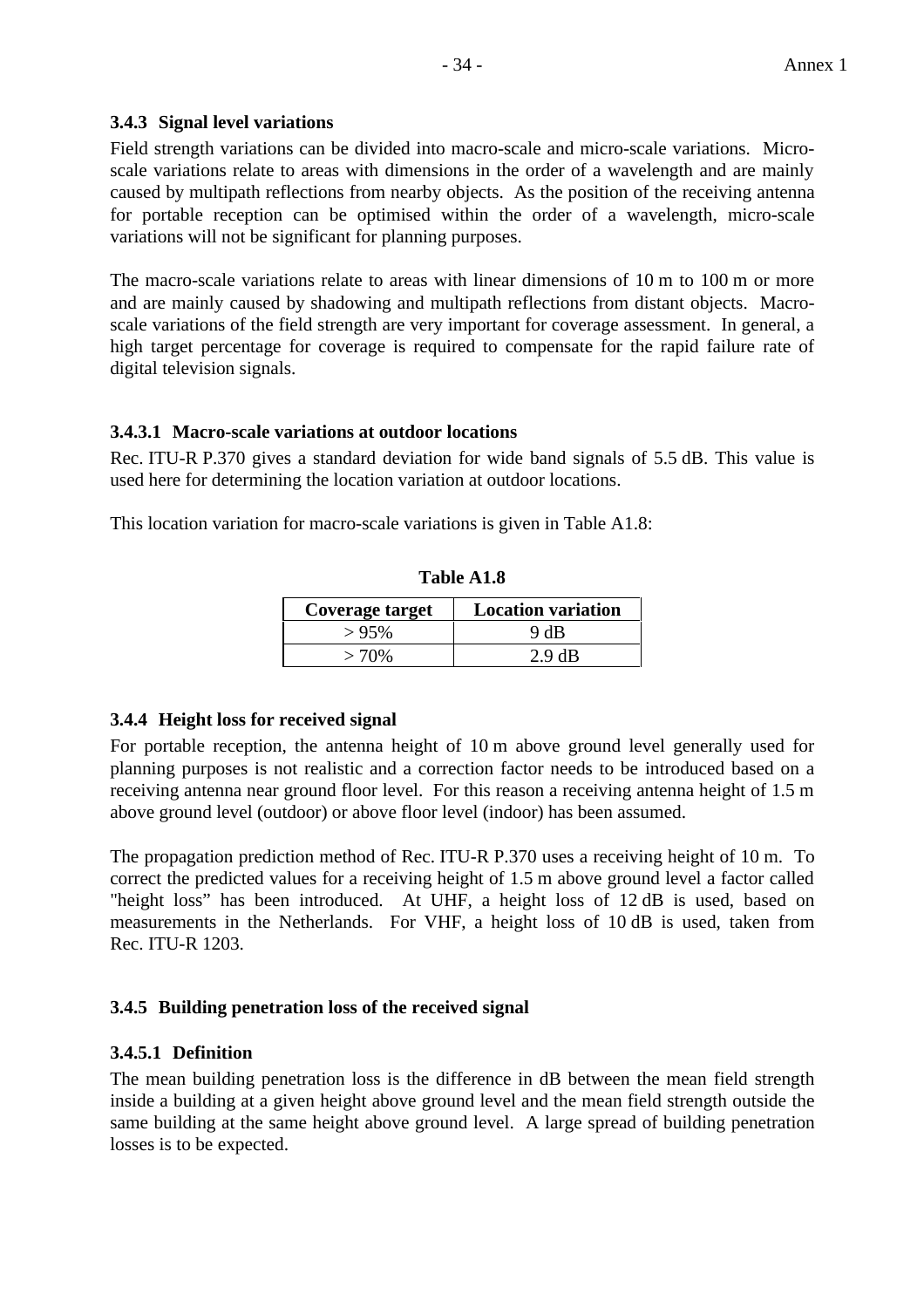## **3.4.5.2 Building penetration loss values**

Results of measurements carried out at VHF in the UK to investigate in-house reception of T-DAB have been reported in Rep. ITU-R 1203. The results indicate a median value of building penetration loss of 8 dB with a standard deviation of 3 dB.

For UHF measurements have been carried out in the Netherlands and in the UK. Based on these results building penetration loss for planning purposes is given in Table A1.9

#### **Table A1.9**

#### **Building Penetration Loss**

| Band | <b>Median value</b> | <b>Standard deviation</b> |
|------|---------------------|---------------------------|
| /HF  | 8 dB                | 3 dB                      |
| THE  | 7 dB -              | ና dB                      |

#### **3.4.5.3 Location distribution indoors**

The variation factor at indoor locations is the combined result of the outdoor variation and the variation factor due to building attenuation. These distributions are expected to be uncorrelated. The standard deviation of the indoor field strength distribution can therefore be calculated by taking the root of the sum of the squares of the individual standard deviations. At VHF, where the macro-scale standard deviations are 5.5 dB and 3 dB respectively, the combined value is 6.3 dB. At UHF, where the macro-scale standard deviations are 5.5 dB and 6 dB respectively, the combined value is 8.1 dB.

For planning purposes, the location variation at indoor locations is given in Table A1.10.

#### **Table A1.10**

#### **Indoor Location Variation**

| Coverage target | ΉR   |      |
|-----------------|------|------|
| - 95%           | 0 dB | 4 dB |
| 70%             | ЫE   |      |

## **3.4.6 Minimum median equivalent field strength**

The tables below give the minimum median equivalent field strength for location probabilities of 70% and 95% in Band III, IV and V.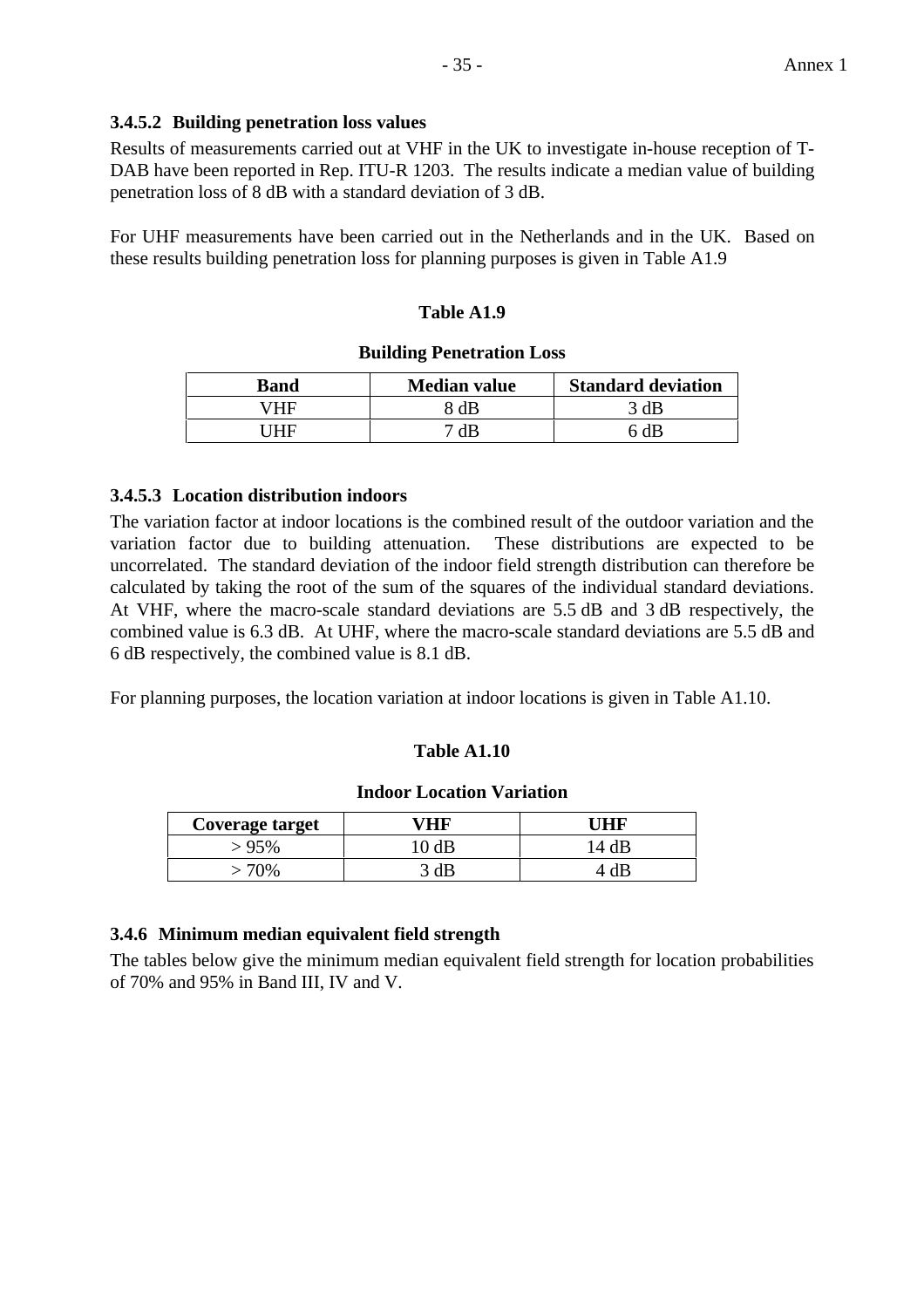#### **Minimum median equivalent field strength in Band III for portable outdoor reception (Class A)**

| Frequency                                           | $f$ {MHz}                      |        |                 |    |    |    |  |  |
|-----------------------------------------------------|--------------------------------|--------|-----------------|----|----|----|--|--|
| Minimum C/N required by system                      | ${dB}$                         |        |                 | 14 | 20 | 26 |  |  |
| Min. equivalent receiver input voltage, 75 $\Omega$ | $U_{\text{s min}} \{dB\mu V\}$ | 13     | 19              | 25 | 31 | 37 |  |  |
| Antenna gain rel. to half wave dipole               | $G_D \{dB\}$                   | $-2.2$ |                 |    |    |    |  |  |
| Effective antenna aperture                          | $A_a \{dBm^2\}$                | $-7.5$ |                 |    |    |    |  |  |
| Min equivalent field strength at receiving place    | $E_{min} \{dB\mu V/m\}$        | 27     | 33 <sub>1</sub> | 39 | 45 |    |  |  |
| Allowance for man made noise                        | $P_{mm}$ {dB}                  |        |                 |    |    |    |  |  |
| Height loss                                         | $L_h$ {dB}                     | 10     |                 |    |    |    |  |  |

## **Location probability: 70%**

| Location correction factor                        | ${AB}$                    |  |    |    |
|---------------------------------------------------|---------------------------|--|----|----|
| Minimum median equivalent field strength          |                           |  |    |    |
| at 10m a.g. $1.50\%$ of time and 50% of locations | $E_{\text{med}}$ {dBuV/m} |  | 59 | 65 |

#### **Location probability: 95%**

| Location correction factor                        | $\{dB\}$                 |  |    |  |
|---------------------------------------------------|--------------------------|--|----|--|
| Minimum median equivalent field strength          |                          |  |    |  |
| at 10m a.g. $1.50\%$ of time and 50% of locations | $E_{med}$ {dB $\mu$ V/m} |  | 59 |  |

For 7 MHz channels, 0.6 dB is to be subtracted from the input signal voltage and field strength values given in Table A1.11.

## **Table A1.12**

#### **Minimum median equivalent field strength in Band IV for portable outdoor reception (Class A)**

| Frequency                                           | $f$ {MHz}                      | 500     |                 |    |    |    |  |
|-----------------------------------------------------|--------------------------------|---------|-----------------|----|----|----|--|
| Minimum C/N required by system                      | $\{dB\}$                       |         | 20 <sub>1</sub> | 26 |    |    |  |
| Min. equivalent receiver input voltage, 75 $\Omega$ | $U_{\text{s min}} \{dB\mu V\}$ | 13      | 19              | 25 | 31 | 37 |  |
| Antenna gain rel. to half wave dipole               | $G_D$ $\{dB\}$                 |         |                 |    |    |    |  |
| Effective antenna aperture                          | $A_a \{dBm^2\}$                | $-13.3$ |                 |    |    |    |  |
| Min equivalent field strength at receiving place    | $E_{min}$ {dB $\mu$ V/m}       | 33      | 39              | 45 | 51 | 57 |  |
| Allowance for man made noise                        | $P_{mm} \{dB\}$                |         |                 |    |    |    |  |
| Height loss                                         | $\{dB\}$                       |         |                 |    |    |    |  |

## **Location probability: 70%**

| Location correction factor                     | $\{dB$                   |    |    |    |    |
|------------------------------------------------|--------------------------|----|----|----|----|
| Minimum median equivalent field strength       |                          |    |    |    |    |
| at 10m a.g.l. 50% of time and 50% of locations | $E_{med}$ {dB $\mu$ V/m} | 48 | 60 | 66 | 72 |

## **Location probability: 95%**

| Location correction factor                     | ${dB}$                   |    |    |                          |    |
|------------------------------------------------|--------------------------|----|----|--------------------------|----|
| Minimum median equivalent field strength       |                          |    |    |                          |    |
| at 10m a.g.1. 50% of time and 50% of locations | $E_{med}$ {dB $\mu$ V/m} | 60 | 66 | $\overline{\phantom{a}}$ | 78 |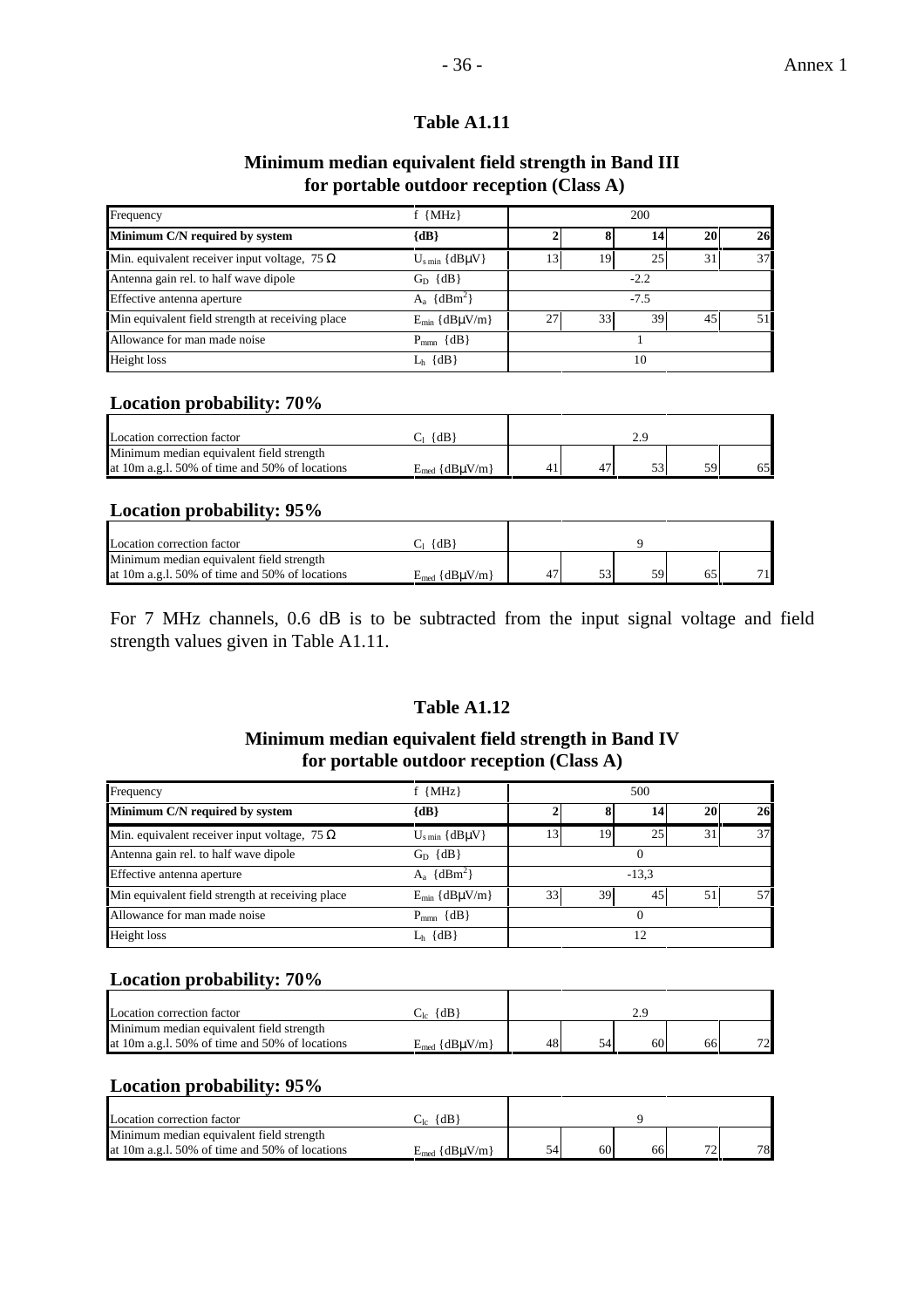## **Minimum median equivalent field strength in Band V for portable outdoor reception (Class A)**

| Frequency                                           | $f$ {MHz}                      | 800      |    |    |    |    |  |  |
|-----------------------------------------------------|--------------------------------|----------|----|----|----|----|--|--|
| Minimum C/N required by system                      | $\{dB\}$                       |          |    | 14 | 20 | 26 |  |  |
| Min. equivalent receiver input voltage, 75 $\Omega$ | $U_{\text{s min}} \{dB\mu V\}$ | 13       | 19 | 25 | 31 | 37 |  |  |
| Antenna gain rel. to half wave dipole               | $G_D$ $\{dB\}$                 | $\Omega$ |    |    |    |    |  |  |
| Effective antenna aperture                          | $A_a \{dBm^2\}$                | $-17.4$  |    |    |    |    |  |  |
| Min equivalent field strength at receiving place    | $E_{min} \{dB\mu V/m\}$        | 37       | 43 | 49 | 55 | 61 |  |  |
| Allowance for man made noise                        | $P_{mm}$ {dB}                  | $^{O}$   |    |    |    |    |  |  |
| Height loss                                         | $L_h$ {dB}                     | 12       |    |    |    |    |  |  |

## **Location probability: 70%**

| Location correction factor                     | $\{dB\}$                |    |    |    |    |
|------------------------------------------------|-------------------------|----|----|----|----|
| Minimum median equivalent field strength       |                         |    |    |    |    |
| at 10m a.g.1. 50% of time and 50% of locations | $E_{med} \{dB\mu V/m\}$ | 58 | 64 | 70 | 76 |

## **Location probability: 95%**

| Location correction factor                     | {dB`                    |    |    |                 |    |    |  |
|------------------------------------------------|-------------------------|----|----|-----------------|----|----|--|
| Minimum median equivalent field strength       |                         |    |    |                 |    |    |  |
| at 10m a.g.l. 50% of time and 50% of locations | $E_{med} \{dB\mu V/m\}$ | 58 | 64 | 70 <sub>1</sub> | 76 | 82 |  |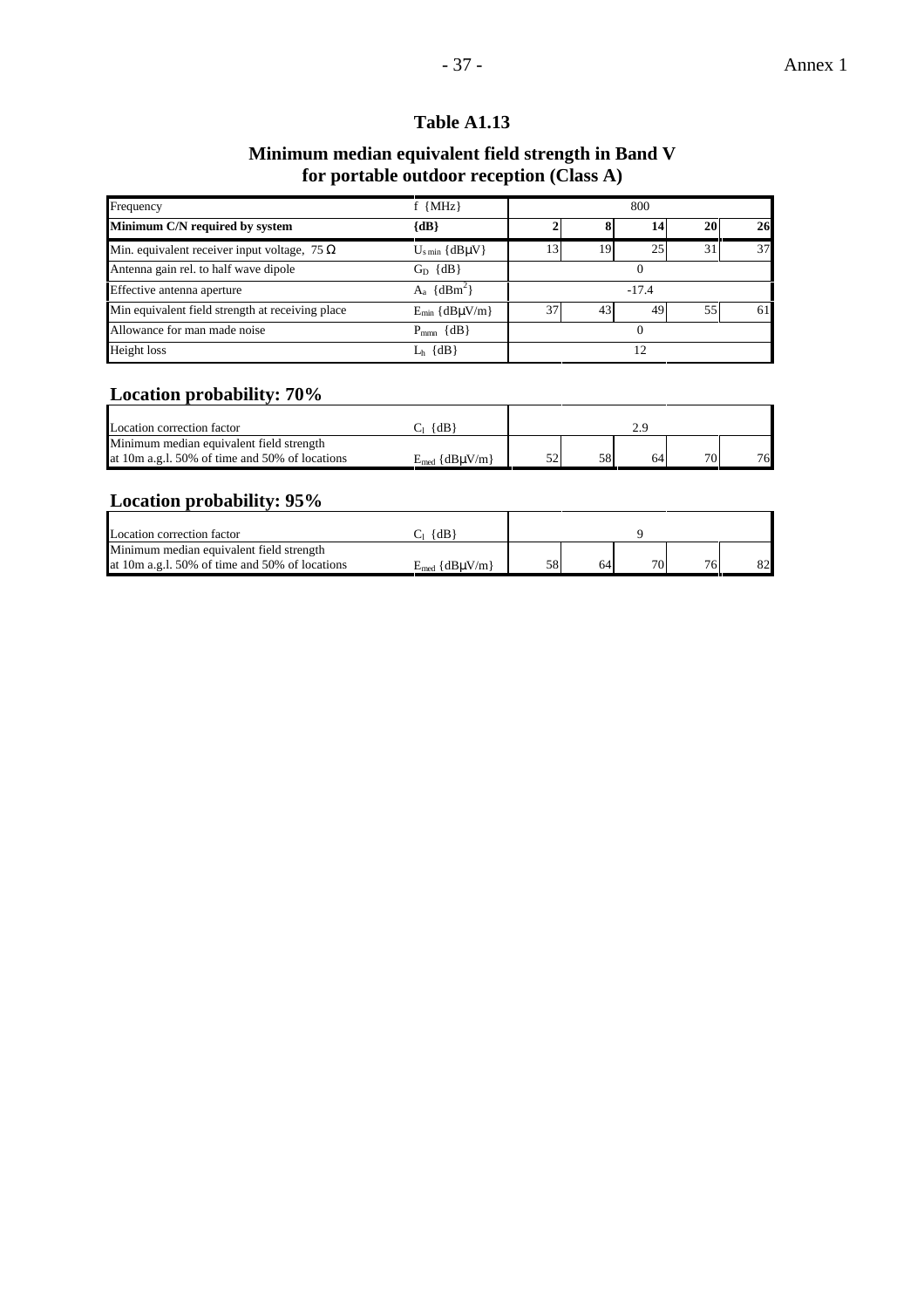## **Minimum median equivalent field strength in Band III for portable indoor reception at ground floor (Class B)**

| Frequency                                           | $f$ {MHz}                      |        |    | 200 |    |    |  |
|-----------------------------------------------------|--------------------------------|--------|----|-----|----|----|--|
| Minimum C/N required by system                      | ${dB}$                         |        |    | 14  | 20 | 26 |  |
| Min. equivalent receiver input voltage, 75 $\Omega$ | $U_{\text{s min}} \{dB\mu V\}$ | 13     | 19 | 25  | 31 | 37 |  |
| Antenna gain rel. to half wave dipole               | $G_D \{dB\}$                   | $-2.2$ |    |     |    |    |  |
| Effective antenna aperture                          | $A_a \{dBm^2\}$                | $-7.5$ |    |     |    |    |  |
| Min equivalent field strength at receiving place    | $E_{min} \{dB\mu V/m\}$        | 27     | 33 | 39  | 45 | 51 |  |
| Allowance for man made noise                        | $P_{mm}$ {dB}                  |        |    |     |    |    |  |
| Height loss                                         | $L_h$ {dB}                     | 10     |    |     |    |    |  |
| <b>Building penetration loss</b>                    | $L_b \{dB\}$                   |        |    | 8   |    |    |  |

#### **Location probability: 70%**

| Location correction factor                     | $\{dB\}$                |     |  |    |
|------------------------------------------------|-------------------------|-----|--|----|
| Minimum median equivalent field strength       |                         |     |  |    |
| at 10m a.g.1. 50% of time and 50% of locations | $E_{med} \{dB\mu V/m\}$ | 49' |  | 73 |

## **Location probability: 95%**

| Location correction factor                      | $\{dB\}$                 |    |    |     |    |
|-------------------------------------------------|--------------------------|----|----|-----|----|
| Minimum median equivalent field strength        |                          |    |    |     |    |
| at 10m a.g. 1. 50% of time and 50% of locations | $E_{med}$ {dB $\mu$ V/m} | 56 | 68 | 74. | 80 |

Note: Minimum median equivalent field strength values at 10 m agl for 50% of time and 50% of locations are estimated to be:

- 5 dB lower than the values shown if reception is required in rooms at the first floor;
- 10 dB lower than the values shown if reception is required in rooms higher than the first floor.

For 7 MHz channels, 0.6 dB is to be subtracted from the input signal voltage and field strength values given in Table A1.14.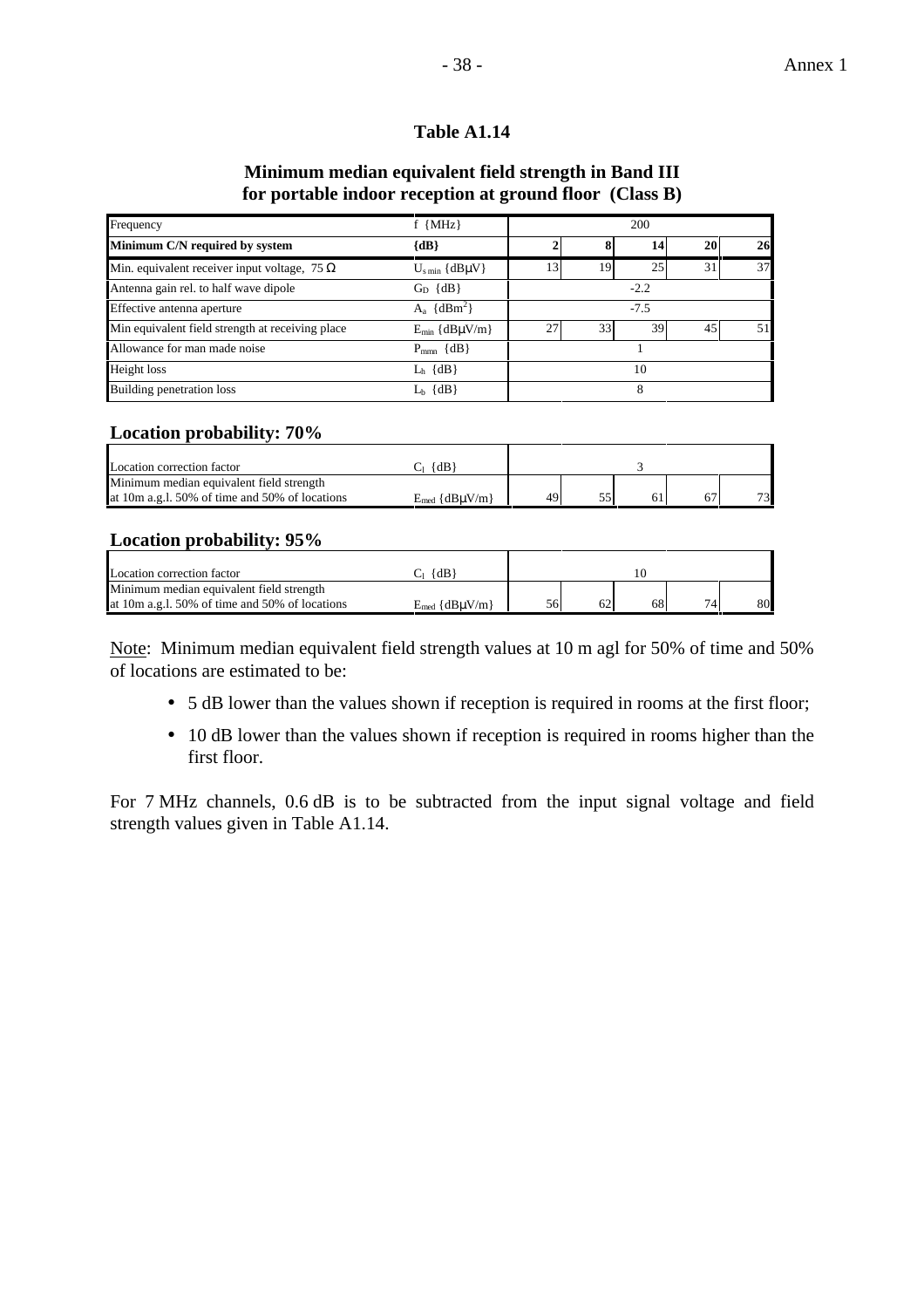## **Minimum median equivalent field strength in Band IV for portable indoor reception at ground floor (Class B)**

| Frequency                                           | $f$ {MHz}                      |    | 500<br>20<br>14<br>25<br>31<br>19<br>13<br>$\Omega$<br>$-13.3$<br>33<br>39<br>45<br>51 |  |  |    |  |  |
|-----------------------------------------------------|--------------------------------|----|----------------------------------------------------------------------------------------|--|--|----|--|--|
| Minimum C/N required by system                      | ${dB}$                         |    |                                                                                        |  |  | 26 |  |  |
| Min. equivalent receiver input voltage, 75 $\Omega$ | $U_{\text{s min}} \{dB\mu V\}$ |    |                                                                                        |  |  | 37 |  |  |
| Antenna gain rel. to half wave dipole               | $G_D \{dB\}$                   |    |                                                                                        |  |  |    |  |  |
| Effective antenna aperture                          | $A_a \{dBm^2\}$                |    |                                                                                        |  |  |    |  |  |
| Min equivalent field strength at receiving place    | $E_{min} \{dB\mu V/m\}$        |    |                                                                                        |  |  | 57 |  |  |
| Allowance for man made noise                        | $P_{mm}$ {dB}                  |    |                                                                                        |  |  |    |  |  |
| Height loss                                         | $L_h$ {dB}                     | 12 |                                                                                        |  |  |    |  |  |
| <b>Building penetration loss</b>                    | $L_b \{dB\}$                   |    | ┑                                                                                      |  |  |    |  |  |

#### **Location probability: 70%**

| Location correction factor                     | $\{dB$                   |    |    |    |    |
|------------------------------------------------|--------------------------|----|----|----|----|
| Minimum median equivalent field strength       |                          |    |    |    |    |
| at 10m a.g.1. 50% of time and 50% of locations | $E_{med}$ {dB $\mu$ V/m} | 56 | 68 | 74 | 80 |

## **Location probability: 95%**

| Location correction factor                     | $\{dB\}$                 |    |                          |    |    |    |
|------------------------------------------------|--------------------------|----|--------------------------|----|----|----|
| Minimum median equivalent field strength       |                          |    |                          |    |    |    |
| at 10m a.g.1, 50% of time and 50% of locations | $E_{med}$ {dB $\mu$ V/m} | 66 | $\overline{\phantom{a}}$ | 78 | 84 | 90 |

Note: Minimum median equivalent field strength values at 10 m agl for 50% of time and 50% of locations are estimated to be:

- 6 dB lower than the values shown if reception is required in rooms at the first floor;
- 12 dB lower than the values shown if reception is required in rooms higher than the first floor.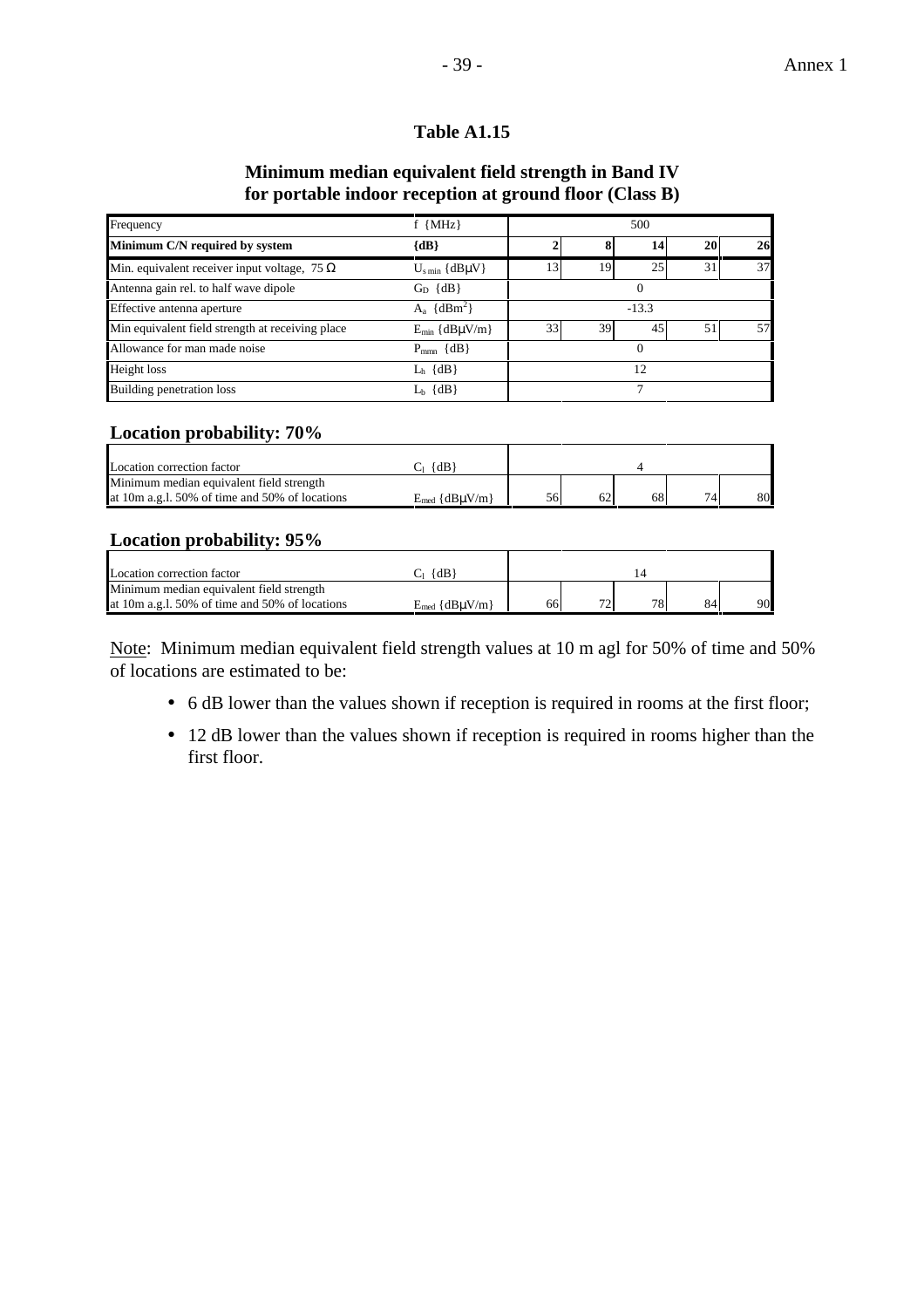#### **Minimum median equivalent field strength in Band V for portable indoor reception at ground floor (Class B)**

| Frequency                                           | $f \{MHz\}$<br>800<br>${dB}$<br>20 <sub>1</sub><br>14<br>25<br>31<br>13<br>19<br>$U_{\rm s\,min}$ {dB $\mu$ V}<br>$G_D$ {dB}<br>$\Omega$<br>$A_a \{dBm^2\}$<br>$-17.4$ |    |    |          |    |    |  |
|-----------------------------------------------------|------------------------------------------------------------------------------------------------------------------------------------------------------------------------|----|----|----------|----|----|--|
| Minimum C/N required by system                      |                                                                                                                                                                        |    |    |          |    | 26 |  |
| Min. equivalent receiver input voltage, 75 $\Omega$ |                                                                                                                                                                        |    |    |          |    | 37 |  |
| Antenna gain rel. to half wave dipole               |                                                                                                                                                                        |    |    |          |    |    |  |
| Effective antenna aperture                          |                                                                                                                                                                        |    |    |          |    |    |  |
| Min equivalent field strength at receiving place    | $E_{min} \{dB\mu V/m\}$                                                                                                                                                | 37 | 43 | 49       | 55 | 61 |  |
| Allowance for man made noise                        | $P_{\text{mm}} \{dB\}$                                                                                                                                                 |    |    | $\Omega$ |    |    |  |
| Height loss                                         | $L_h$ {dB}                                                                                                                                                             | 12 |    |          |    |    |  |
| Building penetration loss                           | $L_b \{dB\}$                                                                                                                                                           |    |    |          |    |    |  |

## **Location probability: 70%**

| Location correction factor                     | $\{dB\}$                 |    |    |    |    |    |
|------------------------------------------------|--------------------------|----|----|----|----|----|
| Minimum median equivalent field strength       |                          |    |    |    |    |    |
| at 10m a.g.1. 50% of time and 50% of locations | $E_{med}$ {dB $\mu$ V/m} | 60 | 66 | 70 | 78 | 84 |

#### **Location probability: 95%**

| Location correction factor                     | {dB                |     |    |    |    |
|------------------------------------------------|--------------------|-----|----|----|----|
| Minimum median equivalent field strength       |                    |     |    |    |    |
| at 10m a.g.l. 50% of time and 50% of locations | $E_{med}$ {dBuV/m} | 701 | 76 | 88 | 94 |
|                                                |                    |     |    |    |    |

Note: Minimum median equivalent field strength values at 10 m agl for 50% of time and 50% of locations are estimated to be:

- 6 dB lower than the values shown if reception is required in rooms at the first floor;
- 12 dB lower than the values shown if reception is required in rooms higher than the first floor.

## **4. Protection ratios**

The reference power for protection ratio evaluation is:

- for DVB-T, the average signal power (heating) of the COFDM signal measured in the system bandwidth
- for analogue television, generally, the rms power of the vision signal at the sync peak, but in the case of SECAM L, the peak white level.

The protection ratios relevant to a given interference are evaluated without noise or other interference, at the relevant quality target, and are expressed in dB.

For a wanted DVB-T signal the required protection ratios are preferably measured for a BER of 2.  $10^{-4}$  after Viterbi decoding, corresponding to a BER of  $\lt 1$ .  $10^{-11}$  at the input of the MPEG-2 demultiplexer, and to approximately one uncorrected error per hour. In case of digital signals as wanted signal, all protection ratio values relate to both tropospheric and continuous interference.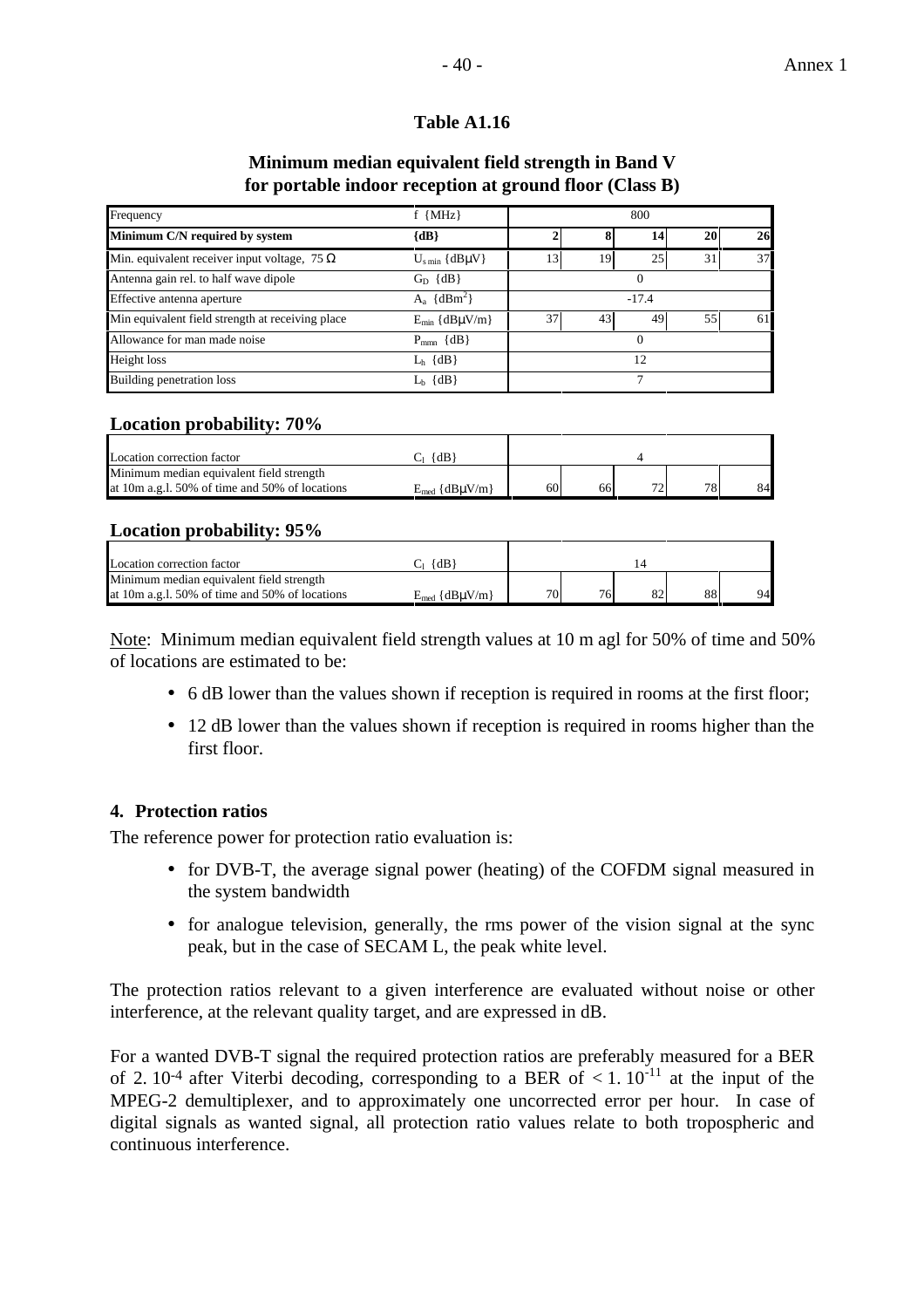For analogue television wanted signals, tropospheric interference is determined for quality grade 3 and continuous interference for quality grade 4.

For adjacent channel and overlapping channel cases the protection ratio values are related to an out-of-channel spectrum attenuation of 40 dB. This 40 dB figure is only used for protection ratio measurements and is not recommended for real DVB-T transmitters.

The ITU reference document is ITU-R Recommendation: "Planning Criteria for Digital Terrestrial Television Services in the VHF/UHF Television Bands" (at present numbered Rec. ITU-R. XYZ).

## **4.1 DVB-T interfered with by DVB-T**

Table A1.17 gives co-channel Protection Ratios (rounded to the nearest integer), obtained by measurements or by the extrapolation method given below.

| <b>ITU-Mode</b> | <b>Modulation</b> | Code rate | $PR$ (*)<br>Gaussian | <b>PR</b> $(**)$<br><b>Rice</b> | <b>PR</b> $(**)$<br>Rayleigh |
|-----------------|-------------------|-----------|----------------------|---------------------------------|------------------------------|
|                 | <b>QPSK</b>       | 1/2       | 5                    | 7                               | 8                            |
| M1              | $16-QAM$          | 1/2       |                      | 13                              | 14                           |
|                 | 16-QAM            | 3/4       | 14                   | 16                              | 20                           |
| M <sub>2</sub>  | 64-QAM            | 1/2       |                      | 18                              | 19                           |
| M <sub>3</sub>  | 64-QAM            | 2/3       | 19                   | 20                              | 22                           |

#### **Table A1.17**

#### **Co-channel protection ratios (dB) for DVB-T interfered with by DVB-T**

(\*) Measurement results, IF loop, 2K mode; (\*\*) Extrapolated result

Protection ratios for the various modes and for the various channel types (i.e. Gaussian, Ricean, or Raleigh) can be derived by the required C/N given in Table A1.1, increased by a system implementation loss  $\Delta_1$  of 3 dB. For fixed and portable reception, the figures relevant to the Ricean and Rayleigh channels respectively should be adopted.

For **adjacent and image channel interference** a protection ratio of -40 dB is assumed to be an appropriate value due to lack of data.

For **overlapping channels**, in the absence of measurement information, the protection ratio should be extrapolated from the co-channel ratio figure as follows:

 $PR = PR(CCI) + 10 log_{10} (BO / BW)$ PR(CCI) is the co-channel ratio BO is the bandwidth (in MHz) in which the two DVB-T signals are overlapping BW is the bandwidth (in MHz) of the wanted signal  $PR = -40$  dB should be used when the above formula gives  $PR < -40$  dB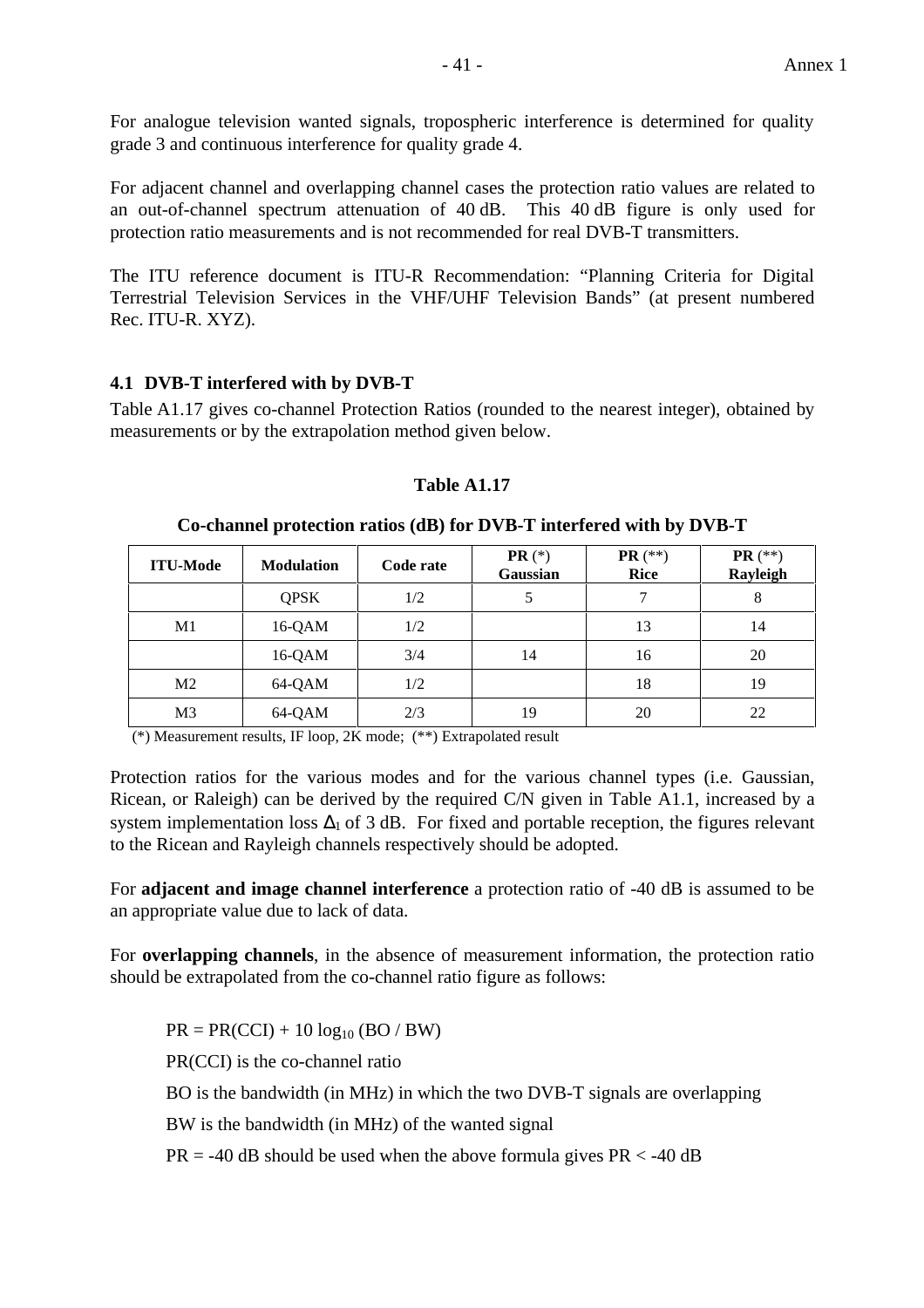## **4.2 DVB-T interfered with by analogue television**

The protection ratios for wanted DVB-T apply to both continuous and tropospheric interference.

In all tables the so-called non-controlled frequency conditions are used. Introducing precisely controlled frequency offsets between the analogue and digital signals, significant lower cochannel required signal to interference ratios have been measured. With precisely controlled frequency position lower protection values can be reached. Further studies of using controlled offset for DVB-T are necessary

## **4.2.1 Co-channel protection ratios**

According to the available measurements the same protection ratio values are applicable for 2k and 8k modes.

#### **Table A1.18**

#### **Co-channel protection ratios (dB) for DVB-T 7 and 8 MHz interfered with by analogue television and CW (non-controlled frequency condition)**

|                                                            |       | <b>Protection Ratio</b> |             |     |     |     |       |     |     |     |               |               |               |     |     |  |
|------------------------------------------------------------|-------|-------------------------|-------------|-----|-----|-----|-------|-----|-----|-----|---------------|---------------|---------------|-----|-----|--|
| <b>Constellation</b>                                       |       |                         | <b>QPSK</b> |     |     |     | 16QAM |     |     |     |               |               | <b>64 QAM</b> |     |     |  |
| <b>Code Rate</b>                                           | 1/2   | 2/3                     | 3/4         | 5/6 | 7/8 | 1/2 | 2/3   | 3/4 | 5/6 | 7/8 | 1/2           | 2/3           | 3/4           | 5/6 | 7/8 |  |
| <b>ITU-Mode</b>                                            |       |                         |             |     |     | M1  |       |     |     |     | $\mathbf{M2}$ | $\mathbf{M}3$ |               |     |     |  |
| CW and<br>PAL/SECAM<br>with teletext and<br>sound carriers | $-12$ | -8                      | $-5$        | 2   | 6   | -8  | -4    | 0   | 9   | 16  | $-3$          | 4             | 10            | 17  | 24  |  |

The PAL/SECAM figures are valid for all sound carrier modes used in Europe, these are:

MONO FM with a single sound carrier at  $-10$  dB referred to the vision carrier;

DUAL FM and FM + NICAM with two sound carriers at -13 dB and -20 dB level;

AM + NICAM with two sound carriers at respectively -10 dB and -27dB.

The values contained in this table represent the present knowledge of behaviour of the DVB-T systems and are derived from a limited number of measurements mainly with 2k systems. There is a general confidence that the final results will not differ by more than 3 dB.

## **Reference conditions for coordination are given in Annex 1 Section 8**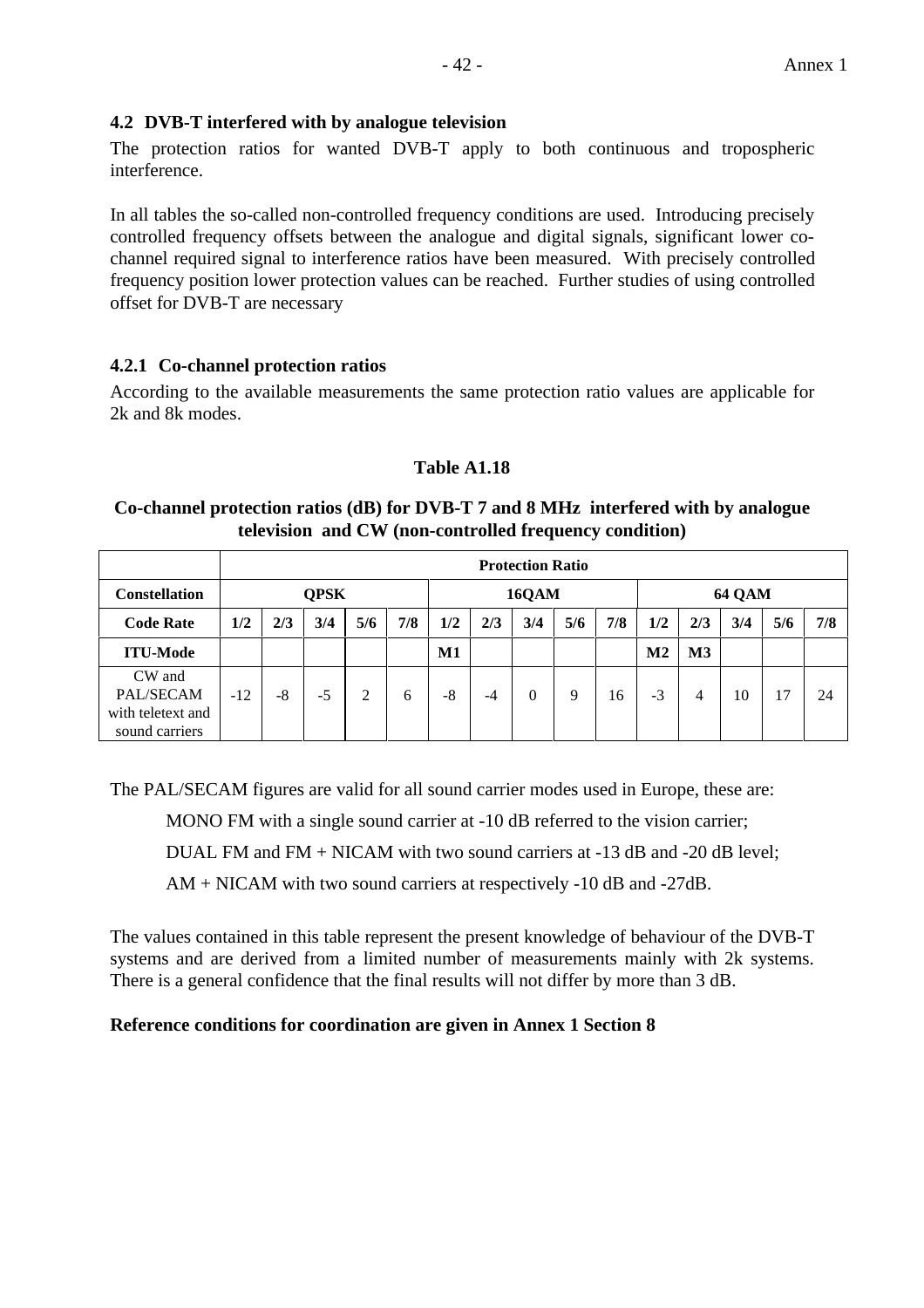#### **4.2.2 Lower adjacent channel (n - 1)**

#### **Table A1.19**

## **Protection ratios (dB) for DVB-T interfered with by analogue television in the lower adjacent channel (n - 1)**

|               | <b>Wanted signal</b> |                | <b>Interfering signal</b> |          |       |            |               |                     |  |  |  |  |
|---------------|----------------------|----------------|---------------------------|----------|-------|------------|---------------|---------------------|--|--|--|--|
| <b>System</b> | BW                   | Mode           | <b>PAL B</b>              | PAL G,B1 | PAL I | PAL<br>D,K | <b>SECAML</b> | <b>SECAM</b><br>D,K |  |  |  |  |
|               |                      | M1             |                           |          | $-43$ |            |               |                     |  |  |  |  |
| DVB-T         | 8 MHz                | M <sub>2</sub> |                           |          | $-38$ |            |               |                     |  |  |  |  |
|               |                      | M <sub>3</sub> |                           |          | $-34$ |            |               |                     |  |  |  |  |
|               |                      | M1             | $-43$                     |          |       |            |               |                     |  |  |  |  |
| DVB-T         | 7 MHz                | M <sub>2</sub> | $-40$                     |          |       |            |               |                     |  |  |  |  |
|               |                      | M <sub>3</sub> | $-37$                     |          |       |            |               |                     |  |  |  |  |

#### **4.2.3 Upper adjacent channel (n + 1)**

## **Table A1.20**

### **Protection ratios (dB) for DVB-T interfered with by analogue television in the upper adjacent channel (n + 1)**

|               | <b>Wanted signal</b> |                |       |              |       | <b>Interfering signal</b> |               |                     |
|---------------|----------------------|----------------|-------|--------------|-------|---------------------------|---------------|---------------------|
| <b>System</b> | <b>BW</b>            | Mode           | PAL B | <b>PAL</b>   | PAL I |                           | <b>SECAML</b> | <b>SECAM</b><br>D,K |
|               |                      |                |       | <b>B1, G</b> |       |                           |               |                     |
|               |                      | M <sub>1</sub> |       |              | $-46$ |                           |               |                     |
| DVB-T         | 8 MHz                | M <sub>2</sub> |       |              | $-40$ |                           |               |                     |
|               |                      | M <sub>3</sub> |       |              | $-38$ |                           |               |                     |
|               |                      | M1             | $-43$ |              |       |                           |               |                     |
| DVB-T         | 7 MHz                | M <sub>2</sub> | $-38$ |              |       |                           |               |                     |
|               |                      | M <sub>3</sub> | $-36$ |              |       |                           |               |                     |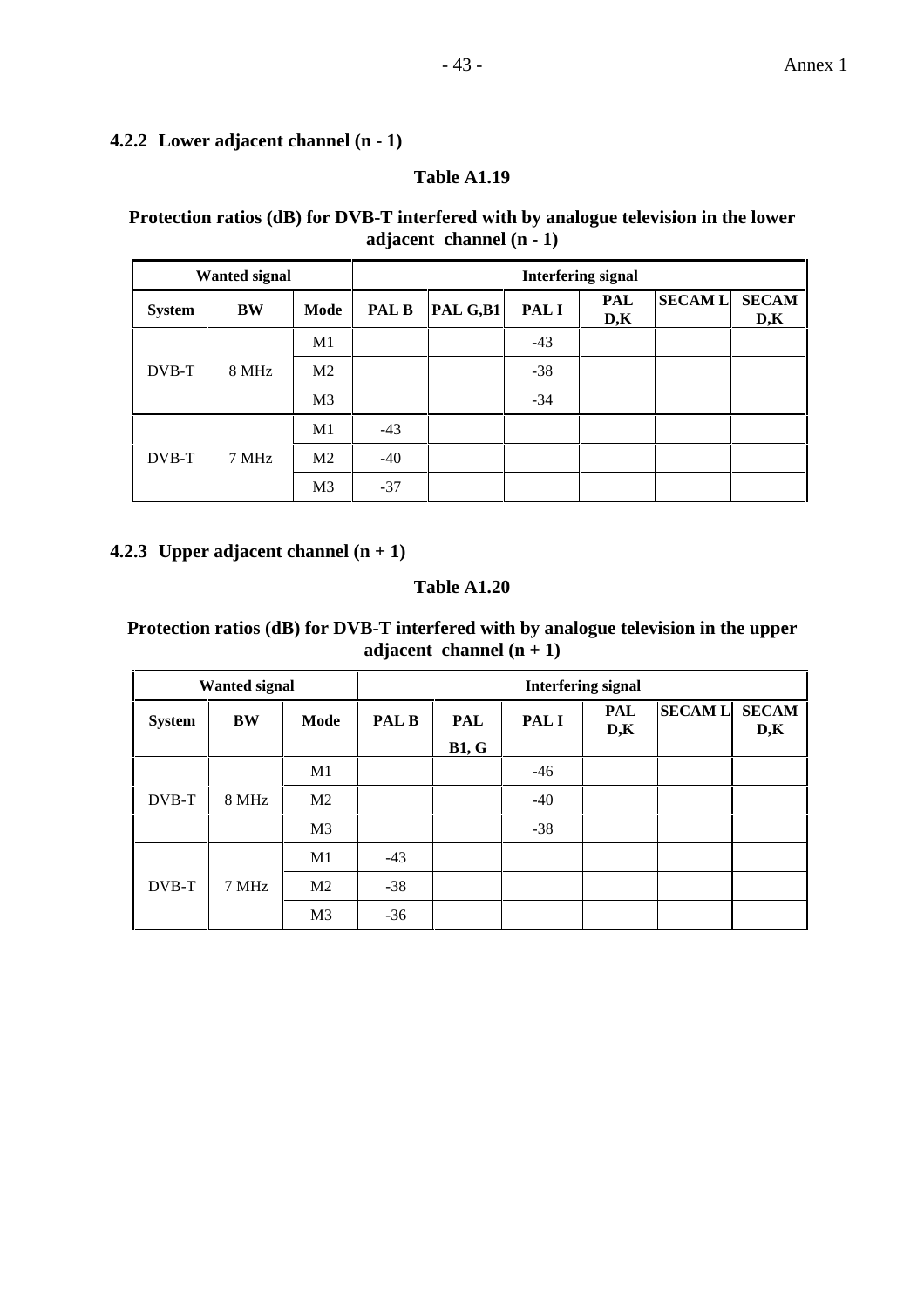#### **4.2.4 Image channel**

#### **Table A1.21**

#### **Protection ratios (dB) for DVB-T interfered with by analogue television in the image channel**

|               | <b>Wanted signal</b> |                |              | <b>Interfering signal</b> |             |                   |                   |                     |  |  |  |  |
|---------------|----------------------|----------------|--------------|---------------------------|-------------|-------------------|-------------------|---------------------|--|--|--|--|
| <b>System</b> | BW                   | Mode           | <b>PAL B</b> | $\left  \right $ PAL G,B1 | <b>PALI</b> | <b>PAL</b><br>D,K | <b>SECAM</b><br>L | <b>SECAM</b><br>D,K |  |  |  |  |
|               |                      | M <sub>1</sub> |              |                           | $-58$       |                   |                   |                     |  |  |  |  |
| DVB-T         | 8 MHz                | M <sub>2</sub> |              |                           | $-50$       |                   |                   |                     |  |  |  |  |
|               |                      | M <sub>3</sub> |              |                           | -46         |                   |                   |                     |  |  |  |  |

Note: the protection ratios in this table will depend on the intermediate frequency of the receiver.

## **4.2.5 Overlapping channels\***

 $\overline{a}$ 

The frequency difference  $\Delta f$  is the vision carrier frequency of the analogue television signal minus the centre frequency of the DVB-T signal.

#### **Table A1.22**

#### **Protection ratios (dB) for DVB-T 8 MHz interfered with by overlapping PAL B**

| DVB-T $8$ MHz (ITU-M3, 64 OAM rate $2/3$ ) |         |  |  |    |      |  |                                                                                                                                      |  |  |  |      |       |     |
|--------------------------------------------|---------|--|--|----|------|--|--------------------------------------------------------------------------------------------------------------------------------------|--|--|--|------|-------|-----|
| $\Delta f$ (MHz)                           | $-9.75$ |  |  |    |      |  | $\vert$ -9.25 $\vert$ -8.75 $\vert$ -8.25 $\vert$ -6.75 $\vert$ -3.95 $\vert$ -3.75 $\vert$ -2.75 $\vert$ -0.75 $\vert$ 2.25 $\vert$ |  |  |  | 3.25 |       |     |
| PR                                         | $-37$   |  |  | -4 | $-2$ |  |                                                                                                                                      |  |  |  |      | $-29$ | -36 |

#### **Table A1.23**

#### **Protection ratios (dB) for DVB-T 7 MHz interfered with by overlapping PAL B1, D**

|                            | DVB-T 7 MHz (ITU-M3, 64 QAM rate $2/3$ ) |         |    |    |      |  |   |   |                                                                                      |      |       |      |
|----------------------------|------------------------------------------|---------|----|----|------|--|---|---|--------------------------------------------------------------------------------------|------|-------|------|
| $\Delta f$ (MHz)<br>for B1 | $-9.25$                                  | $-8.75$ |    |    |      |  |   |   | $-8.25$   $-7.75$   $-6.25$   $-3.45$   $-3.25$   $-2.25$   $-1.25$   $-1.75$   2.75 |      | 4.25  | 4.75 |
| $\Delta f$ (MHz)<br>for D  | $-10.25$                                 |         |    |    |      |  |   |   | -9.75   -9.25   -8.75   -7.25   -3.45   -3.25   -2.25   -1.25   -1.75                | 2.75 | 4.25  | 4.75 |
| <b>PR</b>                  | $-37$                                    | $-14$   | -8 | -4 | $-2$ |  | 4 | 4 | 4                                                                                    | -1   | $-29$ | -36  |

<sup>\*</sup> Protection ratio values for the overlapping channel cases are provisional and will need to be confirmed within the ITU-R. \*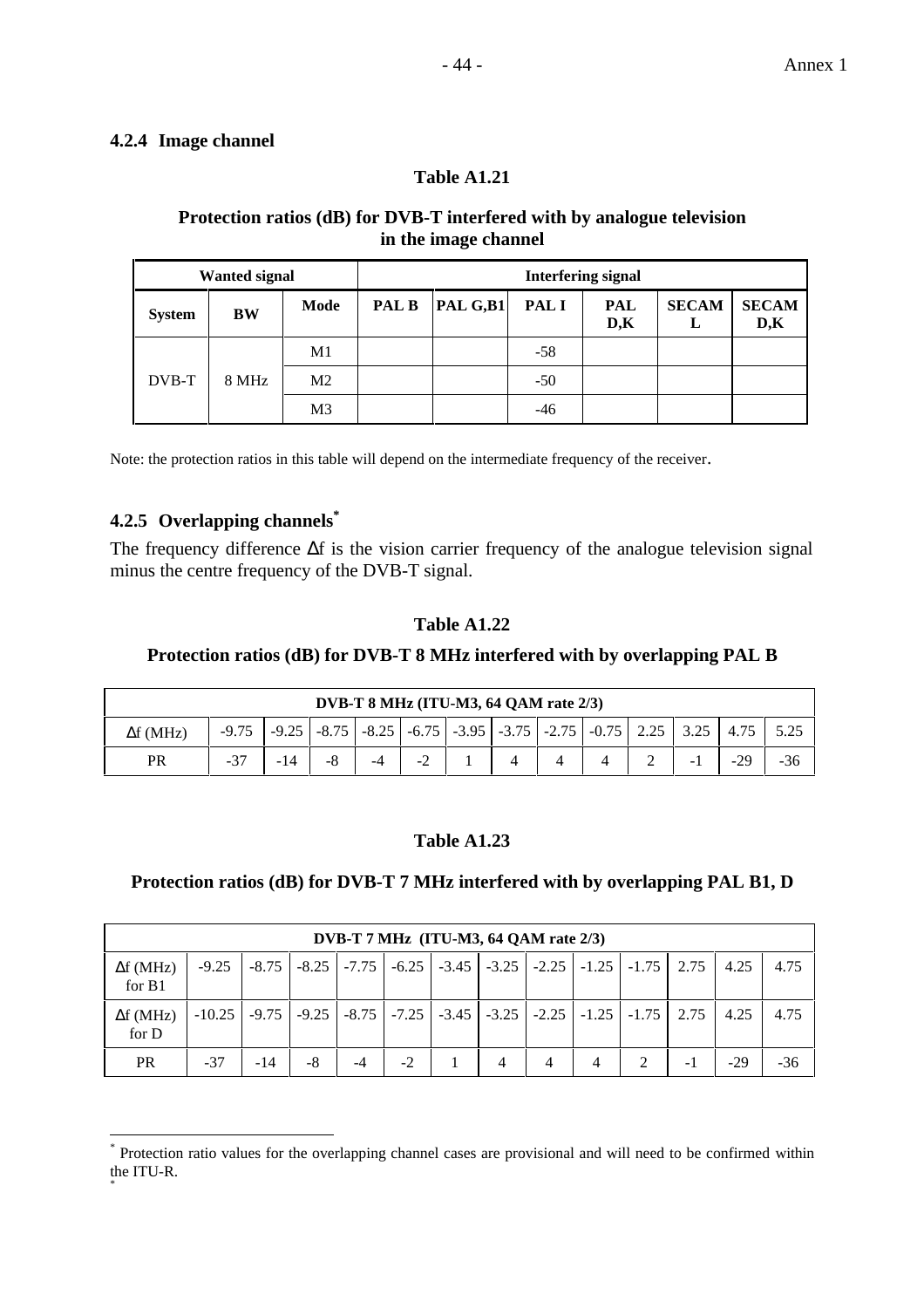#### **4.3 Analogue television interfered with by DVB-T**

The values of protection ratio quoted apply to interference produced by a single source. In this section the protection ratios for a wanted analogue signal interfered with by an unwanted digital signal apply only to the interference to the vision and colour signals, i.e. excluding sound signals.

The tropospheric interference corresponds to impairment grade 3, that is, acceptable for a small percentage of the time, between 1% and 10%. The continuous interference corresponds to an impairment grade 4, that is, acceptable for 50% of time.

The protection ratio measurements for wanted analogue television signals should be made using the method given in the ANNEX of Rec. ITU-R XYZ. For the co-channel case, the digital interference from a DVB-T signal has a similar effect to Gaussian noise of equal power in the receiver bandwidth.

#### **4.3.1 Co-channel protection ratios**

#### **Table A1.24**

#### **Protection ratios (dB) for an analogue vision signal interfered with by DVB-T 8 MHz**

| Wanted analogue system | <b>Tropospheric</b><br>interference | <b>Continuous</b><br>interference |  |
|------------------------|-------------------------------------|-----------------------------------|--|
| PAL B, B1, G, D, K     | 34                                  |                                   |  |
| PAL I                  |                                     |                                   |  |
| <b>SECAM L</b>         |                                     | 42                                |  |
| SECAM D,K              | 35                                  |                                   |  |

These figures are taken from Rec. ITU-R XYZ and may be updated as a result of further measurements. **Reference conditions for coordination are given in Annex1 Section 9.**

#### **Table A1.25**

#### **Protection ratios (dB) for an analogue vision signal interfered with by DVB-T 7 MHz**

| Wanted analogue system | Tropospheric<br>interference | <b>Continuous</b><br>interference |  |
|------------------------|------------------------------|-----------------------------------|--|
| PAL R                  | 35                           |                                   |  |

These figures are taken from Rec. ITU-R XYZ and may be updated as a result of further measurements. **Reference conditions for coordination are given in Annex1 Section 9.**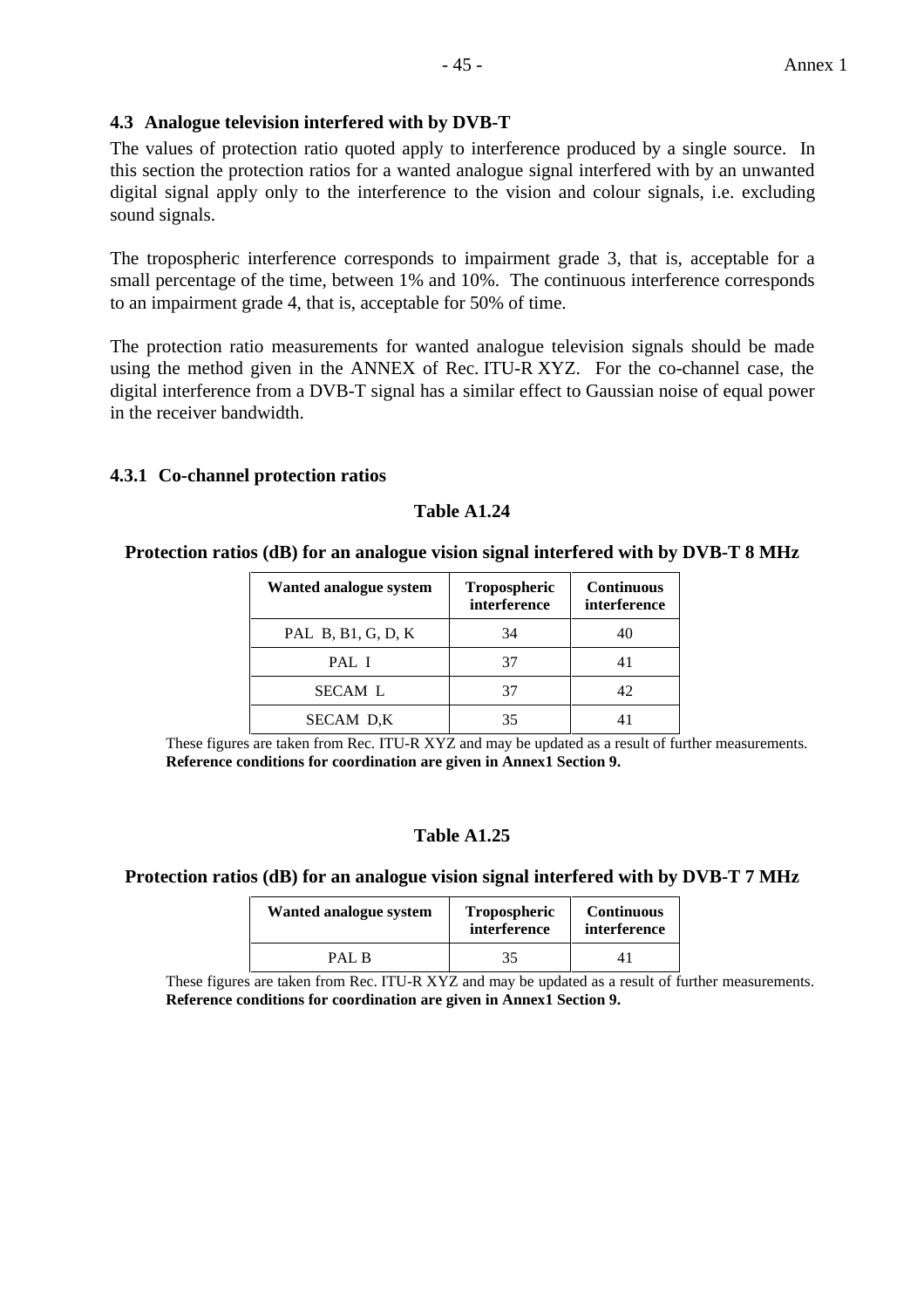#### **4.3.2 Lower adjacent channel (n - 1)**

#### **Table A1.26**

## **Protection ratios (dB) for an analogue vision signal interfered with by lower adjacent channel DVB-T 8 MHz**

| Wanted analogue system | Tropospheric<br>interference | <b>Continuous</b><br>interference |
|------------------------|------------------------------|-----------------------------------|
| PAL B1, G, D, K        |                              |                                   |
| PAL I                  |                              |                                   |
| <b>SECAML</b>          |                              |                                   |
| <b>SECAM D.K</b>       |                              |                                   |

#### **Table A1.27**

#### **Protection ratios (dB) for an analogue vision signal interfered with by lower adjacent channel DVB-T 7 MHz**

| Wanted analogue system | Tropospheric<br>interference | <b>Continuous</b><br>interference |
|------------------------|------------------------------|-----------------------------------|
| PAL R                  | -11                          |                                   |

**4.3.3 Upper adjacent channel**  $(n + 1)$ 

#### **Table A1.28**

#### **Protection ratios (dB) for an analogue vision signal interfered with by upper adjacent channel DVB-T 8 MHz**

| Wanted analogue system | Tropospheric<br>interference | <b>Continuous</b><br>interference |
|------------------------|------------------------------|-----------------------------------|
| PAL B1, G              | -9                           |                                   |
| PAL I                  | $-10$                        |                                   |
| <b>SECAML</b>          | -1                           |                                   |
| SECAM D, K             |                              |                                   |
| PAL D, K               |                              |                                   |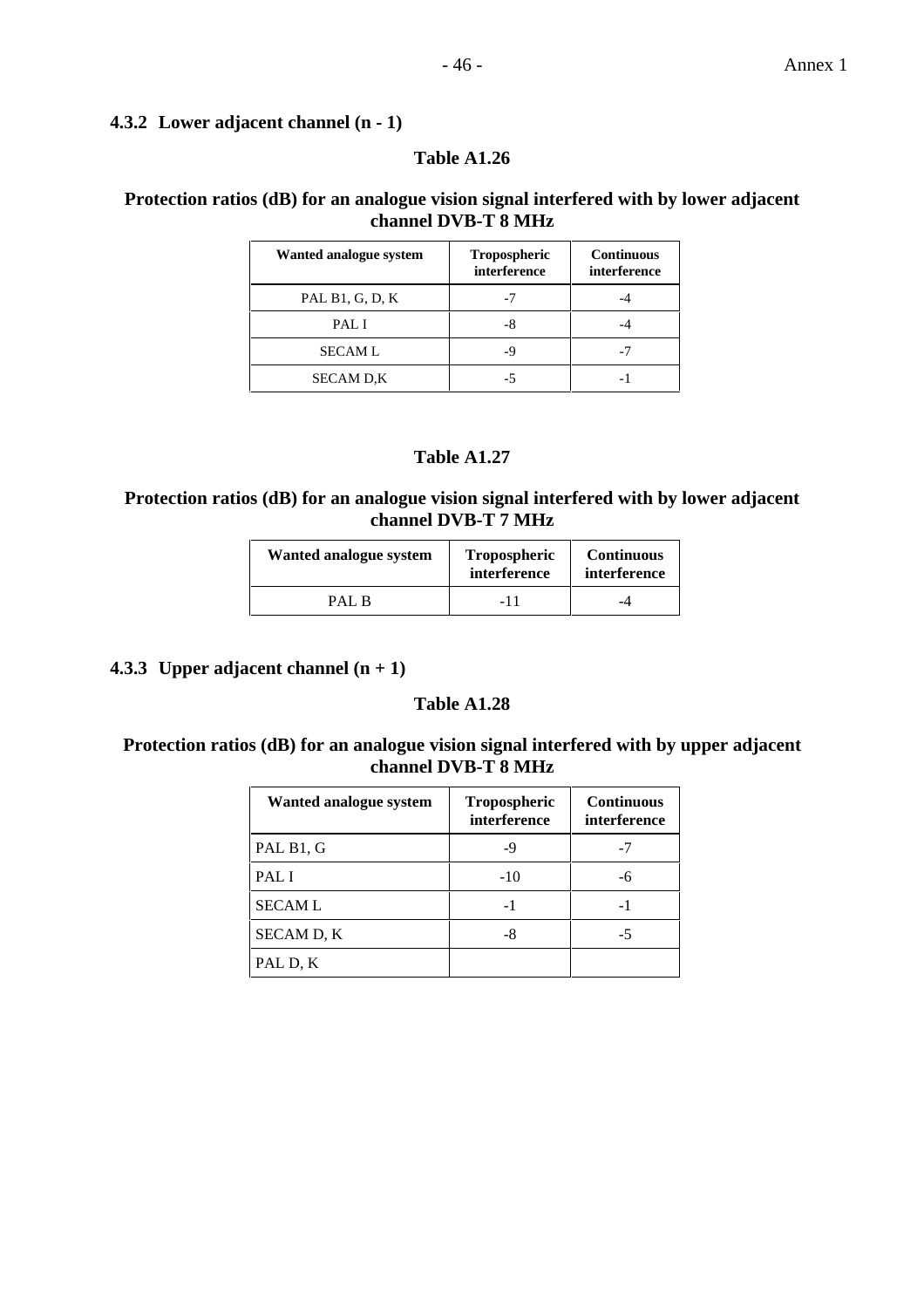## **Protection ratios (dB) for an analogue vision signal interfered with by upper adjacent channel DVB-T 7 MHz**

| Wanted analogue system | Tropospheric<br>interference | <b>Continuous</b><br>interference |  |  |
|------------------------|------------------------------|-----------------------------------|--|--|
| PAL R                  | -5                           | -3                                |  |  |

#### **4.3.4 Image channel**

### **Table A1.30**

## **Protection ratios (dB) for an analogue vision signal interfered with by image channel DVB-T 8 MHz**

| Wanted analogue<br>system | <b>Unwanted DVB-T</b><br>channel | <b>Tropospheric</b><br>interference | <b>Continuous</b><br>interference |
|---------------------------|----------------------------------|-------------------------------------|-----------------------------------|
| PAL B1, G                 | $n + 9$                          | $-19$                               | $-15$                             |
| PAL I                     | $n + 9$                          |                                     |                                   |
| <b>SECAML</b>             | $n - 9$                          | $-25$                               | $-22$                             |
| <b>SECAM D. K</b>         | $n + 8$                          | $-16$                               | $-11$                             |
| SECAM D, K                | $n + 9$                          | $-16$                               | $-11$                             |
| PAL D, K                  | $n + 8$                          |                                     |                                   |
| PAL D, K                  | $n + 9$                          |                                     |                                   |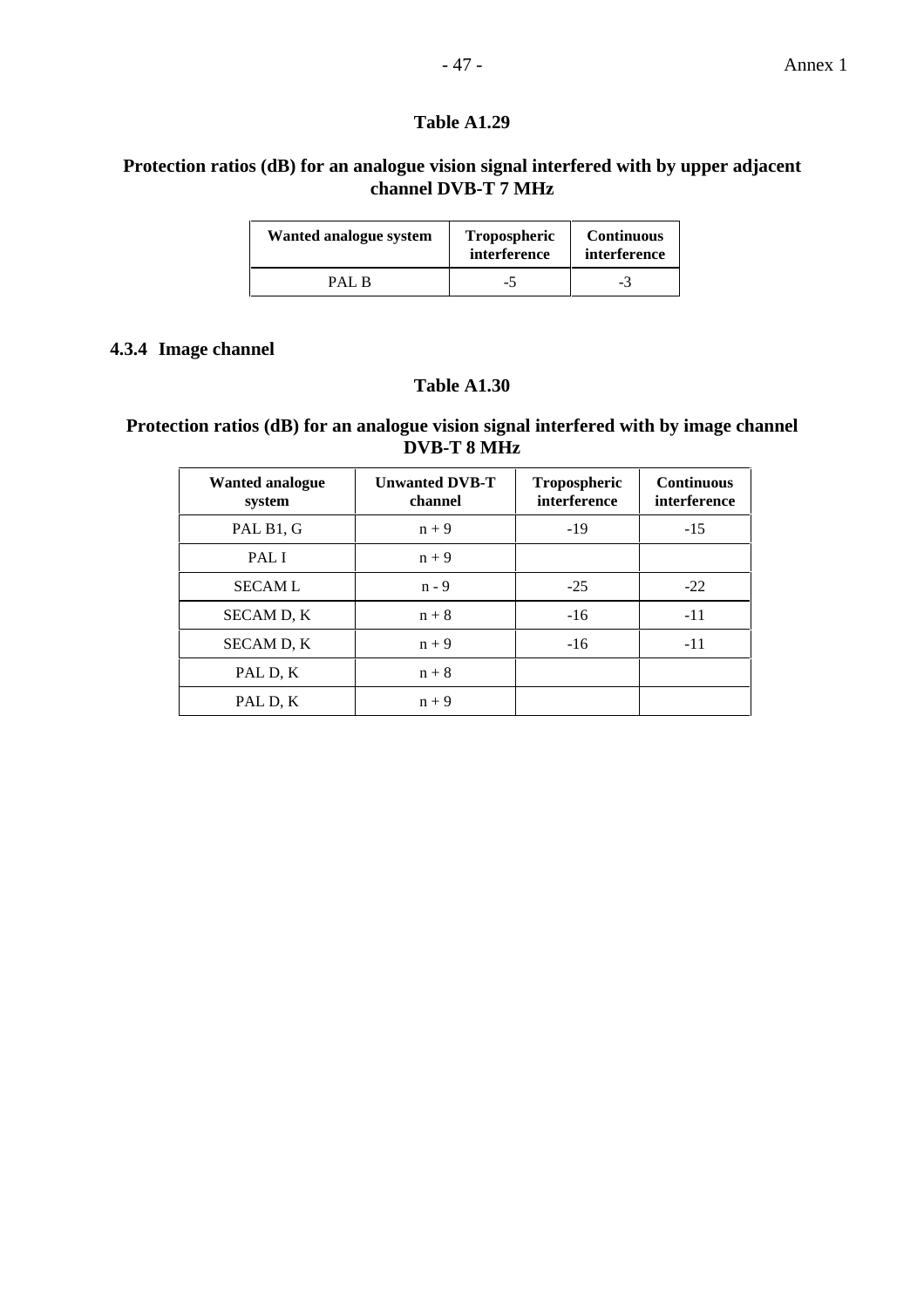# **4.3.5 Overlapping channels\***

 $\overline{a}$ 

#### **Table A1.31**

## **Protection ratios (dB) for a PAL B1, D vision signal interfered with by overlapping channel DVB-T 7 MHz**

| Frequency Difference (MHz) between<br><b>DVB-T</b> and PAL signals<br>Centre frequency of DVB-T signal minus the vision | Tropospheric<br>interference | <b>Continuous</b><br>interference |
|-------------------------------------------------------------------------------------------------------------------------|------------------------------|-----------------------------------|
| carrier frequency of the analogue television signal                                                                     |                              |                                   |
| $-7.75$                                                                                                                 | $-13$                        | $-8$                              |
| $-4.75$                                                                                                                 | $-10$                        | $-4$                              |
| channel n - 1                                                                                                           |                              |                                   |
| $-4.25$                                                                                                                 | $-4$                         | $\overline{2}$                    |
| $-3.75$                                                                                                                 | 14                           | 21                                |
| $-3.25$                                                                                                                 | 25                           | 32                                |
| $-2.75$                                                                                                                 | 31                           | 37                                |
| $-1.75$                                                                                                                 | 34                           | 41                                |
| $-0.75$                                                                                                                 | 35                           | 41                                |
| 2.25                                                                                                                    | 35                           | 41                                |
| co-channel n                                                                                                            |                              |                                   |
| 4.25                                                                                                                    | 35                           | 41                                |
| 5.25                                                                                                                    | 32                           | 38                                |
| 7.25                                                                                                                    | 25                           | 34                                |
| 7.75                                                                                                                    | 20                           | 29                                |
| 8.25                                                                                                                    | 6                            | 13                                |
| 8.75                                                                                                                    | $-5$                         | $-2$                              |
| 9.25                                                                                                                    | $-7$                         | $-4$                              |
| channel $n + 1$                                                                                                         |                              |                                   |
| 12.25                                                                                                                   | $-9$                         | $-3$                              |

<sup>\*</sup> Protection ratio values for the overlapping channel cases are provisional and will need to be confirmed within the ITU-R.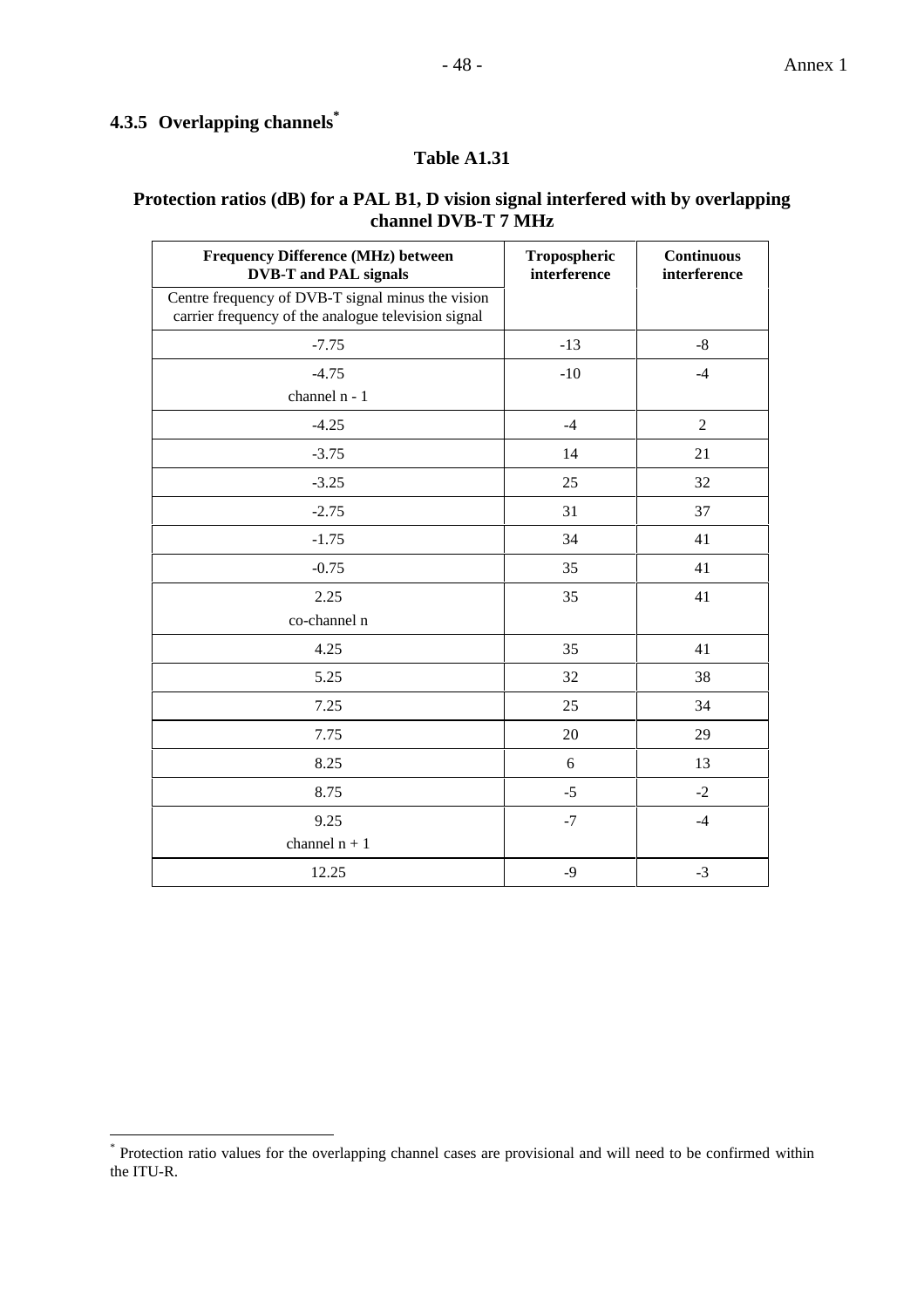## - 49 - Annex 1

## **Table A1.32**

## **Protection ratios (dB) for a PAL B vision signal interfered with by overlapping channel DVB-T 8 MHz**

| Frequency difference (MHz) between<br><b>DVB-T</b> and PAL signals                                       | Tropospheric<br>interference | <b>Continuous</b><br>interference |
|----------------------------------------------------------------------------------------------------------|------------------------------|-----------------------------------|
| Centre frequency of DVB-T signal minus the vision<br>carrier frequency of the analogue television signal |                              |                                   |
| $-7.25$                                                                                                  | $-11$                        | $-6$                              |
| $-5.25$                                                                                                  | $-10$                        | $-1$                              |
| $-3.75$                                                                                                  | 13                           | 20                                |
| $-3.25$                                                                                                  | 24                           | 31                                |
| $-2.75$                                                                                                  | 30                           | 36                                |
| $-2.25$                                                                                                  | 33                           | 40                                |
| $-1.25$                                                                                                  | 34                           | 40                                |
| $-0.25$                                                                                                  | 34                           | 40                                |
| 2.75                                                                                                     | 34                           | 40                                |
| co-channel n                                                                                             |                              |                                   |
| 4.75                                                                                                     | 34                           | 40                                |
| 5.75                                                                                                     | 33                           | 39                                |
| 7.75                                                                                                     | 27                           | 35                                |
| 8.25                                                                                                     | 24                           | 33                                |
| 8.75                                                                                                     | 19                           | 28                                |
| 9.25                                                                                                     | 5                            | 12                                |
| 10.75                                                                                                    | $-5$                         | $-3$                              |
| 12.75                                                                                                    | $-7$                         | $-2$                              |

This table is derived from Table A1.31, relating to an unwanted DVB-T 7 MHz interferer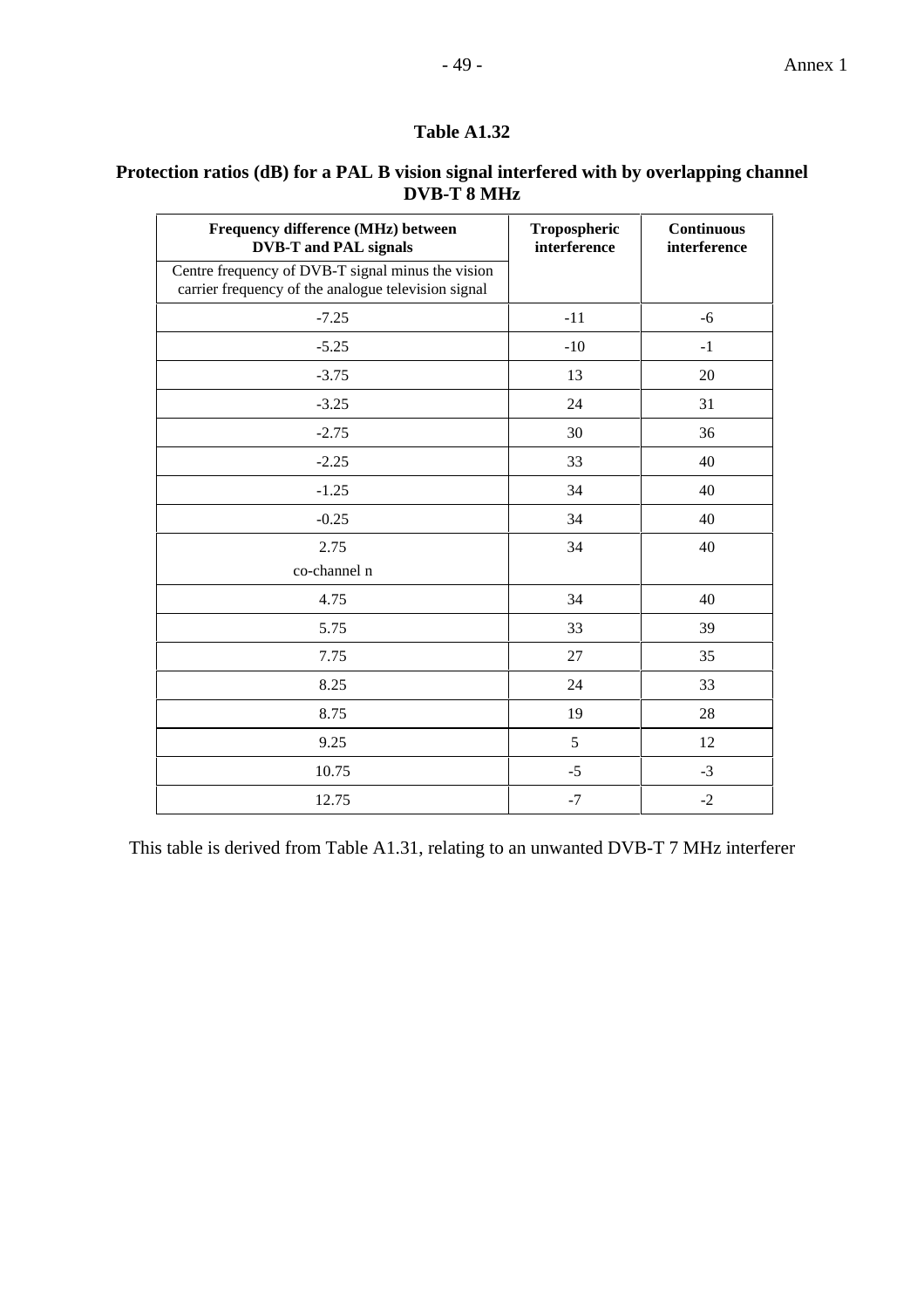## **4.4 Sound signals associated with analogue television, interfered with by DVB-T**

In this section, all values quoted refer to the level of the wanted sound carrier.

The reference signal-to-noise ratios (S/N, peak-to-peak weighted) for analogue sound signals are:

- 40 dB for tropospheric interference (approximates to impairment grade 3)
- 48 dB for continuous interference (approximates to impairment grade 4)

The reference bit-error rates for NICAM digital sound signals are:

- 1.  $10^{-4}$  for tropospheric interference (approximates to impairment grade 3)
- 1.  $10^{-5}$  for continuous interference (approximates to impairment grade 4)

In the case of a two-sound carrier transmission, each of the two-sound signals must be considered separately.

## **Table A1.33**

## **Protection ratios (dB) for a sound signal associated with analogue television, interfered with by DVB-T**

| <b>Protection Ratio in dB</b> |              |                       | <b>Interfering signal</b> |
|-------------------------------|--------------|-----------------------|---------------------------|
| <b>Wanted sound signal</b>    |              | <b>DVB-T</b><br>7 MHz | <b>DVB-T</b><br>8 MHz     |
| <b>FM</b>                     | Tropospheric | 6                     | 5                         |
|                               | Continuous   | 16                    | 15                        |
| AM                            | Tropospheric |                       |                           |
|                               | Continuous   |                       |                           |
| <b>NICAM</b>                  | Tropospheric |                       |                           |
| System B, B1, G               | Continuous   |                       |                           |
| <b>NICAM</b>                  | Tropospheric |                       |                           |
| System L                      | Continuous   |                       |                           |
| <b>NICAM</b>                  | Tropospheric |                       |                           |
| System I                      | Continuous   |                       |                           |

0 kHz frequency separation between the wanted sound carrier and the centre frequency of the DVB-T signal.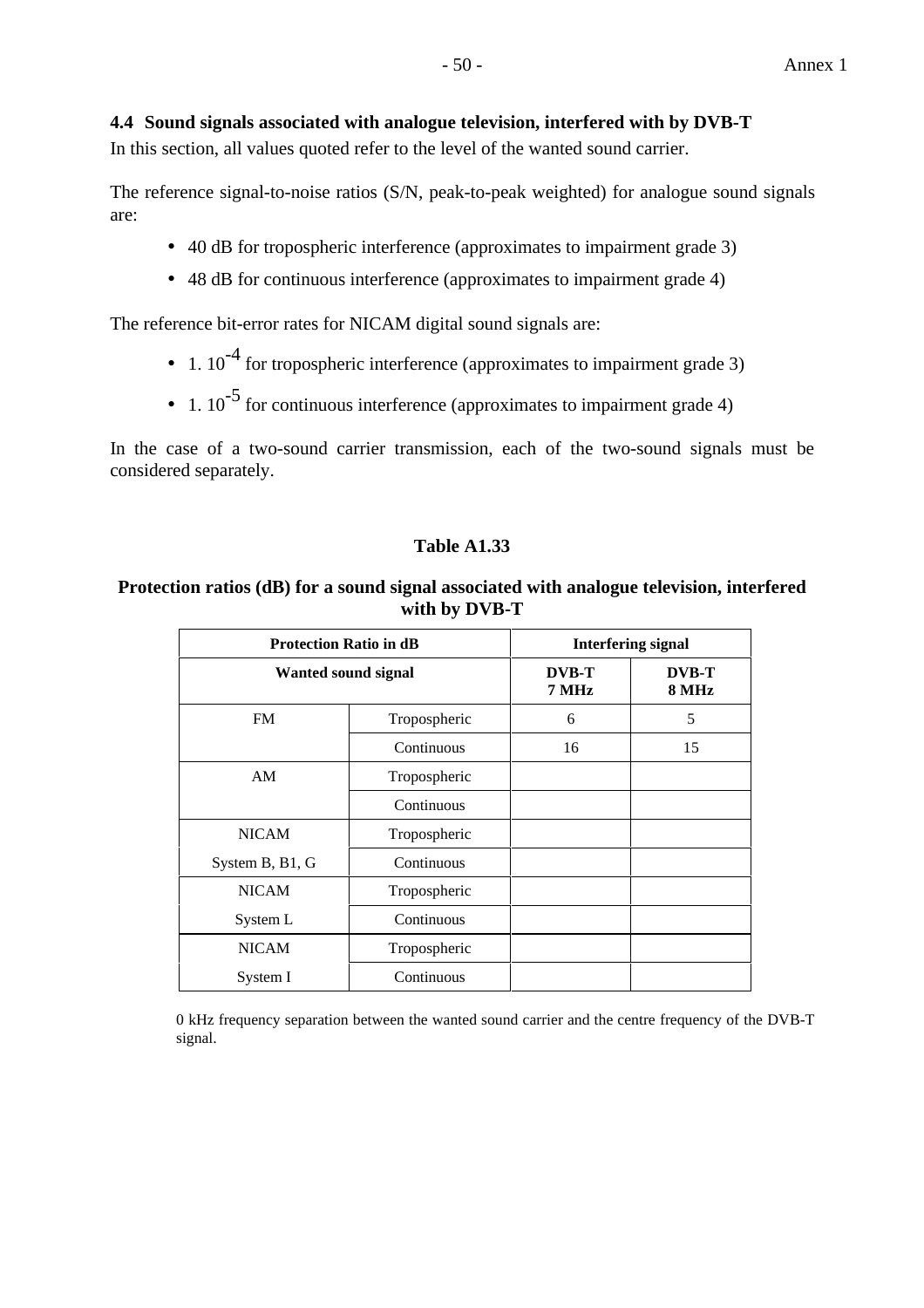#### **Protection ratios (dB) for an analogue television FM sound signal interfered with by DVB-T 8 MHz**

| DVB-T 8 MHz (The frequency difference $\Delta f$ is the centre frequency of DVB-T signal minus the<br>centre frequency of FM sound signal in MHz) |       |         |      |        |    |     |                             |       |       |
|---------------------------------------------------------------------------------------------------------------------------------------------------|-------|---------|------|--------|----|-----|-----------------------------|-------|-------|
| Frequency<br>difference $\Delta f$                                                                                                                | $-5*$ | $-4.2*$ | $-4$ | $-3.5$ | 0  | 3.5 | 4                           | 4.2   | 4.5   |
| Tropospheric<br>interference                                                                                                                      | $-1$  | $-1$    | 4    |        |    |     | $\mathcal{D}_{\mathcal{L}}$ | $-18$ | $-33$ |
| Continuous<br>interference                                                                                                                        | 8     | 8       | 13   | 15     | 15 | 14  |                             | $-12$ |       |

\* the required higher protection at lower frequencies is caused by intercarrier distortions of the vision carrier

#### **Table A1.35**

#### **Protection ratios (dB) for an analogue television FM sound signal interfered with by DVB-T 7 MHz**

| DVB-T 7 MHz (The frequency difference $\Delta f$ is the centre frequency of DVB-T signal minus the<br>centre frequency of FM sound signal in MHz) |          |          |        |      |          |    |     |       |               |
|---------------------------------------------------------------------------------------------------------------------------------------------------|----------|----------|--------|------|----------|----|-----|-------|---------------|
| Frequency<br>difference $\Delta f$                                                                                                                | $-5*$    | $-3.7*$  | $-3.5$ | $-3$ | $\Omega$ | 3  | 3.5 | 3.7   |               |
| Tropospheric<br>interference                                                                                                                      | $\Omega$ | $\Omega$ |        | 6    | 6        | 5  | 3   | $-17$ | $<-32$        |
| Continuous<br>interference                                                                                                                        | 9        | 9        | 14     | 16   | 16       | 15 | 12  | $-11$ | $\langle -27$ |

\* the required higher protection at lower frequencies is caused by intercarrier distortions of the vision carrier

#### **4.5 DVB-T interfered with by T-DAB**

#### **Table A1.36**

## **Protection ratios (dB) for a DVB-T 8 MHz interfered with by T-DAB**

| DVB-T 8 MHz (ITU Mode M3, 64 QAM, 2/3 code rate)                       |                               |    |  |    |    |    |  |  |     |
|------------------------------------------------------------------------|-------------------------------|----|--|----|----|----|--|--|-----|
| $\Delta f$ = Centre frequency of T-DAB minus centre frequency of DVB-T |                               |    |  |    |    |    |  |  |     |
| $\Delta f$ (MHz)                                                       | $-3$<br>$-4.2$<br>4.2<br>$-5$ |    |  |    |    |    |  |  |     |
| <b>PR</b>                                                              | $-30$                         | -ი |  | 28 | 29 | 28 |  |  | -30 |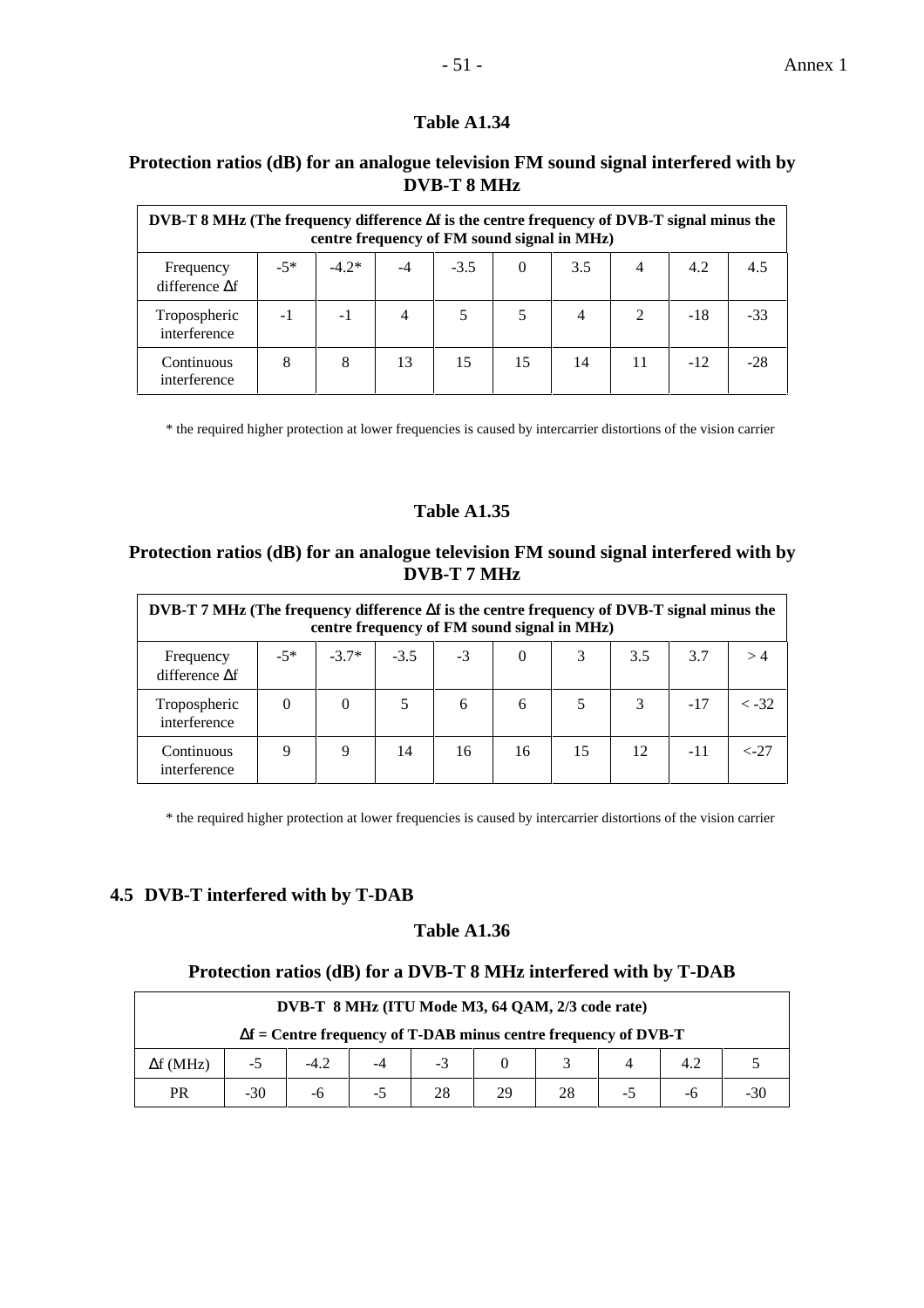#### **Protection ratios (dB) for a DVB-T 7 MHz interfered with by T-DAB**

|                                                                        | DVB-T 7 MHz (ITU Mode M3, 64 QAM, 2/3 code rate) |        |        |        |  |     |     |  |     |  |
|------------------------------------------------------------------------|--------------------------------------------------|--------|--------|--------|--|-----|-----|--|-----|--|
| $\Delta f$ = Centre frequency of T-DAB minus centre frequency of DVB-T |                                                  |        |        |        |  |     |     |  |     |  |
| $\Delta f$ (MHz)                                                       | $-4.5$                                           | $-3.7$ | $-3.5$ | $-2.5$ |  | 2.5 | 3.5 |  | 4.5 |  |
| <b>PR</b>                                                              | $-30$<br>$-30$<br>28<br>29<br>28<br>-6           |        |        |        |  |     |     |  |     |  |

## **4.6 T-DAB interfered with by DVB-T**

## **Table A1.38**

## **Protection ratios (dB) for T-DAB interfered with by DVB-T 8 MHz**

|                                                                        | DVB-T 8 MHz (ITU Mode M3, 64 QAM, 2/3 code rate) |        |  |      |  |  |  |  |  |  |
|------------------------------------------------------------------------|--------------------------------------------------|--------|--|------|--|--|--|--|--|--|
| $\Delta f$ = Centre frequency of DVB-T minus centre frequency of T-DAB |                                                  |        |  |      |  |  |  |  |  |  |
| $\Delta f$ (MHz)                                                       | -5                                               | $-4.2$ |  | $-3$ |  |  |  |  |  |  |
| <b>PR</b>                                                              | $-50$<br>- 1<br>- 1                              |        |  |      |  |  |  |  |  |  |

#### **Table A1.39**

## **Protection ratios (dB) for T-DAB interfered with by DVB-T 7 MHz**

|                                                                        | DVB-T 7 MHz (ITU Mode M3, 64 QAM, 2/3 code rate) |        |        |        |  |  |     |  |     |  |
|------------------------------------------------------------------------|--------------------------------------------------|--------|--------|--------|--|--|-----|--|-----|--|
| $\Delta f$ = Centre frequency of DVB-T minus centre frequency of T-DAB |                                                  |        |        |        |  |  |     |  |     |  |
| $\Delta f$ (MHz)                                                       | $-4.5$                                           | $-3.7$ | $-3.5$ | $-2.5$ |  |  | 3.5 |  | 4.5 |  |
| PR                                                                     | $-49$                                            |        |        |        |  |  |     |  |     |  |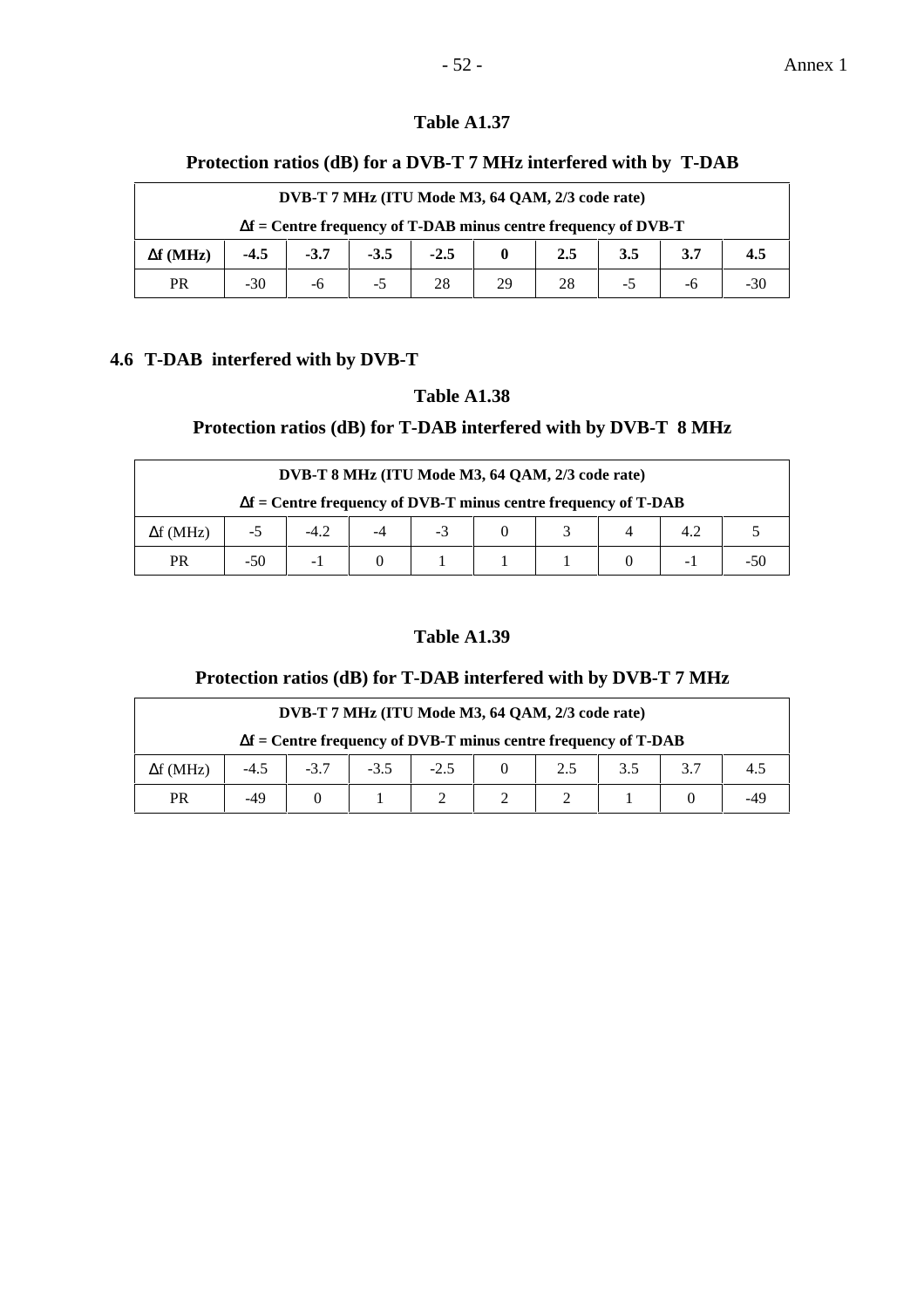### **5. Unwanted emissions**

#### **5.1 Spectrum masks for DVB-T in bands shared with analogue television**

The masks given in Figure A1.1 and Table A1.40 are considered to cover the minimum protection needed for co-sited analogue and digital television transmitters having equal radiated powers.





**Spectrum masks for a digital terrestrial television transmitter operating on a channel adjacent to a co-sited analogue television transmitter (8 MHz channels)**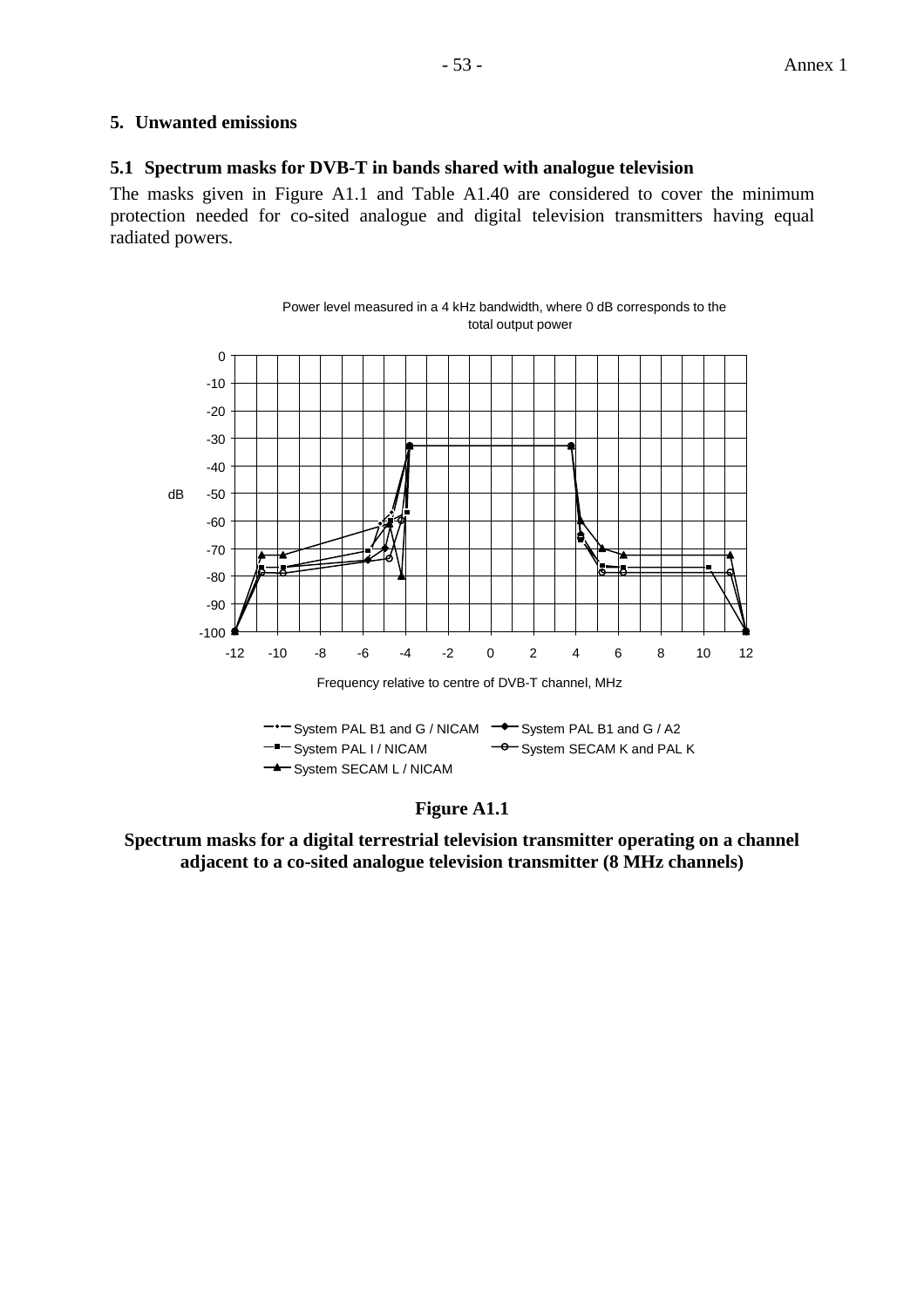|                 |              |                |                 |            | <b>Breakpoints</b> |                |            |                |            |
|-----------------|--------------|----------------|-----------------|------------|--------------------|----------------|------------|----------------|------------|
| PAL B1 and $G/$ |              |                | PAL B1 and $G/$ |            | PAL I/NICAM        | <b>SECAM K</b> |            | <b>SECAML/</b> |            |
|                 | <b>NICAM</b> | A <sub>2</sub> |                 |            |                    | PAL K          |            | <b>NICAM</b>   |            |
| rel. freq.      | rel. level   | rel. freq.     | rel. level      | rel. freq. | rel. level         | rel. freq.     | rel. level | rel. freq.     | rel. level |
| <b>MHz</b>      | dB           | <b>MHz</b>     | dB              | <b>MHz</b> | dB                 | <b>MHz</b>     | dB         | <b>MHz</b>     | dB         |
| $-12.0$         | $-100.0$     | $-12.0$        | $-100.0$        | $-12.0$    | $-100.0$           | $-12.0$        | $-100.0$   | $-12.0$        | $-100.0$   |
| $-10.75$        | $-76.9$      | $-10.75$       | $-76.9$         | $-10.75$   | $-76.9$            | $-10.75$       | $-78.7$    | $-10.75$       | $-72.4$    |
| $-9.75$         | $-76.9$      | $-9.75$        | $-76.9$         | $-9.75$    | $-76.9$            | $-9.75$        | $-78.7$    | $-9.75$        | $-72.4$    |
| $-5.75$         | $-74.2$      | $-5.75$        | $-74.2$         | $-5.75$    | $-70.9$            | $-4.75$        | $-73.6$    | $-4.75$        | $-60.9$    |
| $-5.185$        | $-60.9$      | $-5.185$       | n.a.            | $-4.685$   | $-59.9$            | $-4.185$       | $-59.9$    | $-4.185$       | $-79.9$    |
| n.a.            | n.a.         | $-4.94$        | $-69.9$         | n.a.       | n.a.               | n.a.           | n.a.       | n.a.           | n.a.       |
| $-4.65$         | $-56.9$      | n.a.           | n.a.            | $-3.925$   | $-56.9$            | n.a.           | n.a.       | n.a.           | n.a.       |
| $-3.8$          | $-32.8$      | $-3.8$         | $-32.8$         | $-3.8$     | $-32.8$            | $-3.8$         | $-32.8$    | $-3.8$         | $-32.8$    |
| $+3.8$          | $-32.8$      | $+3.8$         | $-32.8$         | $+3.8$     | $-32.8$            | $+3.8$         | $-32.8$    | $+3.8$         | $-32.8$    |
| $+4.25$         | $-64.9$      | $+4.25$        | $-64.9$         | $+4.25$    | $-66.9$            | $+4.25$        | $-66.1$    | $+4.25$        | $-59.9$    |
| $+5.25$         | -76.9        | $+5.25$        | $-76.9$         | $+5.25$    | $-76.2$            | $+5.25$        | $-78.7$    | $+5.25$        | $-69.9$    |
| $+6.25$         | -76.9        | $+6.25$        | $-76.9$         | $+6.25$    | $-76.9$            | $+6.25$        | $-78.7$    | $+6.25$        | $-72.4$    |
| $+10.25$        | $-76.9$      | $+10.25$       | $-76.9$         | $+10.25$   | $-76.9$            | $+11.25$       | $-78.7$    | $+11.25$       | $-72.4$    |
| $+12.0$         | $-100.0$     | $+12.0$        | $-100.0$        | $+12.0$    | $-100.0$           | $+12.0$        | $-100.0$   | $+12.0$        | $-100.0$   |

**Breakpoints for spectrum masks in Figure A1.1**

## **5.2 Spectrum masks for DVB-T in bands shared with other services**

The out-of-band radiated signal in any 4 kHz band shall be constrained by one of the two symmetrical spectrum masks given in Figure A1.2 and Table A1.41.

Case 1: the mask having a shoulder attenuation of 40 dB is intended for non-critical cases

Case 2: the mask with a shoulder attenuation of 50 dB is intended for sensitive cases.

The mask for non-critical cases should also be used for measurements of protection ratios for analogue television interfered with by DVB-T.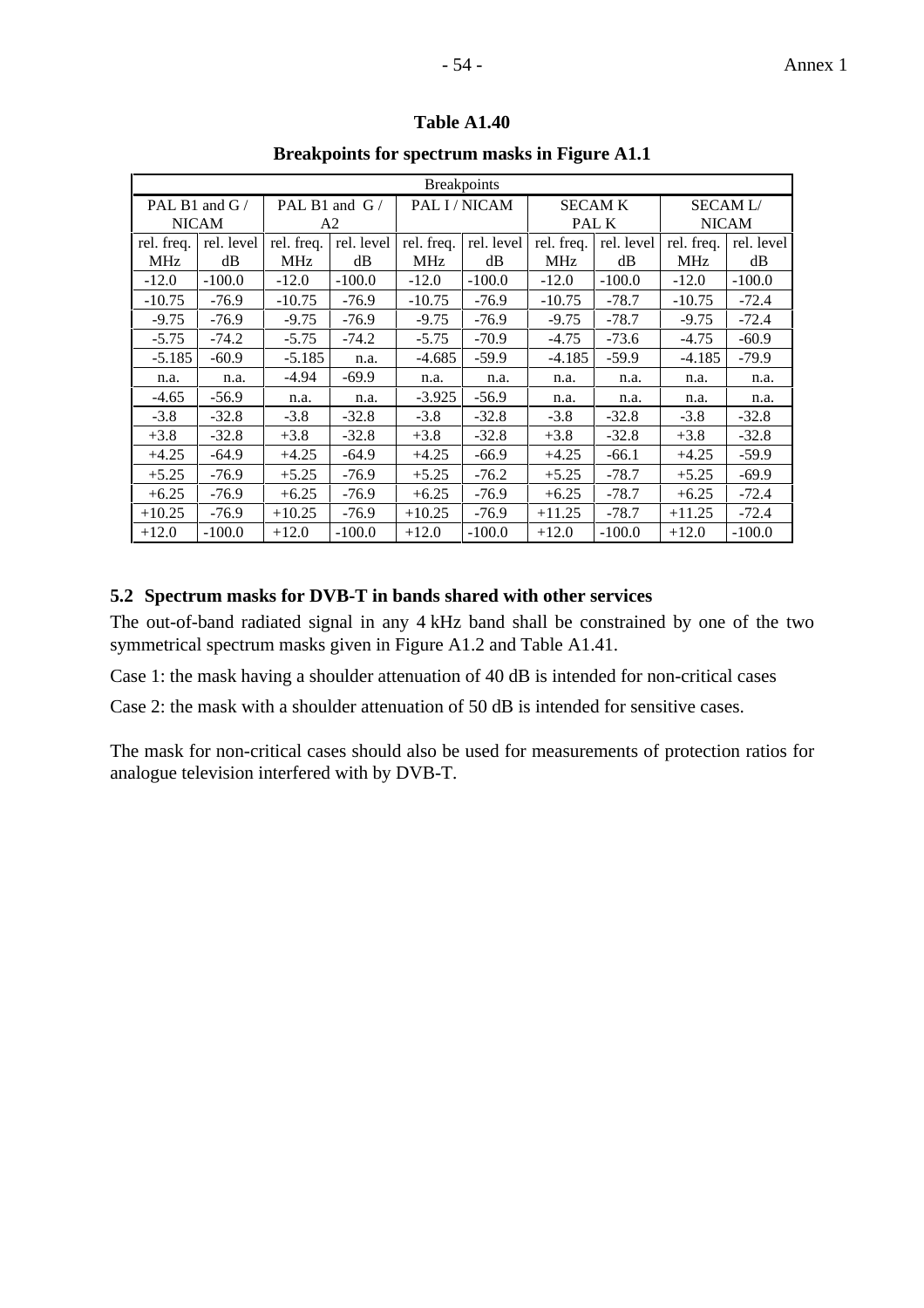



Power level measured in a 4 kHz bandwidth, where 0 dB corresponds to the total output power

**Figure A1.2**

**Symmetrical spectrum masks for non-critical and for sensitive cases**

| Table A1.41 |  |
|-------------|--|
|-------------|--|

**Breakpoints for Figure A1.2**

|                                  | <b>Breakpoints</b>   |                      |                                  |                      |                      |  |  |  |  |  |
|----------------------------------|----------------------|----------------------|----------------------------------|----------------------|----------------------|--|--|--|--|--|
|                                  | 8 MHz channels       |                      | 7 MHz channels                   |                      |                      |  |  |  |  |  |
|                                  | Non-critical cases   | Sensitive cases      |                                  | Non-critical cases   | Sensitive cases      |  |  |  |  |  |
| <b>Relative Frequency</b><br>MHz | Relative Level<br>dB | Relative Level<br>dB | <b>Relative Frequency</b><br>MHz | Relative Level<br>dB | Relative Level<br>dB |  |  |  |  |  |
| $-12.0$                          | $-110.0$             | $-120.0$             | $-10.5$                          | $-110.0$             | $-120.0$             |  |  |  |  |  |
| $-6.0$                           | $-85.0$              | $-95.0$              | $-5.25$                          | $-85.0$              | $-95.0$              |  |  |  |  |  |
| $-4.2$                           | $-73.0$              | $-83.0$              | $-3.7$                           | $-73.0$              | $-83.0$              |  |  |  |  |  |
| $-3.9$                           | $-32.8$              | $-32.8$              | $-3.4$                           | $-32.8$              | $-32.8$              |  |  |  |  |  |
| $+3.9$                           | $-32.8$              | $-32.8$              | $+3.4$                           | $-32.8$              | $-32.8$              |  |  |  |  |  |
| $+4.2$                           | $-73.0$              | $-83.0$              | $+3.7$                           | $-73.0$              | $-83.0$              |  |  |  |  |  |
| $+6.0$                           | $-85.0$              | $-95.0$              | $+5.25$                          | $-85.0$              | $-95.0$              |  |  |  |  |  |
| $+12.0$                          | $-110.0$             | $-120.0$             | $+10.5$                          | $-110.0$             | $-120.0$             |  |  |  |  |  |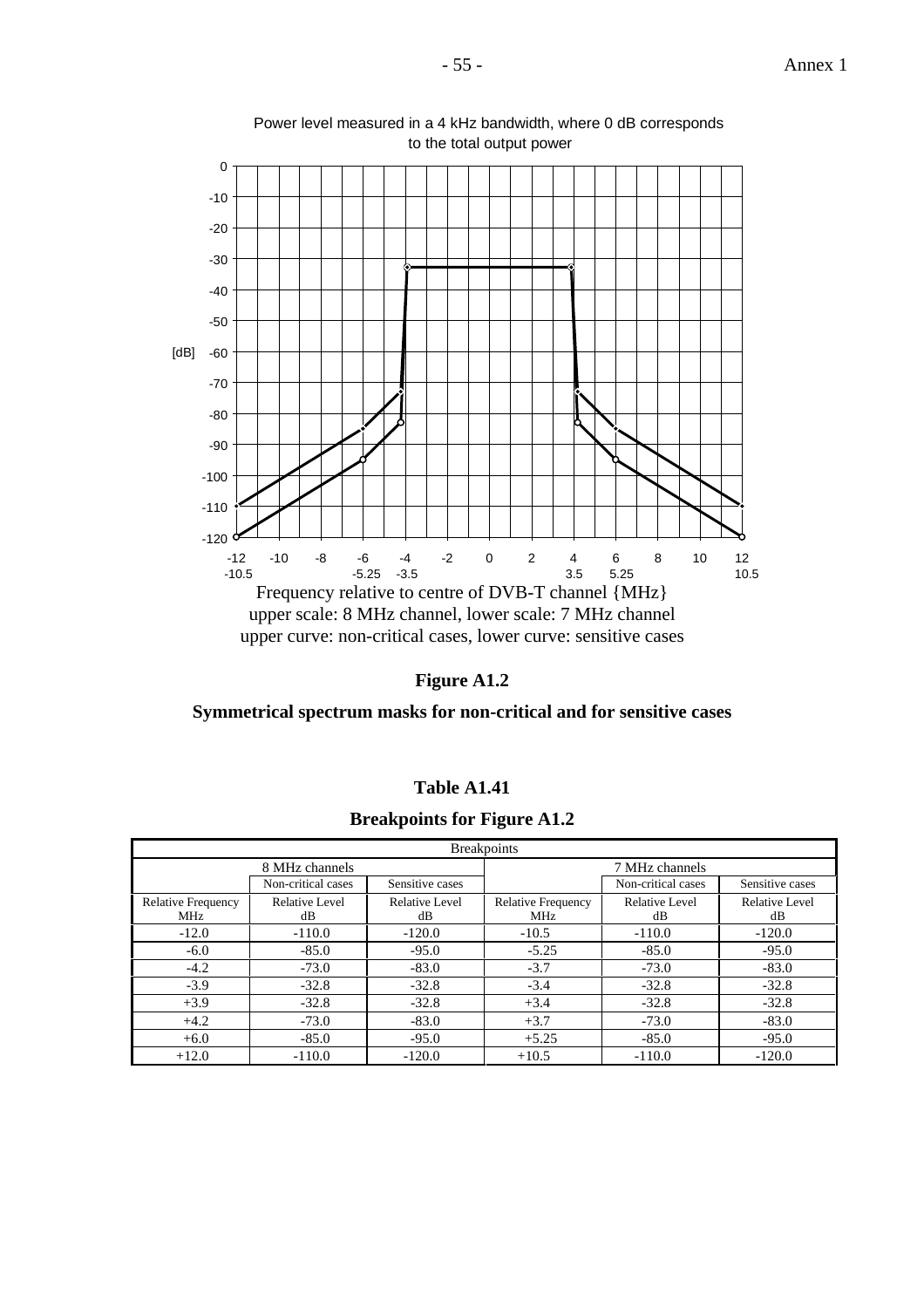#### **6. Protection of television services and equitable access**

It is necessary to ensure that coordinated analogue television assignments continue to be protected and it will be equally necessary to ensure protection for the digital television services.

It is also necessary to ensure that the principle of equitable access to the limited frequency resources is maintained irrespective of the time of introduction of digital television in individual countries.

The best tool to achieve these protections is the use of test points.

## **6.1 Definitions of test points**

Two categories of test points are needed. One category represents the coverage area for a given station, or SFN, while the other represents country boundaries.

All test points are defined by their geographical coordinates.

#### **6.1.1 Test points representing coverage areas**

The transmitter site will normally be inside the contour described by the test points, however, in special cases the transmitter can be located outside of this area.

For small stations, i.e. stations with a coverage area whose width is less than 5 km, only one test point, located at the transmitter site, may be sufficient. However, up to 36 test points can be defined if necessary. If only one test point is given, no receiving antenna directivity is assumed.

For stations with a coverage area whose width is 5 km or more up to 36 test points are used. These test points may be located on radials at 10 degree intervals.

If the contour of the coverage area crosses a country boundary, the test points in this area are located at the crossing points between a radial and the boundary unless otherwise agreed by the concerned administrations.

#### **6.1.2 Test points at the country boundary**

A maximum of 499 test points can be used to represent the boundary of a country.

The location of test points at a boundary should be agreed between the countries sharing this boundary and be used as boundary test points by all countries.

The set of test points representing the boundary of a country shall be a complete individual set, as shall a set representing a coverage area.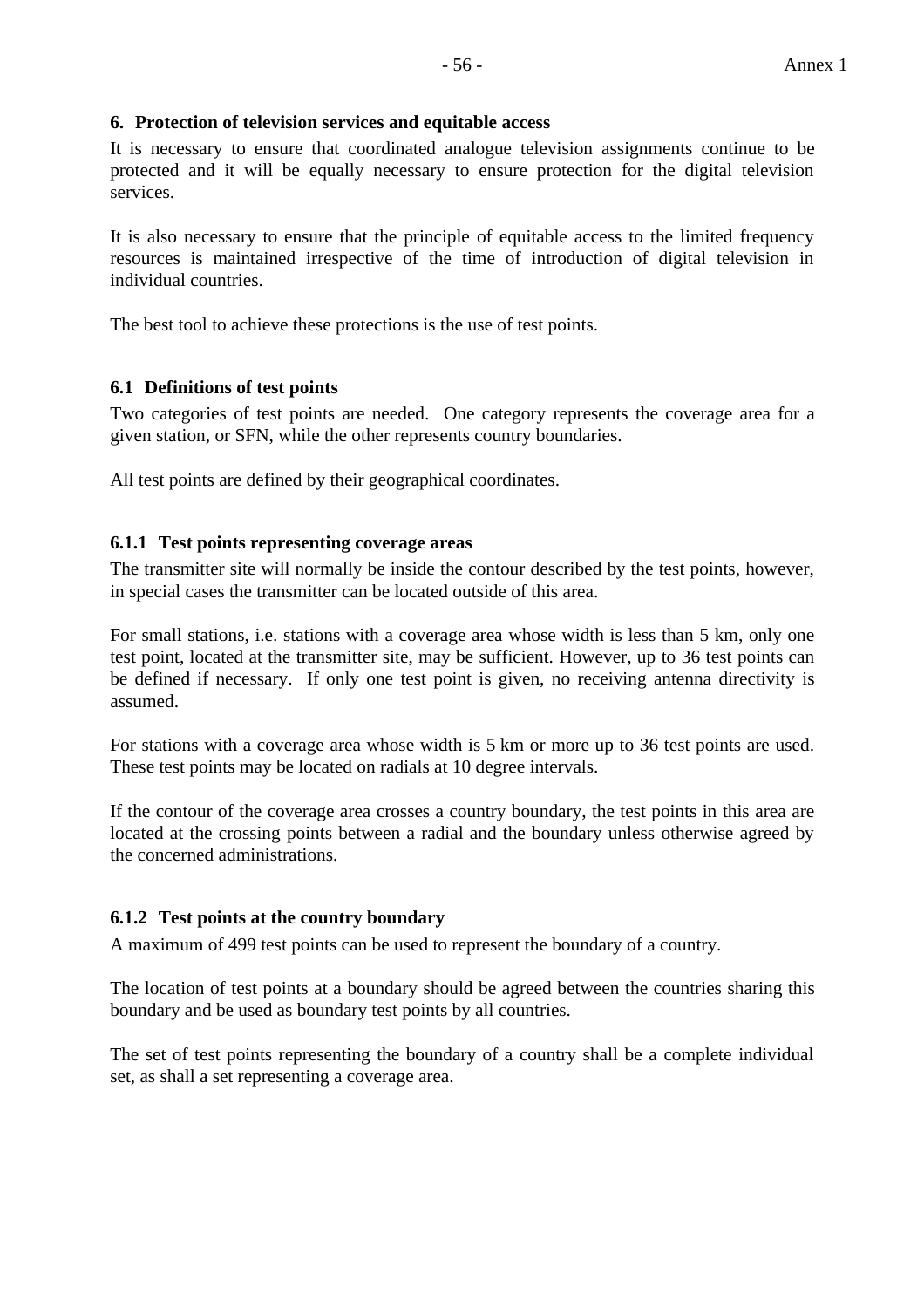#### **6.1.3 Availability of test point locations**

The location of test points, i.e. their geographical coordinates, shall be commonly available to all CEPT members in order to facilitate calculations of interference into other countries or coverage areas of stations in other countries.

### **6.2 Calculation of the location for test points representing coverage areas**

To calculate the coverage area of a television station on a given channel, two elements are necessary:

- the parameters particular to an individual transmitting station (coordinates, height of the antenna, radiated power, etc.) which are used to calculate the wanted signal;
- the system parameters such as the protection ratios, which are used to calculate the individual nuisance field strengths and the usable field strength, and the minimum median field strength.

These calculations should take into account:

- interference from analogue television assignments;
- interference from digital television assignments.

The individual nuisance field strength En is the field strength of an unwanted signal to which has been added the relevant protection ratio, propagation correction factor and receiving antenna discrimination. It is calculated as follows:

 $En = E + PR + C + A$ 

where

E is the field strength of the unwanted signal. The appropriate time percentage according to the wanted signal is to be chosen (see note 1); PR is the appropriate protection ratio (see note 1); C is the propagation correction factor (see note 2); A is the receiving antenna discrimination (taking into account polarisation discrimination),  $(A \leq 0)$ :

and all quantities are expressed in dB or  $dB(\mu V/m)$ .

note 1:

In the case of a wanted digital service the 1% time 50% location field strength of the unwanted service is to be chosen. In the case of a wanted analogue service the larger of the 1% time 50% location field strength of the unwanted signal together with the protection ratio for tropospheric interference and the 50% time 50% location field strength of the unwanted signal together with the protection ratio for continuous interference is to be chosen.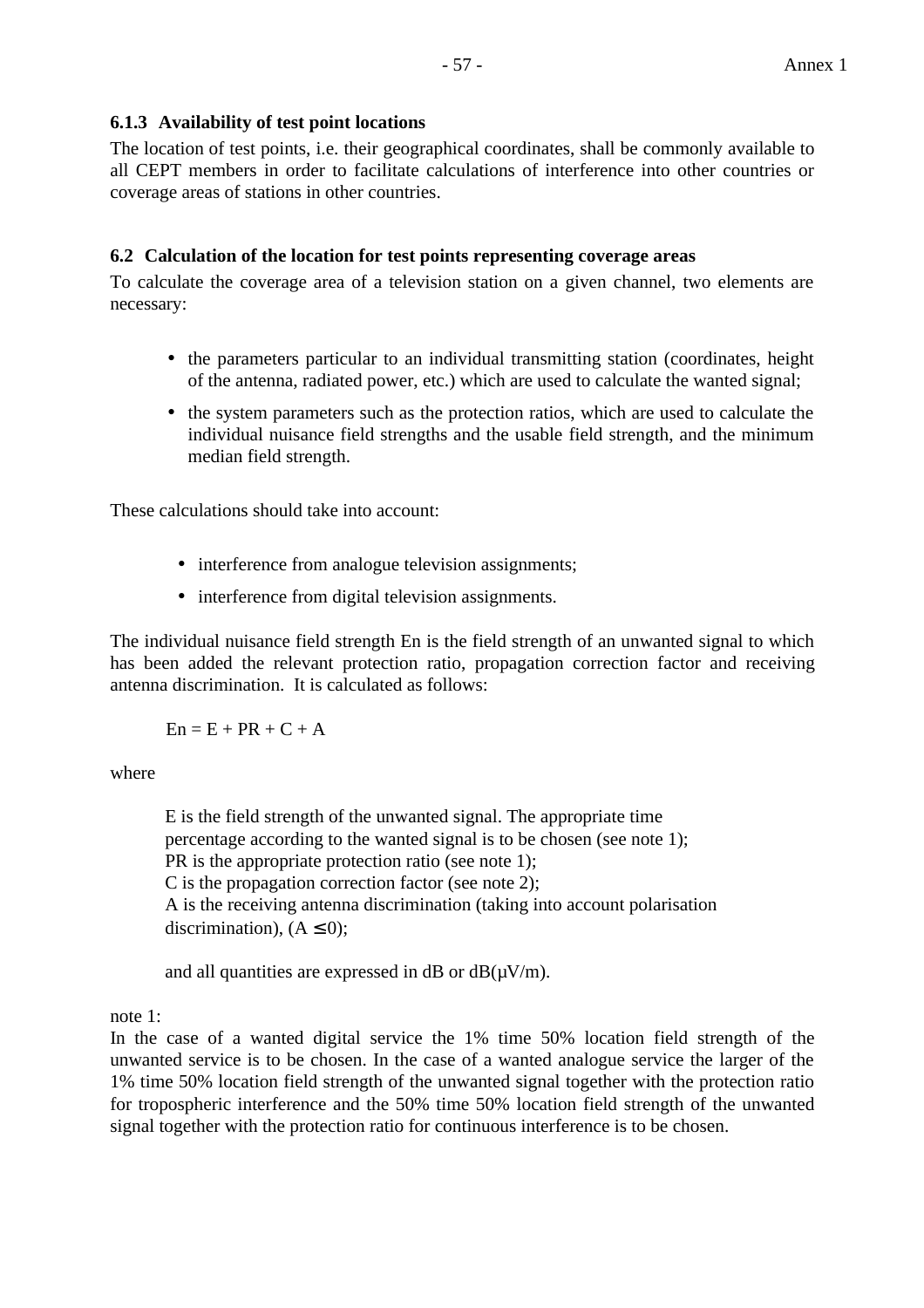note 2:

The propagation correction factor  $C = (location correction factor in the case of a wanted and)$ an unwanted signal) equals 0 dB in the case of a wanted analogue television service. In the case of a wanted digital television service it equals  $\sqrt{2} \times \mu \times \sigma$ , where the distribution factor u and the standard deviation  $\sigma$  (in dB) are given in Annex 1 Sections 3.1 and 3.3.

The usable field strength is the minimum value of the field strength necessary to permit a desired reception quality, under specified receiving conditions, in the presence of natural and man-made noise and interference. The usable field strength is calculated by combining the individual nuisance fields and the minimum median field strength. The combination is done by means of the power sum method, given in Annex 1 Section 6.3, i.e.

$$
E_{u} = 10 \times \log_{10} \left( 10^{\frac{E_{\min}}{10}} + \sum_{i=1}^{n} 10^{\frac{En_{i}}{10}} \right),
$$

where

 $E_u$  is the usable field strength (in dB( $\mu$ V/m));  $E_{min}$  is the minimum median field strength (in  $dB(\mu V/m)$ ); En<sub>i</sub> is the nuisance field strength of the i-th unwanted signal (in  $dB(\mu V/m)$ ); n is the number of interferers,

#### and

for analogue television reception, the value of  $E_{min}$  is given in Rec. ITU-R BT. 417; for digital television reception, the value of  $E_{min}$  is given in Annex 1 Section 8.

The test points representing a coverage area can thus be determined in three stages:

#### **Stage 1 Calculation of noise limited coverage area**

Using Rec. ITU-R P.370, the locations of the noise-limited test points are found, which represent the area that could be served if there were no interference. This area may be approximated on the basis of up to 36 radials, using the e.r.p. and the effective antenna height. For each radial, that location is determined where the field strength of the wanted transmitter equals the minimum median field strength.

#### **Stage 2 Identification of interferers**

The impact of co-channel, adjacent channel and image channel interference from other transmitters is calculated for each wanted station and each noise-limited test point from Stage 1. First, the sub-set of possible interferers is established. This consists of the stations which can produce a nuisance field which is no more than 15 dB below the minimum median field strength at any of the noise-limited test points from Stage 1.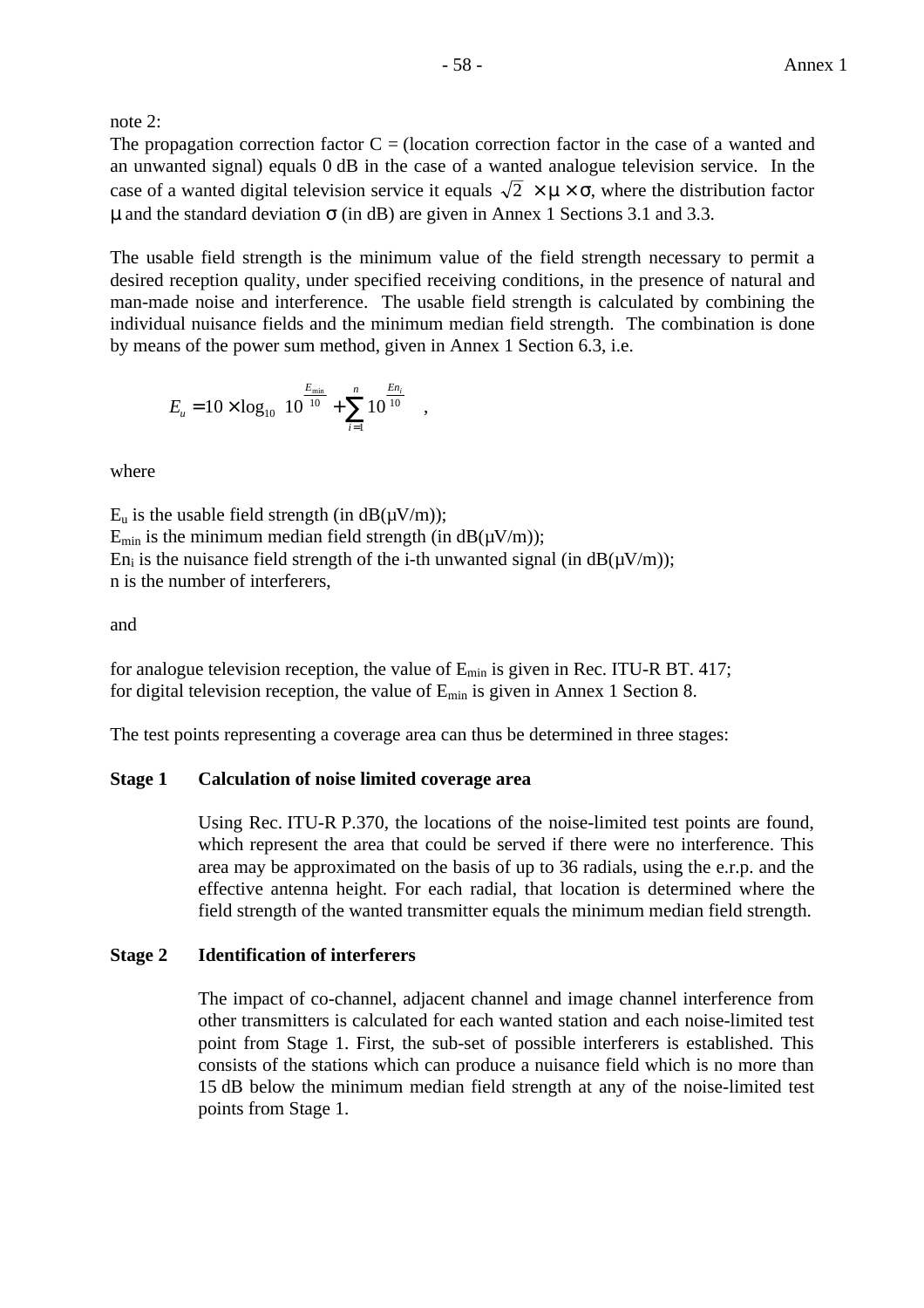#### **Stage 3 Calculation of the test points for the interference limited coverage.**

The individual nuisance field strength En caused by each of the interfering stations in this sub-set of interferers is calculated at each of the noise limited test points from Stage 1 (see Figure A1.3). The usable field strength is calculated for each of these test points.

In the case of no interferers the usable field strength at a test point is equal to the minimum median field strength, no further calculation is required, and the coverage radius is that of Stage 1 above (see also Figure A1.3).

If the usable field strength at a test point is greater than the minimum median field strength, it is then necessary to find the new coverage radius on this bearing at which the field strength from the wanted station equals the usable field strength.

Because, in general, the coverage radius thus calculated will not equal the radius previously calculated for the same bearing and thus the nuisance field strengths will change, the process of the previous paragraph is repeated to obtain a close approximation to the required coverage radius on each of the bearings.

It must be noted that a given station will normally have different coverage areas on different channels and that this can be important when considering the relative coverage of digital and analogue services.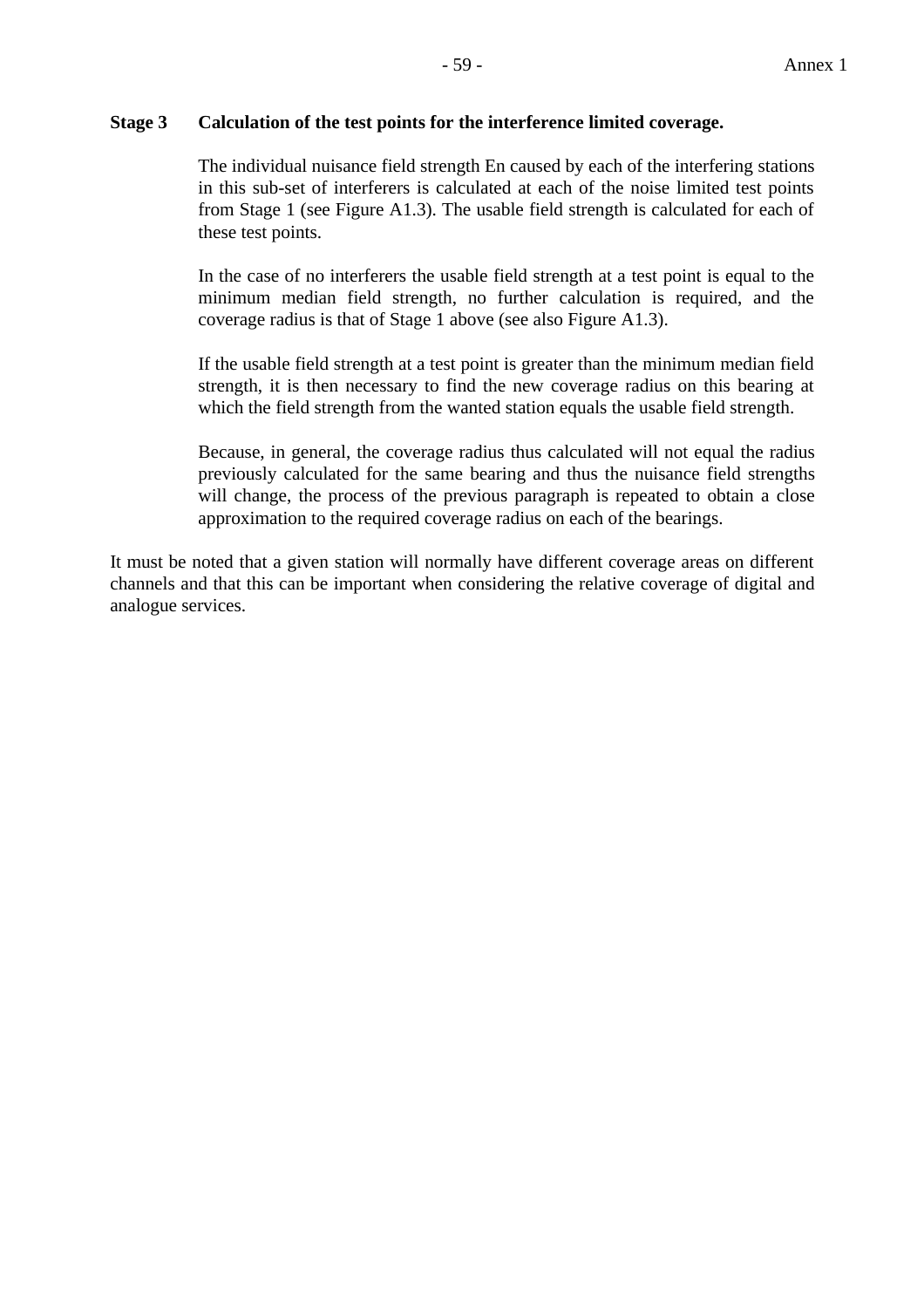



## **Figure A1.3 Illustration of the calculation of location of test points for the interference limited coverage**

## **6.3 Method for combination of signals (power sum method)**

The power sum method is a procedure in which individual field strengths are combined such that the power of the resultant field strength equals the sum of the powers of the individual field strengths. If the (logarithmic) field strength of a single signal is denoted by  $E_i$  and is expressed in  $dB(\mu V/m)$ , the combined field strength  $E<sub>y</sub>$  is given by:

$$
E_{\Sigma} = 10 \times \log_{10} \left( \sum_{i=1}^{n} 10^{\frac{E_i}{10}} \right)
$$

where n is the number of individual field strengths.

## **6.4 Protection of digital television services**

Because of the rapid failure of digital reception when the level of the useful signal decreases below its "minimum" value, the target for the percentage of locations nominally covered at any edge - where edge means any transition between a covered area and a non-covered area of the coverage area has to be much higher for digital systems than the value used for analogue television systems. For coordination, the reference conditions, including the percentage of location value, for digital coverage are given in Annex 1 Section 8.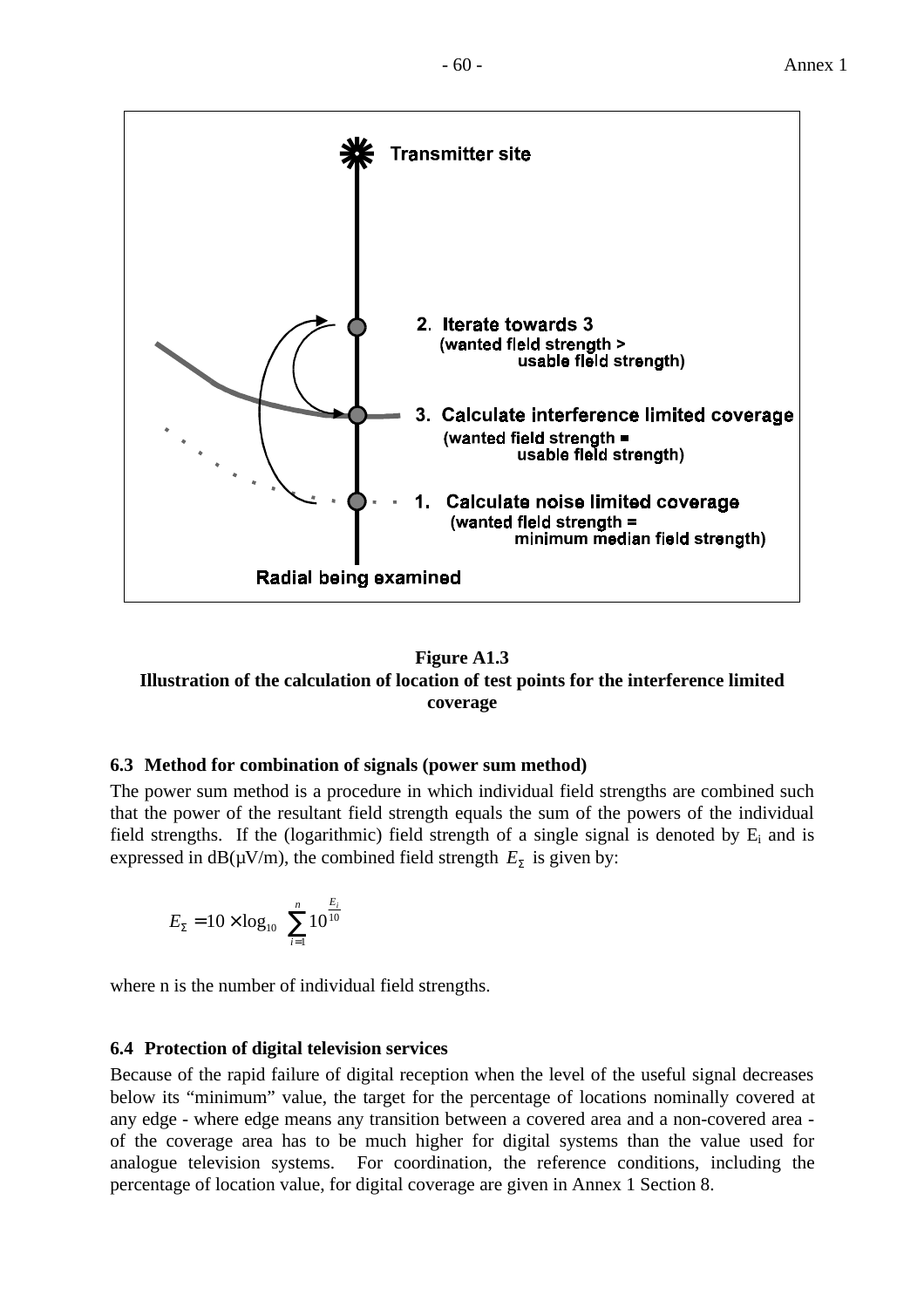Since the reception conditions of the **actual** implementation of a digital television service may differ from the **reference** reception conditions given in Annex 1 Section 8, the test points representing a digital assignment do not necessarily lie on the boundary of the actual coverage area of that digital assignment. The test points may lie inside or outside the actual coverage area of the digital assignment.

## **6.5 Test points representing the digital television coverage area resulting from a conversion**

In the case of a digital assignment resulting from the conversion of an analogue assignment (see Annex 6) the location of the test points to be used is that of the test points of the analogue assignment from which the conversion was made.

## **6.6 Establishment of test points representing an SFN**

The locations of the test points representing an SFN are derived by a simplified process which does not take account of self interference or network gain.

In this process, a set of up to 36 test points would be derived, using the method described in Annex 1 Sections 6.1 and 6.2, for each of the assignments in the SFN considered individually, that is without taking into account any signal or interference contributions from the other assignments in the SFN.

In bilateral or multilateral coordinations, administrations may agree to use more complex methods for deriving the locations of test points representing an SFN, and the interference levels at these test points.

In the case of a digital assignment forming an SFN which results from the conversion of an analogue assignment (see Annex 6) the locations of the test points to be used are those of the test points of the analogue assignment from which the conversion was made.

#### **6.7 Test point locations and usable field strength values to be used during coordination**

Two reference scenarios, a mixed-analogue-and-digital and an all-digital scenario, where test point locations and usable field strength values are established, are to be used for the compatibility analysis according to Article 4. The initial sets of test point locations and usable field strength values for both scenarios will be established for the date 25/7/97 by taking into account all coordinated analogue assignments.

The test point locations will be identical for both scenarios whereas the usable field strength values may differ in the two scenarios, as a result of differences, for example, in protection ratio and e.r.p. values.

## **6.7.1 Mixed-analogue-and-digital reference scenario**

The mixed-analogue-and-digital reference scenario reflects the actual coodinated situation and is established in order to facilitate compatibility analyses.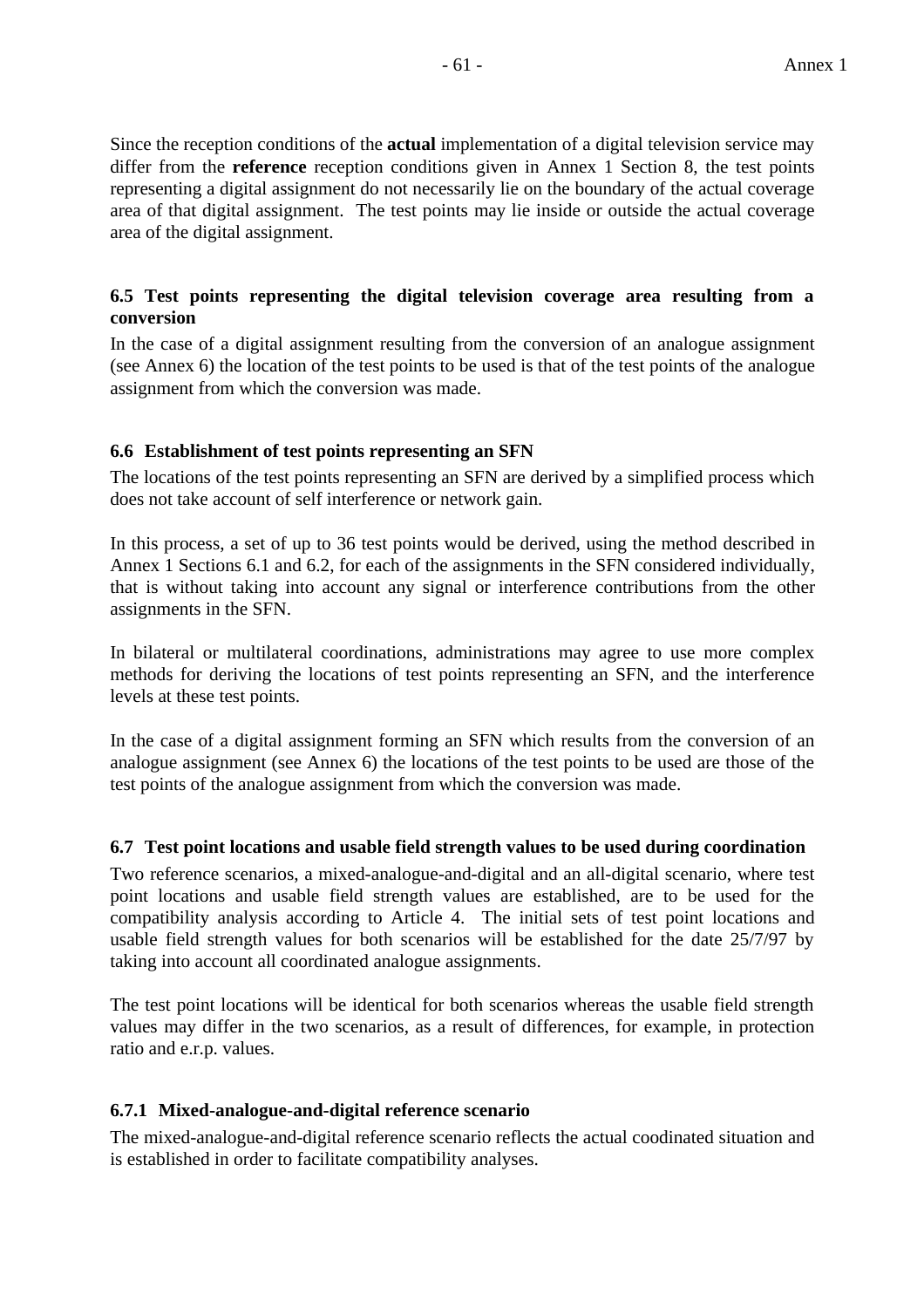## **6.7.1.1 Basis for the calculation**

All coordinated analogue assignments will be taken into account in establishing the initial set of test point locations and usable field strength values for the mixed-digital-and-analogue reference scenario for the date 25/7/97.

For any new analogue assignment, the reference set of test point locations and usable field strength values will be established when the assignment is entered into the Plan<sup>\*</sup>. The set of test point locations and usable field strength values will be calculated according to the mixedanalogue-and-digital reference scenario.

For any new digital assignment, the reference set of test point locations and usable field strength values will be established when the assignment is entered into the Plan. The set of test point locations (and the usable field strength values for the all-digital reference scenario, see Annex 1 Section 6.7.2.1) will be calculated according to the all-digital reference scenario. The set of usable field strength values will also be calculated according to the mixedanalogue-and-digital reference scenario; however, this set of usable field strength values is not required by the compatibility analysis according to Article 4 and is provided for information only.

When an assignment is converted from analogue to digital, its test point locations will remain those of the analogue assignment from which the conversion was made (and the usable field strength values are calculated for the all-digital reference scenario, see Annex 1 Section 6.7.2.1). The usable field strength values will also be calculated according to the mixedanalogue-and-digital reference scenario; however, this set of usable field strength values is not required by the compatibility analysis according to Article 4 and is provided for information only.

The method given in Annex 1 Sections 6.1 and 6.2 will be used for the calculation of test point locations and usable field strength values.

## **6.7.1.2 Radiation characteristics to be taken into account**

The radiation characteristics, such as e.r.p, polarisation, antenna height and antenna diagram, for all assignments will be those which have been coordinated at the date of entry into the Plan.

In the case of digital assignments which result from the conversion of an analogue assignment, the radiation characteristics will be those of the digital assignment as coordinated. For a digital assignment converted from an analogue assignment, temporary restrictions resulting from conversion rule 4a in Annex 6 will not be taken into account.

 $\overline{a}$ \* that is, when published by the ITU-BR in Part B of Special Section ST61 of the weekly circular.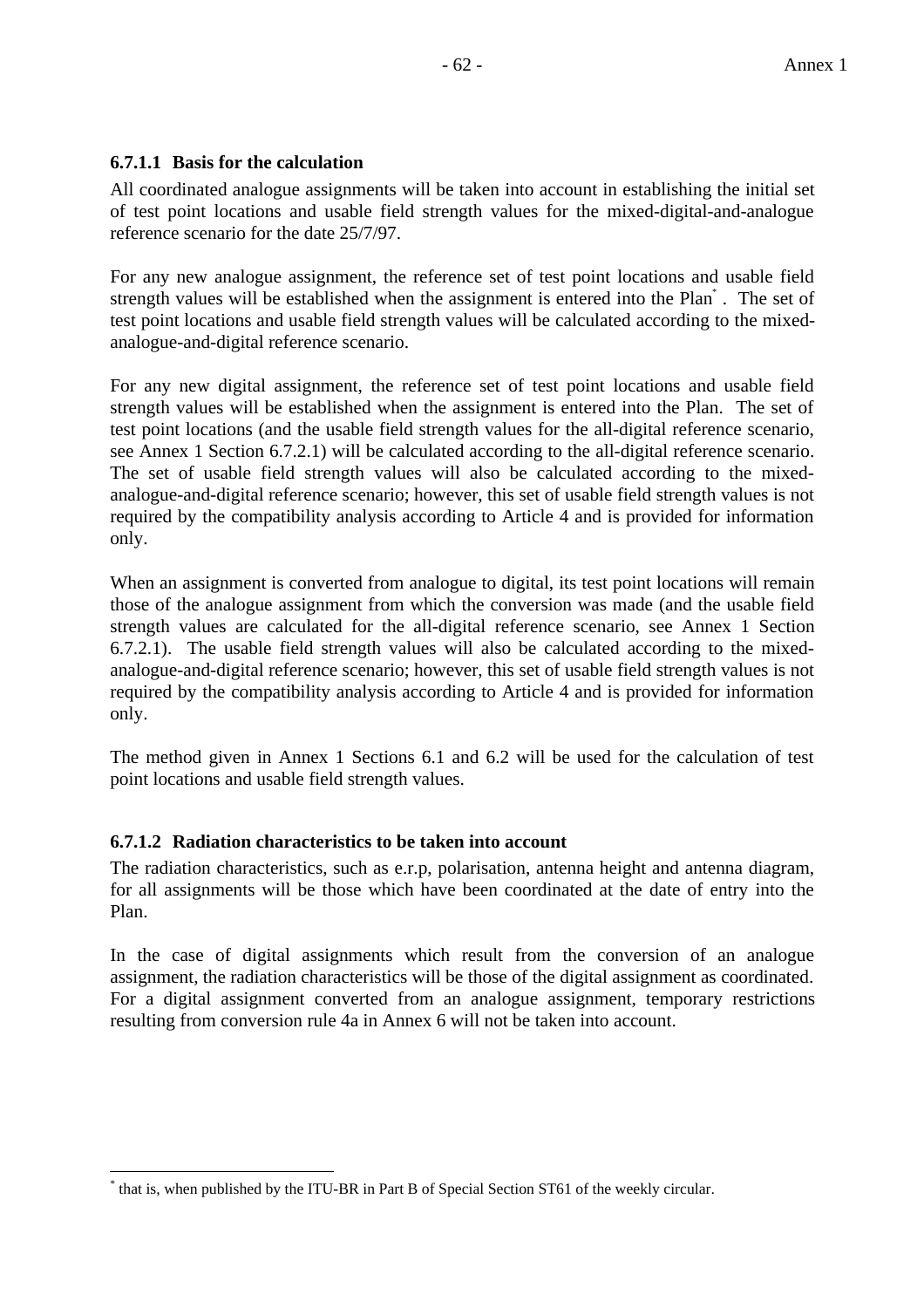## **6.7.1.3 Reception conditions**

For digital assignments, reference reception conditions as given in Annex 1 Section 8 will be used. For analogue assignments, reference reception conditions as given in Annex 1 Section 9 will be used.

## **6.7.2 All-digital reference scenario**

The all-digital reference scenario reflects a hypothetical situation. It is established in order to facilitate compatibility analyses and to preserve the rights of the existing digital assignments for protection and the rights of the existing analogue assignments to be converted into digital. The all-digital reference scenario is created by an artificial conversion of all analogue assignments into digital assignments using an automatic process. Thus the actual situation is transformed into an hypothetical all-digital one.

It must be noted that when the real conversion occurs, the radiation characteristics obtained after coordination with the neighbouring countries may differ from the results of the automatic process and the coordinated transmission characteristics will be entered into the Plan.

## **6.7.2.1 Basis for the calculation**

The initial set of test point locations and usable field strength values for the all-digital reference scenario will be established for the date 25/7/97 by automatically converting all analogue assignments into hypothetical digital assignments. The test point locations will remain those of the analogue assignments according to the mixed-analogue-and-digital reference scenario. The usable field strength values will be calculated by applying a reduction of 7 dB to the e.r.p. of all analogue assignments.

Any new analogue assignment will be automatically converted into a hypothetical digital assignment. The reference set of test point locations and usable field strength values will be established when the assignment is entered into the Plan. The test point locations will remain those of the analogue assignment according to the mixed-analogue-and-digital reference scenario. A reduction of 7 dB of the e.r.p. of the new analogue assignment will be applied. The usable field strength values are calculated according to the all-digital reference scenario.

For any new digital assignment, the reference set of test point locations and usable field strength values will be established when the assignment is entered into the Plan. The set of test point locations and usable field strength values will be calculated according to the alldigital reference scenario.

The test point locations of a digital assignment resulting from the conversion of an analogue assignment according to Annex 6 will remain those of the original analogue assignment; usable field strength values remain those of the hypothetical conversion to the all-digital scenario.

In any case where the conversion of an analogue assignment is not made in accordance with Annex 6, the test point locations remain those of the orignal analogue assignment according to the mixed-analogue-and-digital reference scenario. However, the usable field strength values will be re-calculated according to the all-digital reference scenario.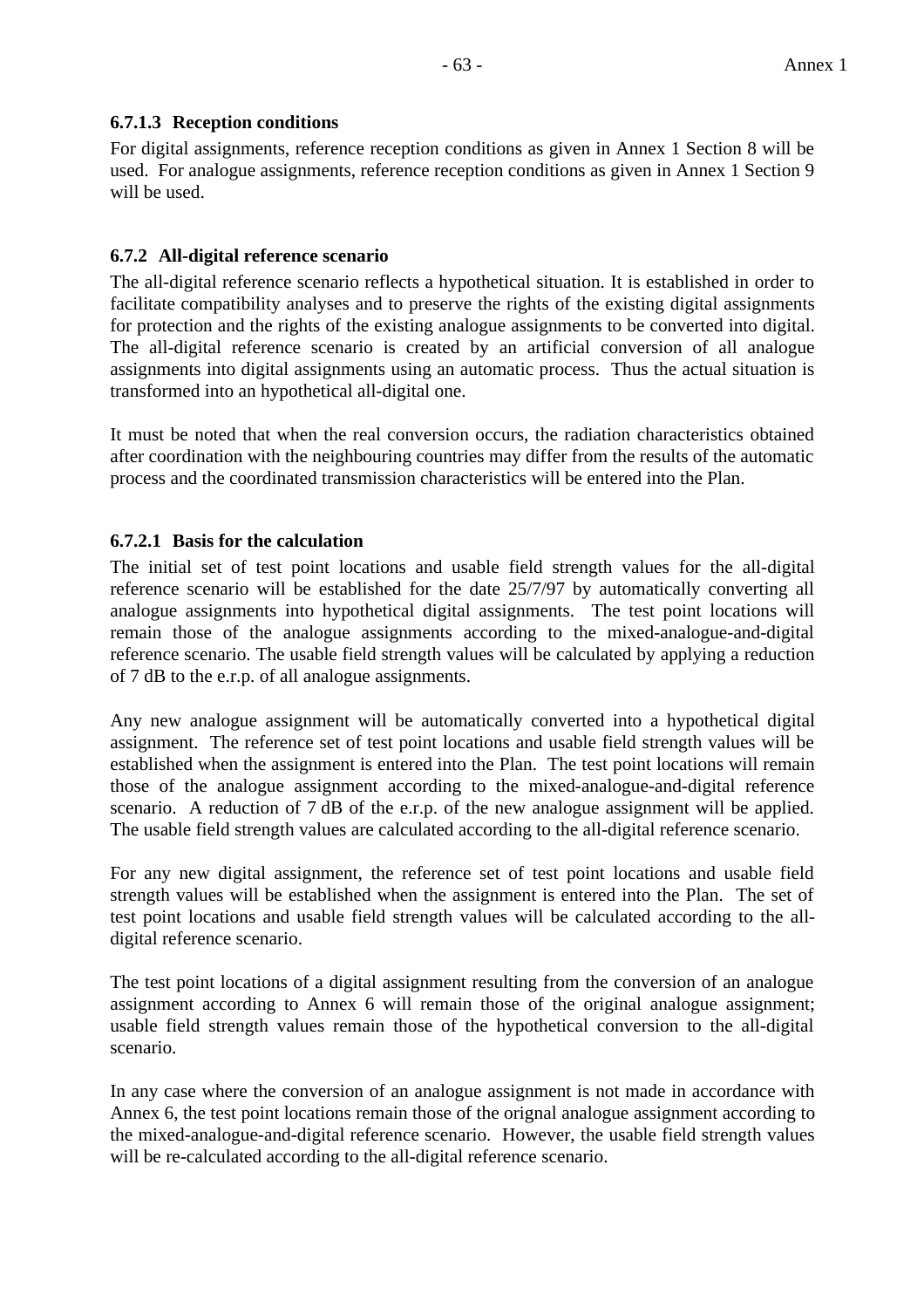The method given in Annex 1 Sections 6.1 and 6.2 will be used for the calculation of test point locations and usable field strength values.

#### **6.7.2.2 Radiation characteristics to be taken into account**

The radiation characteristics, such as e.r.p, polarisation, antenna height and antenna diagram, for all assignments will be those which apply to the all-digital scenario at the date of entry into the Plan.

In the case of a digital assignment which results from the conversion of an analogue assignment according to Annex 6, subsequent to the date of the initial reference conditions, the radiation characteristics used will be those of the digital assignment as coordinated. For a digital assignment which results from the conversion of an analogue assignment according to Annex 6, temporary restrictions resulting from conversion rule 4a in Annex 6 will not be taken into account.

#### **6.7.2.3 Reception conditions**

In the all-digital reference scenario it is only necessary to calculate the test point locations for new digital assignments. The usable field strength values of existing and new digital assignments and of digital assignments resulting from the conversion of an analogue assignment will need to be calculated. Reference reception conditions, as given in Annex 1 Section 8, will be used.

## **6.7.3 Test point locations and field strength values for assessing compatibility with stations of services other than broadcasting**

Test point locations and usable field strength values for analogue and digital assignments are calculated for the assessment of compatibility with services other than broadcasting. Test point locations for the protection of stations other than broadcasting are specified in the data records for the stations of other services.

## **6.7.3.1 Basis for the calculation**

The test point locations for any broadcasting assignment (digital or analogue) will be calculated using the method in Annex 1 Sections 6.1 and 6.2, but taking into consideration only the minimum median field strength value relevant to the broadcasting service (Stage 1 of Annex 1 Section 6.2).

#### **6.7.3.2 Radiation characteristics to be taken into account**

The radiation characteristics, such as e.r.p, polarisation, antenna height and antenna diagram, for all assignments will be those which apply at the date of entry into the Plan. In the case of digital assignments which result from the conversion of an analogue assignment which has already been effected, the radiation conditions used will be those of the digital assignment as coordinated. In the case of analogue assignments which have not yet been converted to digital assignments, the digital radiation characteristics will be established by subtracting 7 dB from the e.r.p. of the analogue assignment.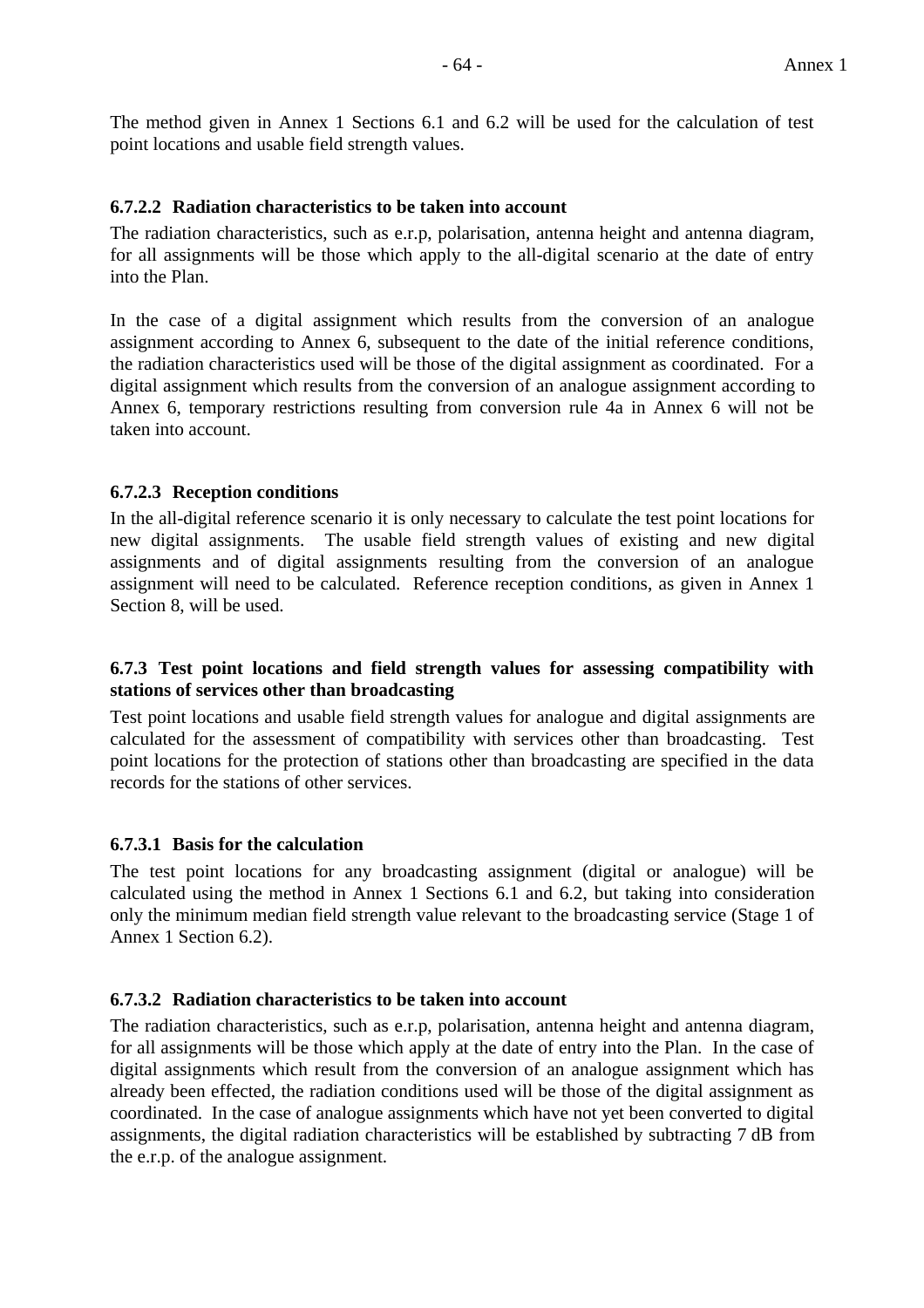## **6.7.3.3 Reception conditions**

For digital assignments, reference reception conditions as given in Annex 1 Section 8 will be used. For analogue assignments, reference reception conditions as given in Annex 1 Section 9 will be used.

## **7. Frequency bands and channels**

#### **7.1 Frequencies for implementation of DVB-T**

The frequency bands for implementation of DVB-T in the European Broadcasting Area are 174 to 230 MHz and 470 to 862 MHz. However, the CEPT considers the frequency band 216 to 230 MHz as the core band for T-DAB in VHF.

#### **7.2 Analogue television channel rasters**

In Band III, different television channel rasters are used across Europe. In Eastern Europe, France and Ireland, channels are 8 MHz wide, in other countries the channel width is 7 MHz. In addition, there are different channel raster in countries using 7 MHz channels (e.g. Italy). This means that in the VHF Bands there is a number of cases where channels overlap.

Within Bands IV and V, there is a single channel raster of 8 MHz, with the upper and lower edges, and vision carrier, of each channel being the same for all countries in Europe.

#### **7.3 Frequencies for television channels in the European Broadcasting Area**

Information concerning the frequencies for television channels in Bands III, IV and V, in the European Broadcasting Area are given in Tables A1.42 to A1.49.

Note that following the CEPT T-DAB Planning Meeting (Wiesbaden 1995) the upper part of Band III, above 216 MHz, is now allocated to T-DAB services in many CEPT countries.

| Table A1.42 |  |
|-------------|--|
|             |  |

#### **VHF System B**

| Channel | Channel<br>boundaries |     | Vision<br>carrier | Sound<br>carrier | Dual FM<br>Second Sound | <b>NICAM</b><br>carrier |
|---------|-----------------------|-----|-------------------|------------------|-------------------------|-------------------------|
|         |                       |     |                   |                  | carrier                 |                         |
|         | <b>MHz</b>            |     | <b>MHz</b>        | <b>MHz</b>       | <b>MHz</b>              | <b>MHz</b>              |
| 5       | 174                   | 181 | 175.25            | 180.75           | 180.99                  | 181.1                   |
| 6       | 181                   | 188 | 182.25            | 187.75           | 187.99                  | 188.1                   |
| 7       | 188                   | 195 | 189.25            | 194.75           | 194.99                  | 195.1                   |
| 8       | 195                   | 202 | 196.25            | 201.75           | 201.99                  | 202.1                   |
| 9       | 202                   | 209 | 203.25            | 208.75           | 208.99                  | 209.1                   |
| 10      | 209                   | 216 | 210.25            | 215.75           | 215.99                  | 216.1                   |
| 11      | 216                   | 223 | 217.25            | 222.75           | 222.99                  | 223.1                   |
| 12      | 223                   | 230 | 224.25            | 229.75           | 229.99                  | 230.1                   |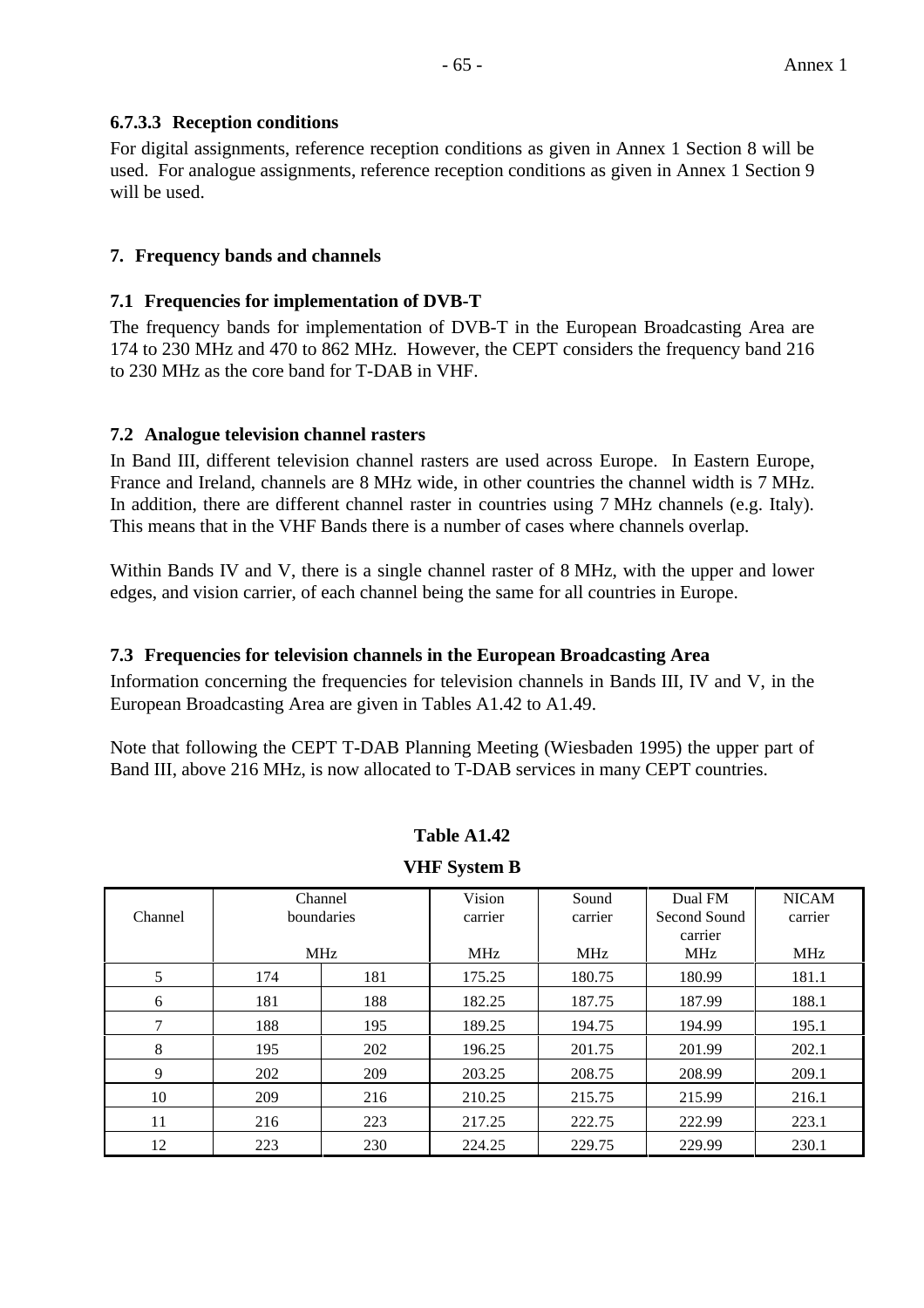# **VHF System B (Italy)**

| Channel          |        | Channel<br>boundaries<br><b>MHz</b> | Vision<br>carrier<br><b>MHz</b> | Sound<br>carrier<br><b>MHz</b> | Dual FM<br>Second Sound<br>carrier<br><b>MHz</b> |
|------------------|--------|-------------------------------------|---------------------------------|--------------------------------|--------------------------------------------------|
| D                | 174.00 | 181.00                              | 175.25                          | 180.75                         | 180.99                                           |
| E                | 182.50 | 189.50                              | 183.75                          | 189.25                         | 188.49                                           |
| $\boldsymbol{F}$ | 191.00 | 198.00                              | 192.25                          | 197.75                         | 197.99                                           |
| G                | 200.00 | 207.00                              | 201.25                          | 206.75                         | 206.99                                           |
| H                | 209.00 | 216.00                              | 210.25                          | 215.75                         | 215.99                                           |
| H1               | 216.00 | 223.00                              | 217.25                          | 222.75                         | 222.99                                           |
| H <sub>2</sub>   | 223.00 | 230.00                              | 224.25                          | 229.75                         | 229.99                                           |

## **Table A1.44**

## **VHF System B (Morocco)**

| Channel        | Channel boundaries | <b>MHz</b> | Vision carrier<br><b>MHz</b> | Sound carrier<br><b>MHz</b> |
|----------------|--------------------|------------|------------------------------|-----------------------------|
| M4             | 162                | 169        | 163.25                       | 168.75                      |
| M5             | 170                | 177        | 171.25                       | 176.75                      |
| M6             | 178                | 185        | 179.25                       | 184.75                      |
| M7             | 186                | 193        | 187.25                       | 192.75                      |
| M8             | 194                | 201        | 195.25                       | 200.75                      |
| M <sup>9</sup> | 202                | 209        | 203.25                       | 208.75                      |
| M10            | 210                | 217        | 211.25                       | 216.75                      |
| M11            | 218                | 225        | 219.25                       | 224.75                      |

## **Table A1.45**

## **VHF System B1**

| Channel        | Channel boundaries<br><b>MHz</b> |     | Vision carrier<br><b>MHz</b> | Sound carrier<br><b>MHz</b> | Dual FM<br>Second Sound<br>carrier<br><b>MHz</b> | (NICAM<br>carrier)<br><b>MHz</b> |
|----------------|----------------------------------|-----|------------------------------|-----------------------------|--------------------------------------------------|----------------------------------|
| R6             | 174                              | 182 | 175.25                       | 180.75                      | 180.99                                           | 181.1                            |
| R7             | 182                              | 190 | 183.25                       | 188.75                      | 188.99                                           | 189.1                            |
| R8             | 190                              | 198 | 191.25                       | 196.75                      | 196.99                                           | 197.1                            |
| R <sub>9</sub> | 198                              | 206 | 199.25                       | 204.75                      | 204.99                                           | 205.1                            |
| R10            | 206                              | 214 | 207.25                       | 212.75                      | 212.99                                           | 213.1                            |
| R11            | 214                              | 222 | 215.25                       | 220.75                      | 220.99                                           | 221.1                            |
| R12            | 222                              | 230 | 223.25                       | 228.75                      | 228.99                                           | 229.1                            |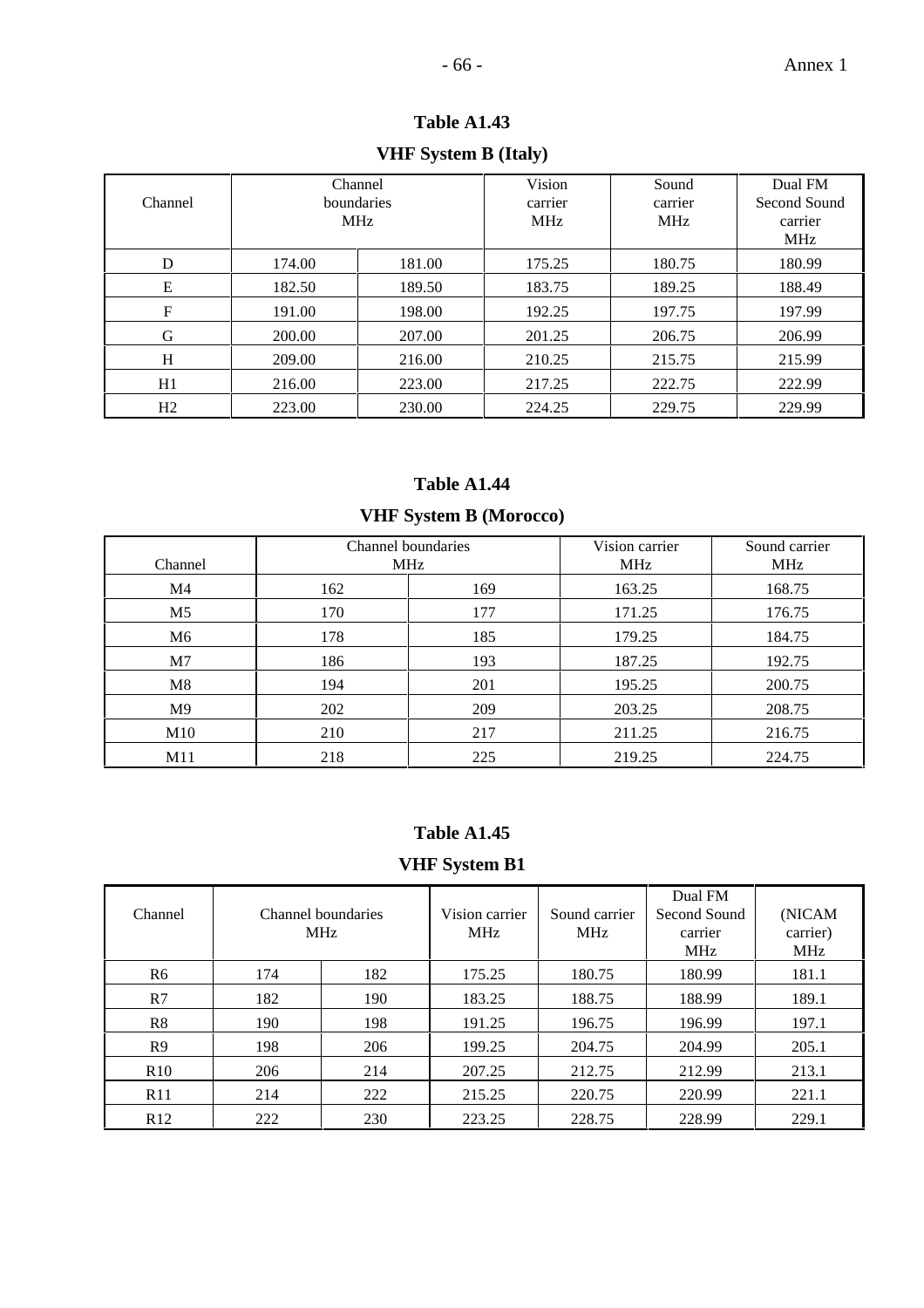# **VHF System D**

| Channel         | Channel boundaries<br><b>MHz</b> |     | Vision carrier<br><b>MHz</b> | Sound carrier<br><b>MHz</b> | (NICAM carrier)<br><b>MHz</b> |
|-----------------|----------------------------------|-----|------------------------------|-----------------------------|-------------------------------|
| R6              | 174                              | 182 | 175.25                       | 181.75                      | 181.10                        |
| R7              | 182                              | 190 | 183.25                       | 189.75                      | 189.10                        |
| R8              | 190                              | 198 | 191.25                       | 197.75                      | 197.10                        |
| R <sup>9</sup>  | 198                              | 206 | 199.25                       | 205.75                      | 205.10                        |
| R10             | 206                              | 214 | 207.25                       | 213.75                      | 213.10                        |
| R11             | 214                              | 222 | 215.25                       | 221.75                      | 221.10                        |
| R <sub>12</sub> | 222                              | 230 | 223.25                       | 229.75                      | 229.10                        |

## **Table A1.47**

# **VHF System I**

| Channel      | Channel boundaries<br><b>MHz</b> |     | Vision carrier<br><b>MHz</b> | Sound carrier<br><b>MHz</b> | NICAM carrier<br><b>MHz</b> |
|--------------|----------------------------------|-----|------------------------------|-----------------------------|-----------------------------|
| ID           | 174                              | 182 | 175.25                       | 181.25                      | 181.80                      |
| IE           | 182                              | 190 | 183.25                       | 189.25                      | 189.80                      |
| IF           | 190                              | 198 | 191.25                       | 197.25                      | 197.80                      |
| IG           | 198                              | 206 | 199.25                       | 205.25                      | 205.80                      |
| IΗ           | 206                              | 214 | 207.25                       | 213.25                      | 213.80                      |
| $_{\rm{IJ}}$ | 214                              | 222 | 215.25                       | 221.25                      | 221.80                      |
| IK           | 222                              | 230 | 223.25                       | 229.25                      | 229.80                      |

## **Table A1.48**

# **VHF System L**

| Channel | Channel boundaries<br><b>MHz</b> |        | Vision carrier<br><b>MHz</b> | Sound carrier<br><b>MHz</b> | NICAM carrier<br><b>MHz</b> |
|---------|----------------------------------|--------|------------------------------|-----------------------------|-----------------------------|
| L5      | 174.25                           | 182.75 | 176.00                       | 182.50                      | 181.85                      |
| L6      | 182.75                           | 190.75 | 184.00                       | 190.50                      | 189.85                      |
| L7      | 190.75                           | 198.75 | 192.00                       | 198.50                      | 197.85                      |
| L8      | 198.75                           | 206.75 | 200.00                       | 206.50                      | 205.85                      |
| L9      | 206.75                           | 214.75 | 208.00                       | 214.50                      | 213.85                      |
| L10     | 214.75                           | 222.75 | 216.00                       | 222.50                      | 221.85                      |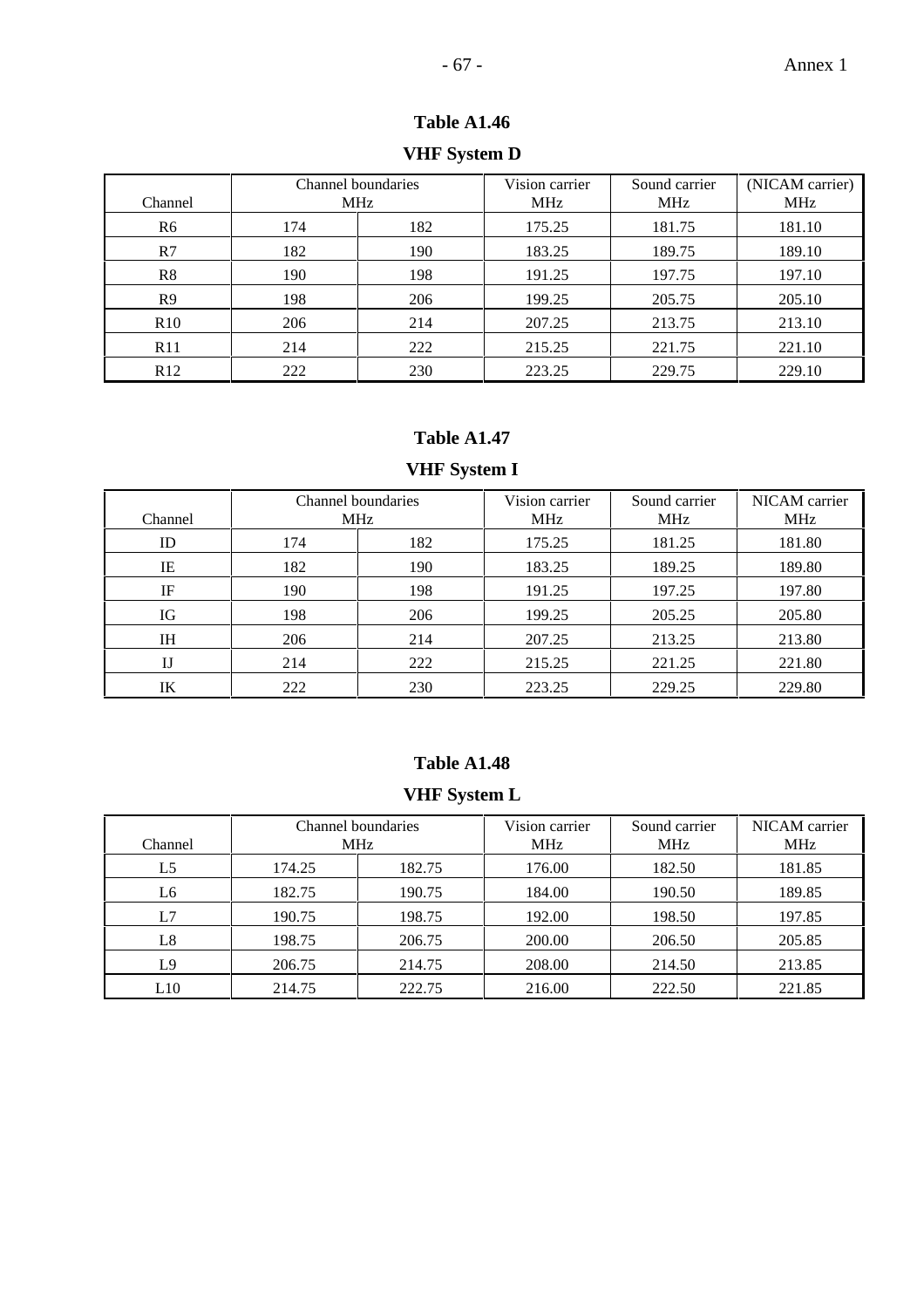# **Table A1.49**

|                 |            |                    |                  | System G         | System G         | System G       | System I         | System K         | System I       |
|-----------------|------------|--------------------|------------------|------------------|------------------|----------------|------------------|------------------|----------------|
|                 |            |                    |                  | System H         |                  | System H       |                  | System L         |                |
|                 |            |                    | Vision           |                  | Dual FM          | System L       |                  |                  |                |
| Channel         |            | Channel boundaries | carrier          | Sound            | Second           | (System        | Sound            | Sound            | <b>NICAM</b>   |
|                 |            |                    |                  | carrier          | Sound            | K)             | carrier          | carrier          | carrier        |
|                 |            |                    |                  |                  | carrier          | <b>NICAM</b>   |                  |                  |                |
|                 |            | <b>MHz</b>         | <b>MHz</b>       | <b>MHz</b>       | <b>MHz</b>       | carrier        | <b>MHz</b>       | <b>MHz</b>       | <b>MHz</b>     |
|                 |            |                    |                  |                  |                  | <b>MHz</b>     |                  |                  |                |
| 21              | 470        | 478                | 471.25           | 476.75           | 476.99           | 477.1          | 477.25           | 477.75           | 477.8          |
| 22              | 478        | 486                | 479.25           | 484.75           | 484.99           | 485.1          | 485.25           | 485.75           | 485.8          |
| 23              | 486        | 494                | 487.25           | 492.75           | 492.99           | 493.1          | 493.25           | 493.75           | 493.8          |
| 24              | 494        | 502                | 495.25           | 500.75           | 500.99           | 501.1          | 501.25           | 501.75           | 501.8          |
| 25              | 502        | 510                | 503.25           | 508.75           | 508.99           | 509.1          | 509.25           | 509.75           | 509.8          |
| 26              | 510        | 518                | 511.25           | 516.75           | 516.99           | 517.1          | 517.25           | 517.75           | 517.8          |
| 27              | 518        | 526                | 519.25           | 524.75           | 524.99           | 525.1          | 525.25           | 525.75           | 525.8          |
| 28              | 526        | 534                | 527.25           | 532.75           | 532.99           | 533.1          | 533.25           | 533.75           | 533.8          |
| 29              | 534        | 542                | 535.25           | 540.75           | 540.99           | 541.1          | 541.25           | 541.75           | 541.8          |
| 30              | 542        | 550                | 543.25           | 548.75           | 548.99           | 549.1          | 549.25           | 549.75           | 549.8          |
| 31              | 550        | 558                | 551.25           | 556.75           | 556.99           | 557.1          | 557.25           | 557.75           | 557.8          |
| 32              | 558        | 566                | 559.25           | 564.75           | 564.99           | 565.1          | 565.25           | 565.75           | 565.8          |
| 33              | 566        | 574                | 567.25           | 572.75           | 572.99           | 573.1          | 573.25           | 573.75           | 573.8          |
| 34              | 574        | 582                | 575.25           | 580.75           | 580.99           | 581.1          | 581.25           | 581.75           | 581.8          |
| 35              | 582        | 590                | 583.25           | 588.75           | 588.99           | 589.1          | 589.25           | 589.75           | 589.8          |
| 36              | 590        | 598                | 591.25           | 596.75           | 596.99           | 597.1          | 597.25           | 597.75           | 597.8          |
| 37              | 598        | 606                | 599.25           | 604.75           | 604.99           | 605.1          | 605.25           | 605.75           | 605.8          |
| 38              | 606        | 614                | 607.25           | 612.75           | 612.99           | 613.1          | 613.25           | 613.75           | 613.8          |
| 39              | 614        | 622                | 615.25           | 620.75           | 620.99           | 621.1          | 621.25           | 621.75           | 621.8          |
| 40              | 622        | 630                | 623.25           | 628.75           | 628.99           | 629.1          | 629.25           | 629.75           | 629.8          |
| 41              | 630        | 638                | 631.25           | 636.75           | 636.99           | 637.1          | 637.25           | 637.75           | 637.8          |
| 42              | 638        | 646                | 639.25           | 644.75           | 644.99           | 645.1          | 645.25           | 645.75           | 645.8          |
| 43              | 646        | 654                | 647.25           | 652.75           | 652.99           | 653.1          | 653.25           | 653.75           | 653.8          |
| 44              | 654        | 662                | 655.25           | 660.75           | 660.99           | 661.1          | 661.25           | 661.75           | 661.8          |
| 45              | 662        | 670                | 663.25           | 668.75           | 668.99           | 669.1          | 669.25           | 669.75           | 669.8          |
| 46              | 670        | 678                | 671.25           | 676.75           | 676.99           | 677.1          | 677.25           | 677.75           | 677.8          |
| 47              | 678        | 686                | 679.25           | 684.75           | 684.99           | 685.1          | 685.25           | 685.75           | 685.8          |
| 48              | 686        | 694                | 687.25           | 692.75           | 692.99           | 693.1          | 693.25           | 693.75           | 693.8          |
| 49<br>50        | 694<br>702 | 702<br>710         | 695.25<br>703.25 | 700.75<br>708.75 | 700.99<br>708.99 | 701.1<br>709.1 | 701.25<br>709.25 | 701.75<br>709.75 | 701.8<br>709.8 |
| 51              | 710        | 718                | 711.25           | 716.75           | 716.99           | 717.1          | 717.25           | 717.75           | 717.8          |
| $\overline{52}$ |            |                    |                  |                  |                  |                | 725.25           |                  |                |
| 53              | 718<br>726 | 726<br>734         | 719.25<br>727.25 | 724.75<br>732.75 | 724.99<br>732.99 | 725.1<br>733.1 | 733.25           | 725.75<br>733.75 | 725.8<br>733.8 |
| 54              | 734        | 742                | 735.25           | 740.75           | 740.99           | 741.1          | 741.25           | 741.75           | 741.8          |
| 55              | 742        | 750                | 743.25           | 748.75           | 748.99           | 749.1          | 749.25           | 749.75           | 749.8          |
| 56              | 750        | 758                | 751.25           | 756.75           | 756.99           | 757.1          | 757.25           | 757.75           | 757.8          |
| 57              | 758        | 766                | 759.25           | 764.75           | 764.99           | 765.1          | 765.25           | 765.75           | 765.8          |
| 58              | 766        | 774                | 767.25           | 772.75           | 772.99           | 773.1          | 773.25           | 773.75           | 773.8          |
| 59              | 774        | 782                | 775.25           | 780.75           | 780.99           | 781.1          | 781.25           | 781.75           | 781.8          |
| 60              | 782        | 790                | 783.25           | 788.75           | 788.99           | 789.1          | 789.25           | 789.75           | 789.8          |
| 61              | 790        | 798                | 791.25           | 796.75           | 796.99           | 797.1          | 797.25           | 797.75           | 797.8          |
| 62              | 798        | 806                | 799.25           | 804.75           | 804.99           | 805.1          | 805.25           | 805.75           | 805.8          |
| 63              | 806        | 814                | 807.25           | 812.75           | 812.99           | 813.1          | 813.25           | 813.75           | 813.8          |
| 64              | 814        | 822                | 815.25           | 820.75           | 820.99           | 821.1          | 821.25           | 821.75           | 821.8          |
| 65              | 822        | 830                | 823.25           | 828.75           | 828.99           | 829.1          | 829.25           | 829.75           | 829.8          |
| 66              | 830        | 838                | 831.25           | 836.75           | 836.99           | 837.1          | 837.25           | 837.75           | 837.8          |
| 67              | 838        | 846                | 839.25           | 844.75           | 844.99           | 845.1          | 845.25           | 845.75           | 845.8          |
| 68              | 846        | 854                | 847.25           | 852.75           | 852.99           | 853.1          | 853.25           | 853.75           | 853.8          |
| 69              | 854        | 862                | 855.25           | 860.75           | 860.99           | 861.1          | 861.25           | 861.75           | 861.8          |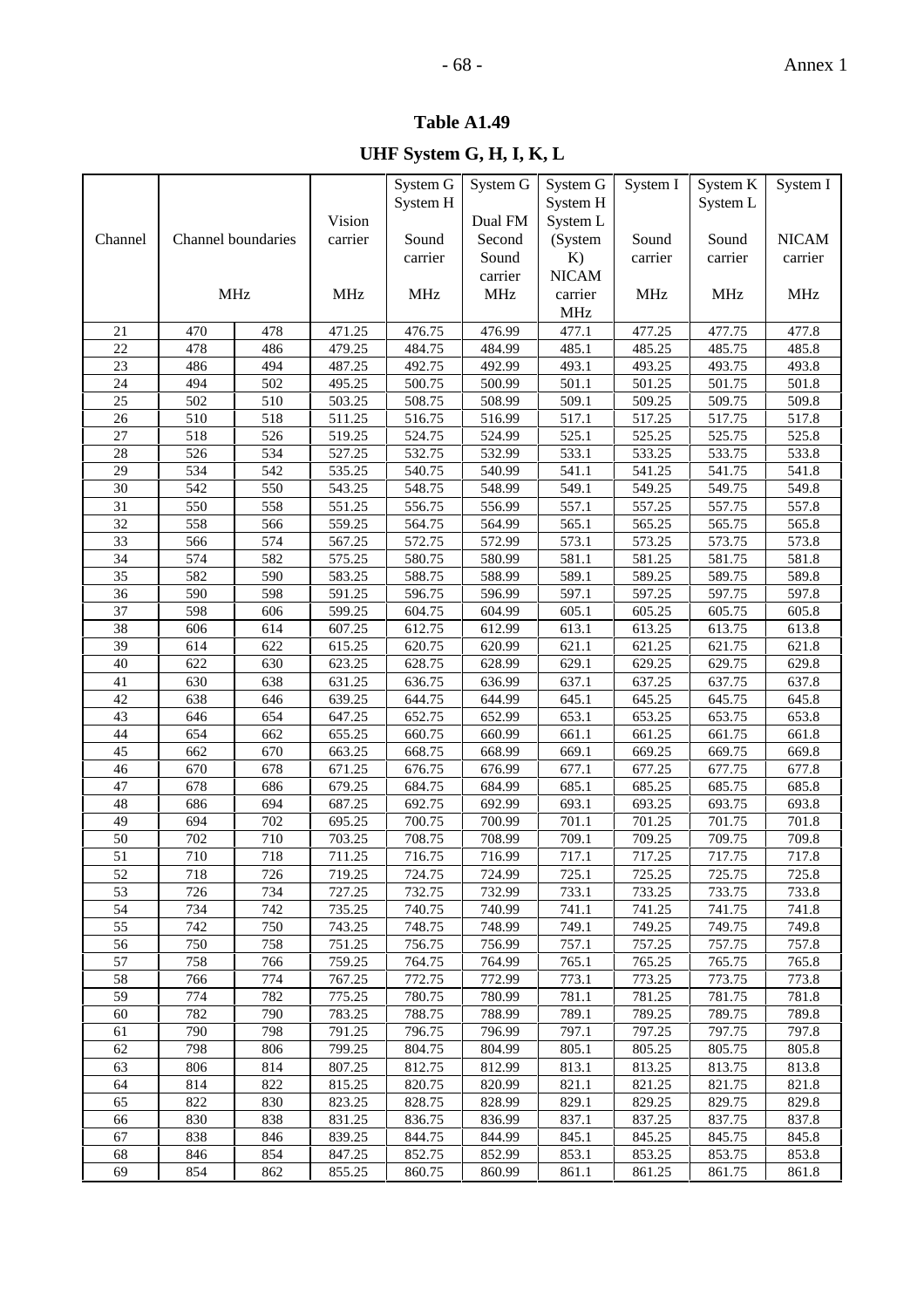### **8. Reference reception conditions for digital television coordination**

The reference conditions for analogue television are given implicitly by the systems. Due to the inherent flexibility of DVB-T which can be selected to meet a given country's requirements, it is likely that various planning criteria will be used throughout the CEPT planning area.

In order to place international coordination on an equitable basis it is necessary to use a representative set of reference conditions.

The values given in Table A1.50 for the reference reception conditions represent a compromise between requirements for fixed reception and portable outdoor reception.

These values can form a basis for the initial implementation of DVB-T. As there is a significant interest in portable reception, including indoor portable reception, the values shall be reviewed at a relevant point in time.

Changes to the values in Table A1.50 should be done on a multilateral basis.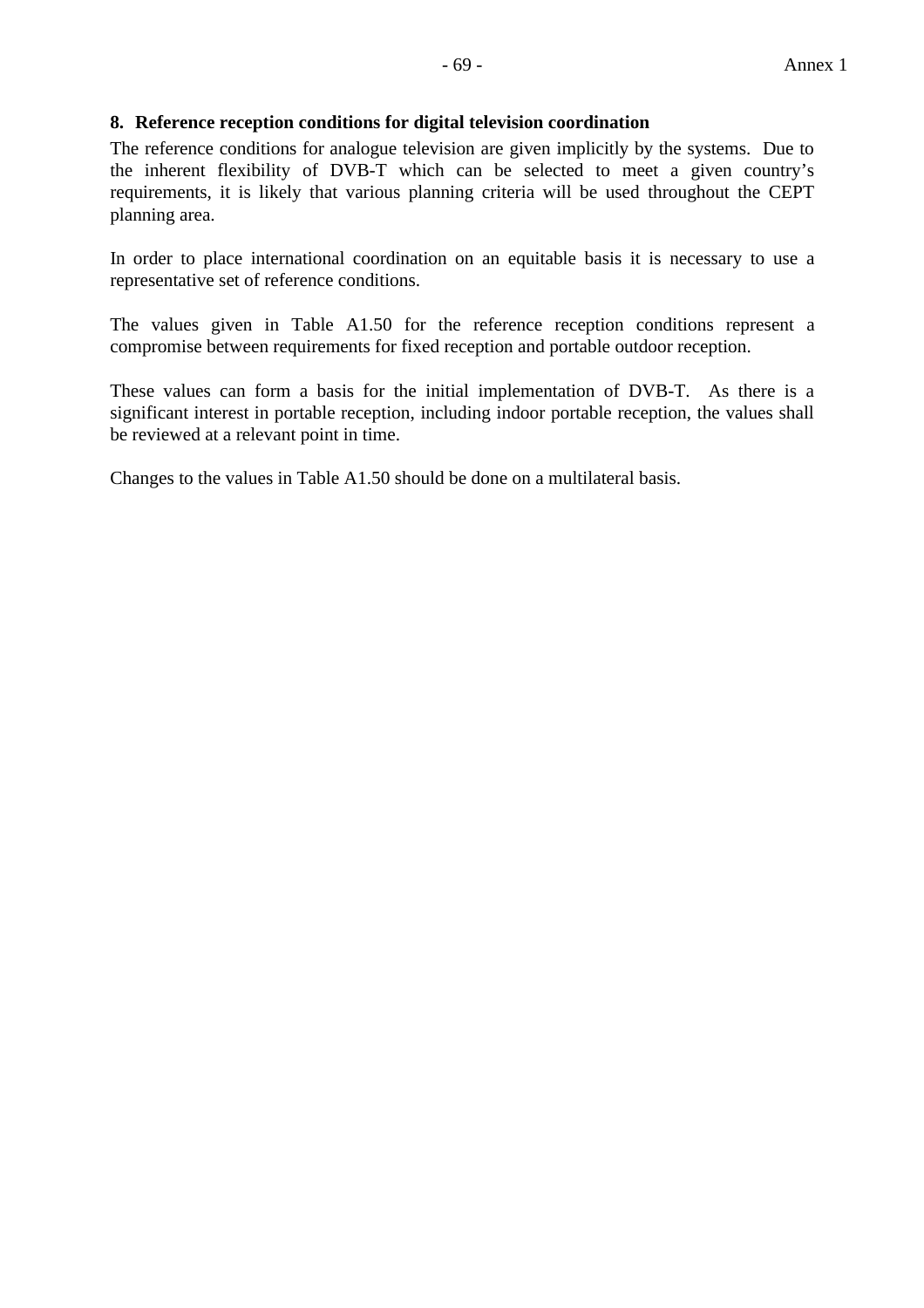#### **Table A1.50**

#### Conditions | Value Value Notes Band III | Band IV | Band V Nominal receiving antenna height  $10 \text{ m }$  agl  $10 \text{ m }$  agl  $10 \text{ m }$  agl  $1$ Receiving antenna directivity discrimination None None None Receiving antenna polarisation discrimination None None None Required C/N value  $20 \text{ dB}$   $20 \text{ dB}$   $20 \text{ dB}$   $20 \text{ dB}$   $2$ Co-channel protection ratio for DVB-T interfered with by analogue television.  $8 \text{ dB}$  |  $8 \text{ dB}$  |  $8 \text{ dB}$  |  $3 \text{ dB}$ Minimum equivalent field strength at the receiving place  $46$  dB $\mu$ V/m  $\frac{1}{2}$  56 dB $\mu$ V/m at 500 MHz 60 dBµV/m at 800 MHz 4 Location correction factor  $9 \text{ dB}$  9 dB 9 dB 5 Minimum median equivalent 55 dB $\mu$ V/m 65 dB $\mu$ V/m 69 dBµV/m 6

#### **Reference reception conditions for digital television**

**Notes** 

field strength

1. This value does not imply that a receiving antenna must be at 10 m agl, it only sets a (commonly used) reference.

at 500 MHz

at 800 MHz

- 2. Including the implementation margin. This value is also to be used as the co-channel protection ratio value for the case of DVB-T interfering with DVB-T.
- 3. This value is to be used for coordination and includes the implementation margin.
- 4. To account for the variation of minimum equivalent field strength with frequency in Bands IV and V, the value to be used is given by  $56 + 20 \log (f / 500)$  dB  $\mu$ V/m where f is the frequency of the digital assignment in MHz.
- 5. Corresponding to a target reception location probability of 95%. For the purpose of interference assessment, a propagation correction factor of 13 dB is required (see Annex 1 Section 6.2).
- 6. To account for the variation of minimum median equivalent field strength with frequency in Bands IV and V, the value to be used is given by  $65 + 20 \log (f / 500)$  dB  $\mu$ V/m where f is the frequency of the digital assignment in MHz.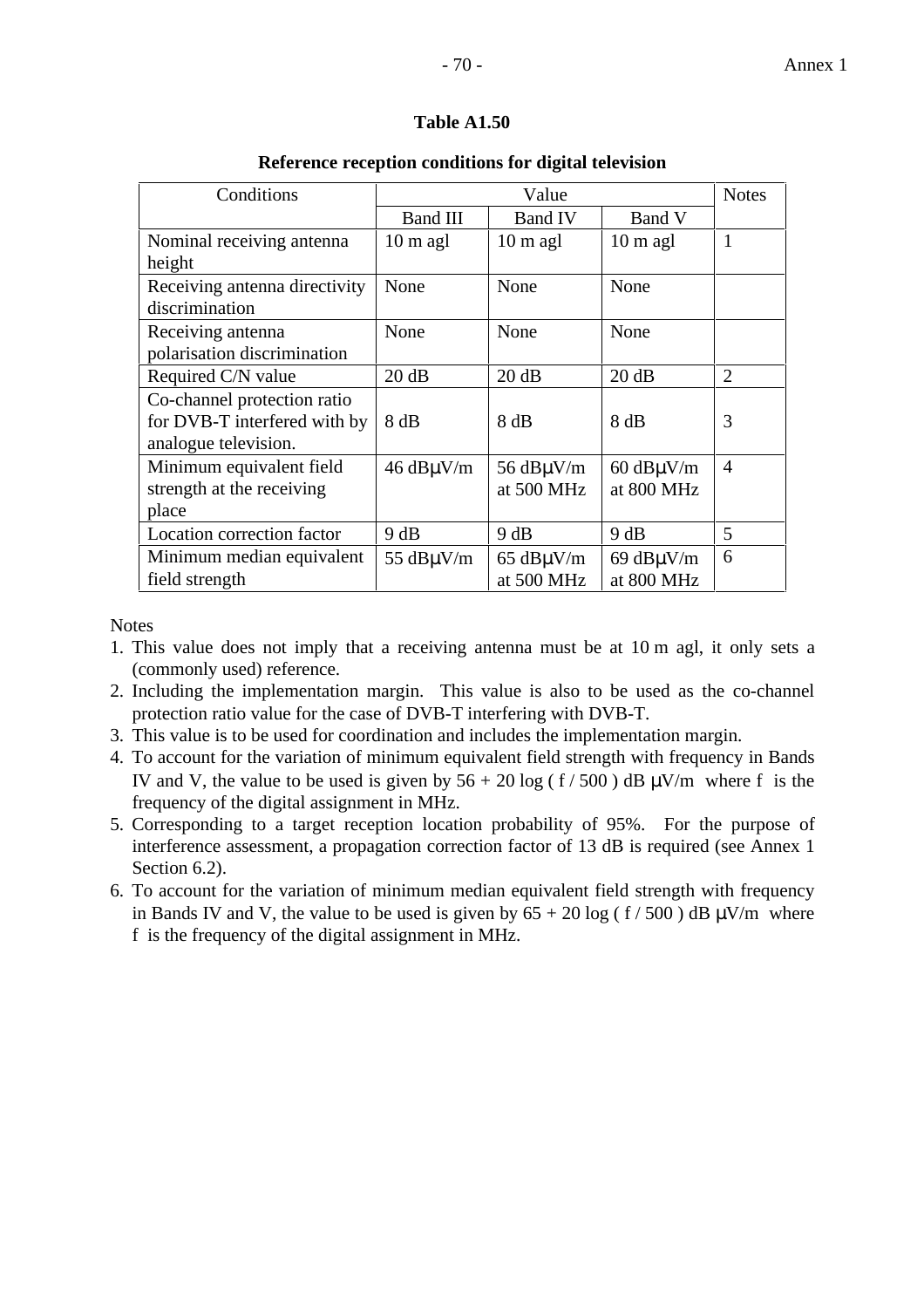### **9. Reference reception conditions for analogue television to be used in digital television coordination**

### **Table A1.51**

#### **Reference reception conditions for analogue television**

| Conditions                    |                     | <b>Notes</b>        |                                     |                |
|-------------------------------|---------------------|---------------------|-------------------------------------|----------------|
|                               | <b>Band III</b>     | <b>Band IV</b>      | Band V                              |                |
| Nominal receiving antenna     | $10 \text{ m }$ agl | $10 \text{ m }$ agl | $10 \text{ m }$ agl                 | $\mathbf{1}$   |
| height                        |                     |                     |                                     |                |
| Receiving antenna directivity | Rec. ITU-R          | Rec. ITU-R          | Rec. ITU-R                          |                |
| and polarisation              | BT.419              | <b>BT.419</b>       | <b>BT.419</b>                       |                |
| discrimination                |                     |                     |                                     |                |
| Protection ratio values for   | Rec. ITU-R          | Rec. ITU-R          | Rec. ITU-R                          |                |
| the case of analogue          | BT.655              | BT.655              | BT.655                              |                |
| television interfered with by |                     |                     |                                     |                |
| analogue television           |                     |                     |                                     |                |
| Protection ratio values for   | see note 2          | see note 2          | see note 2                          | $\overline{2}$ |
| the case of analogue          |                     |                     |                                     |                |
| television interfered with by |                     |                     |                                     |                |
| DVB-T.                        |                     |                     |                                     |                |
| Minimum median field          | 55 $dB\mu V/m$      | $65$ dB $\mu$ V/m   | $70 \text{ dB}\mu\text{V}\text{/m}$ |                |
| strength to be protected in   |                     |                     |                                     |                |
| accordance with Rec. ITU-R    |                     |                     |                                     |                |
| <b>BT.417</b>                 |                     |                     |                                     |                |

**Notes** 

- 1. This value does not imply that a receiving antenna must be at 10 m agl, it only sets a (commonly used) reference.
- 2. For co-ordination purposes, the following values should be used for co-channel protection ratios for analogue television interfered with by DVB-T and for tropospheric interference :

| PAL B, B1, D       | $35 dB$ (DVB-T 7 MHz) |
|--------------------|-----------------------|
| PAL B, B1, G, D, K | $34 dB$ (DVB-T 8 MHz) |
| PAL I              | $35 dB$ (DVB-T 8 MHz) |
| <b>SECAML</b>      | $35 dB$ (DVB-T 8 MHz) |
| SECAM D, K         | $35 dB$ (DVB-T 8 MHz) |

The protection ratio values in all other cases can be found in Annex 1 Section 4. All of these values should be used in conjunction with an interference increase margin of 0.3 dB (see Annex 2 Section 2d). The values for PAL I and SECAM L are interim values which need to be confirmed within the ITU-R. A uniform reference method should be used for measurements of co-channel protection ratios for analogue television interfered with by DVB-T.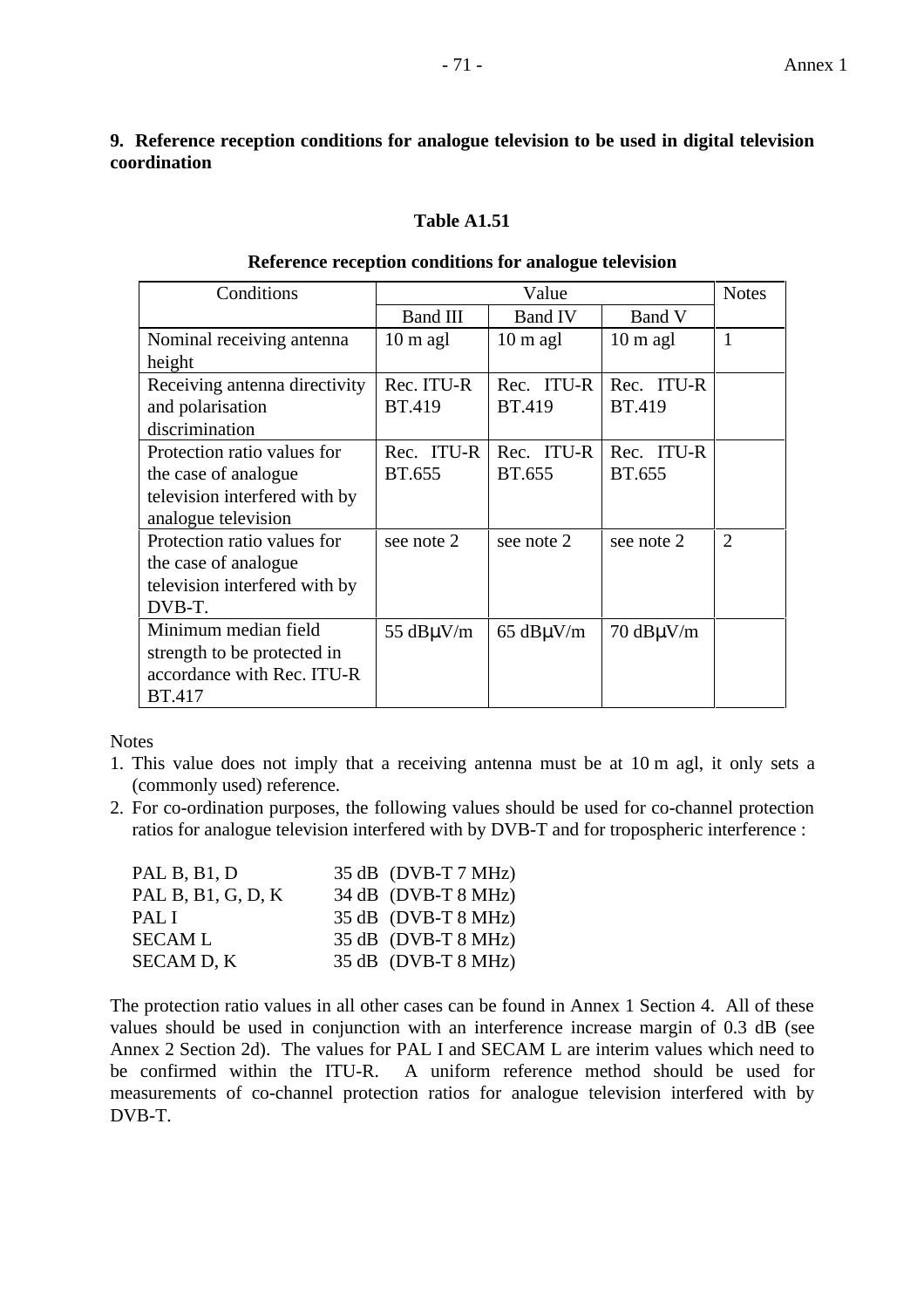### ANNEX 2

### **Principles**

### **1. General principles**

For DVB-T the following general principles should be taken into account:

### a) **Frequency Bands**

 The frequency bands for implementation of DVB-T in the European Broadcasting Area are 174 to 230 MHz and 470 to 862 MHz. However, the CEPT considers the frequency band 216 to 230 MHz as the core band for T-DAB in VHF.

### b) **Equitable access**

 All countries shall as far as practicable have equitable access to the frequency bands to be used for DVB-T. Therefore if coordination requests may have major implications on the development of DVB-T plans of other administrations, the requesting administration should inform the countries affected prior to sending out coordination requests.

### c) **Unified system values**

 International coordination should be based on unified system values and planning parameters throughout the planning area (this does not exclude the use of different values, on a national basis).

#### d) **Fixed and portable reception**

 For the establishment of technical parameters for coordination, both fixed and portable reception should be considered.

#### e) **Single Frequency Networks**

 Administrations are encouraged to use SFNs as far as practicable because of their frequency efficiency.

### **2. Coordination Principles**

The coordination procedures needed in addition to the provisions contained in Article 4 of the Stockholm Agreement are based on the following principles:

### a) **Coverage definitions**

Definition of coverage areas according to definitions given in Annex 1, Section 1.

### b) **Coordination distances**

 The coordination distances as given in the ST61 Plan can also be used for the coordination of digital television assignments up to 862 MHz, until further studies indicate that it is more appropriate to use other distances.

#### c) **Test-points**

 If coordination is required the acceptability of an individual digital assignment or SFN will be assessed by means of calculations of the increase of interference at test points representing the coverage area of any affected individual assignment or SFN.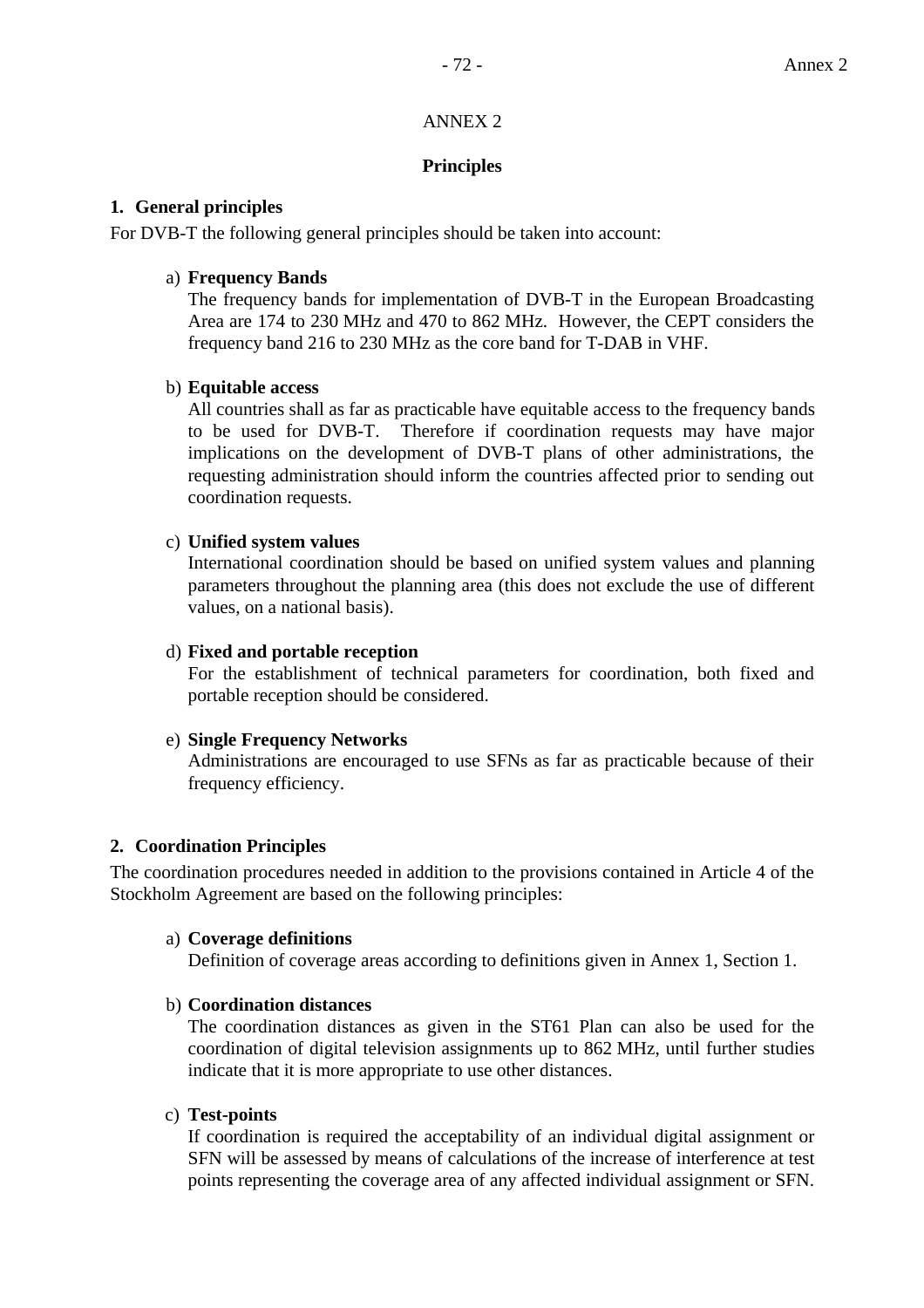The locations of these test points will either be defined by means of the agreed method outlined in Annex 1, Section 6, or may be specified by the administration.

### d) **Margin**

In general, a moderate increase in interference levels for analogue and new digital stations, at agreed test points, should normally be accepted. Generally calculations will be made using Rec. ITU-R P.370 and summation by the power sum method. For certain areas these calculations will not give realistic results and other propagation models should be considered. In such cases the values given below should be used with caution.

The margin should be applied as a trigger threshold for further investigation. This means that if the increase in the usable field strength is less than the margin the new or modified station(s) should normally be accepted. An increase of more than the margin is open to negotiations, in which more detailed calculation methods may be used.

The increase in interference level is related to a reference value which is the calculated usable field strength at an agreed point in time, that is 25 July 1997, or at a later time when a new digital or analogue assignment is entered in the Plan. The usable field strength is calculated as the power sum of all the nuisance field strengths from assignments in the updated ST61 Plan and the minimum field strength for the television system and the frequency band under consideration.

The increase in usable field strength which should normally be accepted is 0.3 dB per request in relation to the reference value. An increase of more than 0.3 dB is open to negotiations, in which more detailed calculation methods may be used.

However, in some areas and on some channels, the usable field strength for digital stations may be low, near the minimum field strength value. In these cases, a larger value of the margin might be acceptable.

In the case of a request for an SFN, the nuisance field is calculated as the power sum of the contributions from all transmitters of this SFN.

For the protection of low-power television assignments (analogue or digital) special treatment may be needed.

#### e) **Location of transmitters**

The nominal location of the stations is given by their geographical coordinates (longitude and latitude) expressed in degrees, minutes and seconds. A change of location should always be notified unless the site remains within 2 km of the nominal location, provided that the change in topographical conditions does not substantially increase the probability of interference to the stations of other countries.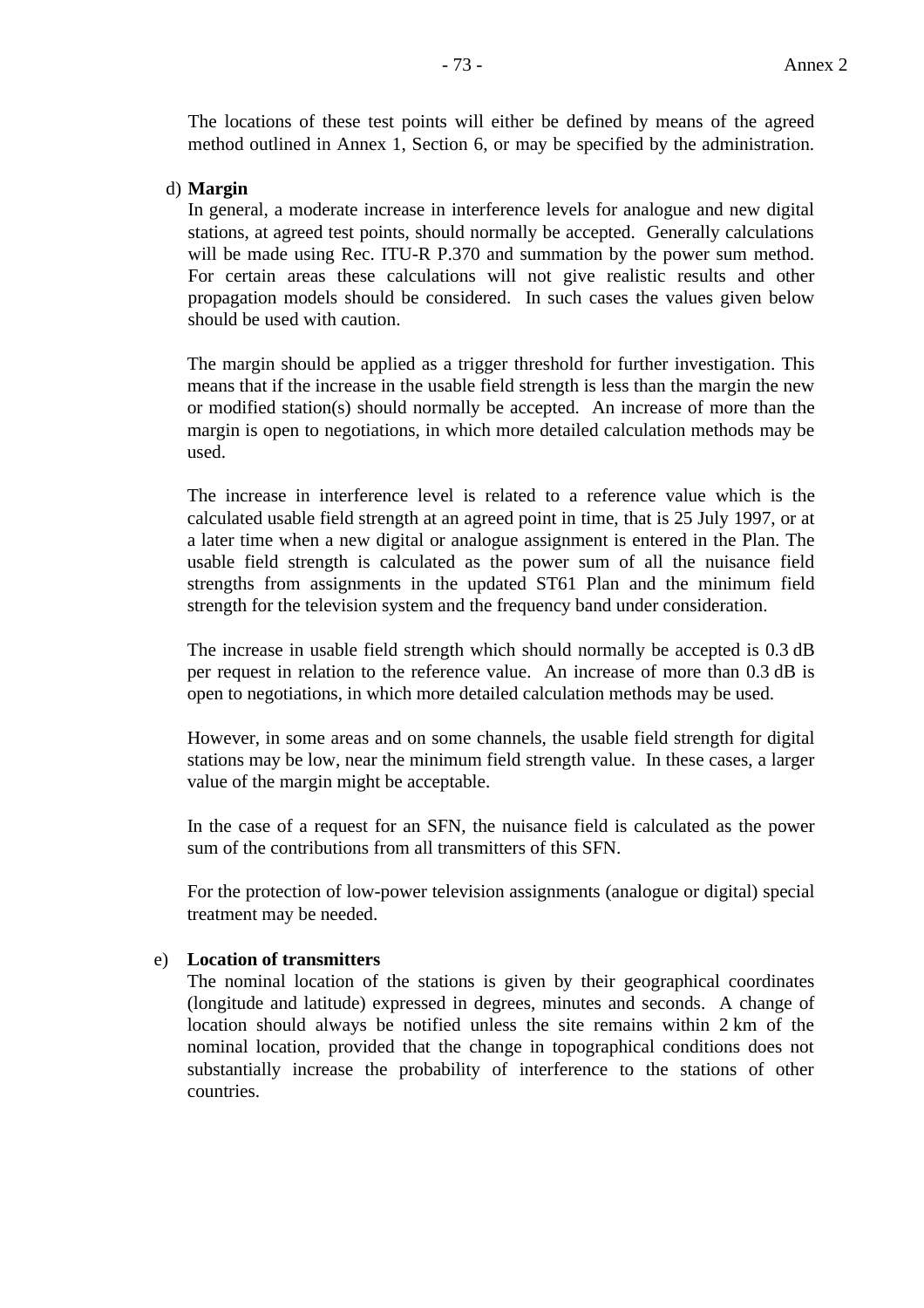### ANNEX 3

#### **Basic characteristics to be communicated for coordination**

#### **1. Database structure**

The database consists of records separated by the "Carriage return - Line feed" (CrLf) pair of characters. The record consists of number of fields containing ASCII characters. Each field is uniquely defined by its position within the record.

The interpretation of the record is unambiguously defined by the fields "File identifier" (Field 1).

Every record in the database is uniquely defined by the combination of first 17 characters.

The following rules are applied when importing data files which deviate from the standard structures:

- non-ASCII characters are replaced by blanks (blank is the "space" character);
- records shorter than standard length are padded by blanks to the standard length;
- records longer than standard length are truncated to the standard length;
- a single Carriage return character is replaced with CrLf pair;
- a single Line feed character is replaced with CrLf pair;
- an ambiguous value of identification code (Field 3) is replaced by a new value generated by the database housekeeper.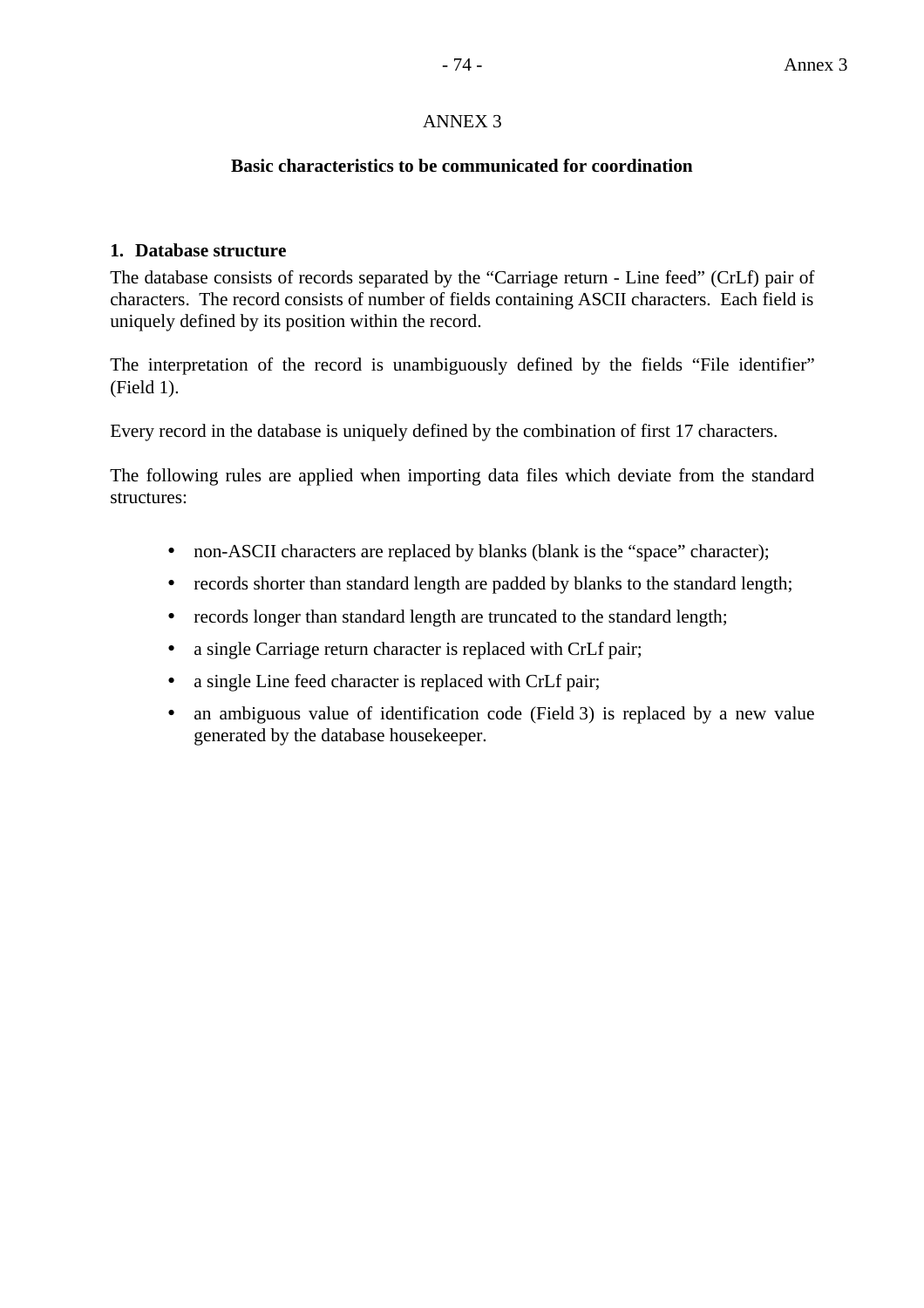## **2. Record descriptions**

### **Table A3.1**

### **CEPT analogue television transmitter database record**

| <b>Field</b>   | <b>Item</b>                                                                                                                                                                                                                 | <b>Start</b><br>Column | Width          | <b>Type</b>      |
|----------------|-----------------------------------------------------------------------------------------------------------------------------------------------------------------------------------------------------------------------------|------------------------|----------------|------------------|
| 1              | File identifier, must be TVA1                                                                                                                                                                                               | 1                      | 4              | A <sub>4</sub>   |
| $\overline{2}$ | ITU code for administration responsible                                                                                                                                                                                     | 5                      | 3              | A3               |
| 3              | Identification code used by organisation                                                                                                                                                                                    | 8                      | 9              | A <sub>9</sub>   |
| $\overline{4}$ | Update code used by organisation                                                                                                                                                                                            | 17                     | 1              | A1               |
| 5              | Space reserved for serial number (e.g. ITU No.)                                                                                                                                                                             | 18                     | 9              | A <sub>9</sub>   |
| 6              | Status code ( $Q$ perating/ $N$ ot operating)                                                                                                                                                                               | 27                     | 1              | A1               |
| $\tau$         | Date of entry into operation (DDMMYYYY)                                                                                                                                                                                     | 28                     | 8              | 2I2, 14          |
| 8              | ITU code for country in which transmitter is sited                                                                                                                                                                          | 36                     | 3              | A3               |
| 9              | Station name                                                                                                                                                                                                                | 39                     | 20             | A20              |
| 10             | Latitude (in degrees, N/S, min., sec.)                                                                                                                                                                                      | 59                     | 7              | I2, A1, 2I2      |
| 11             | Longitude (in degrees, E/W, min., sec.)                                                                                                                                                                                     | 66                     | 8              | I3, A1, 2I2      |
| 12             | Height of site (m asl; as sign followed by a number)                                                                                                                                                                        | 74                     | 5              | I <sub>5</sub>   |
| 13             | Television system $(\underline{B}/\underline{D})$ ,  etc.)                                                                                                                                                                  | 79                     | 2              | A2               |
| 14             | Colour system (Pal, Secam, or NTSC)                                                                                                                                                                                         | 81                     | 1              | A1               |
| 15             | Channel                                                                                                                                                                                                                     | 82                     | 3              | A3               |
| 16             | Vision offset value (in 1/12 line units; as sign followed by a number)                                                                                                                                                      | 85                     | $\overline{4}$ | I4               |
| 17             | Nominal vision carrier frequency in MHz (including decimal point)                                                                                                                                                           | 89                     | 9              | F9.3             |
| 18             | Vision offset value in Hz (as sign followed by a number)                                                                                                                                                                    | 98                     | 8              | <b>I8</b>        |
| 19             | Offset type (Unspecified /Normal/Precision/Synchronised)                                                                                                                                                                    | 106                    | 1              | A1               |
| 20             | Maximum vision e.r.p. of horizontally polarised component (in<br>dBW; as sign followed by a number including a decimal point)                                                                                               | 107                    | 5              | F5.1             |
| 21             | Maximum vision e.r.p. of vertically polarised component (in dBW;<br>as sign followed by a number including a decimal point)                                                                                                 | 112                    | 5              | F5.1             |
| 22             | Nominal primary sound carrier frequency minus nominal vision<br>carrier frequency in MHz (as a number including a decimal point; if<br>value is negative, e.g. System L at VHF, include sign in first column<br>of field)   | 117                    | 4              | F4.1             |
| 23             | Primary Sound carrier offset (zero, unless a special sound offset is in<br>use) value in Hz (for system L only)                                                                                                             | 121                    | $\tau$         | I7               |
| 24             | Vision to primary sound carrier power ratio (in dB)                                                                                                                                                                         | 128                    | 2              | I2               |
| 25             | Nominal secondary sound carrier frequency minus nominal vision<br>carrier frequency in MHz (as a number including a decimal point; if<br>value is negative, e.g. System L at VHF, include sign in first column<br>of field) | 130                    | 6              | F <sub>6.2</sub> |
| 26             | Unused columns                                                                                                                                                                                                              | 136                    | 6              |                  |
| 27             | Secondary sound system (FM/Nicam; leave blank if no secondary<br>sound system)                                                                                                                                              | 142                    | 1              | A1               |
| 28             | Vision to secondary sound carrier power ratio (in dB)                                                                                                                                                                       | 143                    | 2              | I2               |
| 29             | Polarisation $(\underline{H}/\underline{V}/\underline{M})$                                                                                                                                                                  | 145                    | 1              | A1               |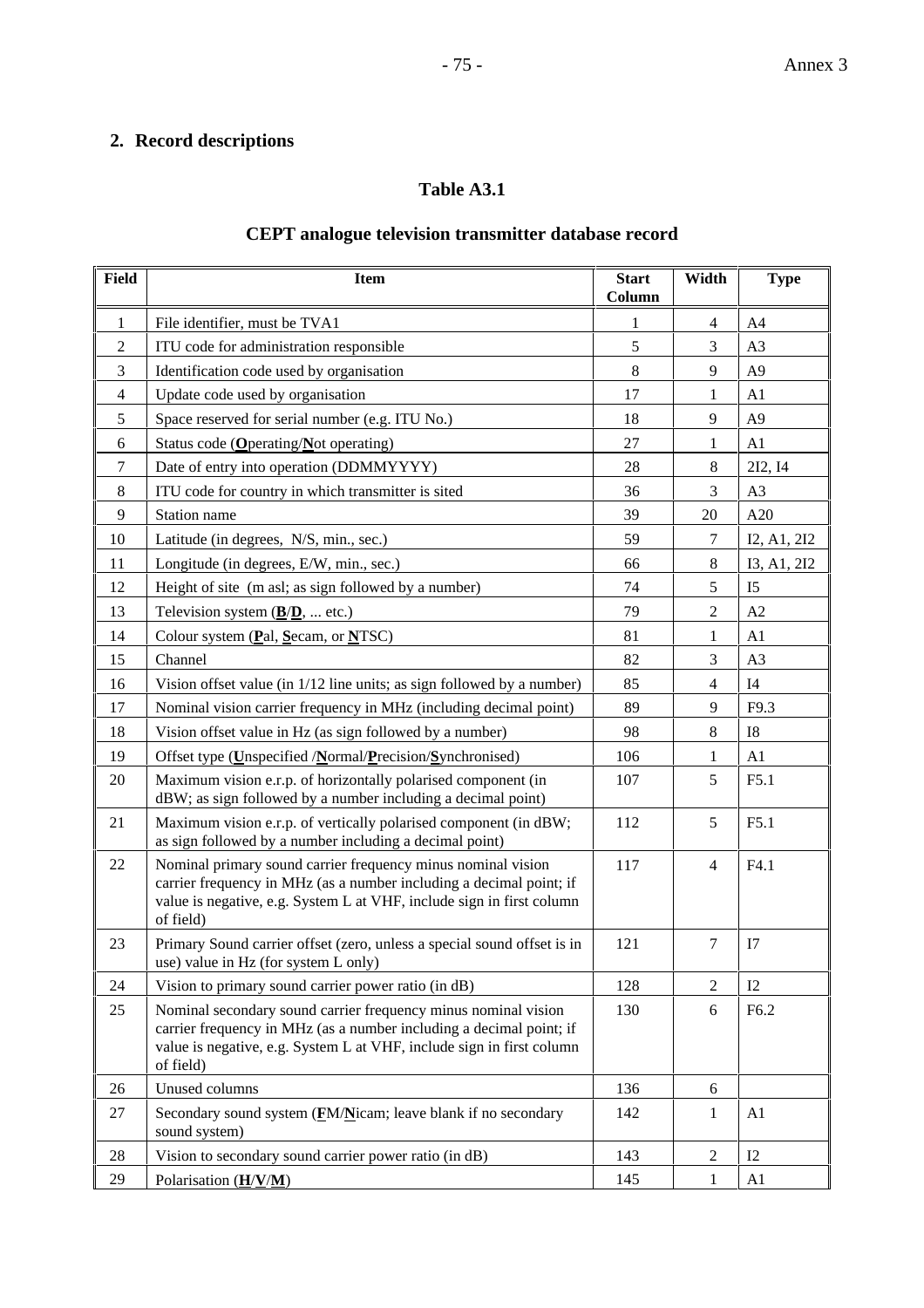| Field | <b>Item</b>                                                                                                                                                                                                                                             | <b>Start</b><br>Column | Width          | <b>Type</b>    |
|-------|---------------------------------------------------------------------------------------------------------------------------------------------------------------------------------------------------------------------------------------------------------|------------------------|----------------|----------------|
| 30    | Height of antenna (m a.g.l.)                                                                                                                                                                                                                            | 146                    | 3              | I3             |
| 31    | Directional? (Directional/Non-directional)                                                                                                                                                                                                              | 149                    | 1              | A <sub>1</sub> |
| 32    | 36 values of e.r.p. reduction (in dB) of the horizontally polarised<br>component in the horizontal plane relative to the maximum e.r.p. of<br>the horizontally polarised component as given in field 20 (at 10<br>degrees intervals, starting at North) | 150                    | 72             | 36I2           |
| 33    | 36 values of e.r.p. reduction (in dB) of the vertically polarised<br>component in the horizontal plane relative to the maximum e.r.p. of<br>the vertically polarised component as given in field 21 (at 10 degrees<br>intervals, starting at North)     | 222                    | 72             | 36I2           |
| 34    | Elevation angle of the horizontally polarised component (in degrees,<br>negative if above the horizontal)                                                                                                                                               | 294                    | $\overline{4}$ | F4.1           |
| 35    | Unused columns                                                                                                                                                                                                                                          | 298                    | $\mathfrak{D}$ |                |
| 36    | Elevation angle of the vertically polarised component (in degrees,<br>negative if above the horizontal)                                                                                                                                                 | 300                    | 4              | F4.1           |
| 37    | Unused columns                                                                                                                                                                                                                                          | 304                    | $\overline{2}$ |                |
| 38    | Unused column                                                                                                                                                                                                                                           | 306                    | 1              |                |
| 39    | Maximum effective antenna height (m)                                                                                                                                                                                                                    | 307                    | 5              | I <sub>5</sub> |
| 40    | 36 values of effective antenna height (in m, at 10 degrees intervals,<br>starting at North)                                                                                                                                                             | 312                    | 180            | 3615           |
| 41    | Organisation name or code                                                                                                                                                                                                                               | 492                    | 5              | A <sub>5</sub> |

42 Programme identifier 200 | 497 | 5 A5 43 Date of last change to data on file (DDMMYYYY) 502 8 2I2, I4 44 Designation of emission for the vision signal 510 9 A9 45 Designation of emission for the primary sound signal 519 9 A9 46 Designation of emission for the secondary sound signal 528 9 A9

47 Unused columns. May be used for comments 1537 231

99 Reserved for database housekeeping purposes 20 1 768 32 A32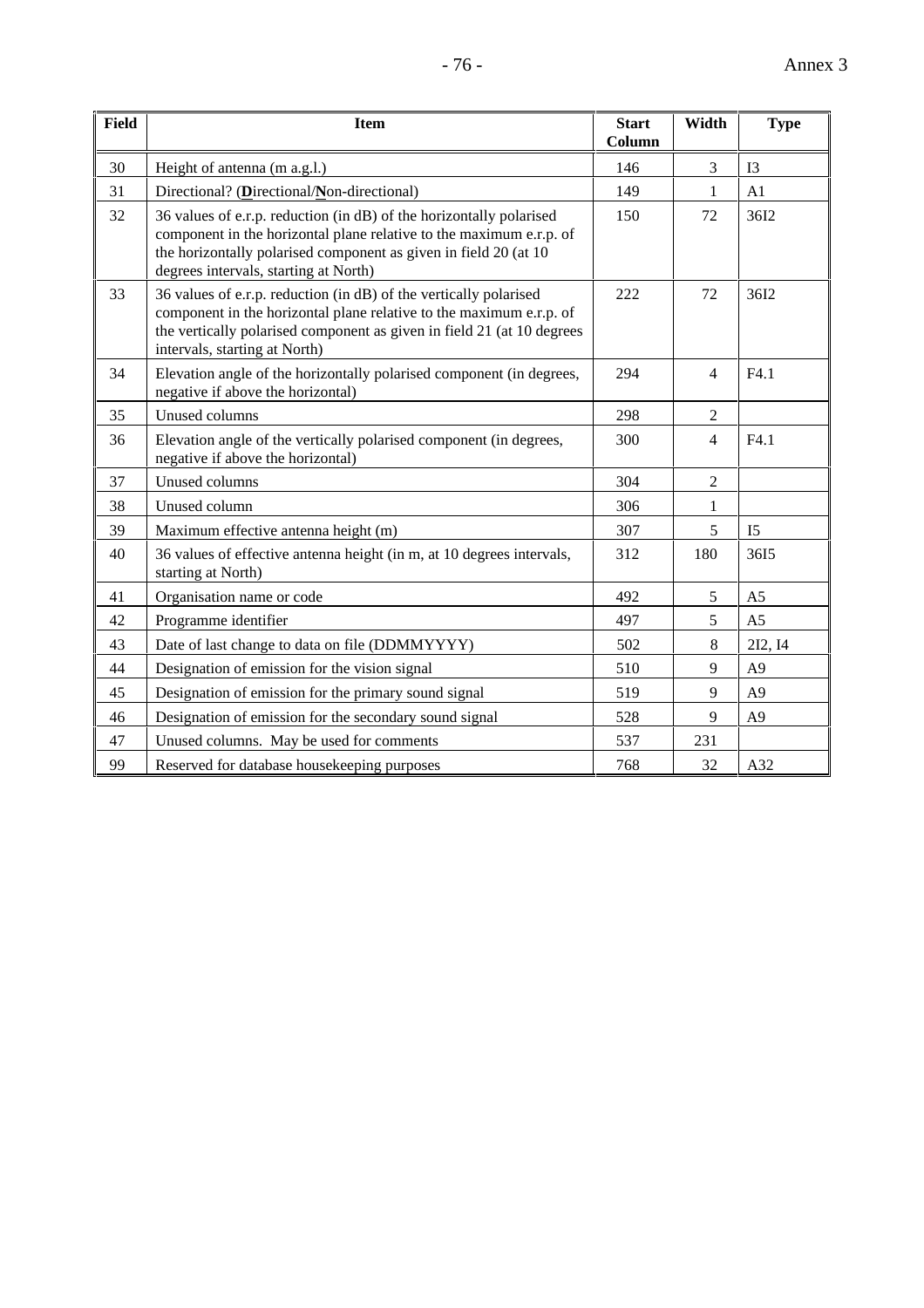### **Table A3.2**

## **CEPT digital television transmitter database record**

| <b>Field</b>   | <b>Item</b>                                                                                                                                                                                                                                             | <b>Start</b><br>Column | Width          | <b>Type</b>    |
|----------------|---------------------------------------------------------------------------------------------------------------------------------------------------------------------------------------------------------------------------------------------------------|------------------------|----------------|----------------|
| 1              | File identifier, must be TVD1                                                                                                                                                                                                                           | 1                      | $\overline{4}$ | A4             |
| $\overline{2}$ | ITU code for administration responsible                                                                                                                                                                                                                 | 5                      | 3              | A <sub>3</sub> |
| 3              | Identification code used by organisation                                                                                                                                                                                                                | 8                      | 9              | A <sub>9</sub> |
| 4              | Update code used by organisation                                                                                                                                                                                                                        | 17                     | 1              | A1             |
| 5              | Space reserved for serial number (e.g. ITU No.)                                                                                                                                                                                                         | 18                     | 9              | A <sub>9</sub> |
| 6              | Status code (Operating/Not operating)                                                                                                                                                                                                                   | 27                     | 1              | A1             |
| 7              | Date of entry into operation (DDMMYYYY)                                                                                                                                                                                                                 | 28                     | 8              | 212, 14        |
| $\,8\,$        | ITU code for country in which transmitter is sited                                                                                                                                                                                                      | 36                     | 3              | A3             |
| 9              | Station name                                                                                                                                                                                                                                            | 39                     | 20             | A20            |
| 10             | Latitude (in degrees, N/S, min., sec.)                                                                                                                                                                                                                  | 59                     | $\tau$         | I2, A1, 2I2    |
| 11             | Longitude (in degrees, E/W, min., sec.)                                                                                                                                                                                                                 | 66                     | 8              | I3, A1, 2I2    |
| 12             | Height of site (m asl; as sign followed by a number)                                                                                                                                                                                                    | 74                     | 5              | I <sub>5</sub> |
| 13             | Digital Television system, from Table A1.1                                                                                                                                                                                                              | 79                     | $\overline{2}$ | A2             |
| 14             | Carrier and guard interval, from Table A1.2                                                                                                                                                                                                             | 81                     | 1              | A <sub>1</sub> |
| 15             | Channel                                                                                                                                                                                                                                                 | 82                     | 3              | A3             |
| 16             | Unused                                                                                                                                                                                                                                                  | 85                     | $\overline{4}$ | A4             |
| 17             | Block centre frequency in MHz (including decimal point)                                                                                                                                                                                                 | 89                     | 9              | F9.3           |
| 18             | Offset value in Hz (as sign followed by a number)                                                                                                                                                                                                       | 98                     | $\,8\,$        | I8             |
| 19             | Offset type (Unspecified/Normal/Precision)                                                                                                                                                                                                              | 106                    | $\mathbf 1$    | A1             |
| 20             | Maximum e.r.p. of horizontally polarised component (in dBW; as<br>sign followed by a number including a decimal point)                                                                                                                                  | 107                    | 5              | F5.1           |
| 21             | Maximum e.r.p. of vertically polarised component (in dBW; as<br>sign followed by a number including a decimal point)                                                                                                                                    | 112                    | 5              | F5.1           |
| 22             | Identifier for SFN                                                                                                                                                                                                                                      | 117                    | 5              | A <sub>5</sub> |
| 23             | Relative timing of transmitter within an SFN (micro sec)                                                                                                                                                                                                | 122                    | 6              | I <sub>6</sub> |
| 24             | Unused                                                                                                                                                                                                                                                  | 128                    | 17             | A17            |
| 29             | Polarisation (H/V/M)                                                                                                                                                                                                                                    | 145                    | 1              | A <sub>1</sub> |
| 30             | Height of antenna (m a.g.l.)                                                                                                                                                                                                                            | 146                    | 3              | I3             |
| 31             | Directional? (Directional/Non-directional)                                                                                                                                                                                                              | 149                    | 1              | A1             |
| 32             | 36 values of e.r.p. reduction (in dB) of the horizontally polarised<br>component in the horizontal plane relative to the maximum e.r.p.<br>of the horizontally polarised component as given in field 20 (at 10<br>degrees intervals, starting at North) | 150                    | 72             | 36I2           |
| 33             | 36 values of e.r.p. reduction (in dB) of the vertically polarised<br>component in the horizontal plane relative to the maximum e.r.p.<br>of the vertically polarised component as given in field 21 (at 10<br>degree intervals, starting at North)      | 222                    | 72             | 36I2           |
| 34             | Elevation angle of the horizontally polarised component (in<br>degrees, negative if above the horizontal)                                                                                                                                               | 294                    | $\overline{4}$ | F4.1           |
| 35             | Unused columns                                                                                                                                                                                                                                          | 298                    | $\overline{c}$ |                |
| 36             | Elevation angle of the vertically polarised component (in degrees,<br>negative if above the horizontal)                                                                                                                                                 | 300                    | $\overline{4}$ | F4.1           |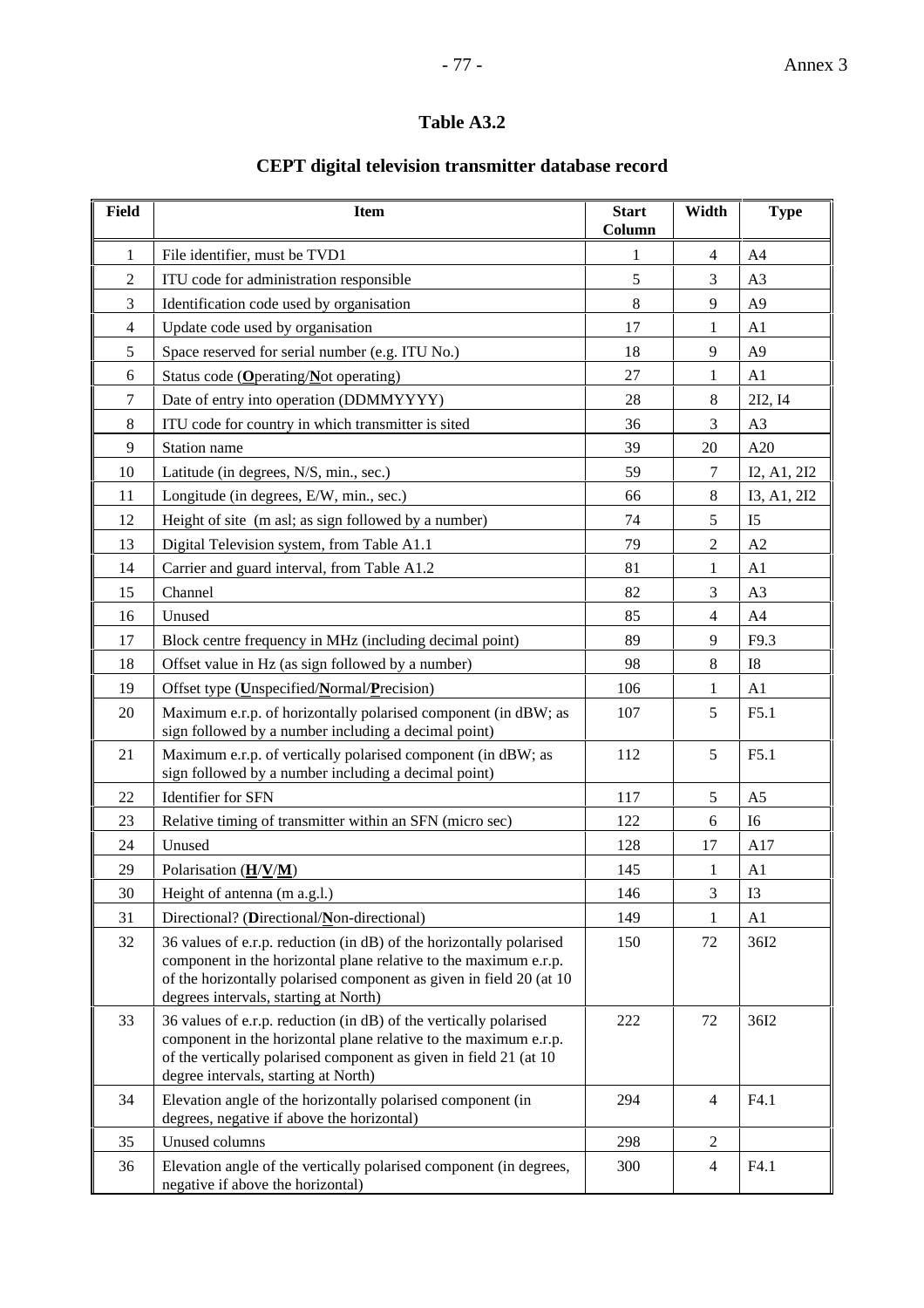| <b>Field</b> | <b>Item</b>                                                                                 | <b>Start</b> | Width | <b>Type</b>    |
|--------------|---------------------------------------------------------------------------------------------|--------------|-------|----------------|
|              |                                                                                             | Column       |       |                |
| 37           | Unused columns                                                                              | 304          | 2     |                |
| 38           | Unused column                                                                               | 306          |       |                |
| 39           | Maximum effective antenna height (m)                                                        | 307          | 5     | I <sub>5</sub> |
| 40           | 36 values of effective antenna height (in m, at 10 degrees<br>intervals, starting at North) | 312          | 180   | 3615           |
| 41           | Transmission provider                                                                       | 492          | 5     | A5             |
| 42           | Service provider                                                                            | 497          | 5     | A5             |
| 43           | Date of last change to data on file (DDMMYYYY)                                              | 502          | 8     | 2I2, 14        |
| 44           | Designation of emission                                                                     | 510          | 9     | A9             |
| 45           | Unused columns. May be used for comments                                                    | 519          | 249   | 249            |
| 99           | Reserved for database housekeeping purposes                                                 | 768          | 32    | A32            |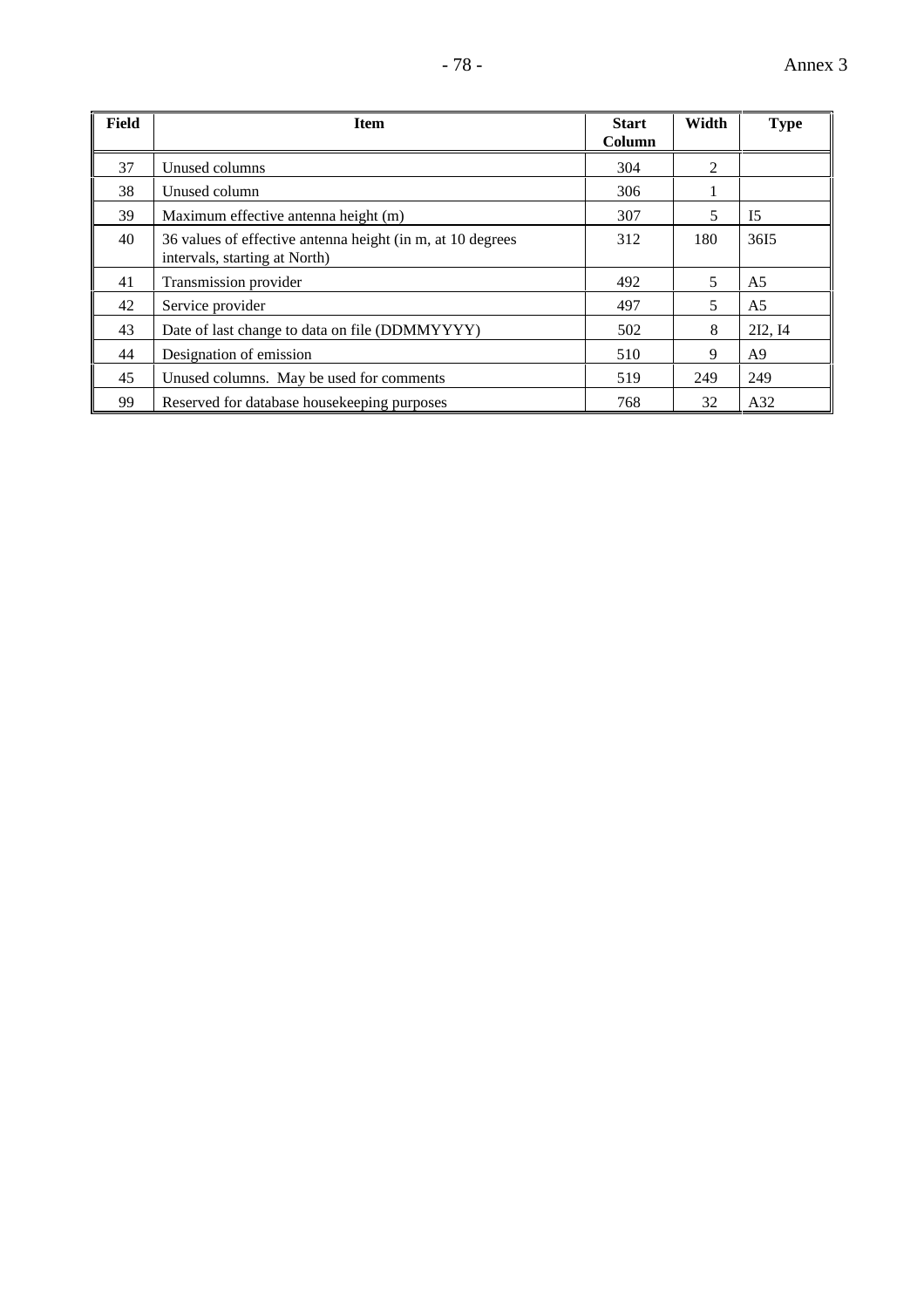### **Table A3.3**

### **CEPT other services database record**

| <b>Field</b>   | <b>Item</b>                                                                                                                                                                                                                            | <b>Start</b><br>Column | Width          | <b>Type</b>               |
|----------------|----------------------------------------------------------------------------------------------------------------------------------------------------------------------------------------------------------------------------------------|------------------------|----------------|---------------------------|
| $\mathbf{1}$   | File identifier, must be OS01                                                                                                                                                                                                          | 1                      | 4              | A4                        |
| $\overline{2}$ | ITU code for administration responsible                                                                                                                                                                                                | 5                      | 3              | A <sub>3</sub>            |
| $\mathfrak{Z}$ | Other service type code, from Annex 5                                                                                                                                                                                                  | 8                      | 3              | A <sub>3</sub>            |
| $\overline{4}$ | Record for Transmit/Receive/Both operation.                                                                                                                                                                                            | 11                     | 1              | A <sub>1</sub>            |
|                | The same Identification code is used for a given station of an other<br>service if described in two records                                                                                                                            |                        |                |                           |
| 5              | Identification code used by administration                                                                                                                                                                                             | 12                     | 5              | I <sub>5</sub>            |
| 6              | Name. Up to 20 alphanumeric characters                                                                                                                                                                                                 | 17                     | 20             | A20                       |
| $\tau$         | Year in which this requirement may be brought into service.<br>This field is not used by the planning software                                                                                                                         | 37                     | $\overline{4}$ | I <sub>4</sub>            |
| $8\,$          | Field strength to be protected in dB $\mu$ V/m<br>Use value 999 for Transmitting-only service where reception<br>parameters are specified in a separate record                                                                         | 41                     | $\overline{3}$ | I3                        |
| 9              | Percentage of time for which protection is sought                                                                                                                                                                                      | 44                     | $\overline{4}$ | F4.1                      |
| 10             | Transmitter site Co-ordinates (longitude and latitude) in degrees<br>and minutes. Example 017E1645N23 is co-ordinate 17E16, 45N23                                                                                                      | 48                     | 11             | I3, A1, I2,<br>I2, A1, I2 |
| 11             | Center Frequency in kHz                                                                                                                                                                                                                | 59                     | $\tau$         | I7                        |
| 12             | Maximum effective radiated power (e.r.p.) in dBW.<br>Use value -99 for Receiving-only service where transmission<br>parameters are specified in a separate record                                                                      | 66                     | 3              | I <sub>3</sub>            |
| 13             | Height of site (m asl; as sign followed by a number)                                                                                                                                                                                   | 69                     | 5              | I <sub>5</sub>            |
| 14             | Height of antenna (m a.g.l.)                                                                                                                                                                                                           | 74                     | $\mathfrak{Z}$ | I3                        |
| 15             | Effective transmitting antenna height 1.                                                                                                                                                                                               | 77                     | $\mathbf{1}$   | A1                        |
|                | Put "U" if the effective height of the antenna is the same in all<br>directions. Otherwise put " $N$ "                                                                                                                                 |                        |                |                           |
| 16             | Effective transmitting antenna height 2.                                                                                                                                                                                               | 78                     | 180            | 3615                      |
|                | If the preceding field contains "U" give the effective height.<br>Otherwise, give 36 values of effective height at 10° intervals,<br>starting at north                                                                                 |                        |                |                           |
| 17             | Polarisation $(\underline{H}/\underline{V}/\underline{M})$                                                                                                                                                                             | 258                    | $\mathbf{1}$   | A1                        |
| 18             | Azimuth of maximum antenna gain in degrees from North                                                                                                                                                                                  | 259                    | 3              | I3                        |
| 19             | Receiving or transmitting antenna pattern 1.                                                                                                                                                                                           | 262                    | $\mathbf{1}$   | A1                        |
|                | Put " $N$ " if the antenna is non-directional or the width of the main<br>lobe is greater than 99 degrees. Otherwise put " $\underline{\mathbf{D}}$ "                                                                                  |                        |                |                           |
| 20             | Receiving or transmitting antenna pattern 2.                                                                                                                                                                                           | 263                    | 72             | 36I2                      |
|                | If the previous field contains "D", give 36 value of the reduction of<br>antenna gain (for a receiving antenna) or e.r.p. (for a transmitting<br>antenna), relative to the maximum value, at 10 degrees interval,<br>starting at north |                        |                |                           |
| 21             | Width of main lobe of receiving antenna (3 dB) in degrees                                                                                                                                                                              | 335                    | $\overline{2}$ | I2                        |
| 22             | Reduction outside main lobe of receiving antenna in dB                                                                                                                                                                                 | 337                    | $\overline{2}$ | I2                        |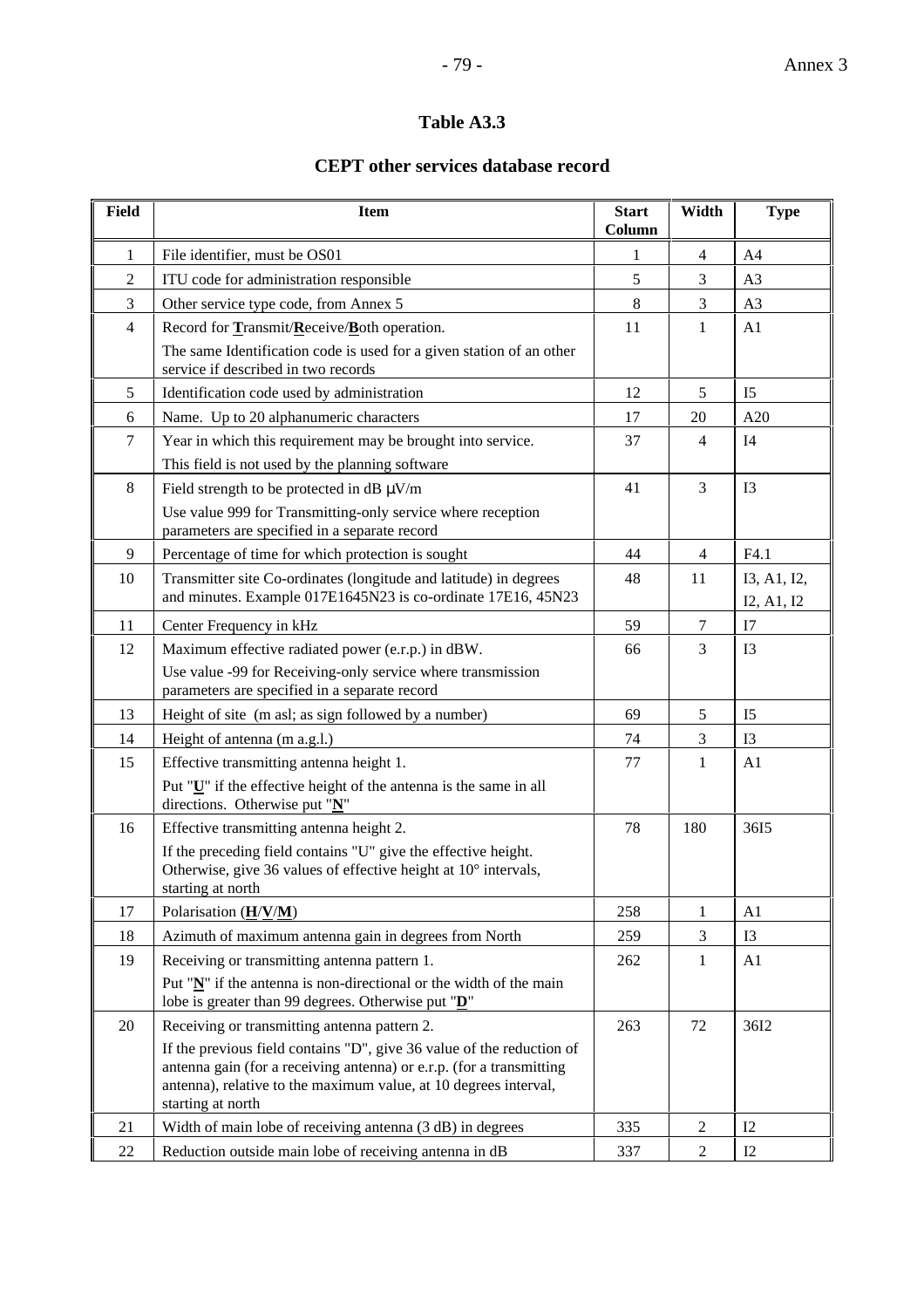| <b>Field</b> | <b>Item</b>                                                                                                                                 | <b>Start</b><br><b>Column</b> | Width                       | <b>Type</b>                      |
|--------------|---------------------------------------------------------------------------------------------------------------------------------------------|-------------------------------|-----------------------------|----------------------------------|
| 23           | Test points 1. Enter " $\underline{\mathbf{B}}$ " if test points for whole country is to be<br>used. Otherwise leave blank                  | 339                           |                             | A1                               |
| 24           | Test points 2. If previous field is blank, enter number of test points<br>(max. 36)                                                         | 340                           | $\mathcal{D}_{\mathcal{L}}$ | 12                               |
| 25           | Test points 3. Up to 36 co-ordinates (longitude and latitude) in<br>degrees and minutes. Example 017E1645N23 is co-ordinate 17E16,<br>45N23 | 342                           | 396                         | 36(13, A1,<br>I2, I2, A1,<br>I2) |
| 26           | Date of last change to data on file (DDMMYYYY)                                                                                              | 738                           | 8                           | 212.14                           |
| 27           | Unused columns. May be used for comments                                                                                                    | 746                           | 22                          |                                  |
| 99           | Reserved for database house keeping purposes                                                                                                | 768                           | 32                          | A32                              |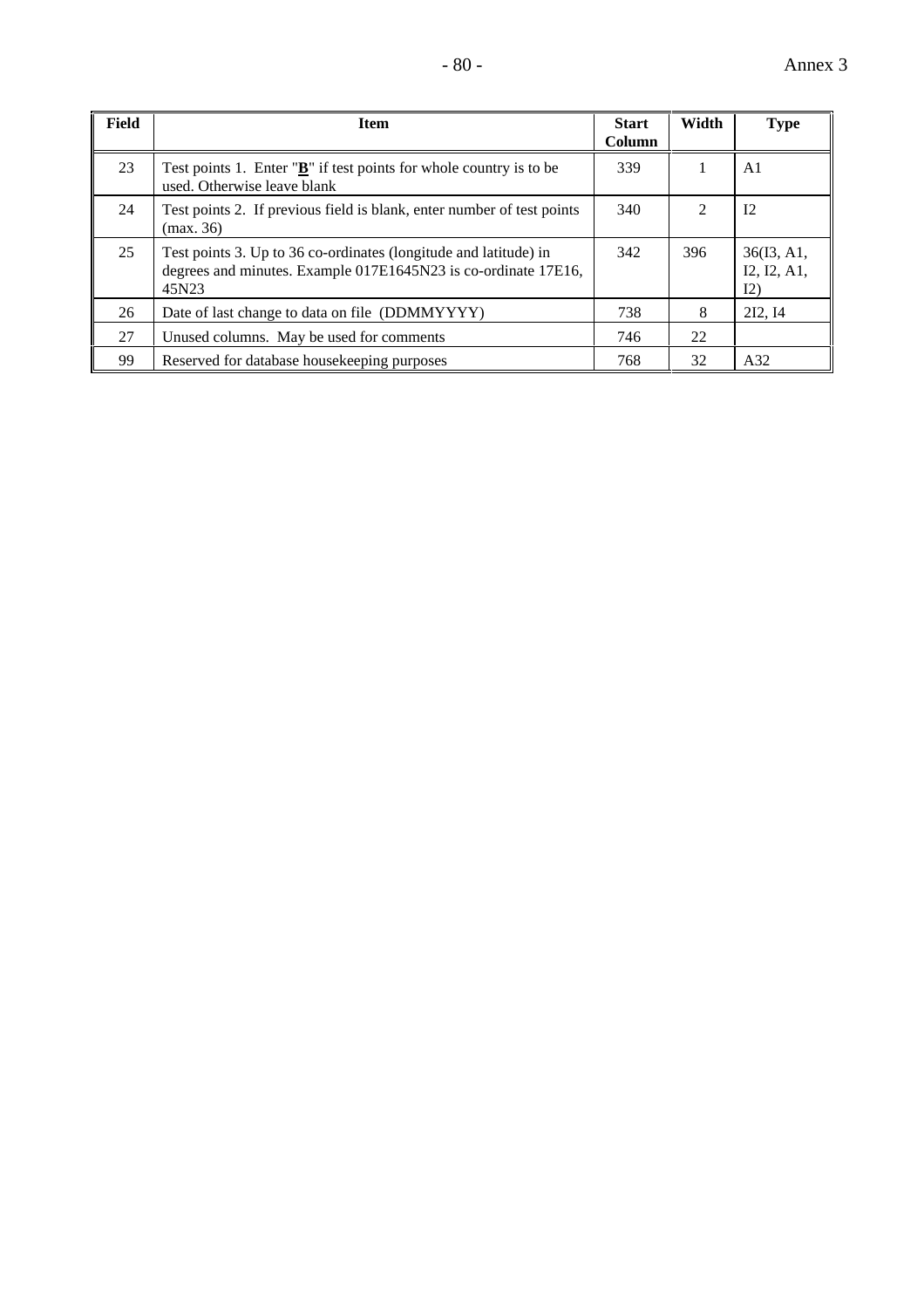### ANNEX 4

### **Compatibility Analyses**

**SECTION A:** Compatibility analysis for DVB-T interfered with by analogue television

- 1 Following a request for the coordination of a proposed analogue station, a compatibility analysis should be undertaken to assess the impact on DVB-T services. Such a proposal may consist of:
- 1.1 a new analogue station, or
- 1.2 a modification of an analogue station.
- 2 The propagation prediction method described in Annex 1, Section 2, which is based on Rec. ITU-R P.370, should be used unless agreed otherwise.
- 2.1 If a propagation prediction method based on Rec. ITU-R P.370 is not used, the administrations concerned should decide on the calculation method used to determine if the interference resulting from the proposed station is acceptable.
- 3 In the case of a low power DVB-T station to be protected (less than 10 Watts e.r.p.); and
- 3.1 if special treatment is required, for instance because of geographical conditions, or in the case of relay receivers,
- 3.2 treatment should be on a case by case basis in which more detailed calculation methods may be used.
- 4 The following calculations should be made to determine:

(a) the location of the test points.

- With regard to affected DVB-T stations not resulting from the conversion of an analogue station into digital according to Annex 6, the method described in Annex 1, Section 6.7.2, is to be used, or

- with regard to affected DVB-T stations resulting from the conversion of an analogue station into digital according to Annex 6, the method described in Annex 1, Section 6.7.2 is to be used, or

- with regard to affected analogue stations that may be converted into digital in the future, the method described in Annex 1, Section 6.7.2 is to be used.

and

(b) the reference usable field strengths.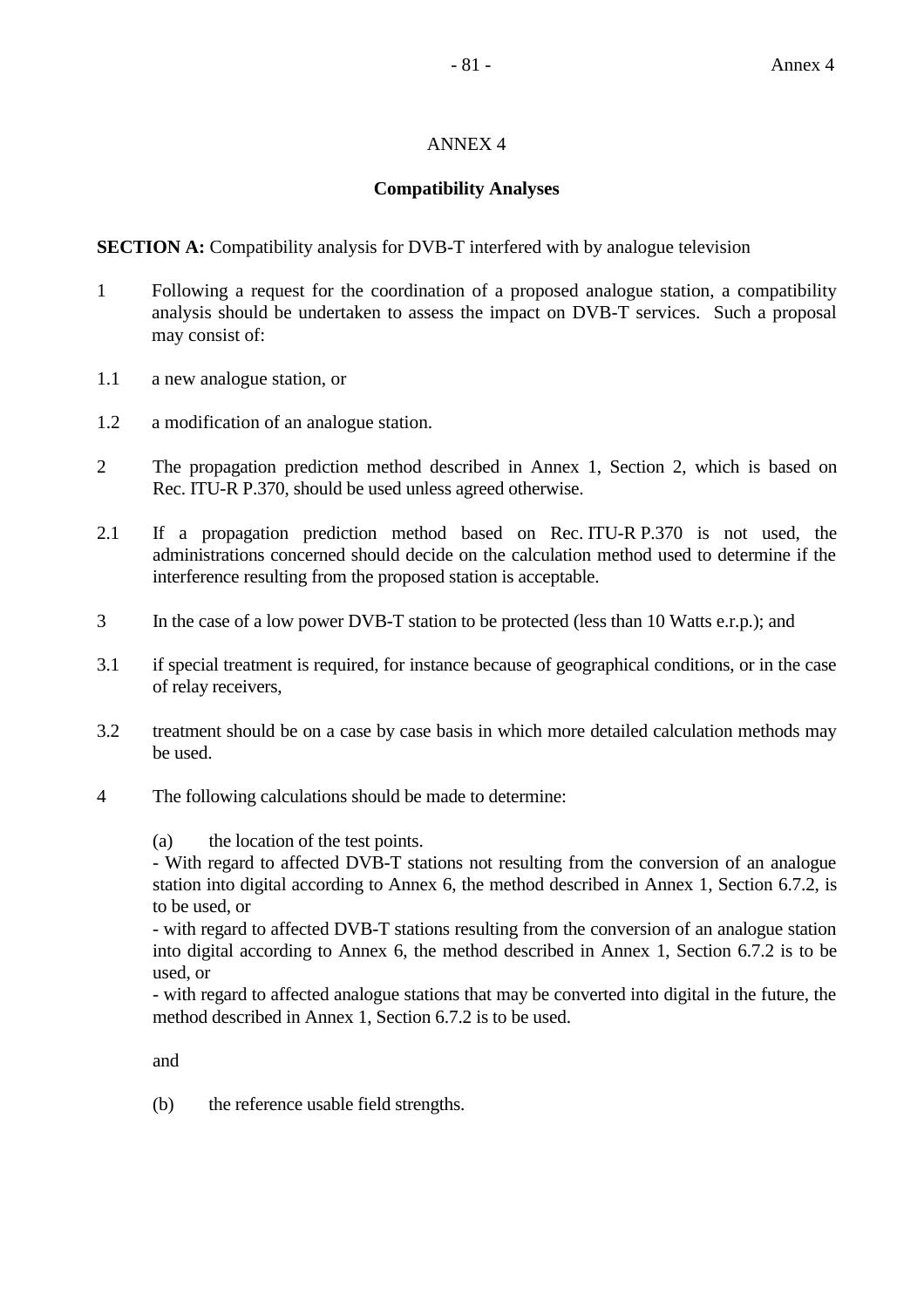The reference value at each test point is the calculated usable field strength according to Annex 1, Section 6.7.2. The reference date for the reference value is 25 July 1997 or, for a new station, the date at which it is entered in the Plan.

and

(c) the resulting usable field strength in the case of a new analogue station.

This is found from the power summation at each test point of the reference value in 4(b) and the nuisance field strength of the proposed station artificially converted to digital by subtracting 7 dB from the e.r.p.

and

(d) the resulting usable field strength in the case of a modified analogue station. This is found from the power summation at each test point of the reference value in 4(b) with the contribution of the original station suppressed, and the nuisance field strength of the modified station artificially converted to digital by subtracting 7 dB from the e.r.p.

- 5 If the difference 4(c) minus 4(b), in the case of a new analogue station and if the difference 4(d) minus 4(b) in the case of a modified analogue station is not more than 0.3 dB at any test point the request should normally be accepted. The station is then considered to be compatible.
- 5.1 If in special cases (e.g. topographical conditions; many previous small increases of interference) an increase of 0.3 dB or less is not acceptable, or
- 5.2 the increase is more than 0.3 dB at one or more test points, or
- 5.3 the criteria defined by the Administrations according to 2.1 or 3.2 are not satisfied,
- 5.4 the consulted administration should consider if the proposed station is nevertheless acceptable, taking into account practical circumstances, for example in cases where the usable field strength is near the minimum usable field strength, and therefore compatible.
- 5.5 If the considerations in 5.4 indicate that the increase of interference is not acceptable, the station is considered to be incompatible.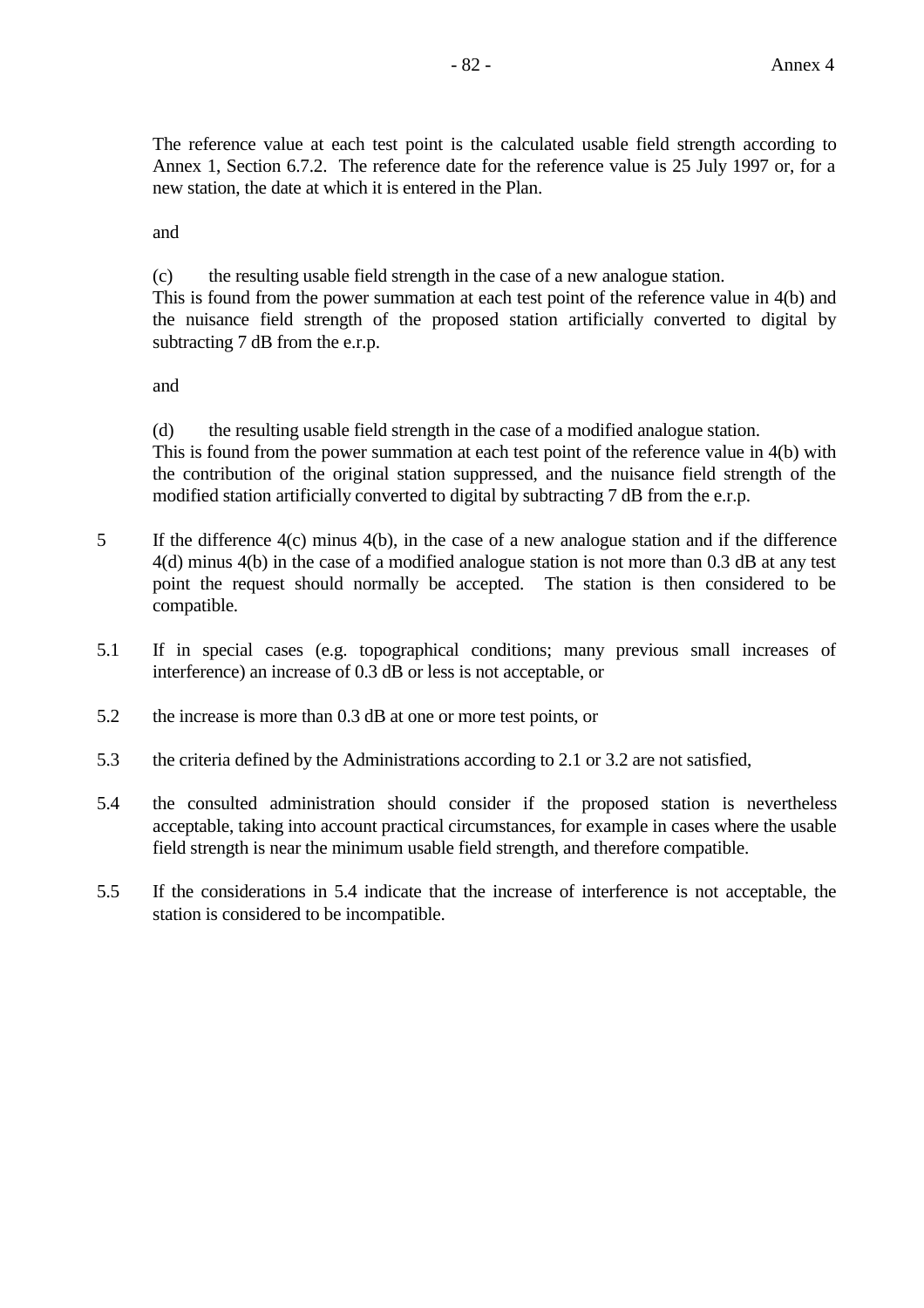**SECTION B:** Compatibility analysis for Analogue television interfered with by DVB-T

- 1 Following a request for the coordination of a proposed DVB-T station or SFN, a compatibility analysis should be undertaken to assess the impact on analogue television services. Such a proposal may consist of:
- 1.1 a new DVB-T station or SFN, or
- 1.2 a modification of a DVB-T station or SFN, or
- 1.3 a conversion of an analogue television station, if the conditions of Annex 6 are not fulfilled.
- 2 The propagation prediction method described in Annex 1, Section 2 which is based on Rec. ITU-R P.370, should be used unless agreed otherwise.
- 2.1 If a propagation prediction method based on Rec. ITU-R P.370 is not used, the administrations concerned should decide on the calculation method used to determine if the interference resulting from the proposed DVB-T station or SFN is acceptable.
- 3 In the case of a low power analogue station to be protected (less than 100 Watts e.r.p.); and
- 3.1 if special treatment is required, for instance because of geographical conditions, or in the case of relay receivers,
- 3.2 treatment should be on a case by case basis in which more detailed calculation methods may be used.
- 4 The following calculations should be made to determine:

(a) the location of the test points. The method described in Annex 1, Section 6.7.1 is to be used.

and

(b) the reference usable field strengths.

The reference value at each test point is the calculated usable field strength according to Annex 1, Section 6.7.1. The reference date for the reference value is 25 July 1997 or, for a new station, the date at which it is entered in the Plan.

and

(c) the resulting usable field strength in the case of a new DVB-T station or SFN. This is found from the power summation at each test point of the reference value in 4(b) and the nuisance field strength of the proposed DVB-T station or SFN.

and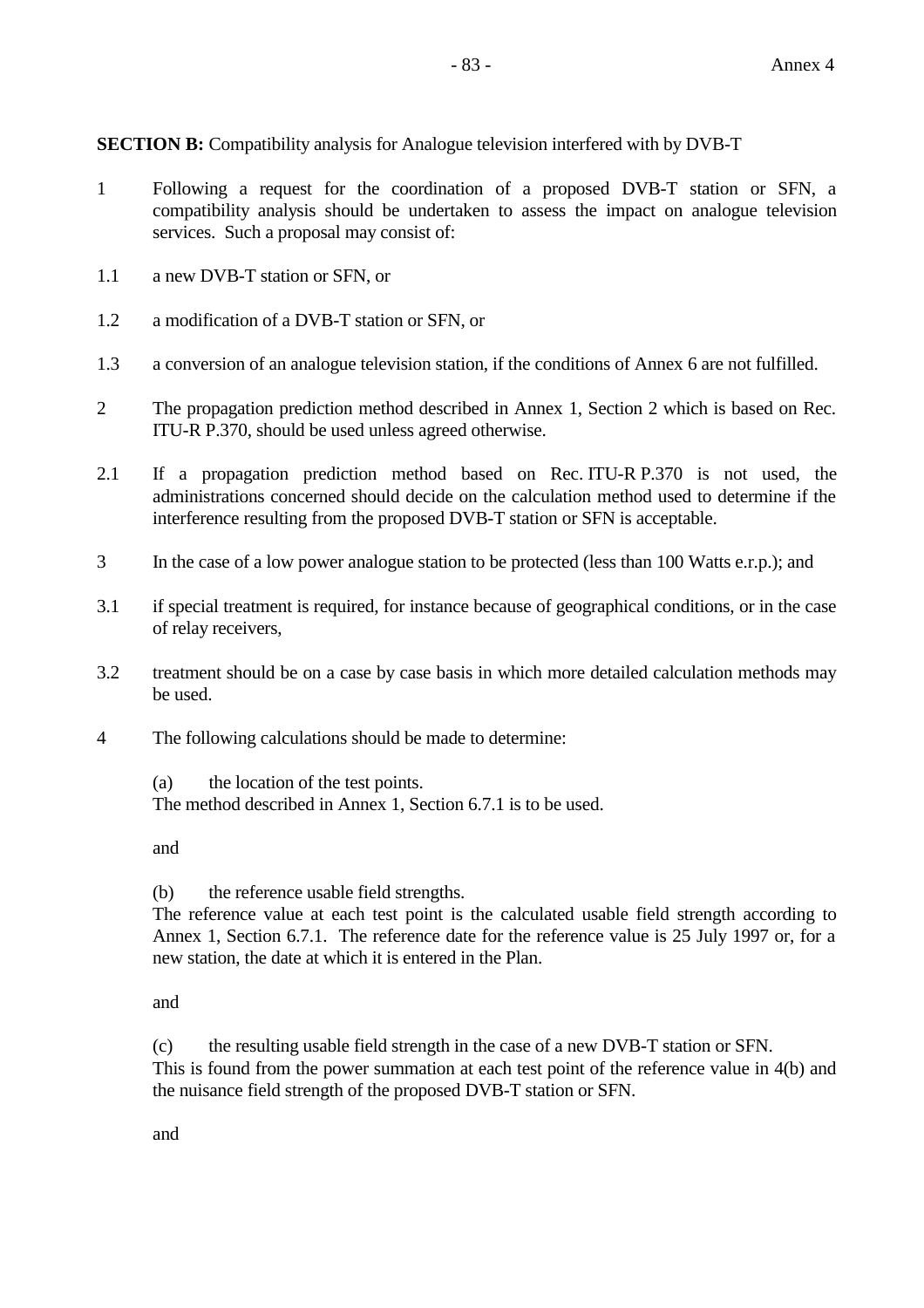(d) the resulting usable field strength in the case of a modified DVB-T station or SFN. This is found from the power summation at each test point of the reference value in 4(b), with the contribution of the original station or SFN suppressed, and the nuisance field strength of the modified station or SFN.

and

(e) the resulting usable field strength in the case of a conversion from an analogue station if the conditions of Annex 6 are not fulfilled.

This is found from the power summation at each test point of the reference value in 4(b) with the contribution of the original station suppressed and the nuisance field strength of the station or SFN resulting from the conversion.

- 5 If the difference 4(c) minus 4(b), in the case of a new DVB-T station or SFN and if the difference 4(d) minus 4(b) in the case of a modified DVB-T station or SFN and if the difference 4(e) minus 4(b) in the case of a conversion from an analogue station when the conditions of Annex 6 are not fulfilled, is not more than 0.3 dB at any test point, the request should normally be accepted. The station or SFN is then considered to be compatible.
- 5.1 If in special cases (e.g. topographical conditions; many previous small increases of interference) an increase of 0.3 dB or less is not acceptable, or
- 5.2 the increase is more than 0.3 dB, or
- 5.3 the criteria defined by the Administrations according to 2.1 or 3.2 are not satisfied,
- 5.4 the consulted administration should consider if the proposed station is nevertheless acceptable, taking into account practical circumstances, and therefore compatible.
- 5.5 If the considerations in 5.4 indicate that the increase of interference is not acceptable, the station is considered to be incompatible.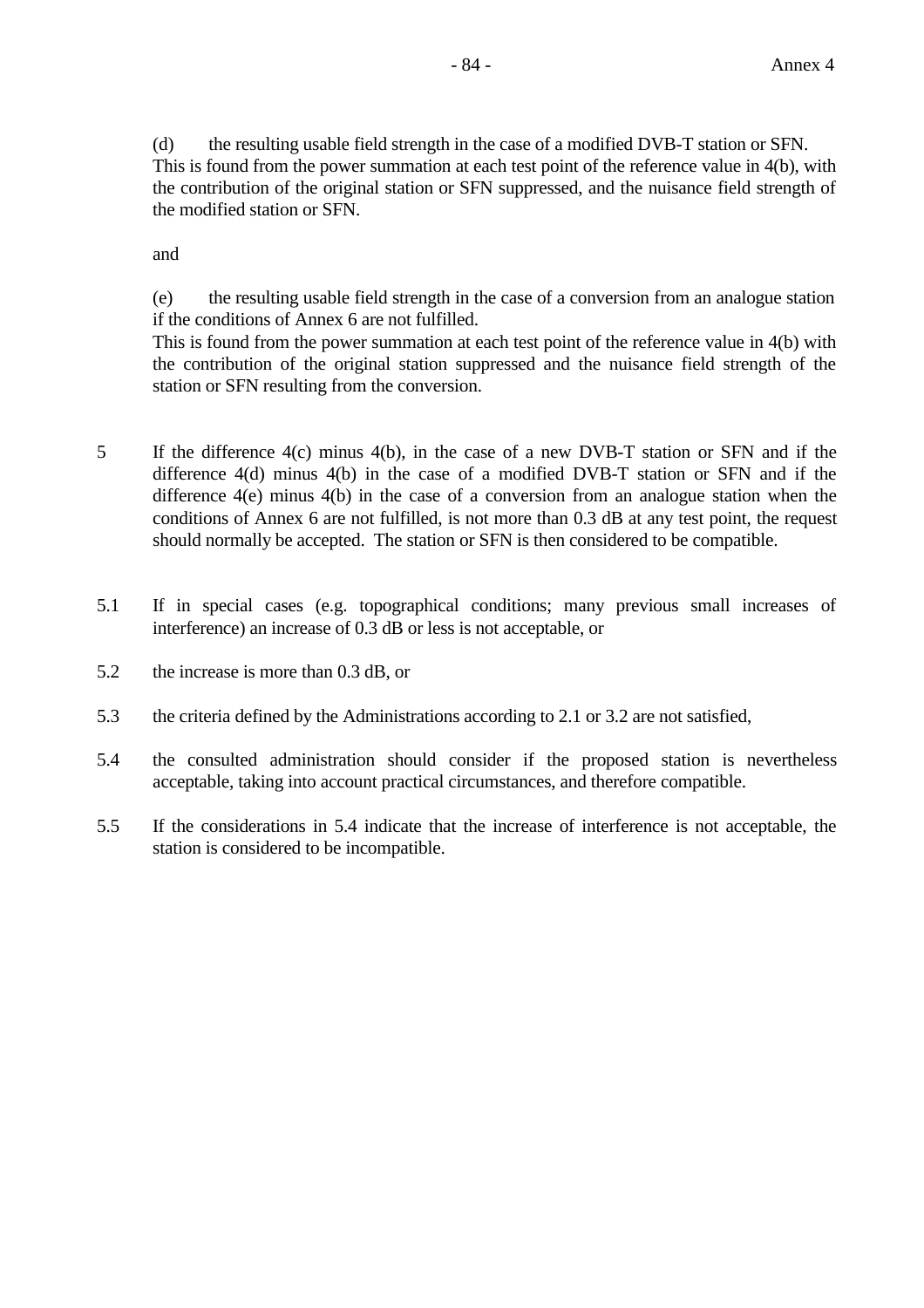**SECTION C:** Compatibility analysis for DVB-T interfered with by DVB-T

- 1 Following a request for the coordination of a proposed DVB-T station or SFN, a compatibility analysis should be undertaken to assess the impact on DVB-T services. Such a proposal may consist of:
- 1.1 a new DVB-T station or SFN, or
- 1.2 a modification of a DVB-T station or SFN, or
- 1.3 a conversion of an analogue television station, if the conditions of Annex 6 are not fulfilled.
- 2 The propagation prediction method described in Annex 1, Section 2, which is based on Rec. ITU-R P.370, should be used unless agreed otherwise.
- 2.1 If a propagation prediction method based on Rec. ITU-R P.370 is not used, the administrations concerned should decide on the calculation method used to determine if the interference resulting from the proposed DVB-T station or SFN is acceptable.
- 3 In the case of a low power DVB-T station to be protected (less than 10 Watts e.r.p.); and
- 3.1 if special treatment is required, for instance because of geographical conditions, or in the case of relay receivers,
- 3.2 treatment should be on a case by case basis in which more detailed calculation methods may be used.
- 4 The following calculations should be made to determine:

(a) the location of the test points.

- With regard to affected DVB-T stations not resulting from the conversion of an analogue station into digital according to Annex 6, the method described in Annex 1, Section 6.7.2 is to be used, or

- with regard to affected DVB-T stations resulting from the conversion of an analogue station into digital according to Annex 6, the method described in Annex 1, Section 6.7.2 is to be used, or

- with regard to affected analogue stations that may be converted into digital in the future, the method described in Annex 1, Section 6.7.2 is to be used.

and

(b) the reference usable field strengths.

The reference value at each test point is the calculated usable field strength according to Annex 1, Section 6.7.2. The reference date for the reference value is 25 July 1997 or, for a new station, the date at which it is entered in the Plan.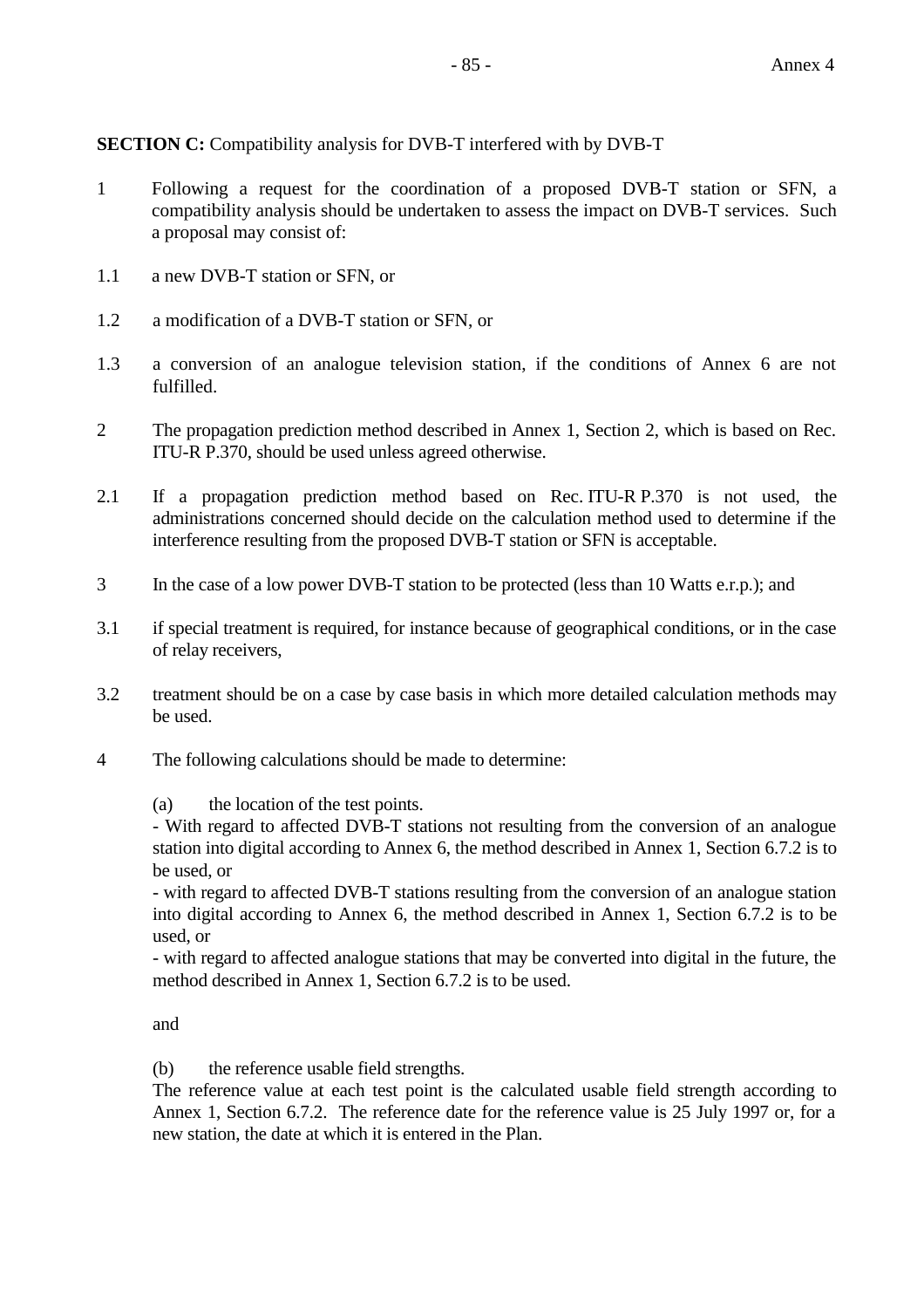and

(c) the resulting usable field strength in the case of a new DVB-T station or SFN. This is found from the power summation at each test point of the reference value in 4(b) and the nuisance field strength of the proposed station or SFN.

and

(d) the resulting usable field strength in the case of a modified DVB-T station or SFN. This is found from the power summation at each test point of the reference value in 4(b) with the contribution of the original station or SFN suppressed and the nuisance field strength of the modified DVB-T station or SFN.

and

(e) the resulting usable field strength in the case of a conversion from an analogue station if the conditions of Annex 6 are not fulfilled.

This is found from the power summation at each test point of the reference value in 4(b) with the contribution of the original station suppressed and the nuisance field strength of the station or SFN resulting from the conversion.

- 5 If the difference 4(c) minus 4(b), in the case of a new DVB-T station or SFN and if the difference 4d) minus 4b) in the case of a modified DVB-T station or SFN and if the difference 4e) minus 4b) in the case of a conversion of an analogue station when the conditions of Annex 6 are not fulfilled, is not more than 0.3 dB at any test point the request should normally be accepted. The station or SFN is then considered to be compatible.
- 5.1 If in special cases (e.g. topographical conditions; many previous small increases of interference) an increase of 0.3 dB or less is not acceptable, or
- 5.2 the increase is more than 0.3 dB at one or more test points, or
- 5.3 the criteria defined by the Administrations according to 2.1 or 3.2 are not satisfied,
- 5.4 the consulted administration should consider if the proposed station is nevertheless acceptable, taking into account practical circumstances, for example in cases where the usable field strength is near the minimum usable field strength and therefore compatible.
- 5.5 If the considerations in 5.4 indicate that the increase of interference is not acceptable, the station is considered to be incompatible.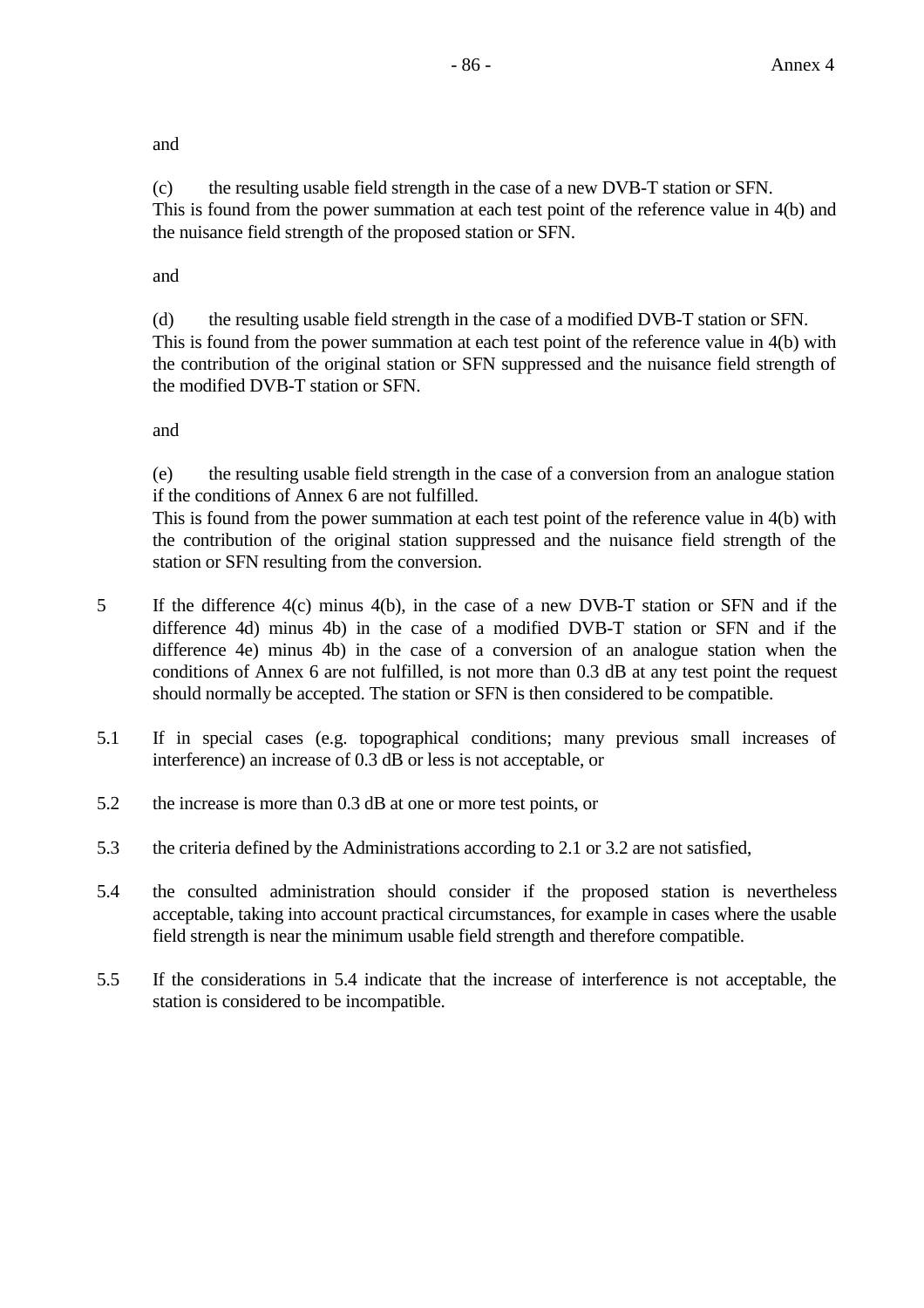**SECTION D:** Compatibility analysis for services other than broadcasting having primary status interfered with by DVB-T.

- 1 Following a request for the coordination of a proposed DVB-T station or SFN, a compatibility analysis should be undertaken to assess the impact on services other than broadcasting having primary status. Such a proposal may consist of:
- 1.1 a new DVB-T station or SFN, or
- 1.2 a modification of a DVB-T station or SFN, or
- 1.3 a conversion of an analogue television station.
- 2 The propagation prediction method described in Annex 1, Section 2 which is based on Rec. ITU-R P.370 or free-space, as appropriate, should be used unless agreed otherwise.
- 2.1 If a propagation prediction method based on Rec. ITU-R P.370 or free-space, as appropriate, is not used, the administrations concerned should decide on the calculation method used to determine if the interference resulting from the proposed DVB-T station or SFN is acceptable.
- 3 The nuisance field strength of the proposed DVB-T station or SFN should be calculated, using the protection criteria specified in Annex 5, Section 2, at each of the test points specified for the station of the other service (see Annex 1, Section 6.7.3).
- 4 If the nuisance field strength in 3) at any test point is not more than the field strength to be protected as defined in Annex 5, Section 2 the request should normally be accepted. The station is then considered to be compatible.
- 4.1 In the case of a conversion of an analogue station, if the nuisance field strength calculated in 3) at any test point is not more than the nuisance field strength of the original analogue station the station is considered to be compatible.
- 5 If the nuisance field strength is more than the field strength to be protected at one or more test points, or
- 5.1 the criteria defined by the Administrations according to 2.1 are not satisfied,
- 5.2 the consulted administration should consider if the proposed station is nevertheless acceptable, taking into account practical circumstances, and therefore compatible.
- 5.3 If the considerations in 5.2 indicate that the interference is not acceptable, the station is considered to be incompatible.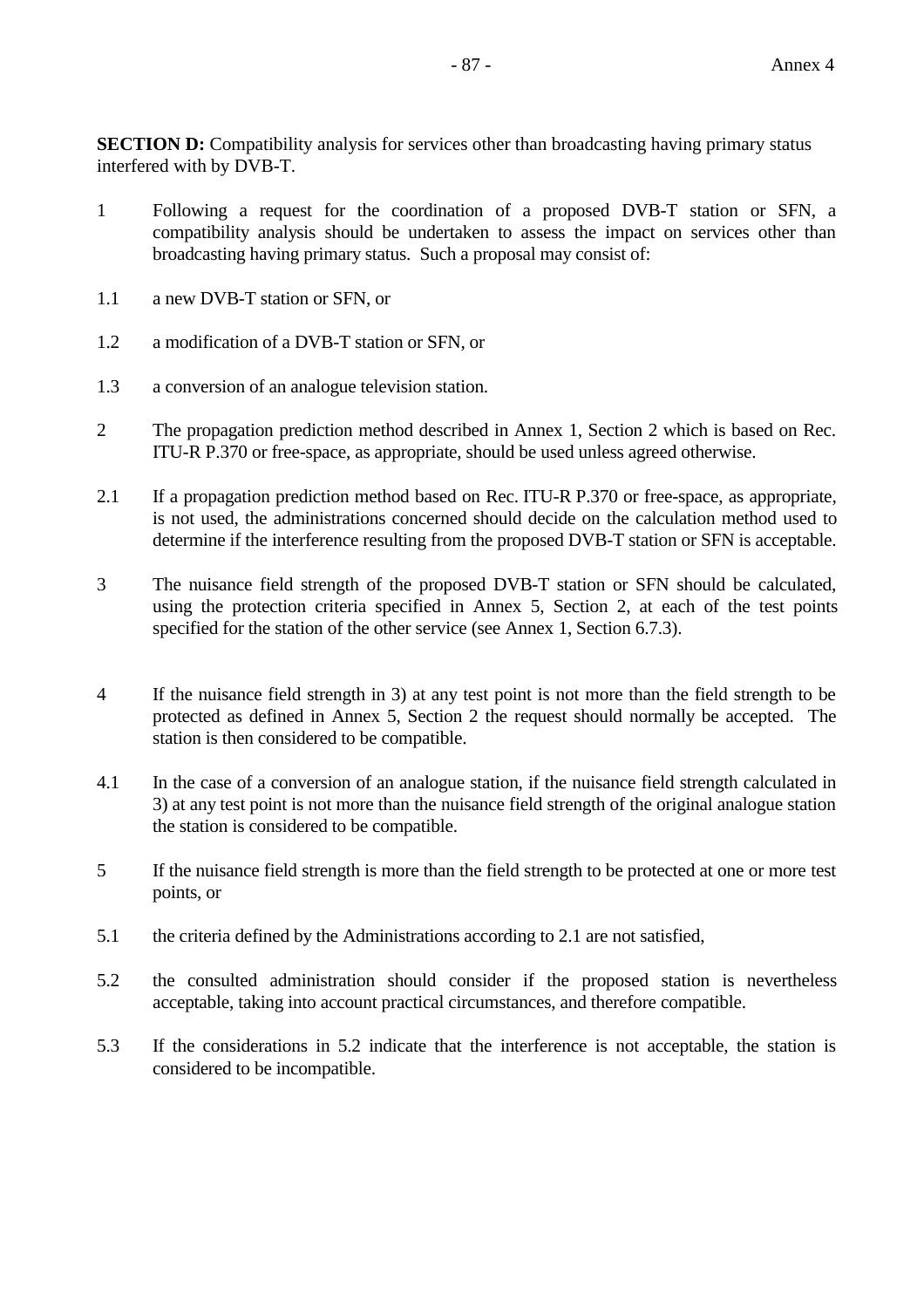**SECTION E:** Compatibility analysis for DVB-T interfered with by services other than broadcasting having primary status

- 1 Following a request for the coordination of a proposed station of a service other than broadcasting having primary status, a compatibility analysis should be undertaken to assess the impact on DVB-T services. Such a proposal may consist of:
- 1.1 a new station, or
- 1.2 a modification of a station.
- 2 The propagation prediction method described in Annex 1, Section 2, which is based on Rec. ITU-R P.370 or free-space, as appropriate, should be used unless agreed otherwise.
- 2.1 If a propagation prediction method based on Rec. ITU-R P.370 or free-space, as appropriate, is not used, the administrations concerned should decide on the calculation method used to determine if the interference resulting from the proposed station is acceptable.
- 3 In the case of a low power DVB-T station to be protected (less than 10 Watts e.r.p.); and
- 3.1 if special treatment is required, for instance because of geographical conditions, or in the case of relay receivers,
- 3.2 treatment should be on a case by case basis in which more detailed calculation methods may be used.
- 4 The following calculations should be made to determine:

(a) the location of test points.

- With regard to affected DVB-T stations not resulting from the conversion of an analogue station into digital according to Annex 6, the method described in Annex 1, Section 6.7.3 for a noise limited coverage, is to be used, or

- with regard to affected DVB-T stations resulting from the conversion of an analogue station into digital according to Annex 6, the method described in Annex 1, Section 6.7.3, for noise limited coverage, is to be used.

- with regard to affected analogue stations that may be converted into digital in the future, the method described in Annex 1, Section 6.7.3 is to be used.

and

(b) the nuisance field strengths.

The nuisance field strength of the proposed station of the service other than broadcasting should be calculated at each of these test points .

5 If the nuisance field strength 4(b) at any test point is not more than the minimum median equivalent field strength of the DVB-T service as specified in Annex 1, Section 8 the request should normally be accepted. The station is then considered to be compatible.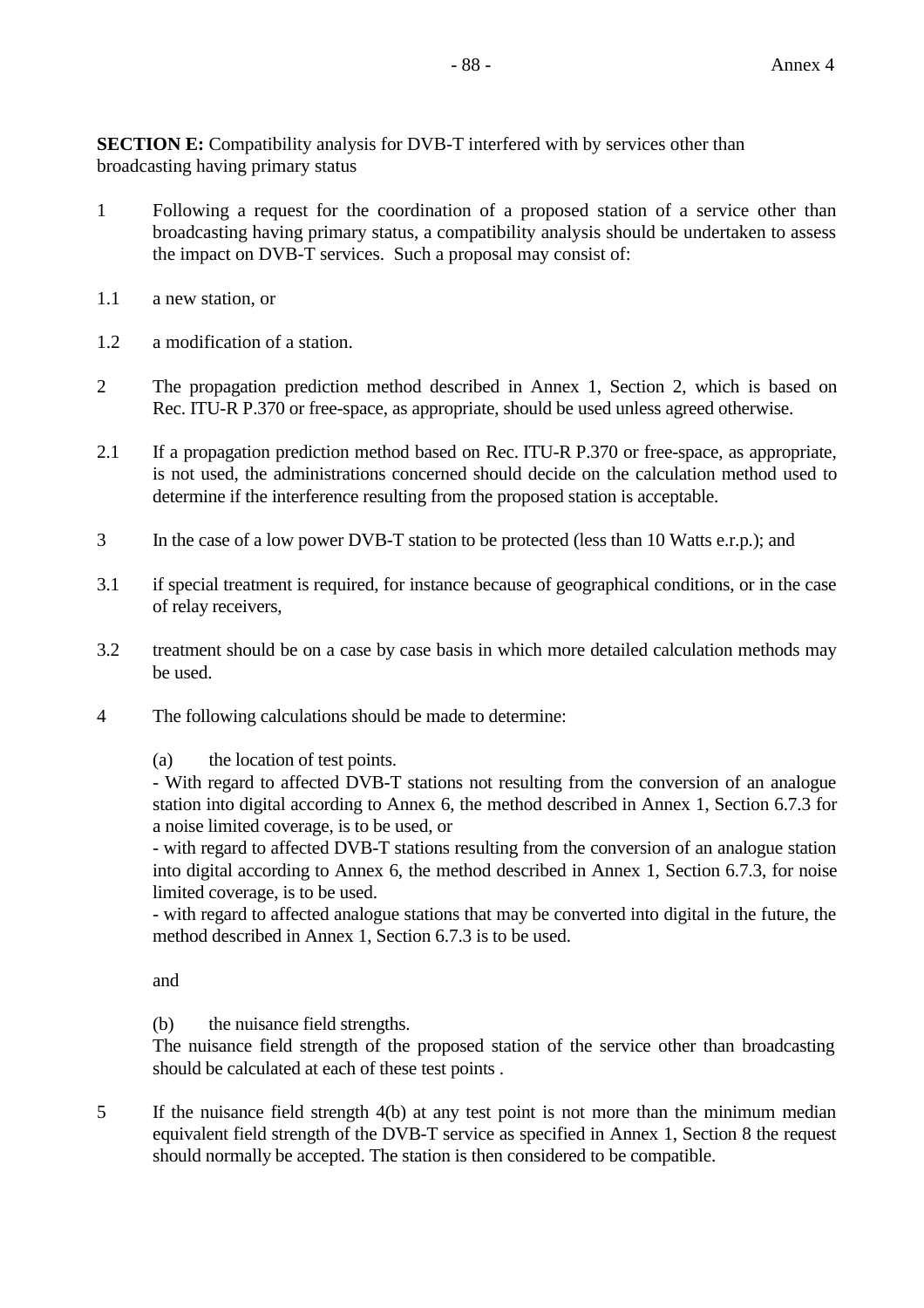- 5.1 if the nuisance field strength is more than the minimum median equivalent field strength at one or more test points, or
- 5.2 the criteria defined by the Administrations according to 2.1 or 3.2 are not satisfied,
- 5.3 the consulted administration should consider if the proposed station is nevertheless acceptable, taking into account practical circumstances, and therefore compatible.
- 5.4 If the considerations in 5.3 indicate that the interference is not acceptable, the station is considered to be incompatible.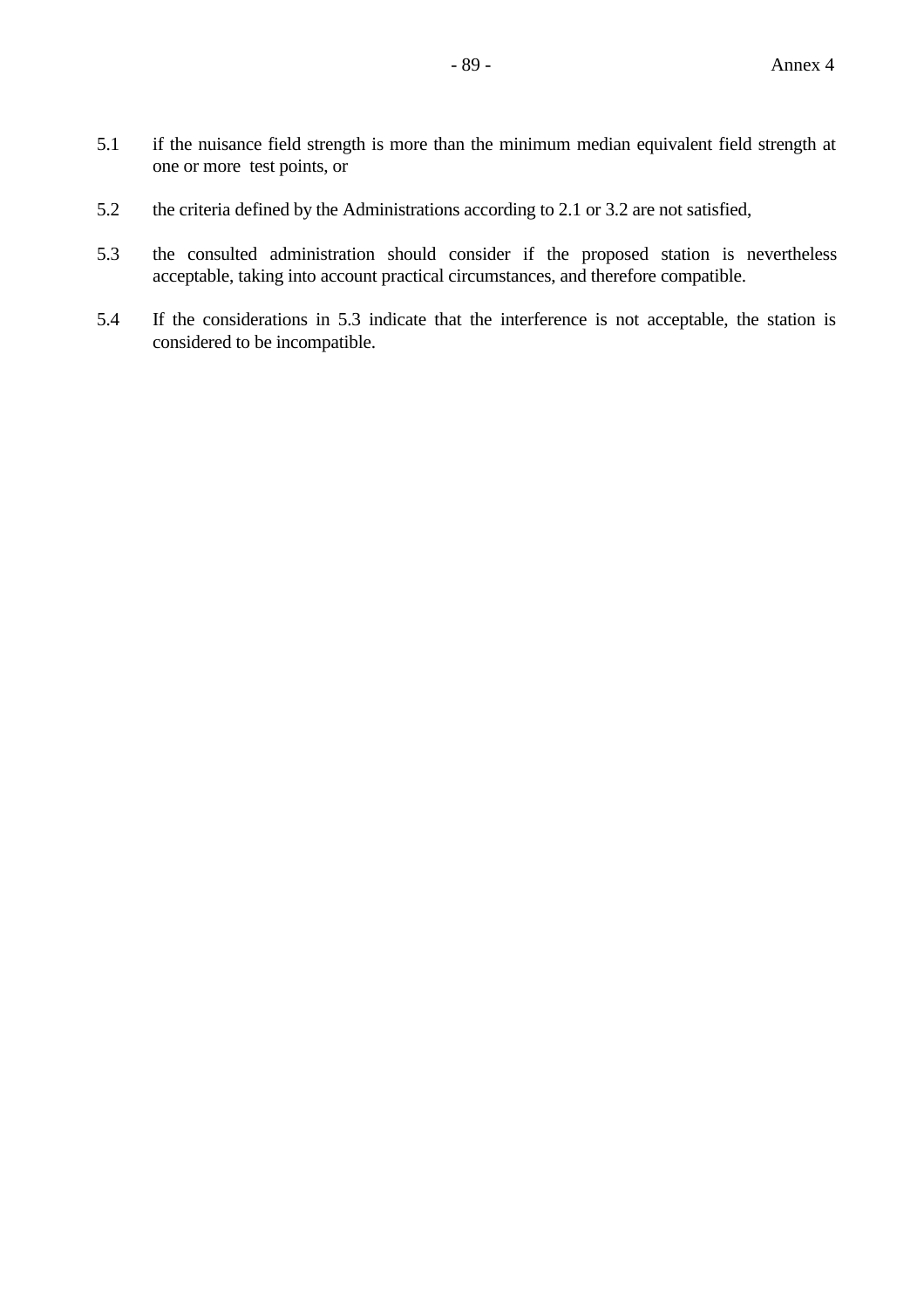### ANNEX 5

### **Methods and criteria for assessing compatibility between DVB-T and services\* other than broadcasting**

### **1. Other services and sharing situations**

Broadcasting does not have exclusive access to the frequency bands allocated to the broadcasting service. A number of sharing situations exist and these vary from one country to another, both in terms of the 'other service' involved and its status in Radio Regulatory terms.

The sharing situations include:

- radiodetermination in the UK in channel 36;
- radioastronomy in channel 38;
- various military (ground and airborne) services in Band V up to channel 69;
- services ancillary to broadcasting and programme making (SAB/SAP);
- any other service sharing with television in Bands III, IV and V up to channel 69.

When considering sharing, the status of services has to be taken into account. In this context, Radio Astronomy is a special case; although allocated on a secondary basis the Radio Regulations urge that other radio services take measures to protect Radio Astronomy observations.

<sup>1</sup>Methods and criteria for sharing situations which involve only broadcasting services are dealt with in Annex 1.

### **1.1 Lists of other services**

 $\overline{a}$ 

Lists of other services in the Bands III, IV and V are given in Tables A5.1 and A5.2. These lists are provided for information only and may not be complete.

The letter Y (Yes) in the 'information available' column indicates that tables of parameters are given in Sections 2 and, or 3.

In Annex 5 Sections 2 and 3 the 'service identifiers\*\*' shown in Tables A5.1 and A5.2 are followed by the numbers 7 or 8 to indicate whether the protection ratios given relate to 7 or 8 MHz DVB - T services.

<sup>\*</sup> Reference to services in this Annex is used in the general sense and does not necessarily reflect the definition of Services in the Radio Regulations.

<sup>\*\*</sup> The 'service identifier' used in this Annex has no correspondence with the class of stations as used in the Radio Regulations.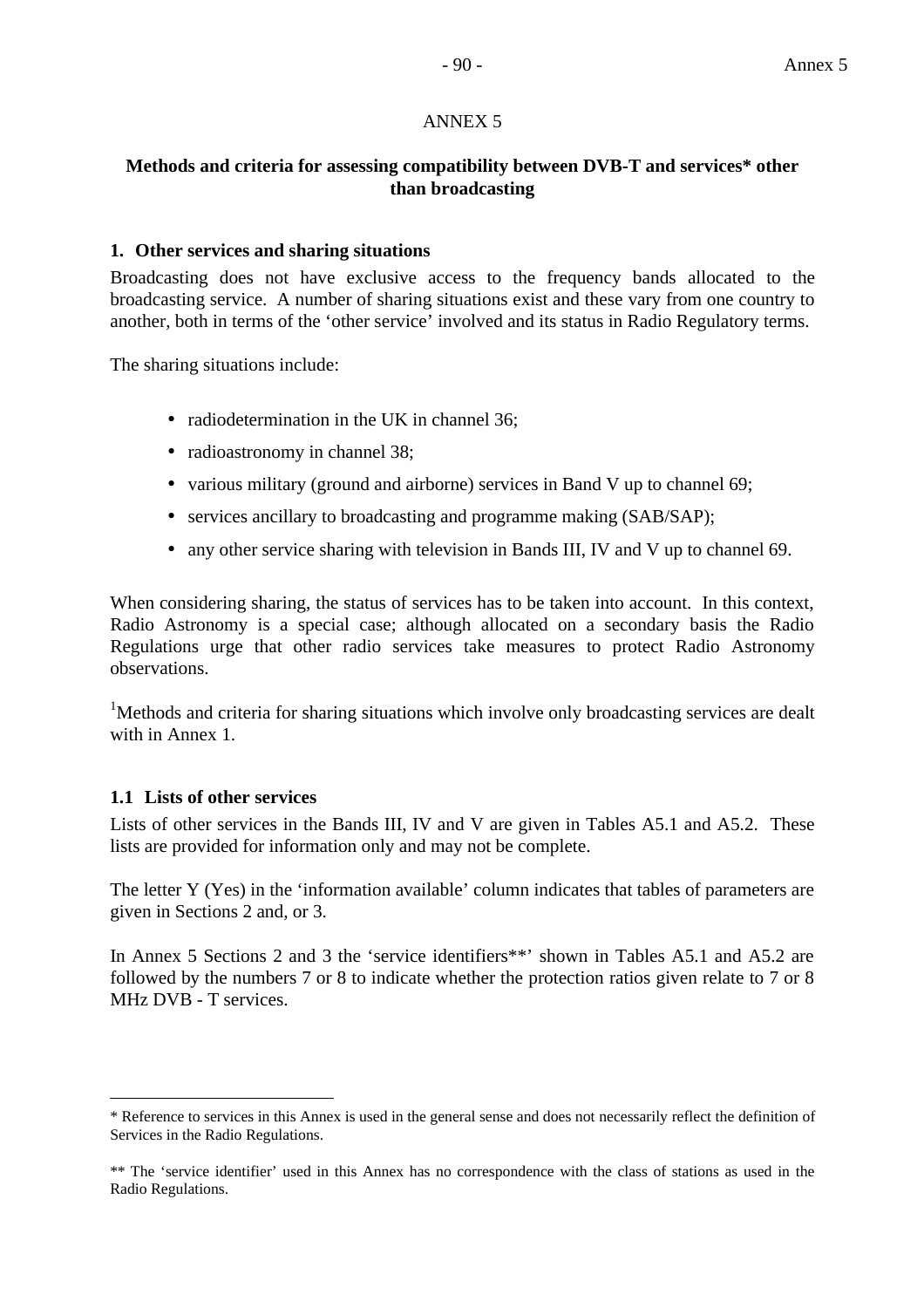### **Table A5.1**

### **List of other services in Band III**

| <b>Service</b>             | Frequency<br>(MHz) | Country            | <b>Service</b><br><b>Identifier</b> | <b>Information</b><br>available $(Y/N)$ |
|----------------------------|--------------------|--------------------|-------------------------------------|-----------------------------------------|
| SAP/SAB                    | $173.7 - 230$      | UK                 | NR, NS, NT                          | Y, Y, Y                                 |
| SAP/SAB                    | 174 - 223          | Germany            | $\rm NR$                            | $\mathbf Y$                             |
| SAP/SAB                    | $175.5 - 178.5$    | France             | NX                                  | ${\bf N}$                               |
|                            | $183.5 - 186.5$    |                    |                                     |                                         |
| SAP/SAB                    | 181 - 216          | Netherlands        | NR, NS, NT                          | Y, Y, Y                                 |
| SAP/SAB                    | $174.3 - 178.5$    | Sweden             | ${\rm NY}$                          | ${\bf N}$                               |
| SAP/SAB                    | 174 - 230          | Italy              | <b>NR</b>                           | $\mathbf Y$                             |
| SAP/SAB                    | 174 - 195          | Spain              | $\rm NR$                            | $\mathbf Y$                             |
| SAP/SAB                    | $174 - 230$        | Belgium            | <b>NR</b>                           | $\mathbf Y$                             |
| SAP/SAB                    | 174 - 230          | Switzerland        | $\rm NR$                            | $\mathbf Y$                             |
| SAP/SAB                    | 174 - 230          | Portugal           | <b>NR</b>                           | Y                                       |
| SAP/SAB                    | 174 - 230          | Slovak<br>Republic | <b>NW</b>                           | $\mathbf N$                             |
| SAP/SAB                    | $174 - 223$        | Luxembourg         | <b>NR</b>                           | Y                                       |
| <b>Medical Telemetry</b>   | $218 - 221$        | Netherlands        | LA                                  | Y                                       |
| <b>Medical Telemetry</b>   | 174 - 230          | Switzerland        | LA                                  | Y                                       |
| <b>Medical Telemetry</b>   | 174 - 176          | Belgium            | LA                                  | $\mathbf Y$                             |
| Hearing Aids               | 174 - 223          | Germany            | LB                                  | Y                                       |
| <b>Hearing Aids</b>        | 173.35 - 175.02    | UK                 | LB                                  | Y                                       |
| <b>Short Range Devices</b> | $223.5 - 225$      | France             | LC                                  | $\mathbf Y$                             |
| <b>PMR Trunked Systems</b> | $174 - 217$        | UK                 | MT                                  | $\mathbf Y$                             |
| <b>PMR</b> Trunked System  | $223 - 230$        | Spain              | MT                                  | Y                                       |
| Mobile System              | 174 - 223          | France             | $\mathbf{M}\mathbf{M}$              | $\mathbf Y$                             |
| Mobile System              | $174 - 230$        | Italy              | $\text{MM}{}$                       | $\mathbf Y$                             |
| Mobile System              | 174 - 181          | Netherlands        | $\text{MM}{}$                       | Y                                       |
| Military Radio Relays      | 174 - 223          | East Europe        | ${\rm FX}$                          | ${\bf N}$                               |
| Defence Systems            | $225 - 230$        | Belgium            | ΧE                                  | N                                       |
| <b>Military Services</b>   | $223 - 230$        | France             | XF                                  | $\mathbf N$                             |
| <b>Military Services</b>   | $223 - 225$        | Luxembourg         | XF                                  | $\mathbf N$                             |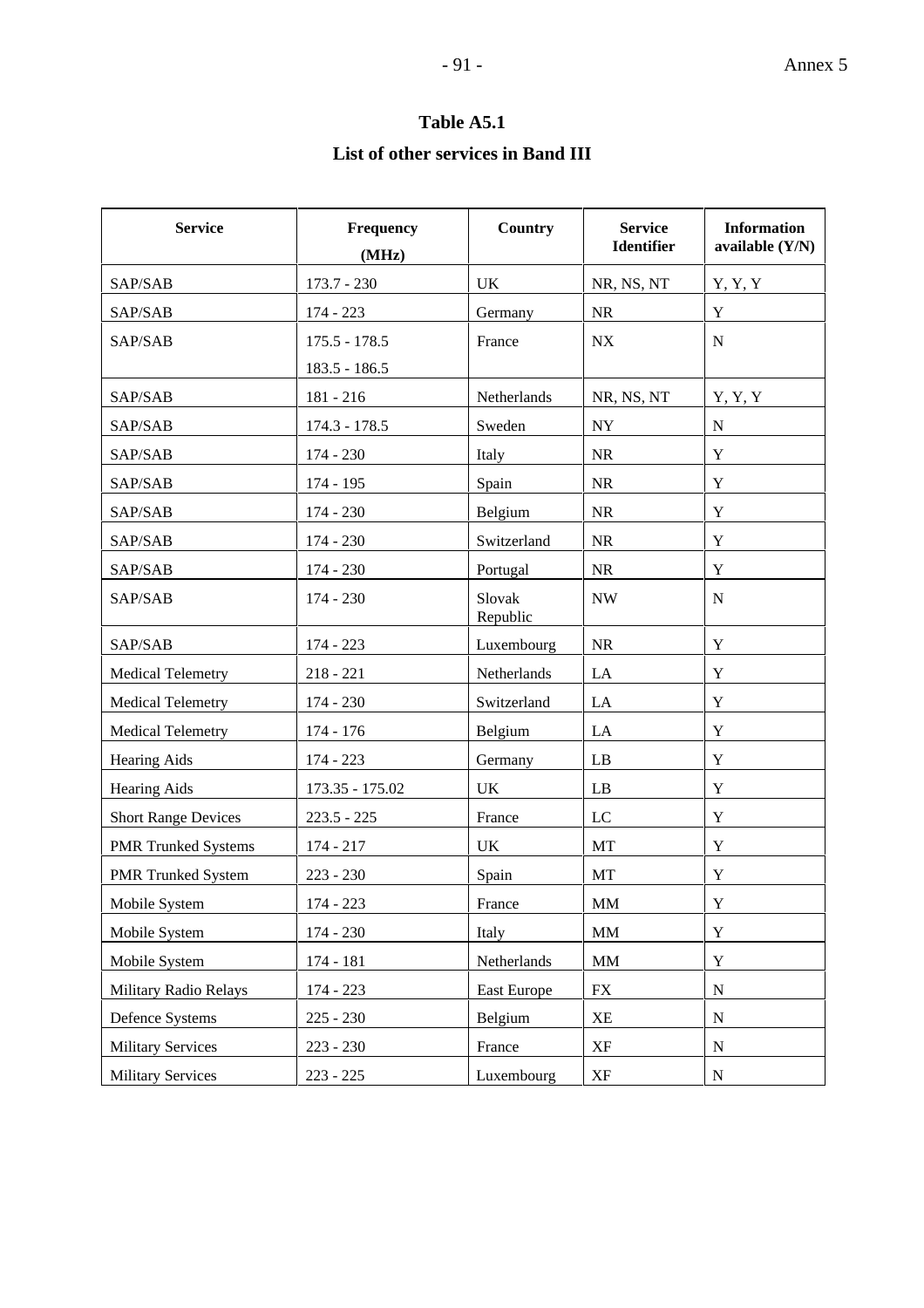### - 92 - Annex 5

### **Table A5.2**

### **List of other services in Bands IV and V**

| <b>Mobile service:</b>      | 470 to 790 MHz, secondary in some countries according to S5.296 |             |                                     |                                         |
|-----------------------------|-----------------------------------------------------------------|-------------|-------------------------------------|-----------------------------------------|
|                             | 790 to 862 MHz, primary in some countries according to S5.316   |             |                                     |                                         |
| <b>Service</b>              | Frequency<br>(MHz)                                              | Country     | <b>Service</b><br><b>Identifier</b> | <b>Information</b><br>available $(Y/N)$ |
| SAP/SAB                     | $468 - 862$                                                     | <b>UK</b>   | NR, NS, NT                          | Y, Y, Y                                 |
|                             | with geographical                                               |             |                                     |                                         |
|                             | restrictions                                                    |             |                                     |                                         |
| SAP/SAB                     | $470 - 608$                                                     | Germany     | NR, NS, NT                          | Y, Y, Y                                 |
|                             | $614 - 790$                                                     |             |                                     |                                         |
|                             | 798 - 830                                                       |             |                                     |                                         |
| SAP/SAB                     | $470 - 830$                                                     | France      | <b>NA</b>                           | $\mathbf N$                             |
| SAP/SAB                     | $800 - 820$                                                     | Denmark     | NR, NS                              | Y, Y                                    |
| SAP/SAB                     | $800 - 814$                                                     | Sweden      | <b>NR</b>                           | Y                                       |
|                             | 471 - 476.45                                                    |             |                                     |                                         |
|                             | $854 - 862$                                                     |             |                                     |                                         |
| SAP/SAB                     | $800 - 820$                                                     | Norway      | <b>NR</b>                           | $\mathbf Y$                             |
| SAP/SAB                     | $470 - 790$                                                     | Netherlands | NR, NS, NT                          | Y, Y, Y                                 |
| SAP/SAB                     | $470 - 790$                                                     | Spain       | NR, NT                              | Y, Y                                    |
|                             | $830 - 862$                                                     |             |                                     |                                         |
| SAP/SAB                     | $\frac{1}{470}$ - 862                                           | Switzerland | NR                                  | $\mathbf Y$                             |
| SAP/SAB                     | $470 - 790$                                                     | Austria     | NR                                  | $\mathbf Y$                             |
| SAP/SAB                     | $470 - 478$                                                     | Finland     | <b>NR</b>                           | $\overline{Y}$                          |
|                             | 486 - 494                                                       |             |                                     |                                         |
|                             | $800.1 - 819.9$                                                 |             |                                     |                                         |
|                             | 855.5 - 861.875                                                 |             |                                     |                                         |
| SAP/SAB                     | $470 - 862$                                                     | Italy       | <b>NR</b>                           | Y                                       |
| SAP/SAB                     | 470 - 790                                                       | Belgium     | NT, NS                              | Y, Y                                    |
| SAP/SAB                     | $470 - 862$                                                     | Portugal    | <b>NR</b>                           | $\mathbf Y$                             |
| SAP/SAB                     | $470 - 530$                                                     | Slovak      | <b>ND</b>                           | ${\bf N}$                               |
|                             | $570 - 630$                                                     | Republic    |                                     |                                         |
| Land Mobile/ENG             | 470 - 790                                                       | Switzerland | <b>NE</b>                           | ${\bf N}$                               |
| Land Mobile/ENG             | $470 - 478$                                                     | Norway      | $\rm{NF}$                           | ${\bf N}$                               |
| Video Cameras               | 790 - 862                                                       | Switzerland | NG                                  | N                                       |
| <b>Tactical Radio Relay</b> | 790 - 862                                                       | Germany     | <b>MF</b>                           | $\mathbf Y$                             |
| <b>Tactical Radio Relay</b> | 830 - 862                                                       | France      | <b>MF</b>                           | $\mathbf Y$                             |
| <b>Tactical Radio Relay</b> | 790 - 862 (10 MHz                                               | Denmark     | МF                                  | Y                                       |
|                             | within the Band)                                                |             |                                     |                                         |
| <b>Tactical Radio Relay</b> | 790 - 798                                                       | Netherlands | MD                                  | $\mathbf Y$                             |
|                             | 798 - 806                                                       |             |                                     |                                         |
|                             | 846 - 854                                                       |             |                                     |                                         |
|                             | 854 - 862                                                       |             |                                     |                                         |
| <b>Tactical Radio Relay</b> | 838 - 854                                                       | Portugal    | MC                                  | ${\bf N}$                               |
| <b>Tactical Radio Relay</b> | 838 - 862                                                       | Greece      | MF                                  | Y                                       |
| <b>Tactical Radio Relay</b> | $840 - 862$                                                     | Belgium     | MA                                  | ${\bf N}$                               |
| <b>Tactical Radio Relay</b> | 790 - 854                                                       | Luxembourg  | MA                                  | ${\bf N}$                               |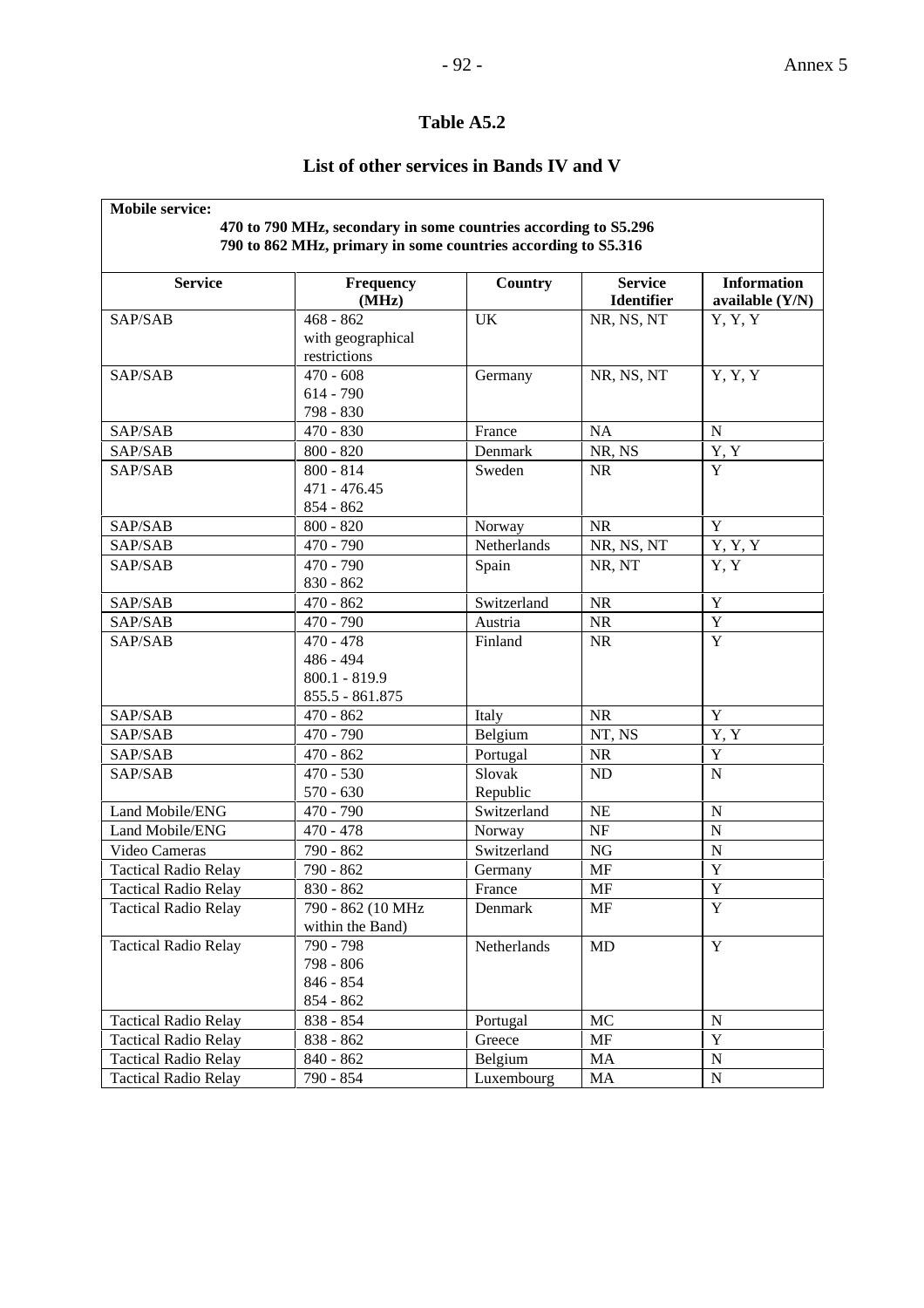| <b>Mobile service:</b><br>470 to 790 MHz, secondary in some countries according to S5.296<br>790 to 862 MHz, primary in some countries according to S5.316 |                                                     |         |                                     |                                         |  |
|------------------------------------------------------------------------------------------------------------------------------------------------------------|-----------------------------------------------------|---------|-------------------------------------|-----------------------------------------|--|
| <b>Service</b>                                                                                                                                             | <b>Frequency</b><br>(MHz)                           | Country | <b>Service</b><br><b>Identifier</b> | <b>Information</b><br>available $(Y/N)$ |  |
| Military Mobile                                                                                                                                            | $790 - 800.1$<br>$819.9 - 855.5$<br>$861.875 - 862$ | Finland | MG                                  | N                                       |  |
| Mobile Links                                                                                                                                               | $830 - 862$                                         | Spain   | <b>MH</b>                           | $\mathbf v$                             |  |

**Fixed service:**

### **470 to 790 MHz: no allocation in RR 790 to 862 MHz: primary**

| <b>Service</b>          | <b>Frequency (MHz)</b> | <b>Country</b> | <b>Service</b>    | <b>Information</b> |
|-------------------------|------------------------|----------------|-------------------|--------------------|
|                         |                        |                | <b>Identifier</b> | available $(Y/N)$  |
| Fixed links             | $790 - 862$            | Norway         | <b>FA</b>         | Y                  |
| <b>Fixed links</b>      | $790 - 862$            | Belgium        | <b>FB</b>         | N                  |
| Fixed (receive only)    | $852 - 860$            | Norway         | FC                | N                  |
| Fixed links             | 790 - 862              | Norway         | GN                | N                  |
| (Studio to Transmitter) |                        |                |                   |                    |
| Fixed links             | 838.75 - 852.25        | Portugal       | <b>GP</b>         | Y                  |
| (Studio to Transmitter) |                        |                |                   |                    |
| <b>Fixed Links</b>      | $830 - 862$            | Spain          | <b>GS</b>         | Y                  |
| (Studio to Transmitter) |                        |                |                   |                    |
| Fixed links military    | $822 - 862$            | Portugal       | <b>FM</b>         | Y                  |
| Point -to-Multipoint    | $845 - 849$            | Czech Republic | EC.               | N                  |
| Point-to-Multipoint     | $824 - 830$            | Poland         | EP                | N                  |

| Aeronautical radio navigation:                       | Primary under footnote S5.312 in 645 to 862 MHz in some countries |                    |                                     |                                         |  |  |
|------------------------------------------------------|-------------------------------------------------------------------|--------------------|-------------------------------------|-----------------------------------------|--|--|
| <b>Service</b>                                       | <b>Frequency (MHz)</b>                                            | Country            | <b>Service</b><br><b>Identifier</b> | <b>Information</b><br>available $(Y/N)$ |  |  |
| Aeronautical                                         | $800 - 808$                                                       | Hungary            | AA                                  | Y                                       |  |  |
| Radio Navigation<br>Aeronautical<br>Radio Navigation | 734 - 742<br>796 - 808                                            | Czech Republic     | AA                                  | Y                                       |  |  |
| Aeronautical<br>Radio Navigation                     | $645 - 862$                                                       | Russia             | AA                                  | Y                                       |  |  |
| Aeronautical<br>Radio Navigation                     | $645 - 862$                                                       | Ukraine            | AA                                  | Y                                       |  |  |
| Aeronautical<br>Radio Navigation                     | $645 - 862$                                                       | Moldova            | AA                                  | Y                                       |  |  |
| Aeronautical<br>Radio Navigation (RSBN)              | 790 - 814                                                         | Poland             | AA                                  | Y                                       |  |  |
| Aeronautical<br>Radio Navigation (RSP)               | $830 - 880$                                                       | Poland             | AB                                  | $\mathbf N$                             |  |  |
| Aeronautical<br>Radio Navigation                     | $645 - 862$                                                       | Romania            | AA                                  | Y                                       |  |  |
| Aeronautical<br>Radio Navigation                     | 790 - 808                                                         | Slovak<br>Republic | AA                                  | Y                                       |  |  |
| <b>IFF</b>                                           | $654 - 678$                                                       | Hungary            | <b>BA</b>                           | N                                       |  |  |
| <b>IFF</b>                                           | $646 - 686$                                                       | Poland             | <b>BB</b>                           | N                                       |  |  |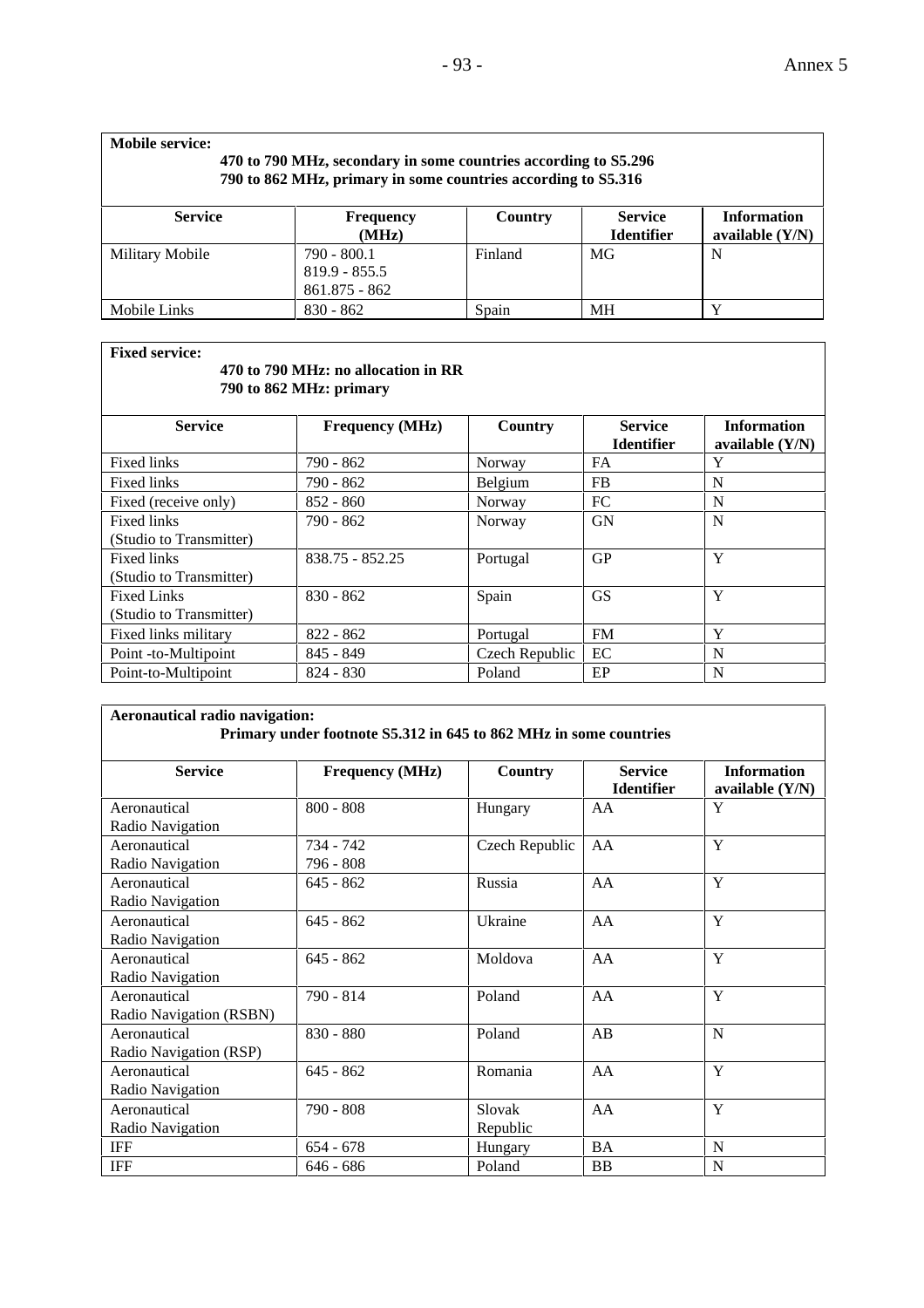| <b>Aeronautical radio navigation:</b><br>Primary under footnote S5.312 in 645 to 862 MHz in some countries |                        |                    |                                     |                                         |  |  |  |  |  |  |  |
|------------------------------------------------------------------------------------------------------------|------------------------|--------------------|-------------------------------------|-----------------------------------------|--|--|--|--|--|--|--|
| <b>Service</b>                                                                                             | <b>Frequency</b> (MHz) | Country            | <b>Service</b><br><b>Identifier</b> | <b>Information</b><br>available $(Y/N)$ |  |  |  |  |  |  |  |
| <b>Identification System</b><br>(active response)                                                          | $730 - 750$            | Poland             | BC                                  | N                                       |  |  |  |  |  |  |  |
| <b>Identification System</b><br>(active response)                                                          | 734 - 742              | Slovak<br>Republic | <b>BD</b>                           | N                                       |  |  |  |  |  |  |  |
| <b>Identification System</b><br>(active response)                                                          | $730 - 750$            | Hungary            | BC.                                 | N                                       |  |  |  |  |  |  |  |

| Radar:<br>Primary under footnotes S5.302 and S5.312 |                        |                    |                                     |                                         |  |  |  |  |  |  |  |
|-----------------------------------------------------|------------------------|--------------------|-------------------------------------|-----------------------------------------|--|--|--|--|--|--|--|
| <b>Service</b>                                      | <b>Frequency (MHz)</b> | Country            | <b>Service</b><br><b>Identifier</b> | <b>Information</b><br>available $(Y/N)$ |  |  |  |  |  |  |  |
| Radar                                               | $590 - 598$            | UK                 | XG                                  | $\bf{v}$                                |  |  |  |  |  |  |  |
| Radar                                               | $838 - 862$            | Czech Republic     | XZ                                  | N                                       |  |  |  |  |  |  |  |
| Radar                                               | $838 - 862$            | Slovak<br>Republic | <b>XY</b>                           | N                                       |  |  |  |  |  |  |  |
| Radar                                               | $810 - 862$            | Romania            | XX                                  | N                                       |  |  |  |  |  |  |  |
| Radar                                               | $825 - 835$            | Hungary            | <b>XY</b>                           | N                                       |  |  |  |  |  |  |  |

| Radioastronomy:<br>Secondary, to be protected by footnote S5.149 |                         |                |                                     |                                         |  |  |  |  |  |  |  |
|------------------------------------------------------------------|-------------------------|----------------|-------------------------------------|-----------------------------------------|--|--|--|--|--|--|--|
| <b>Service</b>                                                   | <b>Frequency</b> (MHz)  | <b>Country</b> | <b>Service</b><br><b>Identifier</b> | <b>Information</b><br>available $(Y/N)$ |  |  |  |  |  |  |  |
| Radioastronomy                                                   | $608 - 614$             | UK             | XA, XC                              | Y, Y                                    |  |  |  |  |  |  |  |
| Radioastronomy                                                   | $608 - 614$             | Germany        | XC.                                 | v                                       |  |  |  |  |  |  |  |
| Radioastronomy                                                   | $608 - 614$             | Poland         | XA                                  | Y                                       |  |  |  |  |  |  |  |
| Radioastronomy                                                   | $608 - 614$             | Netherlands    | XA, XB, XC                          | Y, Y, Y                                 |  |  |  |  |  |  |  |
| Radioastronomy                                                   | $608 - 614$             | <b>Belgium</b> | XA                                  | Y                                       |  |  |  |  |  |  |  |
| Radioastronomy                                                   | $608 - 614$ (projected) | France         | XA                                  | Y                                       |  |  |  |  |  |  |  |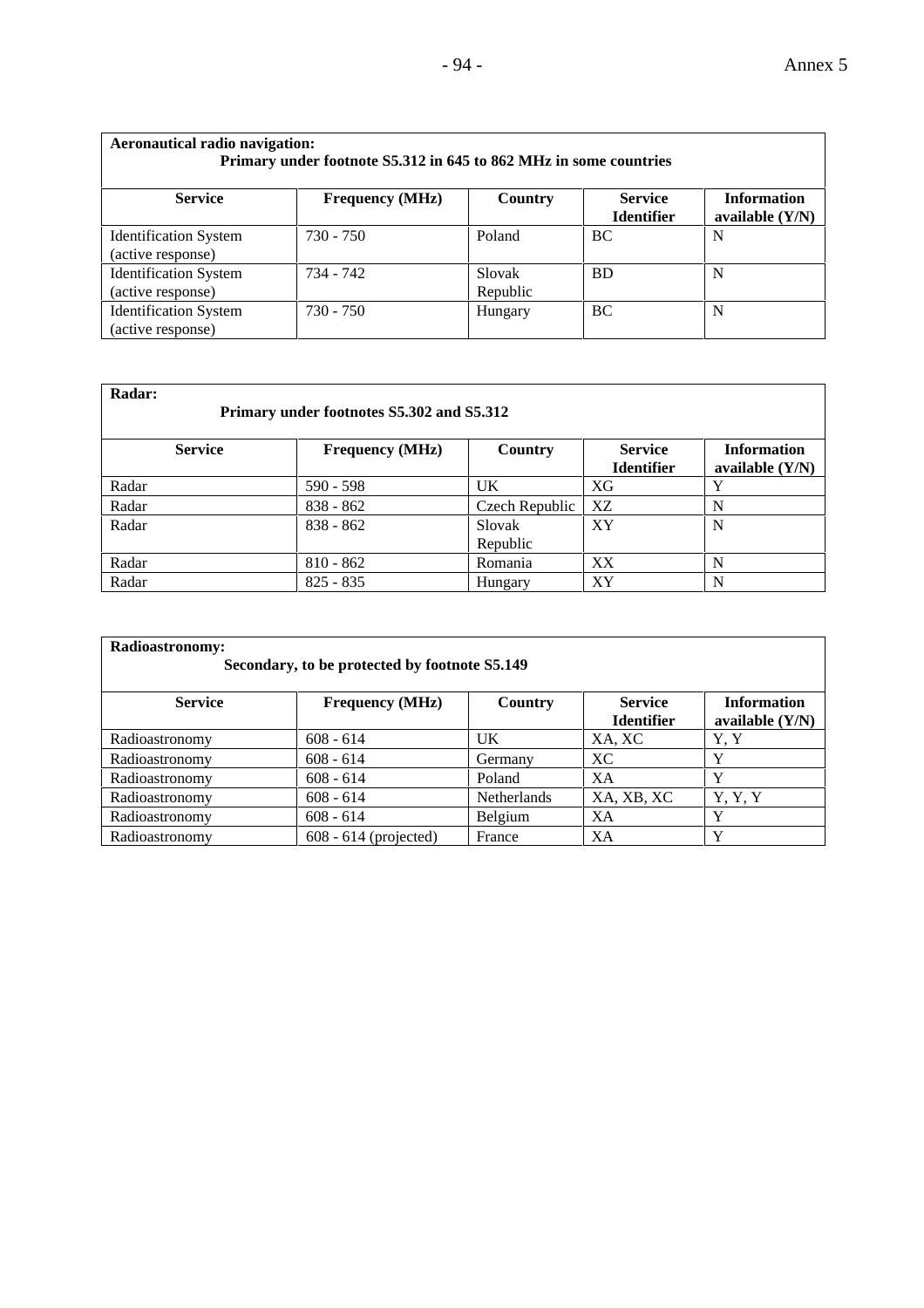### **1.2 Protection needs of other services**

In addition to the parameters:

- centre frequency;
- signal level to be protected;
- protection ratio as a function of frequency separation between digital television and the other service centre frequencies:
- percentage time for which protection is required;
- other service receiving antenna orientation and discrimination (if relevant),

it is also necessary to determine the area or the locations for which the protection of the other service is required.

The latter may conveniently be done by specifying a set of test point locations (as longitude, latitude and height above ground level, or sea level, as appropriate) which represent either:

- the boundary of the area within which protection is required; or,
- the actual locations at which a receiving installation is, or may be, installed.

In order to avoid some ambiguities which have created difficulties in the past, special care needs to be taken when specifying information about receiving antenna characteristics for stations of other services:

- in the case of mobile reception, it is assumed that there is neither directivity nor polarisation discrimination and;
- in the case of fixed reception, it is necessary to specify the orientation of the antenna, as well as its co- and cross-polar discrimination as a function of relative bearing.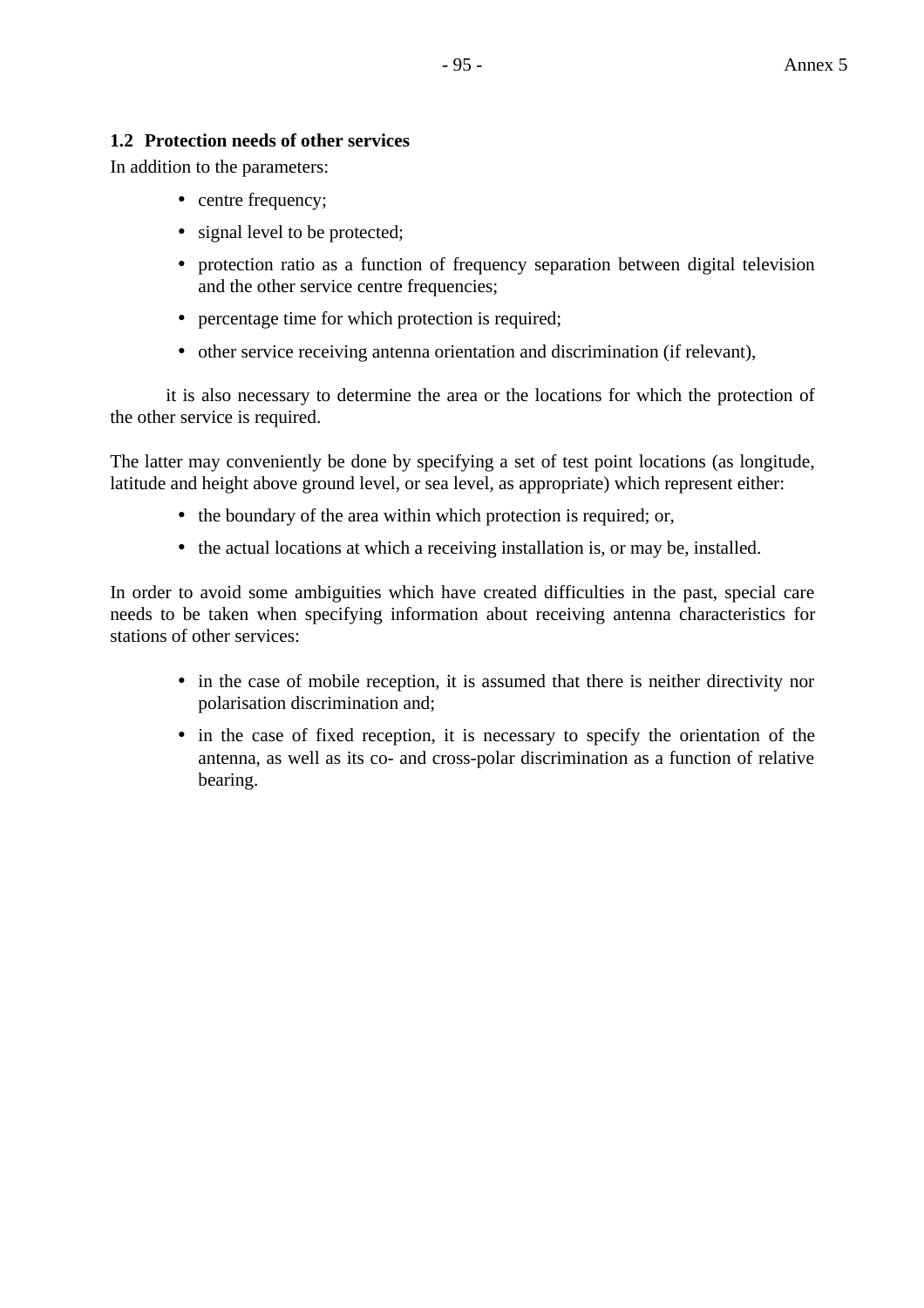### **1.3 Technical elements of other services needed for compatibility calculations**

The parameters which are needed for compatibility calculations are for transmitting and/or receiving terminals:

- modulation:
- frequency;
- bandwidth:
- maximum radiated power;
- azimuthal radiation pattern;
- polarisation;
- polarisation discrimination;
- site co-ordinates and height information(longitude, latitude and height above ground level, or sea level, as appropriate).;
- protection ratio as a function of frequency separation;
- minimum signal level to be protected for a given installation;
- time percentage to be protected;
- coverage area defined by calculation test points (up to 36).

### **1.4 Calculation of the protection of other services**

A calculation should be made for each of the test points used in the definition of the other service. This calculation should take into account:

- the protection ratio for the frequency difference between the other service and the digital television service;
- the signal level from the interfering assignment;
- other service receiving antenna discrimination (polarisation and directivity), where relevant.

From the above information, the nuisance field strength (at each of the test-points) may be calculated for the other service.

The nuisance field strength, En, is defined as:

$$
En = E_i + PR + A
$$

where, expressed in dB:

- $E_i$  = field strength value of DVB-T assignment
- PR = relevant protection ratio
- A = relevant receiving antenna discrimination  $(A \le 0)$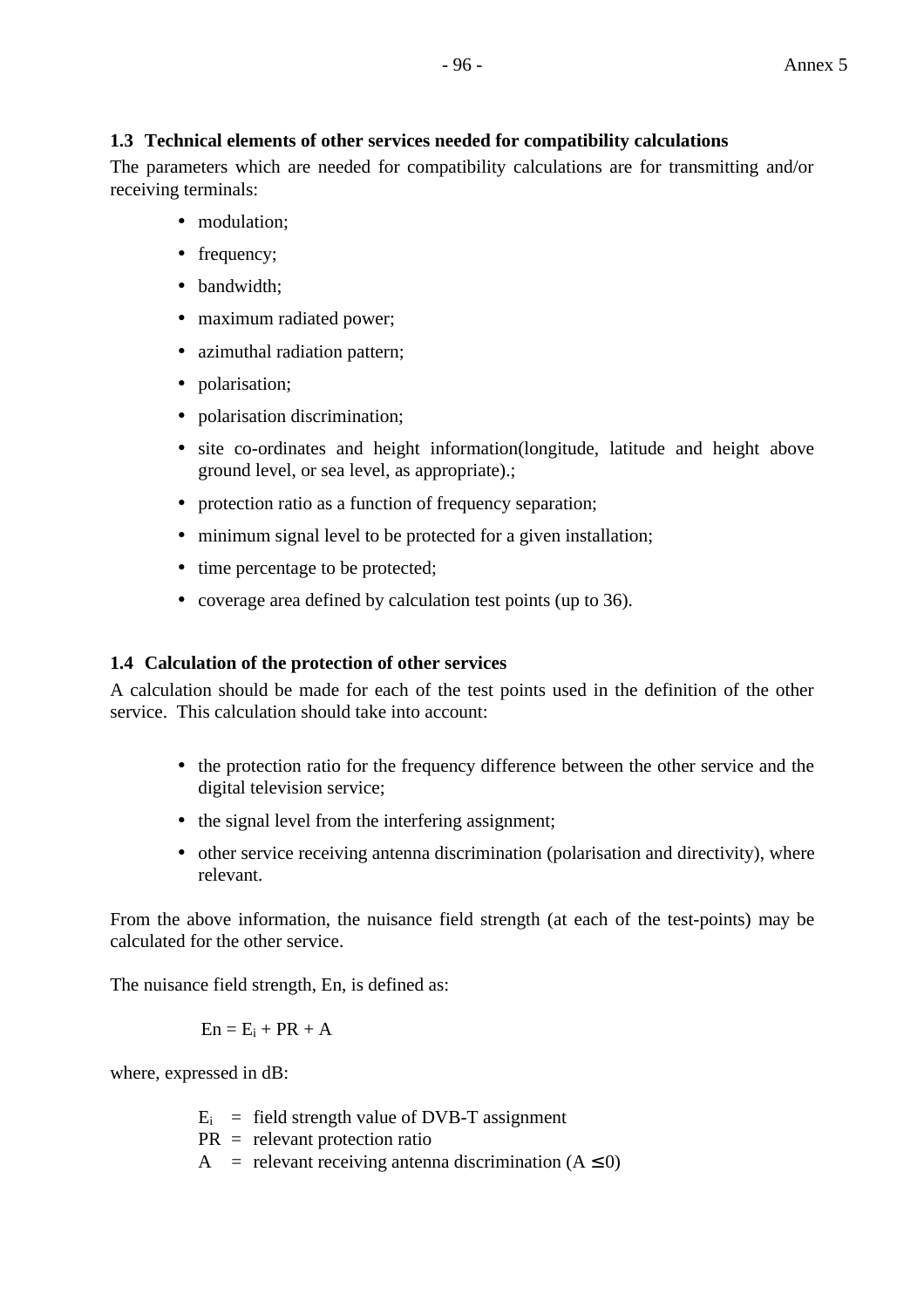During any necessary co-ordination discussions, the nuisance field strength (at each of the test points) may be compared with the minimum signal level to be protected for the other service. (See Annex 4 Section D)

The calculation of the interfering signal level is dependent upon the other service being considered. Rec. ITU-R P.370 (for individual transmitters) or a statistical method (for SFNs) may be used for terrestrial other services, taking into account the relevant percentage of time. However, free-space calculations will be needed for aeronautical (or satellite) services if a line-of-sight condition between other service receiver and interfering transmitter exists.

### **1.5 Calculation of the protection of digital television**

A calculation should be made for each of the test points used in the definition of a digital television coverage area. This calculation should take into account:

- the protection ratio for the frequency difference between the other service and the digital television service;
- the signal level from the other service transmitter;
- the digital television service receiving antenna discrimination (in the case of fixed antenna reception).

From the above information, the nuisance field strength (at each of the boundary test-points) may be calculated for the digital television service.

The nuisance field strength, En, is defined as:

$$
En = E_i + PR + C + A
$$

where, expressed in dB:

- $E_i$  = field strength value of the other service assignment
- PR = relevant protection ratio
- $C =$  propagation correction factor (to achieve a location probability of 95% instead of 50%). See also Annex 1 Section 6.2.
- A = relevant receiving antenna discrimination  $(A \le 0)$

During any necessary co-ordination discussions, the nuisance field strength (at each of the boundary test points) may be compared with the minimum signal level of the digital television service. (See Annex 4 Section E)

### **2. Protection criteria for other services**

Where values are given for the field strength to be protected and receiving antenna height these are default values for the service which **may** be used in the co-ordination procedure if no values are shown in the 'other service station record'. Values 999 or -99 in these boxes indicate that specific values **must** be given in the 'other service station record'. Where the required values have not been included, their development is the subject of further work in accordance with Resolution 3.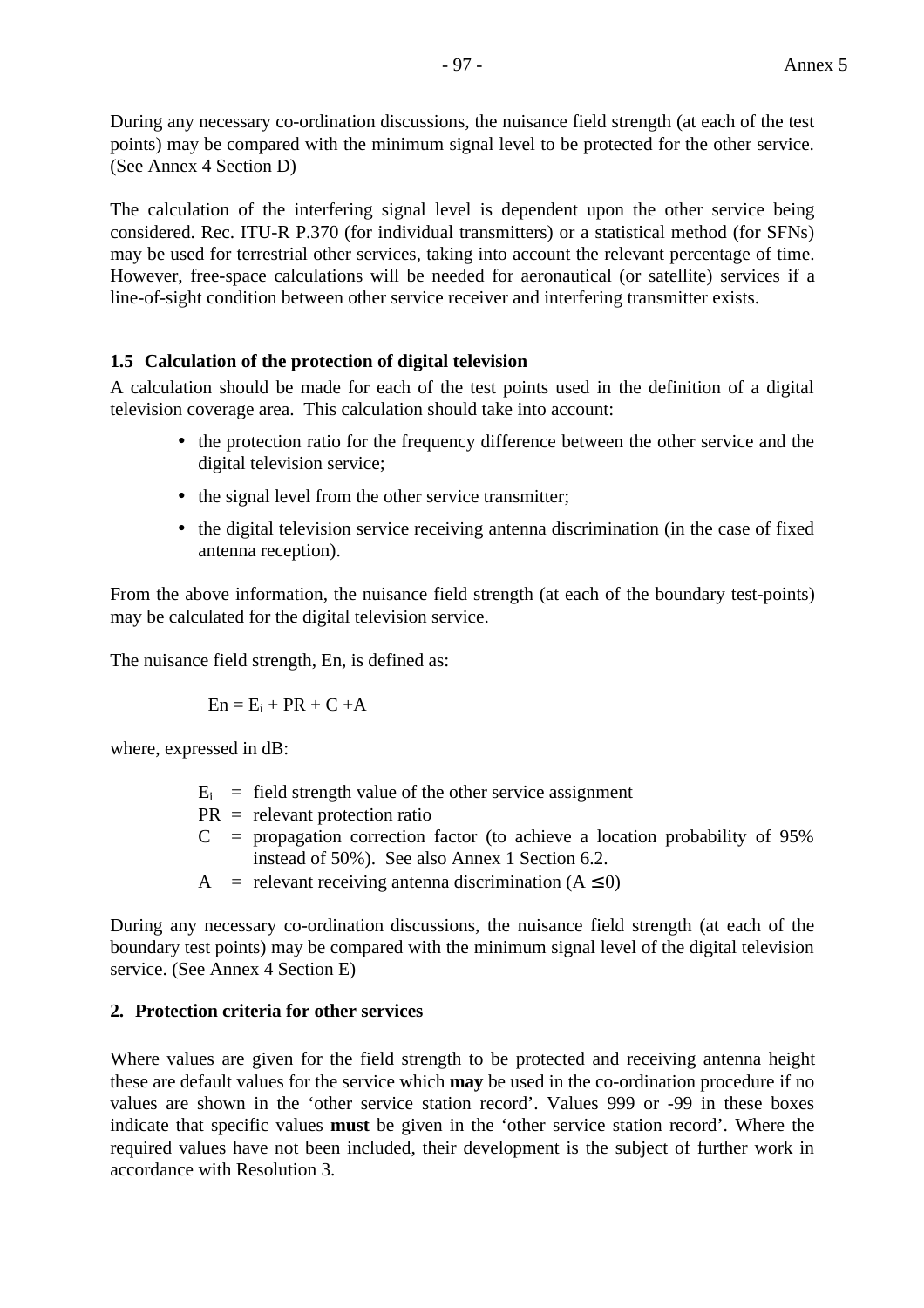∆f is the difference between the centre frequencies of the unwanted and wanted signals (funwanted - fwanted). In the case of Radioastronomy the wanted signal frequency is the centre of the allocated band.

For SAB/SAP equipment which could operate in the range 470-862 MHz, the default field strength to be protected is shown at 650MHz. The default field strength to be protected (E) may be derived at any other frequency (f) from:

$$
E(f) = E(650) + 20\log_{10}(f/650),
$$

where

 $f = frequency in MHz$ ,  $E(650)$  = field strength at a frequency of 650 MHz,  $E(f)$  = field strength at frequency f.

The number 7 or 8 in the 'service identifier' code indicates 7 MHz or 8 MHz DVB-T as the unwanted service.

| Wanted:            | Aero Radio Nav<br><b>RSBN</b> | Default field strength to<br>42<br>be protected $(dB\mu V/m)$ |         |        |     |     |         | Default Receiving<br>antenna height (m) |         | 10 |
|--------------------|-------------------------------|---------------------------------------------------------------|---------|--------|-----|-----|---------|-----------------------------------------|---------|----|
| Service Identifier |                               | AA8                                                           |         |        |     |     |         |                                         |         |    |
| Unwanted           | DVB-T/8 MHz                   |                                                               |         |        |     |     |         |                                         |         |    |
| $\Delta f$ (MHz)   | $-12.0$                       | $-6.0$                                                        | $-4.2$  | $-3.8$ | 0.0 | 3.8 | 4.2     | 6.0                                     | 12.0    |    |
| $PR$ ( $dB$ )      | $-87.2$                       | $-62.2$                                                       | $-50.2$ | 0.0    | 0.0 | 0.0 | $-50.2$ | $-62.2$                                 | $-87.2$ |    |

| Wanted:            | Fixed Link  |        |        | Default field strength to<br>be protected $(dB\mu V/m)$ |     | 26  |     | Default Receiving<br>antenna height (m) |         | -99 |
|--------------------|-------------|--------|--------|---------------------------------------------------------|-----|-----|-----|-----------------------------------------|---------|-----|
| Service Identifier |             | FA8    |        |                                                         |     |     |     |                                         |         |     |
| Unwanted           | DVB-T/8 MHz |        |        |                                                         |     |     |     |                                         |         |     |
| $\Delta f$ (MHz)   | $-10.0$     | $-5.0$ | $-4.0$ | $-3.0$                                                  | 0.0 | 3.0 | 4.0 | 5.0                                     | 10.0    |     |
| $PR$ (dB)          | $-55.0$     | $-4.0$ | 6.0    | 8.5                                                     | 9.0 | 8.5 | 6.0 | $-4.0$                                  | $-55.0$ |     |

| Wanted:            |             | Military fixed |        | Default field strength to<br>be protected $(dB\mu V/m)$ |      |     | 18  |         | Default Receiving<br>antenna height (m) | 35 |
|--------------------|-------------|----------------|--------|---------------------------------------------------------|------|-----|-----|---------|-----------------------------------------|----|
| Service Identifier |             |                | FM8    |                                                         |      |     |     |         |                                         |    |
| Unwanted           | DVB-T/8 MHz |                |        |                                                         |      |     |     |         |                                         |    |
| $\Delta f$ (MHz)   |             | $-10.0$        | $-5.0$ | $-4.0$                                                  | 0.0  | 4.0 | 5.0 | 10.0    |                                         |    |
| $PR$ ( $dB$ )      |             | $-50.0$        | 1.0    | l 1.0                                                   | 14.0 |     |     | $-50.0$ |                                         |    |

| <b>Wanted:</b>     |                                | Studio Transmitter<br>Link |         | Default field strength to<br>be protected $(dB\mu V/m)$ |         |         | 66     | Default Receiving<br>antenna height (m) |      |      | 21   |
|--------------------|--------------------------------|----------------------------|---------|---------------------------------------------------------|---------|---------|--------|-----------------------------------------|------|------|------|
| Service Identifier |                                |                            | GP8     |                                                         |         |         |        |                                         |      |      |      |
| Unwanted           |                                | DVB-T/8 MHz                |         |                                                         |         |         |        |                                         |      |      |      |
| $\Delta f$ (MHz)   |                                | $-12.0$                    | $-10.0$ | $-8.0$                                                  | $-6.0$  | $-4.2$  | $-3.8$ | $-3.6$                                  | 0.0  | 3.6  | 3.8  |
| $PR$ (dB)          | $-17.0$<br>$-18.0$             |                            |         | $-12.0$                                                 | $-9.0$  | $-5.0$  | 36.0   | 43.0                                    | 43.0 | 43.0 | 36.0 |
|                    | 4.2<br>6.0<br>$\Delta f$ (MHz) |                            |         | 8.0                                                     | 10.0    | 12.0    |        |                                         |      |      |      |
| $PR$ (dB)          |                                | $-5.0$                     | $-9.0$  | $-12.0$                                                 | $-17.0$ | $-18.0$ |        |                                         |      |      |      |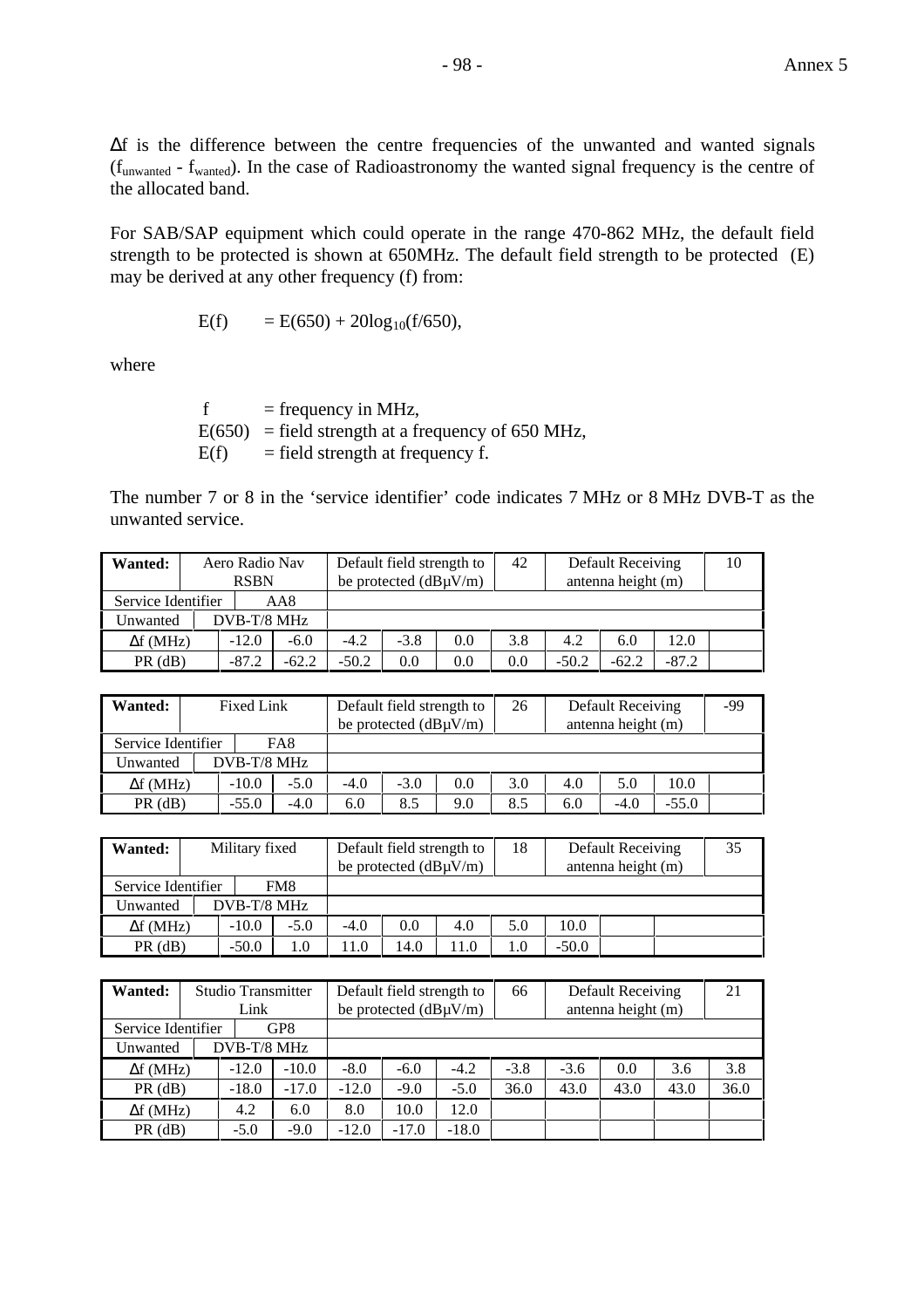| - 99 - | Annex 5<br>$\sim$ |
|--------|-------------------|
|--------|-------------------|

| Wanted:                        |                    | <b>Studio Transmitter</b><br>Link |         |         | Default field strength to<br>be protected $(dB\mu V/m)$ |         | 60.5   |        | Default Receiving<br>antenna height (m) |      | 21   |
|--------------------------------|--------------------|-----------------------------------|---------|---------|---------------------------------------------------------|---------|--------|--------|-----------------------------------------|------|------|
| Service Identifier             | GS <sub>8</sub>    |                                   |         |         |                                                         |         |        |        |                                         |      |      |
| Unwanted                       |                    | DVB-T/8 MHz                       |         |         |                                                         |         |        |        |                                         |      |      |
| $\Delta f$ (MHz)               |                    | $-12.0$                           | $-10.0$ | $-8.0$  | $-6.0$                                                  | $-4.2$  | $-3.8$ | $-3.6$ | 0.0                                     | 3.6  | 3.8  |
| $PR$ (dB)                      | $-17.0$<br>$-18.0$ |                                   |         | $-12.0$ | $-9.0$                                                  | $-5.0$  | 36.0   | 43.0   | 43.0                                    | 43.0 | 36.0 |
| 4.2<br>6.0<br>$\Delta f$ (MHz) |                    |                                   | 8.0     | 10.0    | 12.0                                                    |         |        |        |                                         |      |      |
| $PR$ (dB)                      |                    | $-5.0$                            | $-9.0$  | $-12.0$ | $-17.0$                                                 | $-18.0$ |        |        |                                         |      |      |

| <b>Wanted:</b>     | Medical telemetry |         |         | Default field strength to<br>be protected $(dB\mu V/m)$ |         | 999 | Default Receiving<br>antenna height (m) | 1.5 |
|--------------------|-------------------|---------|---------|---------------------------------------------------------|---------|-----|-----------------------------------------|-----|
| Service Identifier |                   | LA7     |         |                                                         |         |     |                                         |     |
| Unwanted           | $DVB-T/7$ MHz     |         |         |                                                         |         |     |                                         |     |
| $\Delta f$ (MHz)   | $-4.0$            | $-3.4$  | 0.0     | 3.4                                                     | 4.0     |     |                                         |     |
| $PR$ ( $dB$ )      | $-60.0$           | $-12.0$ | $-12.0$ | $-12.0$                                                 | $-60.0$ |     |                                         |     |

| <b>Wanted:</b>     | <b>Medical Telemetry</b> |         |         | Default field strength to<br>be protected $(dB\mu V/m)$ |      | 999 | Default Receiving<br>antenna height (m) | 1.5 |
|--------------------|--------------------------|---------|---------|---------------------------------------------------------|------|-----|-----------------------------------------|-----|
| Service Identifier |                          | LA8     |         |                                                         |      |     |                                         |     |
| Unwanted           | DVB-T/8 MHz              |         |         |                                                         |      |     |                                         |     |
| $\Delta f$ (MHz)   | $-4.5$                   | $-3.9$  | 0.0     | 3.9                                                     | 4.5  |     |                                         |     |
| $PR$ (dB)          | $-60.0$                  | $-13.0$ | $-13.0$ | $-13.0$                                                 | 60.0 |     |                                         |     |

| <b>Wanted:</b>     | <b>Hearing Aids</b> |        |     | Default field strength to  |     |  | Default Receiving  | 1.5 |
|--------------------|---------------------|--------|-----|----------------------------|-----|--|--------------------|-----|
|                    |                     |        |     | be protected $(dB\mu V/m)$ |     |  | antenna height (m) |     |
| Service Identifier |                     | LB7    |     |                            |     |  |                    |     |
| Unwanted           | $DVB-T/7 MHz$       |        |     |                            |     |  |                    |     |
| $\Delta f$ (MHz)   | $-4.0$              | $-3.4$ | 0.0 | 3.4                        | 4.0 |  |                    |     |
| $PR$ (dB)          |                     |        |     |                            |     |  |                    |     |

Missing values need to be provided, according to the procedure in Resolution 3.

| Wanted:            | <b>Hearing Aids</b> |        |     | Default field strength to<br>be protected $(dB\mu V/m)$ |     |  | Default Receiving<br>antenna height (m) | 1.5 |
|--------------------|---------------------|--------|-----|---------------------------------------------------------|-----|--|-----------------------------------------|-----|
| Service Identifier |                     | LB8    |     |                                                         |     |  |                                         |     |
| Unwanted           | $DVB-T/8$ MHz       |        |     |                                                         |     |  |                                         |     |
| $\Delta f$ (MHz)   | $-4.5$              | $-3.9$ | 0.0 | 3.9                                                     | 4.5 |  |                                         |     |
| $PR$ ( $dB$ )      |                     |        |     |                                                         |     |  |                                         |     |

Missing values need to be provided, according to the procedure in Resolution 3.

| Wanted:            | <b>Short Range Devices</b> |        |     | Default field strength to<br>be protected $(dB\mu V/m)$ |         |  | Default Receiving<br>antenna height (m) |  |
|--------------------|----------------------------|--------|-----|---------------------------------------------------------|---------|--|-----------------------------------------|--|
| Service Identifier |                            | LC7    |     |                                                         |         |  |                                         |  |
| Unwanted           | $DVB-T/7$ MHz              |        |     |                                                         |         |  |                                         |  |
| $\Delta f$ (MHz)   | $-4.0$                     | $-3.4$ | 0.0 | 3.4                                                     | 4.0     |  |                                         |  |
| $PR$ ( $dB$ )      | 22.0<br>$-22.0$            |        |     | 22.0                                                    | $-22.0$ |  |                                         |  |

Missing values need to be provided, according to the procedure in Resolution 3.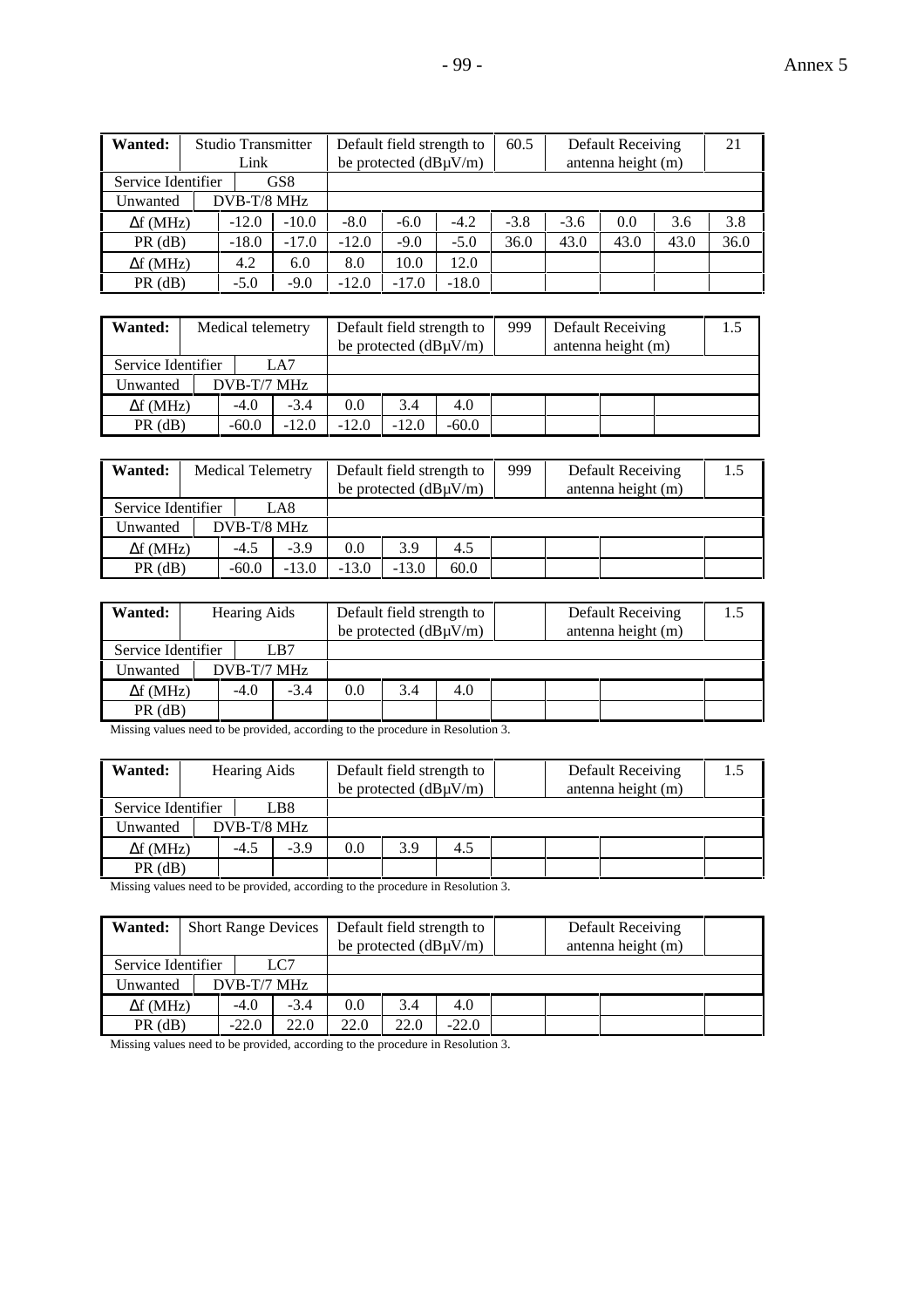| Wanted:            | <b>Short Range Devices</b> |        |      | Default field strength to<br>be protected $(dB\mu V/m)$ |         |  | Default Receiving<br>antenna height (m) |  |
|--------------------|----------------------------|--------|------|---------------------------------------------------------|---------|--|-----------------------------------------|--|
| Service Identifier |                            | LC8    |      |                                                         |         |  |                                         |  |
| Unwanted           | $DVB-T/8$ MHz              |        |      |                                                         |         |  |                                         |  |
| $\Delta f$ (MHz)   | $-4.5$                     | $-3.9$ | 0.0  | 3.9                                                     | 4.5     |  |                                         |  |
| $PR$ ( $dB$ )      | $-22.0$                    | 21.0   | 21.0 | 21.0                                                    | $-22.0$ |  |                                         |  |

Missing values need to be provided, according to the procedure in Resolution 3.

| <b>Wanted:</b>     | <b>Tactical Radio</b><br>Relay |         |     | Default field strength to<br>be protected $(dB\mu V/m)$ |         | 27 | Default Receiving<br>antenna height (m) | 10 |
|--------------------|--------------------------------|---------|-----|---------------------------------------------------------|---------|----|-----------------------------------------|----|
| Service Identifier |                                | MD8     |     |                                                         |         |    |                                         |    |
| Unwanted           | DVB-T/8 MHz                    |         |     |                                                         |         |    |                                         |    |
| $\Delta f$ (MHz)   | $-4.23$                        | $-3.77$ | 0.0 | 3.77                                                    | 4.23    |    |                                         |    |
| $PR$ (dB)          | $-48.0$                        | 2.0     | 2.0 | 2.0                                                     | $-48.0$ |    |                                         |    |

| Wanted:            | <b>Tactical Radio</b><br>Relay |         |        | Default field strength to<br>be protected $(dB\mu V/m)$ |        | 27      |         | Default Receiving<br>antenna height (m) | 17 |
|--------------------|--------------------------------|---------|--------|---------------------------------------------------------|--------|---------|---------|-----------------------------------------|----|
| Service Identifier |                                | MF8     |        |                                                         |        |         |         |                                         |    |
| Unwanted           | DVB-T/8 MHz                    |         |        |                                                         |        |         |         |                                         |    |
| $\Delta f$ (MHz)   | $-6.5$                         | $-5.0$  | $-3.5$ | 0.0                                                     | 3.5    | 5.0     | 6.5     |                                         |    |
| $PR$ ( $dB$ )      | $-40.7$                        | $-20.7$ | $-0.7$ | $-0.7$                                                  | $-0.7$ | $-20.7$ | $-40.7$ |                                         |    |

| <b>Wanted:</b>     |                    | Mobile Link        |         |         | Default field strength to<br>be protected $(dB\mu V/m)$ |         | 25.5   |        | Default Receiving<br>antenna height (m) |      |     |
|--------------------|--------------------|--------------------|---------|---------|---------------------------------------------------------|---------|--------|--------|-----------------------------------------|------|-----|
| Service Identifier |                    | MH <sub>8</sub>    |         |         |                                                         |         |        |        |                                         |      |     |
| Unwanted           |                    | DVB-T/8 MHz        |         |         |                                                         |         |        |        |                                         |      |     |
| $\Delta f$ (MHz)   |                    | $-12.0$            | $-10.0$ | $-8.0$  | $-6.0$                                                  | $-4.2$  | $-3.8$ | $-3.6$ | 0.0                                     | 3.6  | 3.8 |
| $PR$ ( $dB$ )      |                    | $-50.0$<br>$-50.0$ |         | $-45.0$ | $-40.0$                                                 | $-35.0$ | 7.0    | 12.0   | 12.0                                    | 12.0 | 7.0 |
| $\Delta f$ (MHz)   | 4.2<br>6.0         |                    | 8.0     | 10.0    | 12.0                                                    |         |        |        |                                         |      |     |
| $PR$ ( $dB$ )      | $-40.0$<br>$-35.0$ |                    |         | $-45.0$ | $-50.0$                                                 | $-50.0$ |        |        |                                         |      |     |

| Wanted:            | Mobile System |        |     | Default field strength to<br>be protected $(dB\mu V/m)$ |         | 999 | Default Receiving<br>antenna height (m) | 1.5 |
|--------------------|---------------|--------|-----|---------------------------------------------------------|---------|-----|-----------------------------------------|-----|
| Service Identifier |               | MM7    |     |                                                         |         |     |                                         |     |
| Unwanted           | $DVB-T/7$ MHz |        |     |                                                         |         |     |                                         |     |
| $\Delta f$ (MHz)   | $-4.0$        | $-3.4$ | 0.0 | 3.4                                                     | 4.0     |     |                                         |     |
| $PR$ ( $dB$ )      | $-60.0$       | 6.0    | 6.0 | 6.0                                                     | $-60.0$ |     |                                         |     |

| Wanted:            | Mobile System |        |     | Default field strength to<br>be protected $(dB\mu V/m)$ |         | 999 | Default Receiving<br>antenna height (m) |  |
|--------------------|---------------|--------|-----|---------------------------------------------------------|---------|-----|-----------------------------------------|--|
| Service Identifier |               | MM8    |     |                                                         |         |     |                                         |  |
| Unwanted           | DVB-T/8 MHz   |        |     |                                                         |         |     |                                         |  |
| $\Delta f$ (MHz)   | $-4.5$        | $-3.9$ | 0.0 | 3.9                                                     | 4.5     |     |                                         |  |
| $PR$ (dB)          | $-60.0$       | 5.0    | 5.0 | 5.0                                                     | $-60.0$ |     |                                         |  |

| Wanted:            | PMR, Trunked<br><b>Systems</b> |        |         | Default field strength to<br>be protected $(dB\mu V/m)$ |         | 24 | Default Receiving<br>antenna height (m) | 1.5 |
|--------------------|--------------------------------|--------|---------|---------------------------------------------------------|---------|----|-----------------------------------------|-----|
| Service Identifier |                                | MT7    |         |                                                         |         |    |                                         |     |
| Unwanted           | DVB-T/7 MHz                    |        |         |                                                         |         |    |                                         |     |
| $\Delta f$ (MHz)   | $-4.0$                         | $-3.4$ | 0.0     | 3.4                                                     | 4.0     |    |                                         |     |
| $PR$ ( $dB$ )      | $-18.0$<br>$-58.0$             |        | $-18.0$ | $-18.0$                                                 | $-58.0$ |    |                                         |     |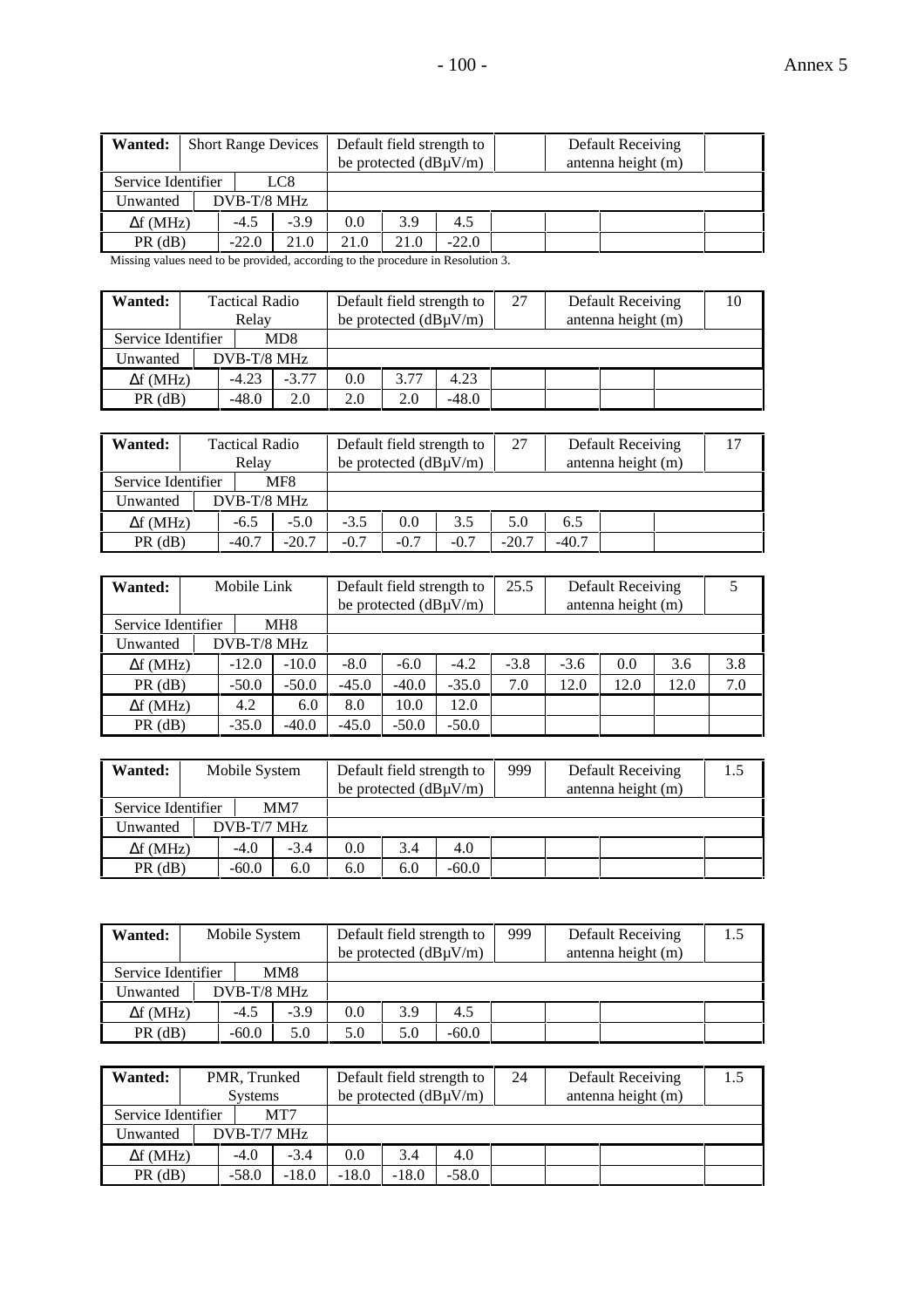| Wanted:            | PMR, Trunked<br><b>Systems</b> |                 |         | Default field strength to<br>be protected $(dB\mu V/m)$ |         | 24 | Default Receiving<br>antenna height (m) | 1.5 |
|--------------------|--------------------------------|-----------------|---------|---------------------------------------------------------|---------|----|-----------------------------------------|-----|
| Service Identifier |                                | MT <sub>8</sub> |         |                                                         |         |    |                                         |     |
| Unwanted           | DVB-T/8 MHz                    |                 |         |                                                         |         |    |                                         |     |
| $\Delta f$ (MHz)   | $-4.5$                         | $-3.9$          | 0.0     | 3.9                                                     | 4.5     |    |                                         |     |
| $PR$ ( $dB$ )      | $-19.0$<br>$-58.0$             |                 | $-19.0$ | $-19.0$                                                 | $-58.0$ |    |                                         |     |

| Wanted:            | Radiomicrophone<br>(Companded) |         |         | Default field strength to<br>be protected $(dB\mu V/m)$ |         | 68      |         | <b>Default Receiving</b><br>antenna height (m) |      | 1.5  |
|--------------------|--------------------------------|---------|---------|---------------------------------------------------------|---------|---------|---------|------------------------------------------------|------|------|
| Service Identifier |                                | NR7     |         | at Frequency (MHz)                                      |         | 650     |         |                                                |      |      |
| Unwanted           | DVB-T/7 MHz                    |         |         |                                                         |         |         |         |                                                |      |      |
| $\Delta f$ (MHz)   | $-10.5$                        | $-8.75$ | $-7.0$  | $-5.25$                                                 | $-3.68$ | $-3.32$ | $-3.15$ | 0.0                                            | 3.15 | 3.32 |
| $PR$ ( $dB$ )      | $-49.0$                        | $-49.0$ | $-44.0$ | $-39.0$                                                 | $-34.0$ | 8.0     | 13.0    | 13.0                                           | 13.0 | 8.0  |
| $\Delta f$ (MHz)   | 3.68                           | 5.25    | 7.0     | 8.75                                                    | 10.5    |         |         |                                                |      |      |
| $PR$ ( $dB$ )      | $-34.0$                        | $-39.0$ | $-44.0$ | $-49.0$                                                 | $-49.0$ |         |         |                                                |      |      |

| Wanted:            | Radiomicrophone |         |         | Default field strength to  |         | 68     |        | Default Receiving  |      | 1.5 |
|--------------------|-----------------|---------|---------|----------------------------|---------|--------|--------|--------------------|------|-----|
|                    | (Companded)     |         |         | be protected $(dB\mu V/m)$ |         |        |        | antenna height (m) |      |     |
| Service Identifier |                 | NR8     |         | at Frequency (MHz)         |         | 650    |        |                    |      |     |
| Unwanted           | DVB-T/8 MHz     |         |         |                            |         |        |        |                    |      |     |
| $\Delta f$ (MHz)   | $-12.0$         | $-10.0$ | $-8.0$  | $-6.0$                     | $-4.2$  | $-3.8$ | $-3.6$ | 0.0                | 3.6  | 3.8 |
| $PR$ ( $dB$ )      | $-50.0$         | $-50.0$ | $-45.0$ | $-40.0$                    | $-35.0$ | 7.0    | 12.0   | 12.0               | 12.0 | 7.0 |
| $\Delta f$ (MHz)   | 4.2             | 6.0     | 8.0     | 10.0                       | 12.0    |        |        |                    |      |     |
| $PR$ ( $dB$ )      | $-35.0$         | $-40.0$ | $-45.0$ | $-50.0$                    | $-50.0$ |        |        |                    |      |     |

| Wanted:            | OB link, (stereo<br>non-companded) |         |         | Default field strength to<br>be protected $(dB\mu V/m)$ |         | 86      | Default Receiving<br>antenna height (m) |      |      | 10   |
|--------------------|------------------------------------|---------|---------|---------------------------------------------------------|---------|---------|-----------------------------------------|------|------|------|
| Service Identifier |                                    | NS7     |         | at Frequency (MHz)                                      |         | 650     |                                         |      |      |      |
| Unwanted           | DVB-T/7 MHz                        |         |         |                                                         |         |         |                                         |      |      |      |
| $\Delta f$ (MHz)   | $-10.5$                            | $-8.75$ | $-7.0$  | $-5.25$                                                 | $-3.68$ | $-3.32$ | $-3.15$                                 | 0.0  | 3.15 | 3.32 |
| $PR$ (dB)          | $-17.0$                            | $-16.0$ | $-11.0$ | $-8.0$                                                  | $-4.0$  | 37.0    | 44.0                                    | 44.0 | 44.0 | 37.0 |
| $\Delta f$ (MHz)   | 3.68                               | 5.25    | 7.0     | 8.75                                                    | 10.5    |         |                                         |      |      |      |
| $PR$ ( $dB$ )      | $-4.0$                             | $-8.0$  | $-11.0$ | $-16.0$                                                 | $-17.0$ |         |                                         |      |      |      |

| Wanted:            | OB link (stereo, |                 |         | Default field strength to  |         | 86     |        | Default Receiving  |      | 10   |
|--------------------|------------------|-----------------|---------|----------------------------|---------|--------|--------|--------------------|------|------|
|                    | non-companded)   |                 |         | be protected $(dB\mu V/m)$ |         |        |        | antenna height (m) |      |      |
| Service Identifier |                  | NS <sub>8</sub> |         | at Frequency (MHz)         |         | 650    |        |                    |      |      |
| Unwanted           | DVB-T/8 MHz      |                 |         |                            |         |        |        |                    |      |      |
| $\Delta f$ (MHz)   | $-12.0$          | $-10.0$         | $-8.0$  | $-6.0$                     | $-4.2$  | $-3.8$ | $-3.6$ | 0.0                | 3.6  | 3.8  |
| $PR$ ( $dB$ )      | $-18.0$          | $-17.0$         | $-12.0$ | $-9.0$                     | $-5.0$  | 36.0   | 43.0   | 43.0               | 43.0 | 36.0 |
| $\Delta f$ (MHz)   | 4.2              | 6.0             | 8.0     | 10.0                       | 12.0    |        |        |                    |      |      |
| $PR$ ( $dB$ )      | $-5.0$           | $-9.0$          | $-12.0$ | $-17.0$                    | $-18.0$ |        |        |                    |      |      |

| Wanted:            | Talkback (Non- |         |         | Default field strength to  |         | 31      |         | <b>Default Receiving</b> |         | 1.5     |
|--------------------|----------------|---------|---------|----------------------------|---------|---------|---------|--------------------------|---------|---------|
|                    | Companded)     |         |         | be protected $(dB\mu V/m)$ |         |         |         | antenna height (m)       |         |         |
| Service Identifier |                | NT7     |         | at Frequency (MHz)         |         | 650     |         |                          |         |         |
| Unwanted           | DVB-T/7 MHz    |         |         |                            |         |         |         |                          |         |         |
| $\Delta f$ (MHz)   | $-10.5$        | $-8.75$ | $-7.0$  | $-5.25$                    | $-3.68$ | $-3.32$ | $-3.15$ | 0.0                      | 3.15    | 3.32    |
| $PR$ ( $dB$ )      | $-96.0$        | $-91.0$ | $-84.0$ | $-79.0$                    | $-69.0$ | $-19.0$ | $-13.0$ | $-13.0$                  | $-13.0$ | $-19.0$ |
| $\Delta f$ (MHz)   | 3.68           | 5.25    | 7.0     | 8.75                       | 10.5    |         |         |                          |         |         |
| $PR$ (dB)          | $-69.0$        | $-79.0$ | $-84.0$ | $-91.0$                    | $-96.0$ |         |         |                          |         |         |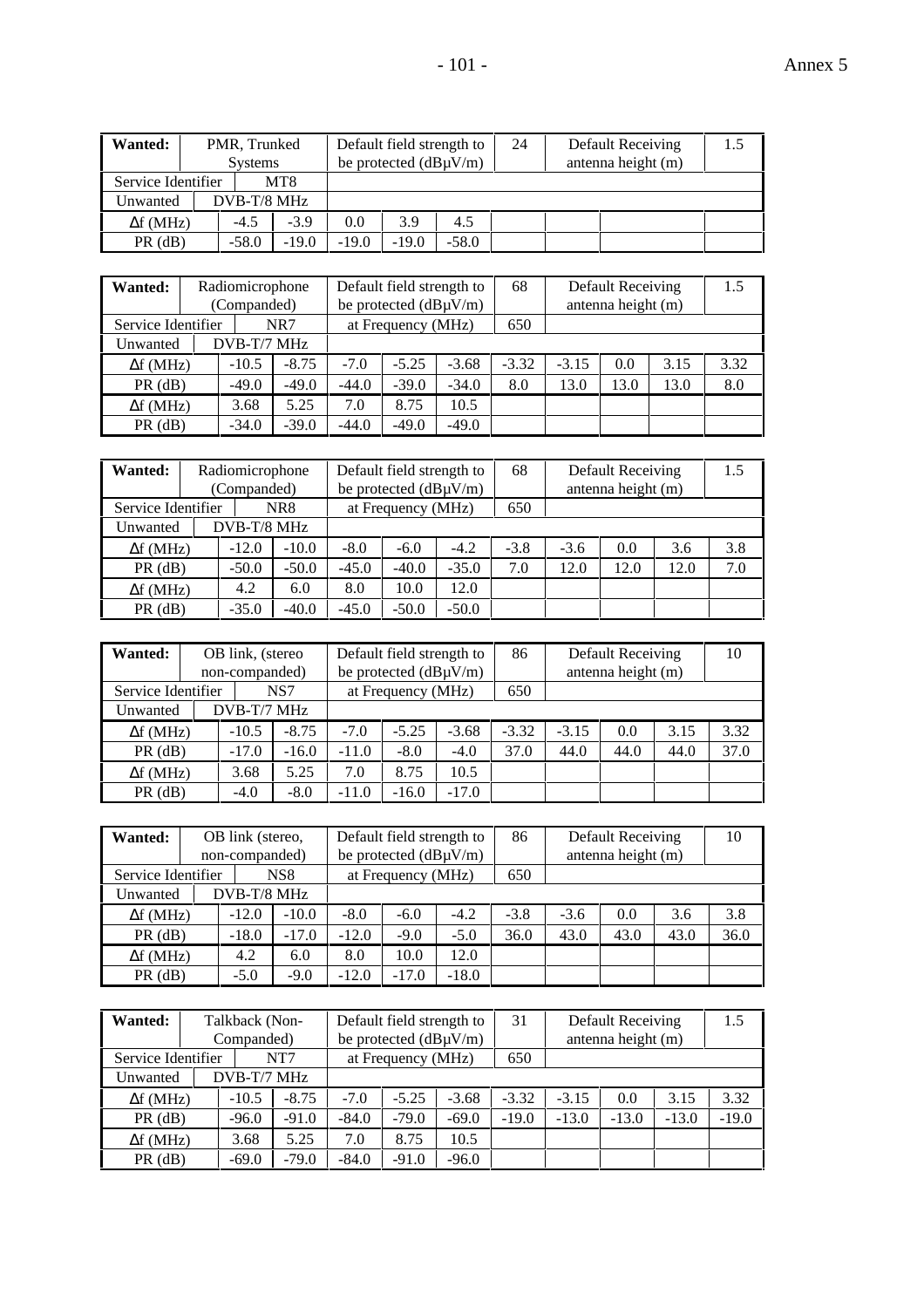| Wanted:            | Talkback (Non-<br>companded) |                 |         | Default field strength to<br>be protected $(dB\mu V/m)$ |         | 31      |         | Default Receiving<br>antenna height (m) |         | 1.5     |
|--------------------|------------------------------|-----------------|---------|---------------------------------------------------------|---------|---------|---------|-----------------------------------------|---------|---------|
| Service Identifier |                              | NT <sub>8</sub> |         | at Frequency (MHz)                                      |         | 650     |         |                                         |         |         |
| Unwanted           | DVB-T/8 MHz                  |                 |         |                                                         |         |         |         |                                         |         |         |
| $\Delta f$ (MHz)   | $-12.0$                      | $-10.0$         | $-8.0$  | $-6.0$                                                  | $-4.2$  | $-3.8$  | $-3.6$  | 0.0                                     | 3.6     | 3.8     |
| $PR$ (dB)          | $-97.0$                      | $-92.0$         | $-85.0$ | $-80.0$                                                 | $-70.0$ | $-20.0$ | $-14.0$ | $-14.0$                                 | $-14.0$ | $-20.0$ |
| $\Delta f$ (MHz)   | 4.2                          | 6.0             | 8.0     | 10.0                                                    | 12.0    |         |         |                                         |         |         |
| $PR$ ( $dB$ )      | $-70.0$                      | $-80.0$         | $-85.0$ | $-92.0$                                                 | $-97.0$ |         |         |                                         |         |         |

| Wanted:            | Radio Astronomy<br><b>CH38</b><br>single telescope |         |        | Default field strength to<br>be protected $(dB\mu V/m)$ |        | $-39$   |         | <b>Default Receiving</b><br>antenna height (m) | 50 |
|--------------------|----------------------------------------------------|---------|--------|---------------------------------------------------------|--------|---------|---------|------------------------------------------------|----|
| Service Identifier | XA8                                                |         |        |                                                         |        |         |         |                                                |    |
| Unwanted           | DVB-T/8 MHz                                        |         |        |                                                         |        |         |         |                                                |    |
| $\Delta f$ (MHz)   | $-9.0$                                             | $-7.0$  | $-6.8$ | 0.0                                                     | 6.8    | 7.0     | 9.0     |                                                |    |
| $PR$ ( $dB$ )      | $-66.2$                                            | $-45.8$ | $-1.2$ | $-1.2$                                                  | $-1.2$ | $-45.8$ | $-66.2$ |                                                |    |

| <b>Wanted:</b>     | Radio Astronomy<br>CH <sub>38</sub><br>interferometer |         |        | Default field strength to<br>be protected $(dB\mu V/m)$ |        | $-33$   |         | Default Receiving<br>antenna height (m) | 10 |
|--------------------|-------------------------------------------------------|---------|--------|---------------------------------------------------------|--------|---------|---------|-----------------------------------------|----|
| Service Identifier | XB8                                                   |         |        |                                                         |        |         |         |                                         |    |
| Unwanted           | DVB-T/8 MHz                                           |         |        |                                                         |        |         |         |                                         |    |
| $\Delta f$ (MHz)   | $-9.0$                                                | $-7.0$  | $-6.8$ | 0.0                                                     | 6.8    | 7.0     | 9.0     |                                         |    |
| $PR$ ( $dB$ )      | $-66.2$                                               | $-45.8$ | $-1.2$ | $-1.2$                                                  | $-1.2$ | $-45.8$ | $-66.2$ |                                         |    |

| Wanted:            | Radio Astronomy<br><b>CH38</b><br>VLBI |         | Default field strength to<br>be protected $(dB\mu V/m)$ |        |        |         |         | Default Receiving<br>antenna height (m) | 50 |
|--------------------|----------------------------------------|---------|---------------------------------------------------------|--------|--------|---------|---------|-----------------------------------------|----|
| Service Identifier | XC8                                    |         |                                                         |        |        |         |         |                                         |    |
| Unwanted           | $DVB-T/8$ MHz                          |         |                                                         |        |        |         |         |                                         |    |
| $\Delta f$ (MHz)   | $-9.0$                                 | $-7.0$  | $-6.8$                                                  | 0.0    | 6.8    | 7.0     | 9.0     |                                         |    |
| $PR$ ( $dB$ )      | $-66.2$                                | $-45.8$ | $-1.2$                                                  | $-1.2$ | $-1.2$ | $-45.8$ | $-66.2$ |                                         |    |

| $PR$ ( $dB$ )    |                           | $-66.2$ | $-45.8$ | $-1.2$ | $-1.2$                     | $-1.2$ | $-45.8$ | $-66.2$ |                    |  |
|------------------|---------------------------|---------|---------|--------|----------------------------|--------|---------|---------|--------------------|--|
|                  |                           |         |         |        |                            |        |         |         |                    |  |
| <b>Wanted:</b>   | CH <sub>36</sub> Airport  |         |         |        | Default field strength to  |        | $-12$   |         | Default Receiving  |  |
|                  | Radars (UK)               |         |         |        | be protected $(dB\mu V/m)$ |        |         |         | antenna height (m) |  |
|                  | XG8<br>Service Identifier |         |         |        |                            |        |         |         |                    |  |
| Unwanted         | DVB-T/8 MHz               |         |         |        |                            |        |         |         |                    |  |
| $\Delta f$ (MHz) |                           | $-5.0$  | $-4.0$  | $-3.0$ | 0.0                        | 3.0    | 4.0     | 5.0     |                    |  |
| $PR$ ( $dB$ )    |                           | $-79.0$ | $-40.0$ | 0.0    | 0.0                        | 0.0    | $-40.0$ | $-79.0$ |                    |  |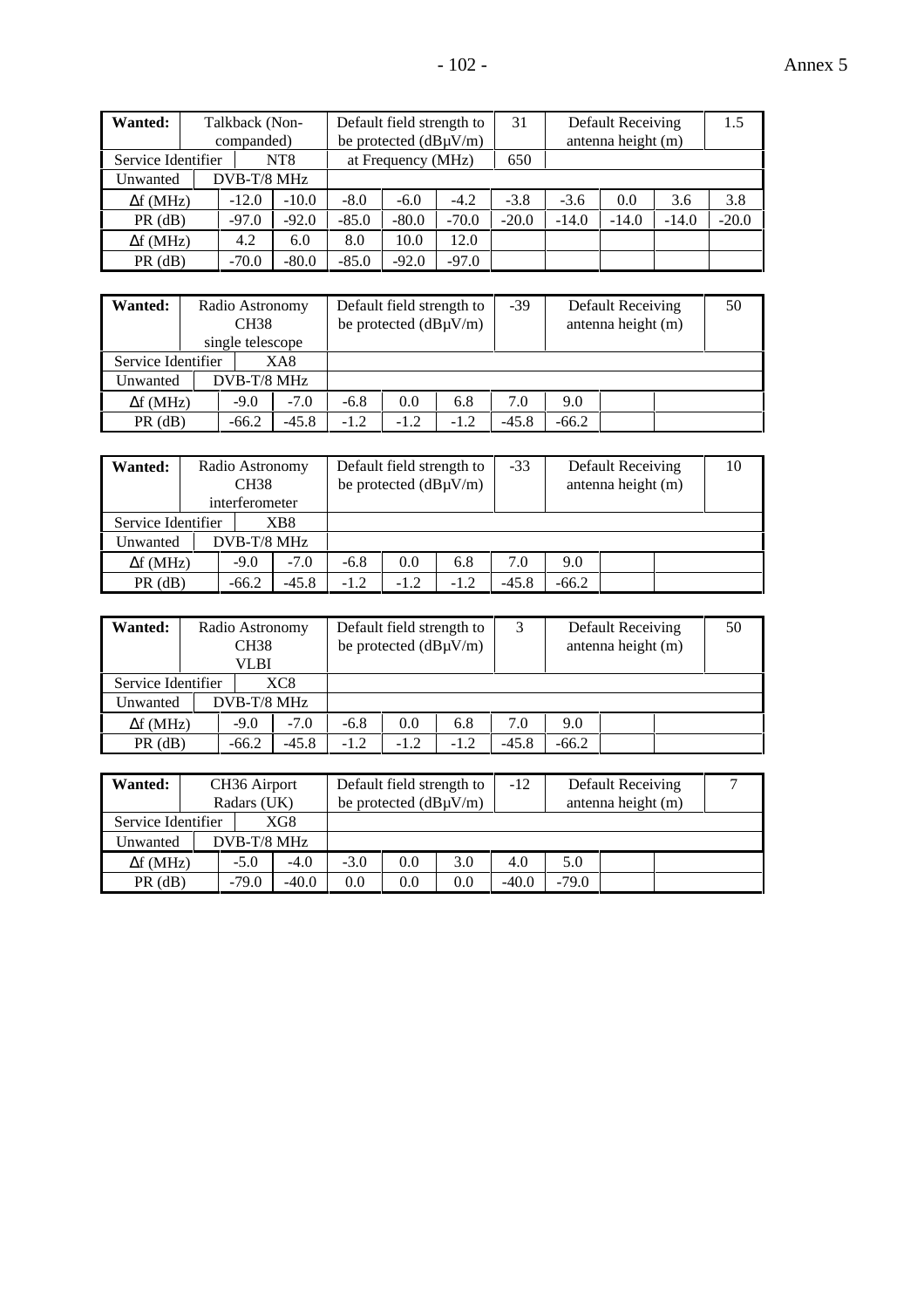### **3. Protection criteria for DVB-T**

Where values are given for the effective radiated power and antenna height these are default values for the service which **may** be used in the co-ordination procedure if no values are shown in the 'other service station record'. Values of 999 or -99 in these boxes indicate that specific values **must** be given in the 'other service station record'. Where the required values have not been included, their development is the subject of further work in accordance with Resolution 3.

∆f is the difference between the centre frequencies of the unwanted and wanted signals  $(f<sub>unwanted</sub> - f<sub>wanted</sub>).$ 

All the protection ratios given relate to the system mode used for the reference receiving conditions in Annex 1 Section 8, that is with a required C/N value of 20 dB.

The number 7 or 8 in the 'service identifier' code indicates 7 MHz or 8 MHz DVB-T as the wanted service.

| Wanted           |                    | DVB-T/8 MHz |                               |  |                         |  |    |  |                                            |  |  |
|------------------|--------------------|-------------|-------------------------------|--|-------------------------|--|----|--|--------------------------------------------|--|--|
|                  | Unwanted           |             | Aero Radio Nav<br><b>RSBN</b> |  | Default e.r.p.<br>(dBW) |  | 27 |  | Default Transmitting<br>antenna height (m) |  |  |
|                  | Service Identifier |             | AA8                           |  |                         |  |    |  |                                            |  |  |
| $\Delta f$ (MHz) |                    |             |                               |  |                         |  |    |  |                                            |  |  |
| $PR$ (dB)        |                    |             |                               |  |                         |  |    |  |                                            |  |  |

Missing values need to be provided, according to the procedure in Resolution 3.

| Wanted             |      | DVB-T/8 MHz |            |                         |  |    |                                                   |     |
|--------------------|------|-------------|------------|-------------------------|--|----|---------------------------------------------------|-----|
| Unwanted           |      |             | Fixed Link | Default e.r.p.<br>(dBW) |  | 18 | <b>Default Transmitting</b><br>antenna height (m) | -99 |
| Service Identifier |      |             | FA8        |                         |  |    |                                                   |     |
| $\Delta f$ (MHz)   |      |             |            |                         |  |    |                                                   |     |
| PR                 | (dB) |             |            |                         |  |    |                                                   |     |

Missing values need to be provided, according to the procedure in Resolution 3.

| Wanted             |  | DVB-T/8 MHz    |  |                |  |  |  |                             |  |  |    |
|--------------------|--|----------------|--|----------------|--|--|--|-----------------------------|--|--|----|
| Unwanted           |  | Military Fixed |  | Default e.r.p. |  |  |  | <b>Default Transmitting</b> |  |  | 35 |
|                    |  | Link           |  | (dBW)          |  |  |  | antenna height (m)          |  |  |    |
| Service Identifier |  | FM8            |  |                |  |  |  |                             |  |  |    |
| $\Delta f$ (MHz)   |  |                |  |                |  |  |  |                             |  |  |    |
| $PR$ (dB)          |  |                |  |                |  |  |  |                             |  |  |    |

Missing values need to be provided, according to the procedure in Resolution 3.

| Wanted             |  | $DVB-T/8 MHz$           |         |                |     |     |         |                             |  |  |    |
|--------------------|--|-------------------------|---------|----------------|-----|-----|---------|-----------------------------|--|--|----|
| Unwanted           |  | Studio                  |         | Default e.r.p. |     | 15  |         | <b>Default Transmitting</b> |  |  | 21 |
|                    |  | <b>Transmitter Link</b> |         | (dBW)          |     |     |         | antenna height (m)          |  |  |    |
| Service Identifier |  | GP8                     |         |                |     |     |         |                             |  |  |    |
| $\Delta f$ (MHz)   |  | $-12$                   | $-4.5$  | $-3.9$         | 0.0 | 3.9 | 4.5     | 12.0                        |  |  |    |
| $PR$ (dB)          |  | $-32.0$                 | $-27.0$ | 4.0            | 4.0 | 4.0 | $-27.0$ | $-32.0$                     |  |  |    |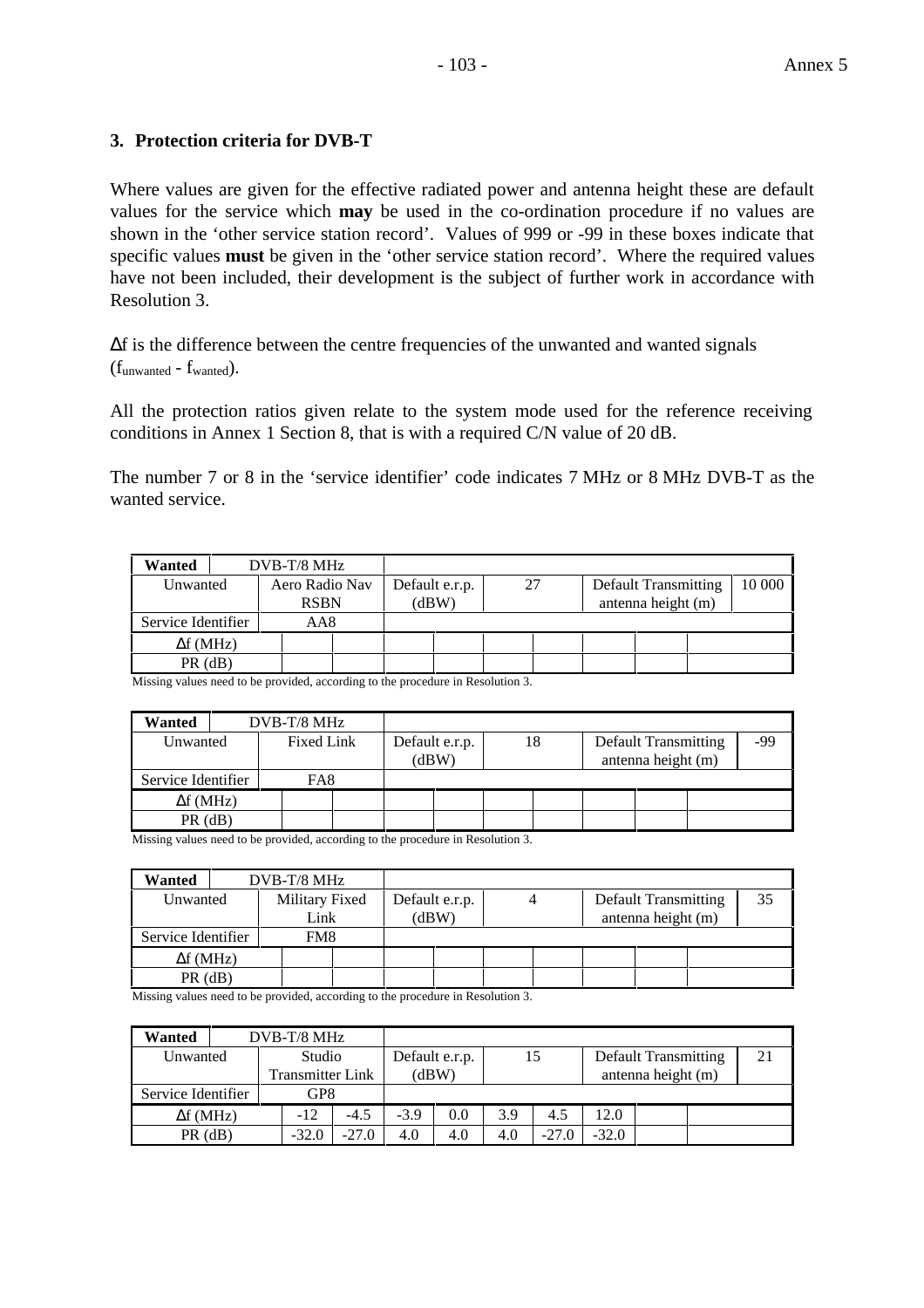| Wanted             |                            | $DVB-T/8$ MHz |         |                         |     |     |         |                                                   |    |  |
|--------------------|----------------------------|---------------|---------|-------------------------|-----|-----|---------|---------------------------------------------------|----|--|
| Unwanted           | Studio<br>Transmitter Link |               |         | Default e.r.p.<br>(dBW) |     | 10  |         | <b>Default Transmitting</b><br>antenna height (m) | 21 |  |
| Service Identifier |                            | GS8           |         |                         |     |     |         |                                                   |    |  |
| $\Delta f$ (MHz)   |                            | $-12.0$       | $-4.5$  | $-3.9$                  | 0.0 | 3.9 | 4.5     | 12.0                                              |    |  |
| $PR$ (dB)          |                            | $-32.0$       | $-27.0$ | 4.0                     | 4.0 | 4.0 | $-27.0$ | $-32.0$                                           |    |  |

| Wanted             | $DVB-T/7 MHz$ |         |        |                |     |         |         |                             |     |
|--------------------|---------------|---------|--------|----------------|-----|---------|---------|-----------------------------|-----|
| Unwanted           | Medical       |         |        | Default e.r.p. |     | 999     |         | <b>Default Transmitting</b> | 1.5 |
|                    | Telemetry     |         | (dBW)  |                |     |         |         | antenna height (m)          |     |
| Service Identifier | LA7           |         |        |                |     |         |         |                             |     |
| $\Delta f$ (MHz)   | $-10.5$       | $-4.0$  | $-3.4$ | 0.0            | 3.4 | 4.0     | 10.5    |                             |     |
| $PR$ (dB)          | $-32.0$       | $-27.0$ | 4.0    | 4.0            | 4.0 | $-27.0$ | $-32.0$ |                             |     |

| Wanted             | $DVB-T/8$ MHz |         |        |                |     |         |         |                             |     |
|--------------------|---------------|---------|--------|----------------|-----|---------|---------|-----------------------------|-----|
| Unwanted           | Medical       |         |        | Default e.r.p. |     | 999     |         | <b>Default Transmitting</b> | 1.5 |
|                    | Telemetry     |         | (dBW)  |                |     |         |         | antenna height (m)          |     |
| Service Identifier | LA8           |         |        |                |     |         |         |                             |     |
| $\Delta f$ (MHz)   | $-12.0$       | $-4.5$  | $-3.9$ | 0.0            | 3.9 | 4.5     | 12.0    |                             |     |
| $PR$ (dB)          | $-32.0$       | $-27.0$ | 4.0    | 4.0            | 4.0 | $-27.0$ | $-32.0$ |                             |     |

| Wanted             | $DVB-T/7 MHz$              |        |                         |     |     |         |         |                                                   |     |
|--------------------|----------------------------|--------|-------------------------|-----|-----|---------|---------|---------------------------------------------------|-----|
| Unwanted           | <b>Hearing Aids</b><br>LB7 |        | Default e.r.p.<br>(dBW) |     |     | $-20$   |         | <b>Default Transmitting</b><br>antenna height (m) | 1.5 |
| Service Identifier |                            |        |                         |     |     |         |         |                                                   |     |
| $\Delta f$ (MHz)   | $-10.5$                    | $-4.0$ | $-3.4$                  | 0.0 | 3.4 | 4.0     | 10.5    |                                                   |     |
| $PR$ ( $dB$ )      | $-27.0$<br>$-32.0$         |        | 4.0                     | 4.0 | 4.0 | $-27.0$ | $-32.0$ |                                                   |     |

| Wanted             | DVB-T/8 MHz  |         |        |                         |     |         |         |                                                   |     |
|--------------------|--------------|---------|--------|-------------------------|-----|---------|---------|---------------------------------------------------|-----|
| Unwanted           | Hearing Aids |         |        | Default e.r.p.<br>(dBW) |     | $-20$   |         | <b>Default Transmitting</b><br>antenna height (m) | 1.5 |
| Service Identifier | LB8.         |         |        |                         |     |         |         |                                                   |     |
| $\Delta f$ (MHz)   | $-12.0$      | $-4.5$  | $-3.9$ | 0.0                     | 3.9 | 4.5     | 12.0    |                                                   |     |
| $PR$ (dB)          | $-32.0$      | $-27.0$ | 4.0    | 4.0                     | 4.0 | $-27.0$ | $-32.0$ |                                                   |     |

| Wanted             | $DVB-T/7 MHz$                 |         |        |                |     |         |         |                                                   |  |
|--------------------|-------------------------------|---------|--------|----------------|-----|---------|---------|---------------------------------------------------|--|
| Unwanted           | <b>Short Range</b><br>Devices |         | (dBW   | Default e.r.p. |     |         |         | <b>Default Transmitting</b><br>antenna height (m) |  |
| Service Identifier | LC7                           |         |        |                |     |         |         |                                                   |  |
| $\Delta f$ (MHz)   | $-10.5$                       | $-4.0$  | $-3.4$ | 0.0            | 3.4 | 4.0     | 10.5    |                                                   |  |
| $PR$ (dB)          | $-32.0$                       | $-27.0$ | 4.0    | 4.0            | 4.0 | $-27.0$ | $-32.0$ |                                                   |  |

Missing values need to be provided, according to the procedure in Resolution 3.

| Wanted             | DVB-T/8 MHz        |         |        |                |     |                    |         |                             |  |  |
|--------------------|--------------------|---------|--------|----------------|-----|--------------------|---------|-----------------------------|--|--|
| Unwanted           | <b>Short Range</b> |         |        | Default e.r.p. |     |                    |         | <b>Default Transmitting</b> |  |  |
|                    | Devices            |         | (dBW)  |                |     | antenna height (m) |         |                             |  |  |
| Service Identifier | LC8                |         |        |                |     |                    |         |                             |  |  |
| $\Delta f$ (MHz)   | $-12.0$            | $-4.5$  | $-3.9$ | 0.0            | 3.9 | 4.5                | 12.0    |                             |  |  |
| $PR$ (dB)          | $-32.0$            | $-27.0$ | 4.0    | 4.0            | 4.0 | $-27.0$            | $-32.0$ |                             |  |  |

Missing values need to be provided, according to the procedure in Resolution 3.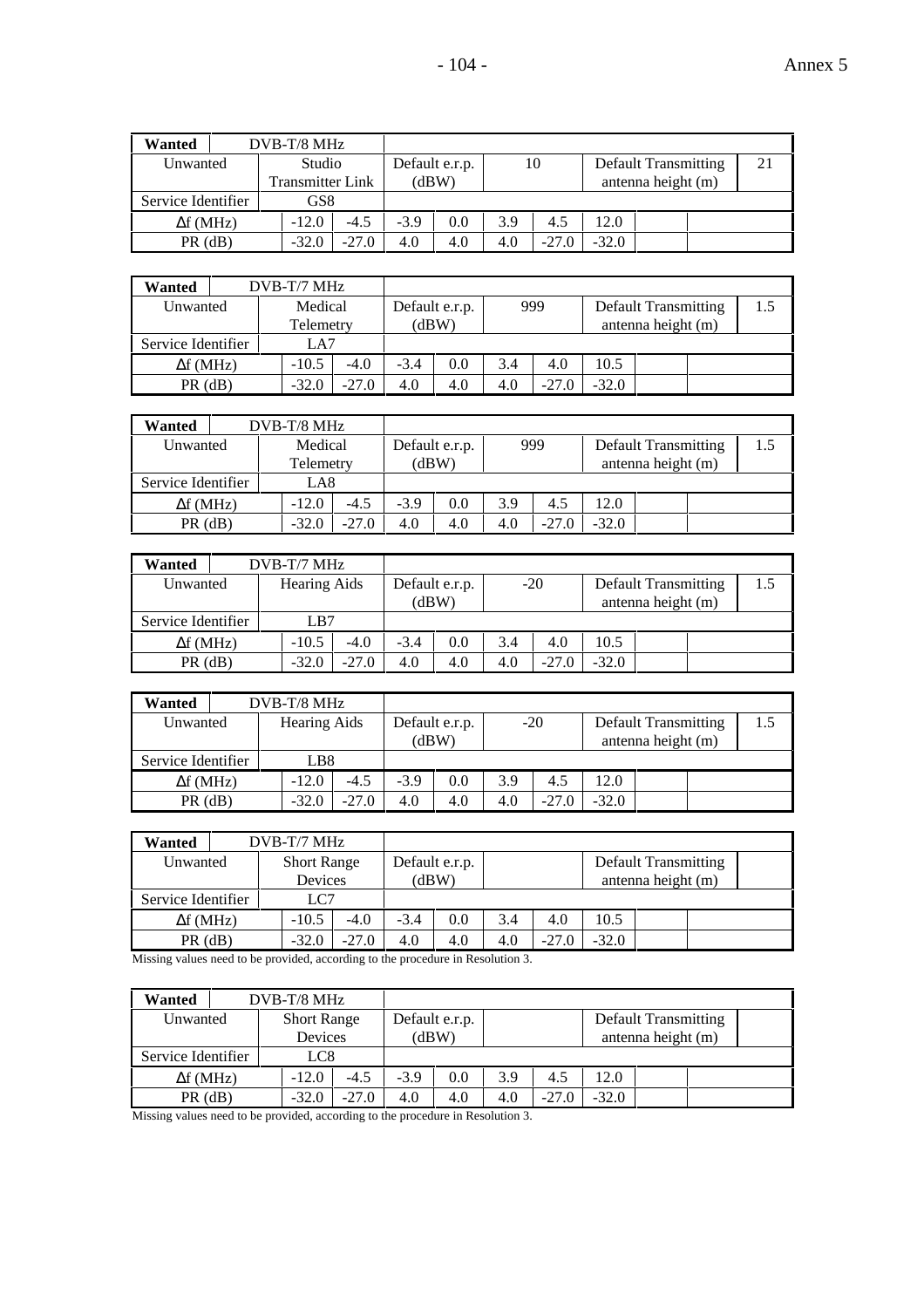| Wanted             | $DVB-T/8$ MHz         |  |                |    |                             |    |
|--------------------|-----------------------|--|----------------|----|-----------------------------|----|
| Unwanted           | <b>Tactical Radio</b> |  | Default e.r.p. | 20 | <b>Default Transmitting</b> | 10 |
|                    | Relay                 |  | (dBW)          |    | antenna height (m)          |    |
| Service Identifier | MD8                   |  |                |    |                             |    |
| $\Delta f$ (MHz)   |                       |  |                |    |                             |    |
| $PR$ (dB)          |                       |  |                |    |                             |    |

Missing values need to be provided, according to the procedure in Resolution 3.

| DVB-T/8 MHz<br><b>Tactical Radio</b><br>Relay<br>MF8 |  |  |                         |    |  |                                                   |  |
|------------------------------------------------------|--|--|-------------------------|----|--|---------------------------------------------------|--|
| Unwanted<br>Service Identifier<br>$\Delta f$ (MHz)   |  |  |                         |    |  |                                                   |  |
|                                                      |  |  |                         |    |  |                                                   |  |
| $PR$ (dB)                                            |  |  |                         |    |  |                                                   |  |
| Wanted                                               |  |  | Default e.r.p.<br>(dBW) | 16 |  | <b>Default Transmitting</b><br>antenna height (m) |  |

Missing values need to be provided, according to the procedure in Resolution 3.

| Wanted             | $DVB-T/8$ MHz   |         |        |                         |     |         |         |                                                   |  |
|--------------------|-----------------|---------|--------|-------------------------|-----|---------|---------|---------------------------------------------------|--|
| Unwanted           | Mobile Link     |         |        | Default e.r.p.<br>(dBW) |     |         |         | <b>Default Transmitting</b><br>antenna height (m) |  |
| Service Identifier | MH <sub>8</sub> |         |        |                         |     |         |         |                                                   |  |
| $\Delta f$ (MHz)   | $-12.0$         | $-4.5$  | $-3.9$ | 0.0                     | 3.9 | 4.5     | 12.0    |                                                   |  |
| $PR$ (dB)          | $-32.0$         | $-27.0$ | 4.0    | 4.0                     | 4.0 | $-27.0$ | $-32.0$ |                                                   |  |

| Wanted             |                           | $DVB-T/7 MHz$ |         |        |                |     |         |         |                             |     |
|--------------------|---------------------------|---------------|---------|--------|----------------|-----|---------|---------|-----------------------------|-----|
|                    | Mobile System<br>Unwanted |               |         |        | Default e.r.p. |     | 999     |         | <b>Default Transmitting</b> | 1.5 |
|                    |                           |               |         |        | (dBW)          |     |         |         | antenna height (m)          |     |
| Service Identifier |                           | MM7           |         |        |                |     |         |         |                             |     |
| $\Delta f$ (MHz)   |                           | $-10.5$       | $-4.0$  | $-3.4$ | 0.0            | 3.4 | 4.0     | 10.5    |                             |     |
| $PR$ (dB)          |                           | $-32.0$       | $-27.0$ | 4.0    | 4.0            | 4.0 | $-27.0$ | $-32.0$ |                             |     |

| Wanted             |                           |  | $DVB-T/8$ MHz |         |                |     |     |         |                                                   |     |  |
|--------------------|---------------------------|--|---------------|---------|----------------|-----|-----|---------|---------------------------------------------------|-----|--|
|                    | Mobile System<br>Unwanted |  |               | (dBW)   | Default e.r.p. |     | 999 |         | <b>Default Transmitting</b><br>antenna height (m) | 1.5 |  |
| Service Identifier |                           |  | MM8           |         |                |     |     |         |                                                   |     |  |
| $\Delta f$ (MHz)   |                           |  | $-12.0$       | $-4.5$  | $-3.9$         | 0.0 | 3.9 | 4.5     | 12.0                                              |     |  |
| $PR$ (dB)          |                           |  | $-32.0$       | $-27.0$ | 4.0            | 4.0 | 4.0 | $-27.0$ | $-32.0$                                           |     |  |

| Wanted             | $DVB-T/7 MHz$  |         |        |                |     |         |         |                             |     |
|--------------------|----------------|---------|--------|----------------|-----|---------|---------|-----------------------------|-----|
| Unwanted           | PMR, Trunked   |         |        | Default e.r.p. |     | 999     |         | <b>Default Transmitting</b> | 1.5 |
|                    | <b>Systems</b> |         | (dBW)  |                |     |         |         | antenna height (m)          |     |
| Service Identifier |                | MT7     |        |                |     |         |         |                             |     |
| $\Delta f$ (MHz)   | $-10.5$        | $-4.0$  | $-3.4$ | 0.0            | 3.4 | 4.0     | 10.5    |                             |     |
| $PR$ ( $dB$ )      | $-32.0$        | $-27.0$ | 4.0    | 4.0            | 4.0 | $-27.0$ | $-32.0$ |                             |     |

| Wanted             | $DVB-T/8$ MHz      |  |        |                |     |         |         |                             |     |
|--------------------|--------------------|--|--------|----------------|-----|---------|---------|-----------------------------|-----|
| Unwanted           | PMR, Trunked       |  |        | Default e.r.p. |     | 999     |         | <b>Default Transmitting</b> | 1.5 |
|                    | <b>Systems</b>     |  |        | (dBW)          |     |         |         | antenna height (m)          |     |
| Service Identifier | MT <sub>8</sub>    |  |        |                |     |         |         |                             |     |
| $\Delta f$ (MHz)   | $-4.5$<br>$-12.0$  |  | $-3.9$ | 0.0            | 3.9 | 4.5     | 12.0    |                             |     |
| $PR$ (dB)          | $-27.0$<br>$-32.0$ |  | 4.0    | 4.0            | 4.0 | $-27.0$ | $-32.0$ |                             |     |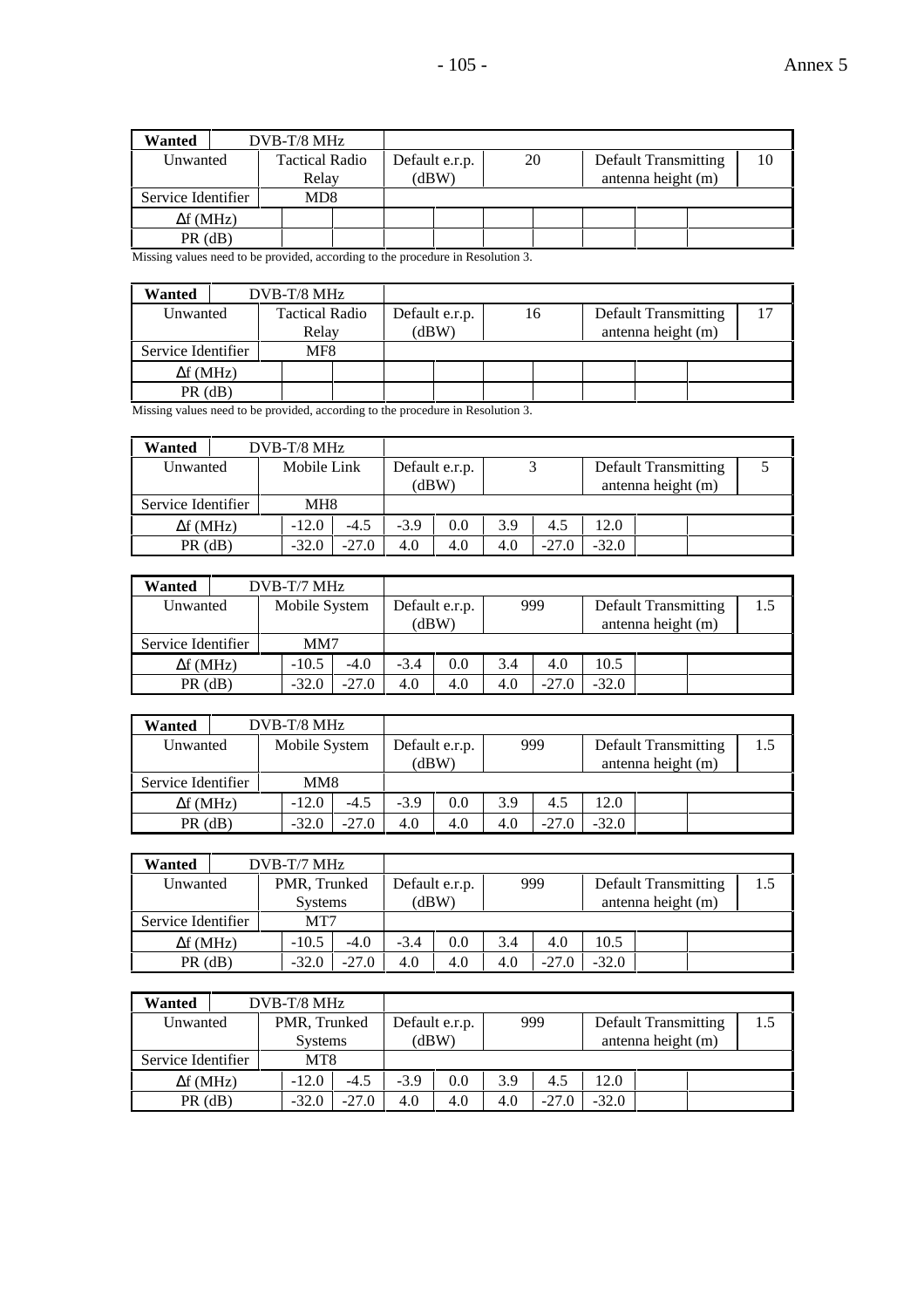| Wanted             |  | $DVB-T/7 MHz$ |         |         |                |      |         |         |                             |     |
|--------------------|--|---------------|---------|---------|----------------|------|---------|---------|-----------------------------|-----|
| Unwanted           |  | Radiomic      |         |         | Default e.r.p. |      | $-13$   |         | <b>Default Transmitting</b> | 1.5 |
|                    |  | Companded     |         | (dBW)   |                |      |         |         | antenna height (m)          |     |
| Service Identifier |  | NR7           |         |         |                |      |         |         |                             |     |
| $\Delta f$ (MHz)   |  | $-10.5$       | $-3.94$ | $-3.40$ | 0.0            | 3.40 | 3.94    | 10.5    |                             |     |
| $PR$ ( $dB$ )      |  | $-32.0$       | $-27.0$ | 4.0     | 4.0            | 4.0  | $-27.0$ | $-32.0$ |                             |     |

| Wanted             | $DVB-T/8$ MHz      |  |        |                |     |         |         |                             |     |
|--------------------|--------------------|--|--------|----------------|-----|---------|---------|-----------------------------|-----|
| Unwanted           | Radiomic           |  |        | Default e.r.p. |     | $-13$   |         | <b>Default Transmitting</b> | 1.5 |
|                    | (Companded)        |  |        | (dBW)          |     |         |         | antenna height (m)          |     |
| Service Identifier | NR8                |  |        |                |     |         |         |                             |     |
| $\Delta f$ (MHz)   | $-12.0$<br>$-4.5$  |  | $-3.9$ | 0.0            | 3.9 | 4.5     | 12.0    |                             |     |
| $PR$ (dB)          | $-27.0$<br>$-32.0$ |  | 4.0    | 4.0            | 4.0 | $-27.0$ | $-32.0$ |                             |     |

| Wanted             |                    |         | $DVB-T/7 MHz$    |                |         |                |         |         |      |                             |    |
|--------------------|--------------------|---------|------------------|----------------|---------|----------------|---------|---------|------|-----------------------------|----|
| Unwanted           |                    |         | OB link (stereo, |                |         | Default e.r.p. |         | 14      |      | <b>Default Transmitting</b> | 10 |
|                    |                    |         |                  | non-companded) | (dBW)   |                |         |         |      | antenna height (m)          |    |
| Service Identifier |                    | NS7     |                  |                |         |                |         |         |      |                             |    |
| $\Delta f$ (MHz)   |                    | $-10.5$ |                  | $-3.94$        | $-3.40$ | 0.0            | 3.40    | 3.94    | 10.5 |                             |    |
|                    | $PR$ (dB)<br>-32.0 |         | $-27.0$          | 4.0            | 4.0     | 4.0            | $-27.0$ | $-32.0$ |      |                             |    |

| Wanted             |                      | $DVB-T/8$ MHz                      |         |        |                         |     |         |         |                                                   |    |
|--------------------|----------------------|------------------------------------|---------|--------|-------------------------|-----|---------|---------|---------------------------------------------------|----|
| Unwanted           |                      | OB link (stereo,<br>non-companded) |         |        | Default e.r.p.<br>(dBW) |     | 14      |         | <b>Default Transmitting</b><br>antenna height (m) | 10 |
| Service Identifier |                      | NS8                                |         |        |                         |     |         |         |                                                   |    |
| $\Delta f$ (MHz)   |                      | $-12.0$                            | $-4.5$  | $-3.9$ | 0.0                     | 3.9 | 4.5     | 12.0    |                                                   |    |
|                    | $PR$ (dB)<br>$-32.0$ |                                    | $-27.0$ | 4.0    | 4.0                     | 4.0 | $-27.0$ | $-32.0$ |                                                   |    |

| Wanted           |                    | $DVB-T/7$ MHz      |            |         |                |      |         |         |                             |  |
|------------------|--------------------|--------------------|------------|---------|----------------|------|---------|---------|-----------------------------|--|
| Unwanted         |                    | Talkback (Non-     |            |         | Default e.r.p. |      |         |         | <b>Default Transmitting</b> |  |
|                  | Service Identifier |                    | companded) |         | (dBW)          |      |         |         | antenna height (m)          |  |
|                  |                    | NT7                |            |         |                |      |         |         |                             |  |
| $\Delta f$ (MHz) |                    | $-3.94$<br>$-10.5$ |            | $-3.40$ | 0.0            | 3.40 | 3.94    | 10.5    |                             |  |
| $PR$ (dB)        |                    | $-32.0$            | $-27.0$    | 4.0     | 4.0            | 4.0  | $-27.0$ | $-32.0$ |                             |  |

| Wanted             | $DVB-T/8$ MHz                |         |        |                         |     |         |         |                                                   |  |
|--------------------|------------------------------|---------|--------|-------------------------|-----|---------|---------|---------------------------------------------------|--|
| Unwanted           | Talkback (Non-<br>companded) |         |        | Default e.r.p.<br>(dBW) |     |         |         | <b>Default Transmitting</b><br>antenna height (m) |  |
| Service Identifier | NT8                          |         |        |                         |     |         |         |                                                   |  |
| $\Delta f$ (MHz)   | $-12.0$                      | $-4.5$  | $-3.9$ | 0.0                     | 3.9 | 4.5     | 12.0    |                                                   |  |
| $PR$ (dB)          | $-32.0$                      | $-27.0$ | 4.0    | 4.0                     | 4.0 | $-27.0$ | $-32.0$ |                                                   |  |

| Wanted                                                                      | DVB-T/8 MHz              |  |                |     |                             |  |
|-----------------------------------------------------------------------------|--------------------------|--|----------------|-----|-----------------------------|--|
| Unwanted                                                                    | CH <sub>36</sub> Airport |  | Default e.r.p. | 999 | <b>Default Transmitting</b> |  |
|                                                                             | Radar (UK)               |  | (dBW)          |     | antenna height (m)          |  |
| Service Identifier                                                          | XG8                      |  |                |     |                             |  |
| $\Delta f$ (MHz)                                                            |                          |  |                |     |                             |  |
| $PR$ (dB)                                                                   |                          |  |                |     |                             |  |
| Missing reduce need to be nucrided according to the nucedum in Decelution 2 |                          |  |                |     |                             |  |

Missing values need to be provided, according to the procedure in Resolution 3.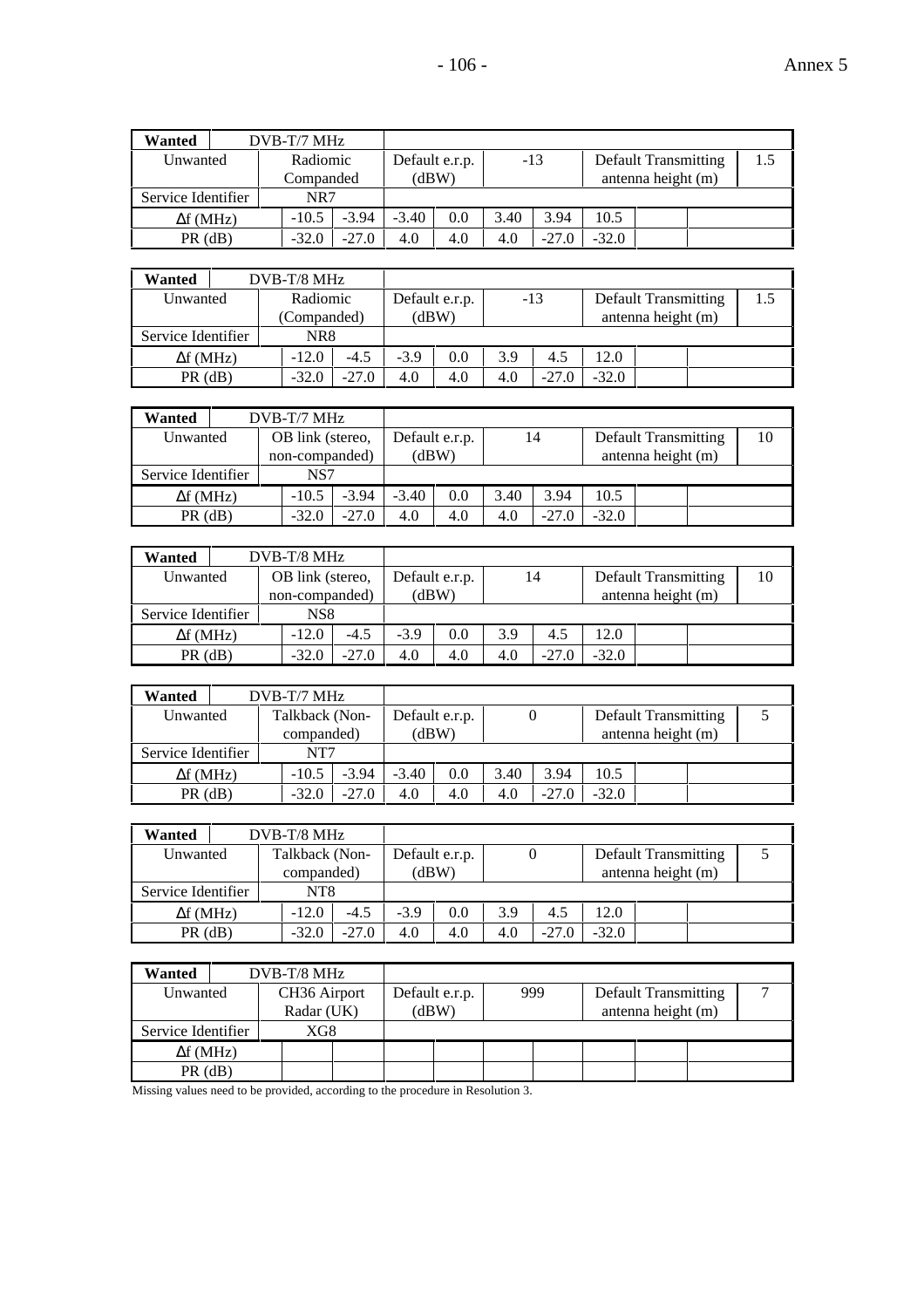## ANNEX 6

## **Rules for analogue to digital conversion**

- 1 Following a request for the conversion of an analogue assignment into a DVB-T assignment or SFN a conversion analysis shall be undertaken.
- 2 The propagation prediction method described in Annex 1, Section 2, which is based on Rec. ITU-R P.370, should be used unless agreed otherwise.
- 3 The following calculations shall be made:
- 3.1 (a) The nuisance field strength of the original analogue assignment at the test points of all potentially affected analogue assignments, using the method described in Annex 1, Section 6 for determining the test points; and,

(b) The nuisance field strength of the proposed DVB-T assignment or the power sum of the nuisance field strengths of the assignments forming the SFN at the same test points; and,

3.2 (a) The field strength (50, 1) of the original analogue assignment at the test points of all potentially affected analogue assignments as in 3.1, irrespective of whether or not they have been converted; and,

(b) The field strength (50, 1) of the digital assignment resulting from the conversion, or the power sum of the (50, 1) field strengths of the assignments forming the SFN resulting from the conversion, at the same test points as in 3.1; and,

3.3 a) The field strength (50, 1) of the original analogue assignment at test points to be agreed on the potentially affected country's borderline, as described in Annex 1 , Section 6.1.2; and,

(b) The field strength (50, 1) of the digital assignment resulting from the conversion, or the power sum of the (50, 1) field strengths of the assignments forming the SFN resulting from the conversion, at the same test points.

4 With regard to television broadcasting, the conversion of the analogue assignment into a DVB-T assignment or SFN shall be accepted, unless otherwise agreed between administrations, if the following three conditions are fulfilled at all the relevant test points. However, according to the coordination procedure of Part B of Article 4 a compatibilty analysis is still needed with regard to T-DAB and other services with primary status.

The value of  $3.1(b)$  is not more than the value of  $3.1(a)$  or the value of  $3.2(b)$  is not more than 10 dB $\mu$ V/m in Band III or 20 + 20 log<sub>10</sub> (f/500) dB $\mu$ V/m in Bands IV and V (where f is the centre frequency in MHz of the digital assignment). This condition has only to be fulfilled if the potentially affected analogue assignment has not yet been converted; and,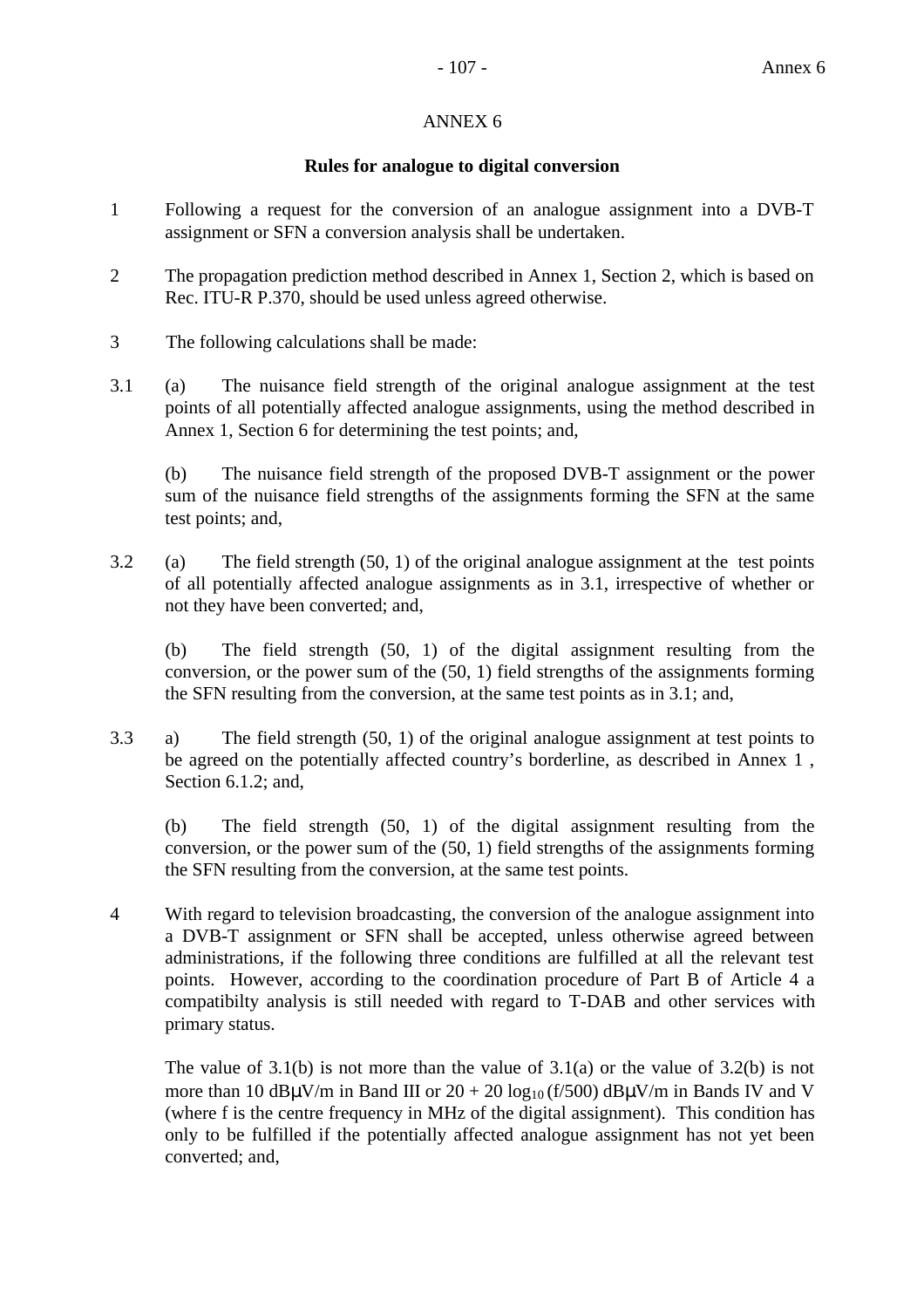The value of 3.2(b) is not more than the value of 3.2(a) minus 7 dB or the value of 3.2(b) is not more than 10 dB $\mu$ V/m in Band III or 20 + 20 log<sub>10</sub> (f/500) dB $\mu$ V/m in Bands IV and V (where f is the centre frequency in MHz of the digital assignment); and,

The value of 3.3(b) is not more than the value of 3.3(a) minus 7 dB or the value of 3.3(b) is not more than 10 dB  $\mu$ V/m in Band III or 20 + 20 log<sub>10</sub> (f/500) dB $\mu$ V/m in Bands IV and V (where f is the centre frequency in MHz of the digital assignment).

5 If these conditions are not fulfilled then the proposal should be treated as a new proposal following the compatibility analysis method of Section B and Section C of Annex 4.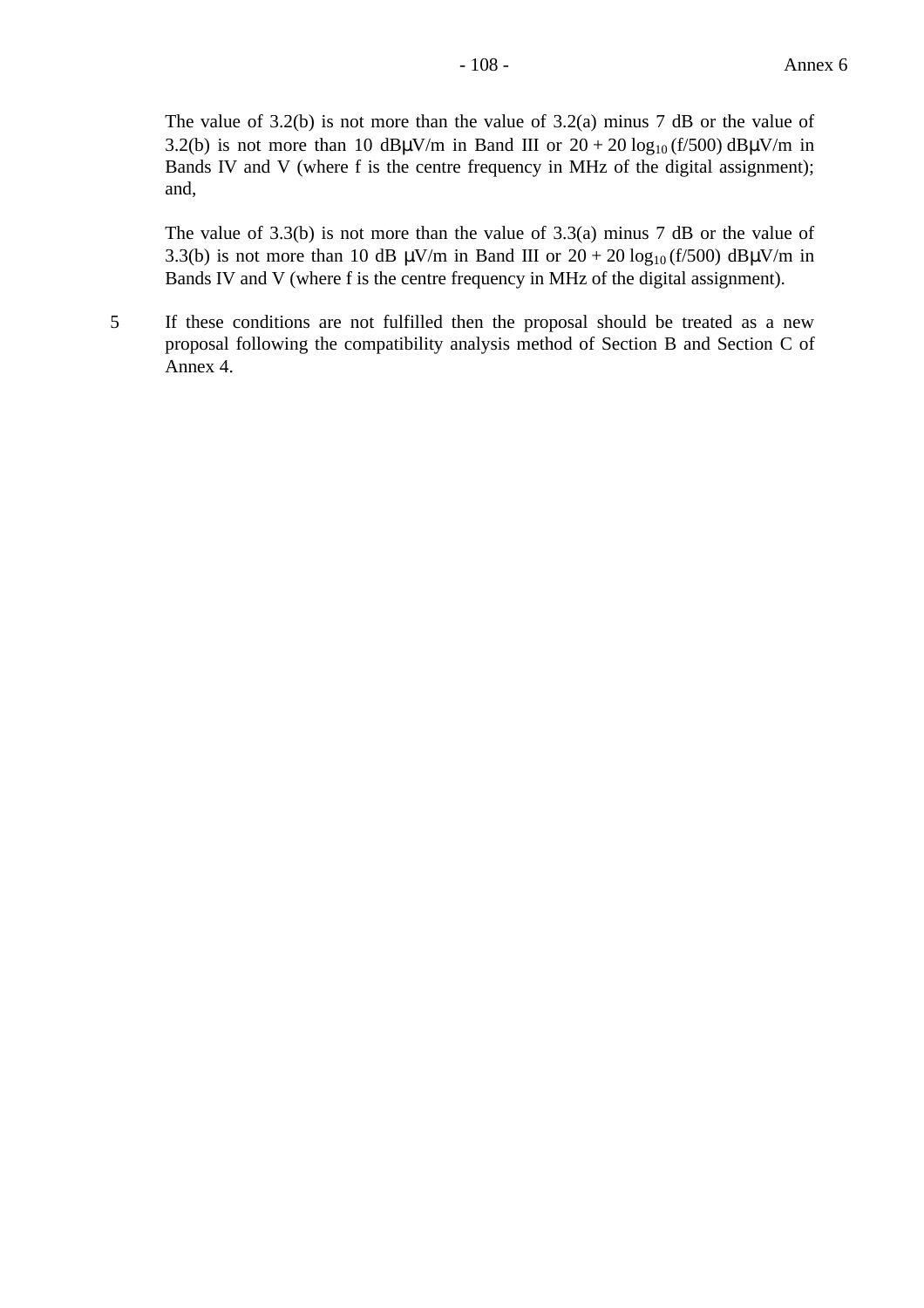## ANNEX 7

## **Tables of distances to be used in the application of Article 4 of the Agreement**

The following tables give, for each frequency band, as a function of the effective radiated power, the effective antenna height (h) and the nature of the path under consideration, the limiting distances to be taken into account in the application of Article 4 of the Agreement.

For powers different from the values given in the tables, the limiting distance shall be determined by linear interpolation.

For antenna heights different from the values given in the tables, the limiting distance corresponding to the next higher height shall be used.

For mixed paths in the case of Band III, no consultation is necessary if:

- a) the total length of the path is equal to or greater than the limiting distance quoted in the table for a sea path; or
- b) the total length of those parts of the path lying over land is equal to or greater than the limiting distance quoted in the table for a land path.

For mixed paths in the case of Bands IV and V, where the percentage of sea path is different from the values quoted in the tables, the distance corresponding to the next higher percentage shall be used.

For effective antenna heights greater than 1200 m a limiting distance of 1060 km should be applied. In these cases and where an asterisk appears in the tables, the procedure given in Section 2.1 of Article 4 of the Stockholm Agreement shall be applied additionally.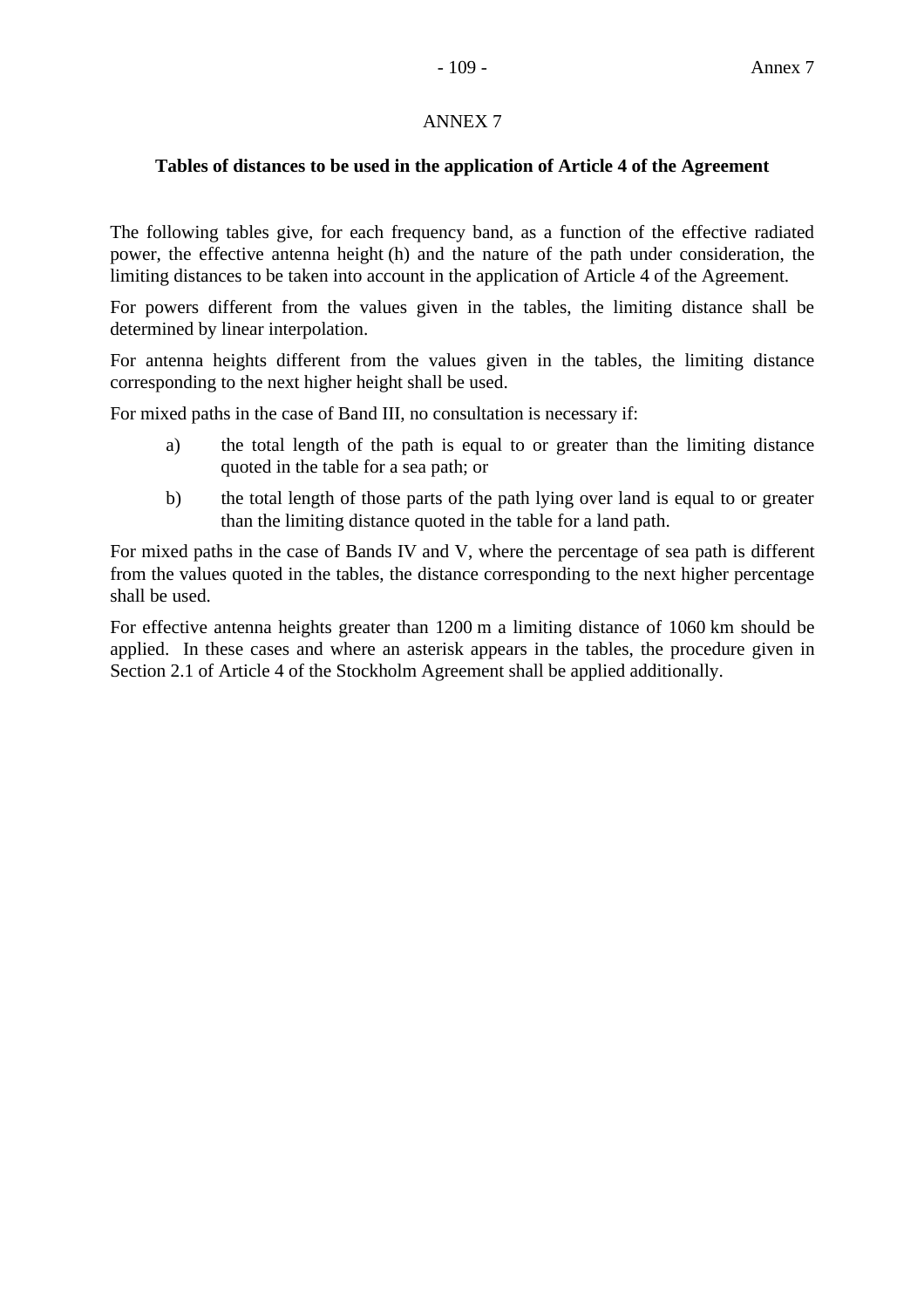# **Band III (174 to 230 MHz)**

|                                | Limiting distances in km for different effective antenna heights h |                  |                      |      |                     |                      |      |                      |                      |  |  |  |  |  |
|--------------------------------|--------------------------------------------------------------------|------------------|----------------------|------|---------------------|----------------------|------|----------------------|----------------------|--|--|--|--|--|
| Effective<br>radiated<br>power |                                                                    | $h = 75$ m       |                      |      | $h = 300 \text{ m}$ |                      |      | $h = 1200 \text{ m}$ |                      |  |  |  |  |  |
| (e.r.p.)                       | Land                                                               | Sea<br>generally | Sea<br>Mediterranean | Land | Sea<br>generally    | Sea<br>Mediterranean | Land | Sea<br>generally     | Sea<br>Mediterranean |  |  |  |  |  |
| 300 kW                         | 580                                                                | 810              | 1000                 | 620  | 850                 | 1060                 | 690  | 930                  | $1060$ *)            |  |  |  |  |  |
| 100                            | 530                                                                | 720              | 910                  | 560  | 750                 | 950                  | 630  | 820                  | 1030                 |  |  |  |  |  |
| 30                             | 470                                                                | 610              | 810                  | 510  | 650                 | 850                  | 580  | 720                  | 930                  |  |  |  |  |  |
| 10                             | 420                                                                | 520              | 720                  | 450  | 550                 | 750                  | 520  | 630                  | 820                  |  |  |  |  |  |
| 3                              | 360                                                                | 430              | 610                  | 400  | 470                 | 650                  | 470  | 540                  | 720                  |  |  |  |  |  |
| $\mathbf{1}$                   | 310                                                                | 350              | 520                  | 340  | 390                 | 550                  | 410  | 460                  | 630                  |  |  |  |  |  |
|                                |                                                                    |                  |                      |      |                     |                      |      |                      |                      |  |  |  |  |  |
| 300 W                          | 260                                                                | 280              | 430                  | 290  | 320                 | 470                  | 360  | 390                  | 540                  |  |  |  |  |  |
| 100                            | 210                                                                | 220              | 350                  | 240  | 250                 | 390                  | 320  | 330                  | 460                  |  |  |  |  |  |
| 30                             | 160                                                                | 160              | 280                  | 190  | 190                 | 320                  | 270  | 270                  | 390                  |  |  |  |  |  |
| 10                             | 120                                                                | 120              | 220                  | 150  | 150                 | 250                  | 230  | 230                  | 330                  |  |  |  |  |  |
| 3                              | 90                                                                 | 90               | 160                  | 120  | 120                 | 190                  | 190  | 190                  | 270                  |  |  |  |  |  |
| $\mathbf{1}$                   | 60                                                                 | 60               | 120                  | 90   | 90                  | 150                  | 160  | 160                  | 230                  |  |  |  |  |  |
|                                |                                                                    |                  |                      |      |                     |                      |      |                      |                      |  |  |  |  |  |
| 300 mW                         | 45                                                                 | 45               | 90                   | 70   | 70                  | 120                  | 130  | 130                  | 190                  |  |  |  |  |  |
| 100                            | 30                                                                 | 30               | 60                   | 55   | 55                  | 90                   | 110  | 110                  | 160                  |  |  |  |  |  |
| 30                             | 25                                                                 | 25               | 45                   | 45   | 45                  | 70                   | 90   | 90                   | 130                  |  |  |  |  |  |
| 10                             | 20                                                                 | 20               | 30                   | 35   | 35                  | 55                   | 75   | 75                   | 110                  |  |  |  |  |  |
| 3                              | 20                                                                 | 20               | 25                   | 25   | 25                  | 45                   | 60   | 60                   | 90                   |  |  |  |  |  |
| 1                              | 20                                                                 | 20               | 20                   | 20   | 20                  | 35                   | 45   | 45                   | 75                   |  |  |  |  |  |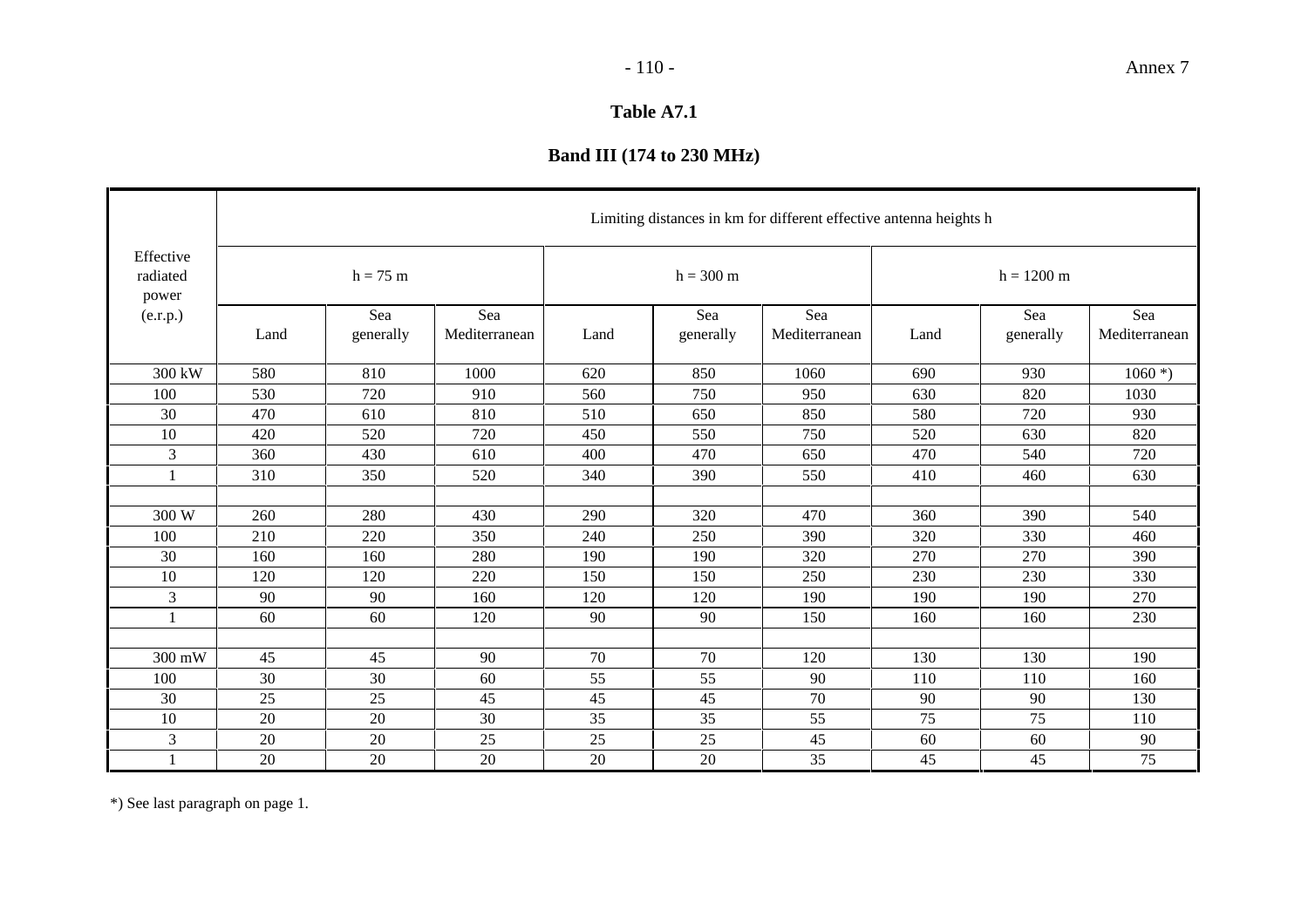## **Band IV (470 to 582 MHz) and Band V (582 to 862 MHz) h**  ≤ **75 m**

|                | Effective radiated |           |     |     |                                   |     | Limiting distances in km |     |     |                                   |           |           |
|----------------|--------------------|-----------|-----|-----|-----------------------------------|-----|--------------------------|-----|-----|-----------------------------------|-----------|-----------|
|                | power              | Land      |     |     | Mixed path - General              |     |                          |     |     | Mixed paths - Mediterranean area  |           |           |
|                | (e.r.p.)           | path      |     |     | Proportion of path lying over sea |     |                          |     |     | Proportion of path lying over sea |           |           |
| <b>Band IV</b> | Band V             | all areas | 20% | 40% | 60%                               | 80% | 100%                     | 20% | 40% | 60%                               | 80%       | 100%      |
| 1000 kW        |                    | 465       | 490 | 540 | 650                               | 945 | $1060$ *)                | 500 | 595 | 750                               | $1060$ *) | $1060$ *) |
| 300            | 1000 kW            | 410       | 430 | 490 | 600                               | 895 | $1060$ *)                | 450 | 555 | 690                               | 1000      | $1060$ *) |
| 100            | 300                | 360       | 390 | 440 | 555                               | 830 | $1060$ <sup>*</sup> )    | 400 | 475 | 620                               | 945       | $1060$ *) |
| 30             | 100                | 310       | 340 | 395 | 510                               | 775 | $1060$ *)                | 350 | 415 | 565                               | 865       | $1060$ *) |
| 10             | 30                 | 270       | 295 | 350 | 460                               | 710 | $1060$ <sup>*</sup> )    | 300 | 375 | 525                               | 805       | $1060$ *) |
| $\mathfrak{Z}$ | 10                 | 230       | 250 | 310 | 410                               | 640 | $1060$ *)                | 255 | 320 | 440                               | 730       | $1060$ *) |
|                | 3                  | 185       | 210 | 255 | 360                               | 570 | 980                      | 210 | 260 | 375                               | 650       | $1060$ *) |
| 300 W          | $\mathbf{1}$       | 150       | 170 | 210 | 305                               | 505 | 850                      | 170 | 210 | 315                               | 585       | $1060$ *) |
| 100            | 300 W              | 110       | 130 | 170 | 250                               | 440 | 725                      | 135 | 180 | 265                               | 515       | 980       |
| 30             | 100                | 80        | 100 | 140 | 205                               | 385 | 620                      | 105 | 145 | 230                               | 460       | 850       |
| 10             | 30                 | 60        | 75  | 110 | 175                               | 340 | 510                      | 80  | 125 | 200                               | 415       | 725       |
| 3              | 10                 | 45        | 60  | 90  | 155                               | 310 | 410                      | 65  | 100 | 180                               | 380       | 620       |
|                | 3                  | 35        | 50  | 75  | 140                               | 290 | 315                      | 50  | 85  | 160                               | 340       | 510       |
| 300mW          | $\mathbf{1}$       | 25        | 40  | 65  | 130                               | 235 | 235                      | 40  | 70  | 145                               | 320       | 410       |
| 100            | 300mW              | 20        | 30  | 55  | 120                               | 155 | 155                      | 30  | 60  | 130                               | 300       | 315       |
|                | 100                | 15        | 25  | 50  | 105                               | 105 | 105                      | 25  | 50  | 120                               | 235       | 235       |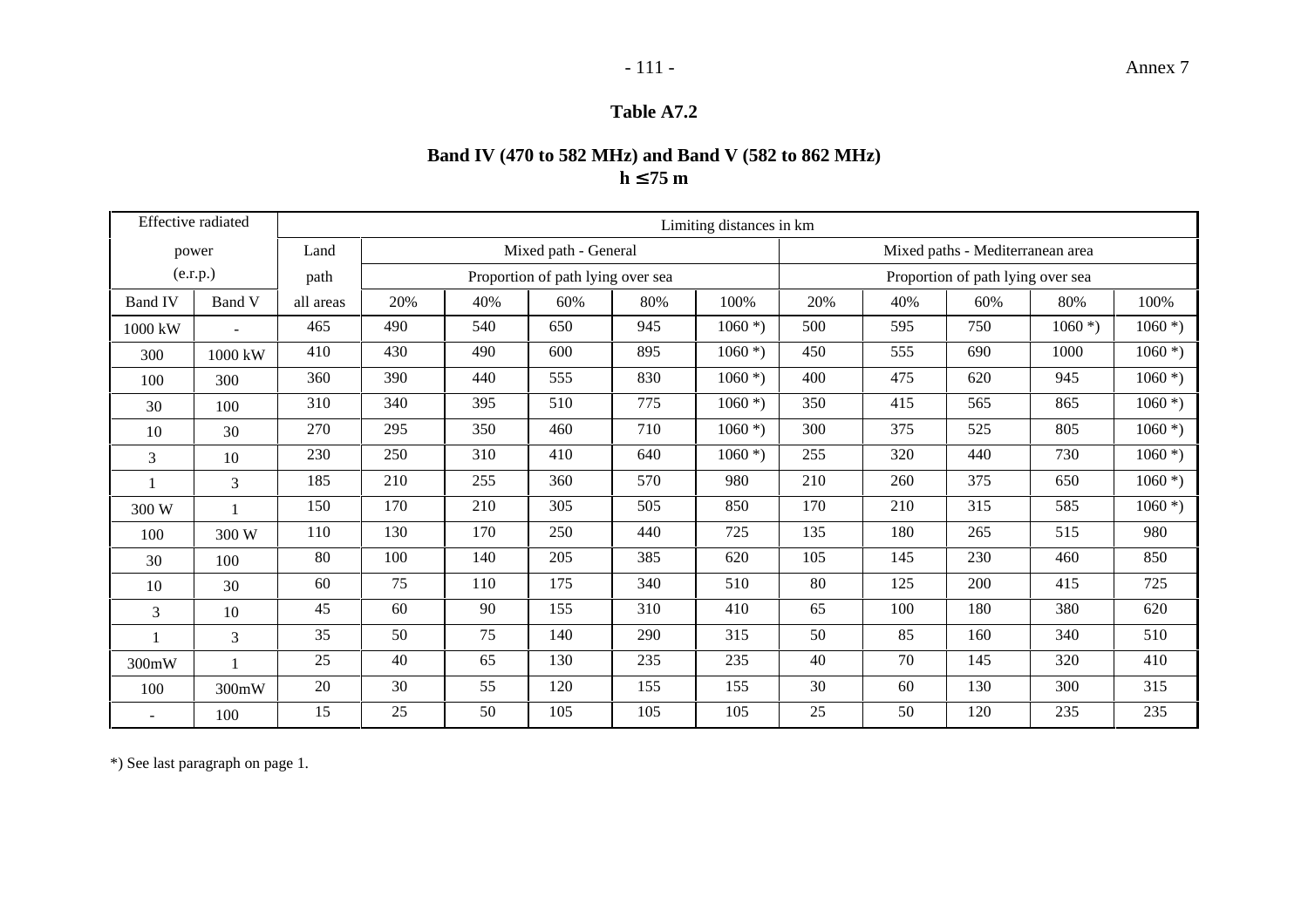## **Band IV (470 to 582 MHz) and Band V (582 to 862 MHz) 75 m < h**  ≤ **300 m**

|                | Effective radiated |           |     |     |                                   |     | Limiting distances in km |     |     |                                   |           |                       |
|----------------|--------------------|-----------|-----|-----|-----------------------------------|-----|--------------------------|-----|-----|-----------------------------------|-----------|-----------------------|
|                | power              | Land      |     |     | Mixed path - General              |     |                          |     |     | Mixed paths - Mediterranean area  |           |                       |
|                | (e.r.p.)           | path      |     |     | Proportion of path lying over sea |     |                          |     |     | Proportion of path lying over sea |           |                       |
| <b>Band IV</b> | Band V             | all areas | 20% | 40% | 60%                               | 80% | 100%                     | 20% | 40% | 60%                               | 80%       | 100%                  |
| 1000 kW        |                    | 500       | 520 | 570 | 700                               | 990 | $1060$ *)                | 550 | 645 | 815                               | $1060$ *) | $1060$ *)             |
| 300            | 1000 kW            | 445       | 470 | 525 | 650                               | 920 | $1060$ *)                | 485 | 575 | 735                               | $1060$ *) | $1060$ *)             |
| 100            | 300                | 395       | 420 | 475 | 600                               | 860 | $1060$ *)                | 435 | 515 | 665                               | 970       | $1060$ *)             |
| 30             | 100                | 345       | 380 | 430 | 540                               | 795 | $1060$ *)                | 390 | 455 | 610                               | 900       | $1060$ *)             |
| 10             | 30                 | 300       | 330 | 385 | 490                               | 715 | $1060$ <sup>*</sup> )    | 340 | 415 | 545                               | 835       | $1060$ *)             |
| $\overline{3}$ | 10                 | 260       | 285 | 335 | 440                               | 665 | $1060$ *)                | 305 | 380 | 495                               | 770       | $1060$ <sup>*</sup> ) |
|                | 3                  | 220       | 235 | 285 | 380                               | 585 | 980                      | 260 | 335 | 450                               | 700       | $1060$ *)             |
| 300 W          |                    | 185       | 200 | 245 | 330                               | 520 | 850                      | 215 | 280 | 395                               | 630       | $1060$ *)             |
| 100            | 300 W              | 150       | 165 | 205 | 285                               | 455 | 725                      | 180 | 235 | 340                               | 565       | 980                   |
| 30             | 100                | 125       | 140 | 170 | 240                               | 395 | 620                      | 150 | 195 | 290                               | 510       | 850                   |
| 10             | 30                 | 100       | 115 | 145 | 200                               | 350 | 510                      | 125 | 165 | 250                               | 450       | 725                   |
| 3              | 10                 | 80        | 90  | 120 | 175                               | 310 | 410                      | 95  | 140 | 215                               | 395       | 620                   |
|                | 3                  | 65        | 75  | 95  | 140                               | 290 | 315                      | 80  | 115 | 185                               | 350       | 510                   |
| 300mW          |                    | 50        | 60  | 85  | 135                               | 235 | 235                      | 65  | 95  | 160                               | 325       | 410                   |
| 100            | 300mW              | 40        | 50  | 70  | 125                               | 155 | 155                      | 50  | 80  | 140                               | 305       | 315                   |
|                | 100                | 30        | 40  | 60  | 105                               | 105 | 105                      | 40  | 65  | 125                               | 235       | 235                   |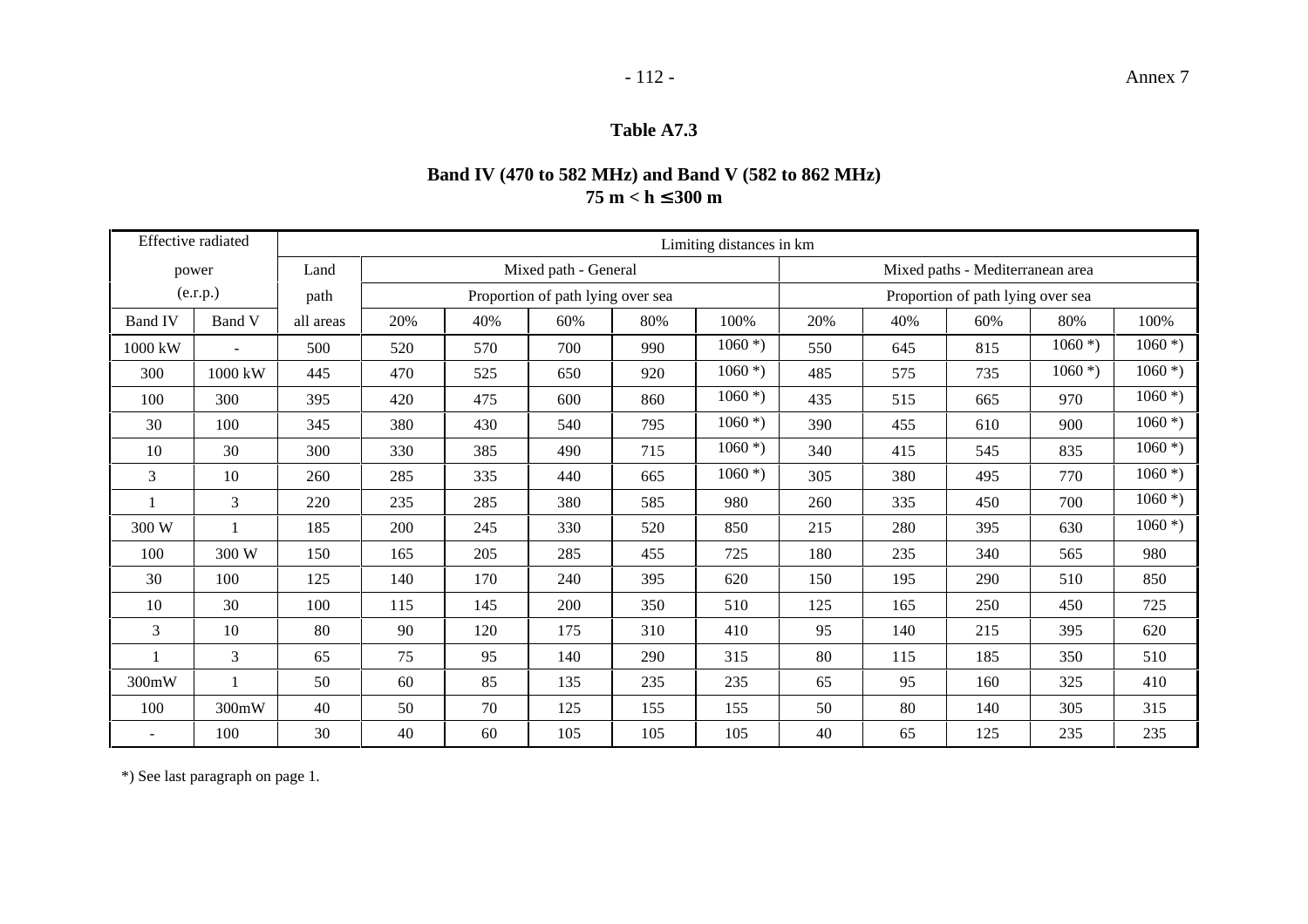## **Band IV (470 to 582 MHz) and Band V (582 to 862 MHz) 300 m < h**  ó **1200 m**

| Effective radiated       |        | Limiting distances in km |                                   |     |     |                                   |                                  |     |     |     |           |                       |
|--------------------------|--------|--------------------------|-----------------------------------|-----|-----|-----------------------------------|----------------------------------|-----|-----|-----|-----------|-----------------------|
| power                    |        | Land                     | Mixed path - General              |     |     |                                   | Mixed paths - Mediterranean area |     |     |     |           |                       |
| (e.r.p.)                 |        | path                     | Proportion of path lying over sea |     |     | Proportion of path lying over sea |                                  |     |     |     |           |                       |
| <b>Band IV</b>           | Band V | all areas                | 20%                               | 40% | 60% | 80%                               | 100%                             | 20% | 40% | 60% | 80%       | 100%                  |
| 1000kW                   | $\sim$ | 575                      | 610                               | 685 | 820 | $1060$ <sup>*</sup> )             | $1060$ *)                        | 620 | 710 | 875 | $1060$ *) | $1060$ *)             |
| 300                      | 1000kW | 520                      | 560                               | 635 | 755 | 1000                              | $1060$ *)                        | 565 | 650 | 810 | $1060$ *) | $1060$ *)             |
| 100                      | 300    | 470                      | 505                               | 575 | 690 | 930                               | $1060$ *)                        | 510 | 600 | 750 | $1060$ *) | $1060$ *)             |
| 30                       | 100    | 420                      | 455                               | 515 | 625 | 865                               | $1060$ *)                        | 460 | 555 | 700 | 965       | $1060$ *)             |
| 10                       | 30     | 375                      | 400                               | 455 | 570 | 775                               | $1060$ *)                        | 410 | 490 | 625 | 895       | $1060$ *)             |
| 3                        | 10     | 330                      | 360                               | 415 | 510 | 705                               | $1060$ *)                        | 365 | 435 | 565 | 830       | $1060$ *)             |
|                          | 3      | 290                      | 315                               | 370 | 455 | 640                               | 980                              | 325 | 395 | 510 | 755       | $1060$ *)             |
| 300W                     |        | 250                      | 275                               | 330 | 410 | 575                               | 850                              | 285 | 350 | 455 | 680       | $1060$ <sup>*</sup> ) |
| 100                      | 300W   | 215                      | 235                               | 285 | 365 | 515                               | 730                              | 250 | 310 | 410 | 610       | 980                   |
| 30                       | 100    | 185                      | 205                               | 250 | 320 | 455                               | 620                              | 220 | 270 | 360 | 540       | 850                   |
| 10                       | 30     | 160                      | 180                               | 220 | 285 | 410                               | 510                              | 185 | 230 | 315 | 485       | 725                   |
| 3                        | 10     | 135                      | 150                               | 185 | 245 | 355                               | 410                              | 160 | 200 | 275 | 440       | 620                   |
|                          | 3      | 115                      | 130                               | 160 | 205 | 305                               | 315                              | 140 | 175 | 245 | 390       | 510                   |
| 300mW                    |        | 100                      | 115                               | 135 | 175 | 235                               | 235                              | 120 | 155 | 215 | 345       | 410                   |
| 100                      | 300mW  | 85                       | 95                                | 110 | 140 | 155                               | 155                              | 100 | 135 | 190 | 310       | 315                   |
| $\overline{\phantom{a}}$ | 100    | 70                       | 75                                | 90  | 105 | 105                               | 105                              | 85  | 115 | 160 | 235       | 235                   |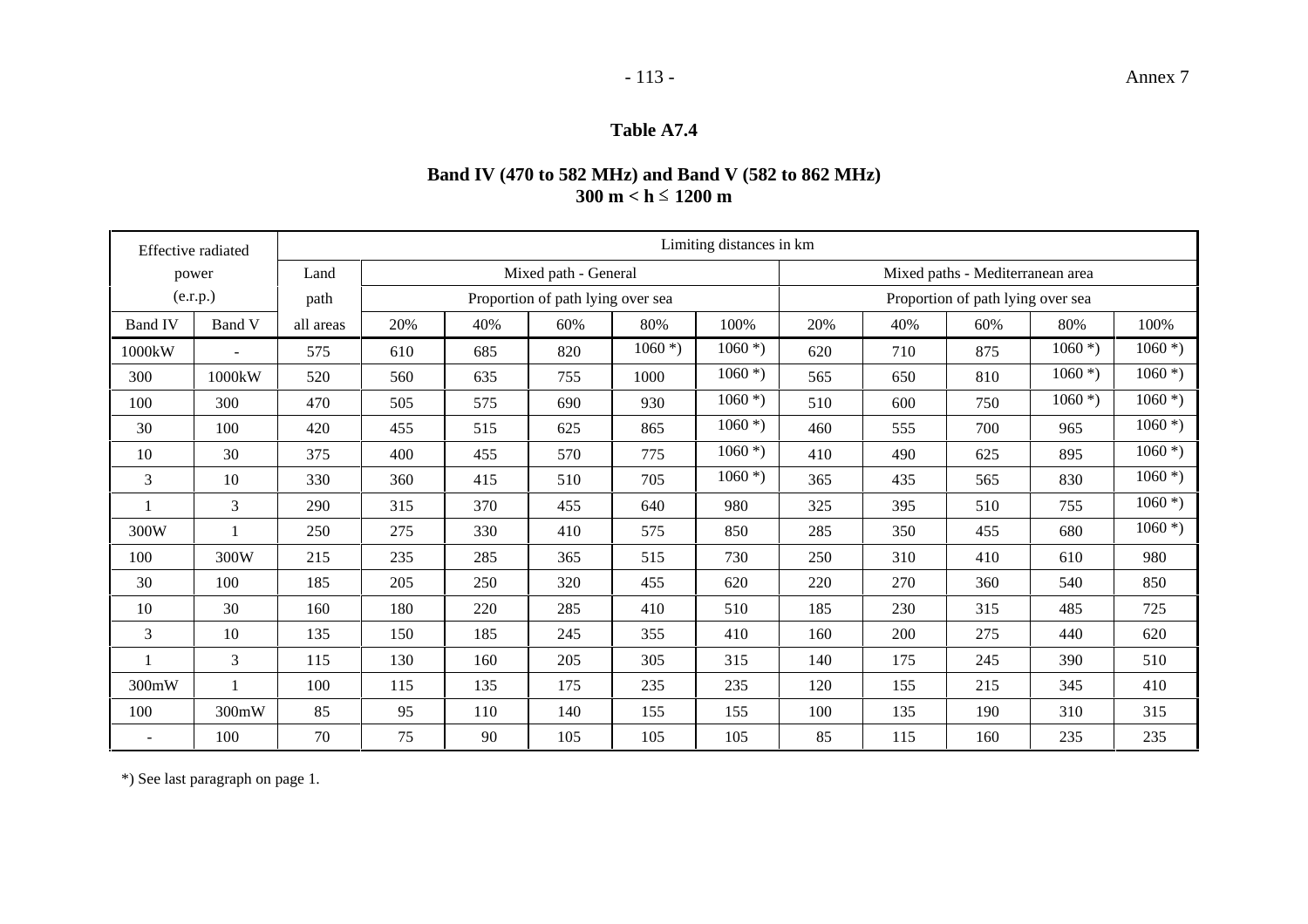## **Invitation to the CEPT European Radiocommunications Committee (ERC) to assign tasks to the European Radiocommunications Office (ERO)**

The Multilateral Coordination Meeting, Chester, 25 July 1997,

## *considering*

- a) that, in accordance with its agenda, it has adopted a Multilateral Coordination Agreement relating to Technical Criteria, Coordination Principles and Procedures for the introduction of DVB-T in Europe in the frequency bands 174 to 230 MHz and 470 to 862 MHz;
- b) that the assistance of the ERO should be sought to assist in implementing the procedures of the Agreement, in particular to carry out the following tasks:
	- i) collecting data on television stations from administrations, performing validation checks and resolving format problems;
	- ii) collecting data on other services from administrations, performing validation checks and resolving format problems;
	- iii) maintaining databases of television stations and stations of other services relevant to DVB-T planning;
	- iv) providing software support to administrations to facilitate data collection;
	- v) co-operating with the EBU on compatibility calculations to allow administrations to utilise the results of these calculations and to gain access to principal software blocks used for calculations;
	- vi) providing software support to administrations to facilitate basic compatibility calculations; and
	- vii) circulating data contained in the databases to administrations;

## *noting*

that any request for assistance from the ERO will have resource implications;

## *resolves*

to invite the CEPT/ERC to consider assigning to the ERO the tasks identified in *considering* b) above.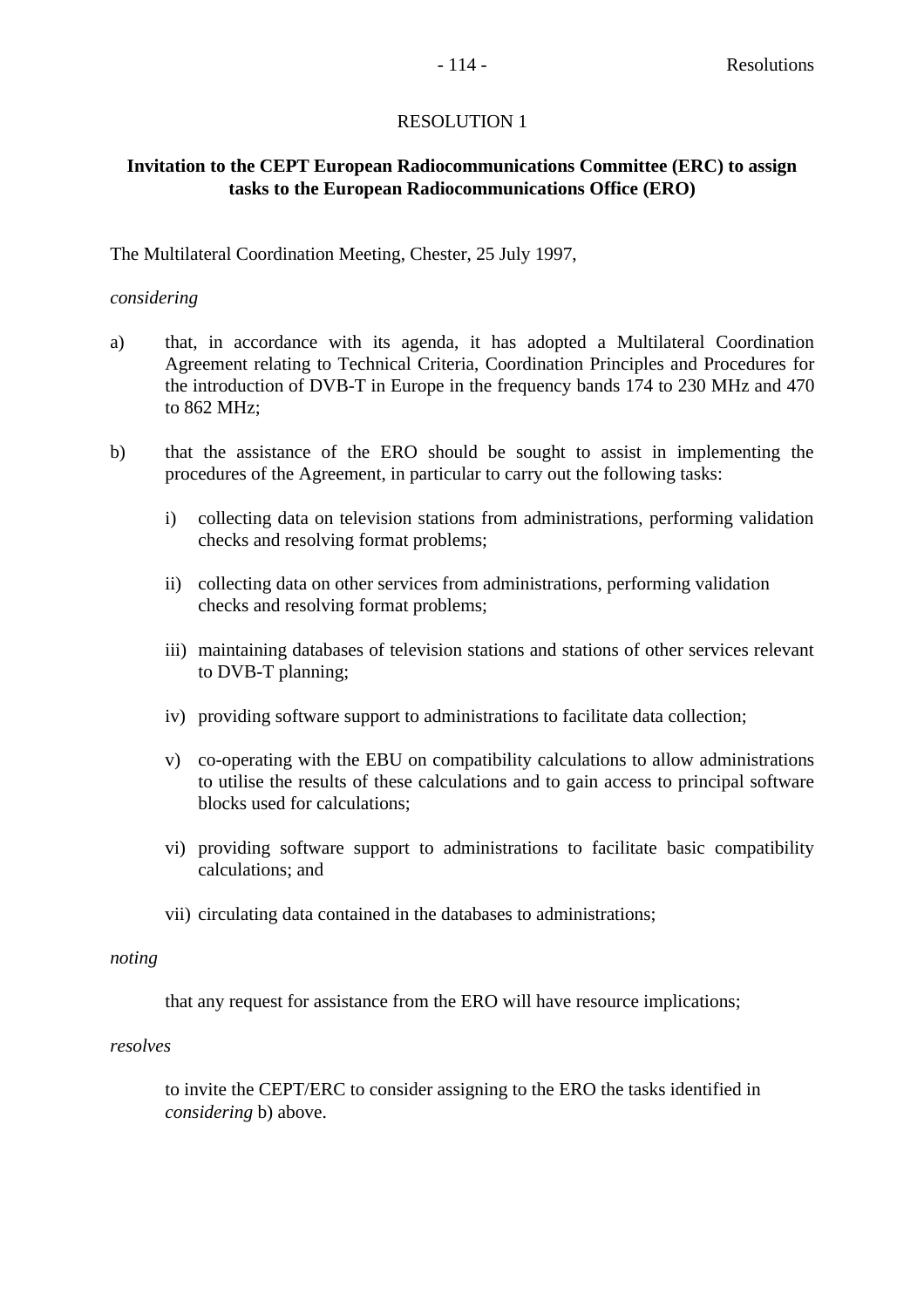## **Follow-up CEPT activities in advance of a possible future ITU Conference to revise ST61**

The Multilateral Coordination Meeting, Chester, 25 July 1997,

## *considering*

- a) that, in accordance with its agenda, it has adopted a Multilateral Coordination Agreement relating to Technical Criteria, Coordination Principles and Procedures for the introduction of DVB-T in Europe in the Frequency Bands 174 to 230 MHz and 470 to 862 MHz;
- b) that DVB-T will be introduced by coordination of assignments on the basis of the above Criteria or by conversion of analogue television assignments into digital television assignments;
- c) that analogue television and DVB-T will co-exist in a transition period;
- d) that in some countries the channels above channel 60 will be a very important means for the introduction of DVB-T;
- e) that administrations having no assignments in ST61 for channels above channel 60 may wish to coordinate such assignments on the basis of equitable access;

#### *noting*

that the implementation of DVB-T on the basis of the Stockholm Plan, including extrapolations to this Plan, may not lead to an optimum solution with respect to frequency efficiency (including SFNs), reception conditions and network economy;

## *resolves*

- 1 that the CEPT should follow the growth of DVB-T and arrange a preparatory planning meeting as soon as practicable when a significant degree of penetration has been reached;
- 2 that the CEPT preparatory planning meeting should prepare for the establishing of a frequency plan for DVB-T only, including the rules for the transition to all-digital terrestrial television.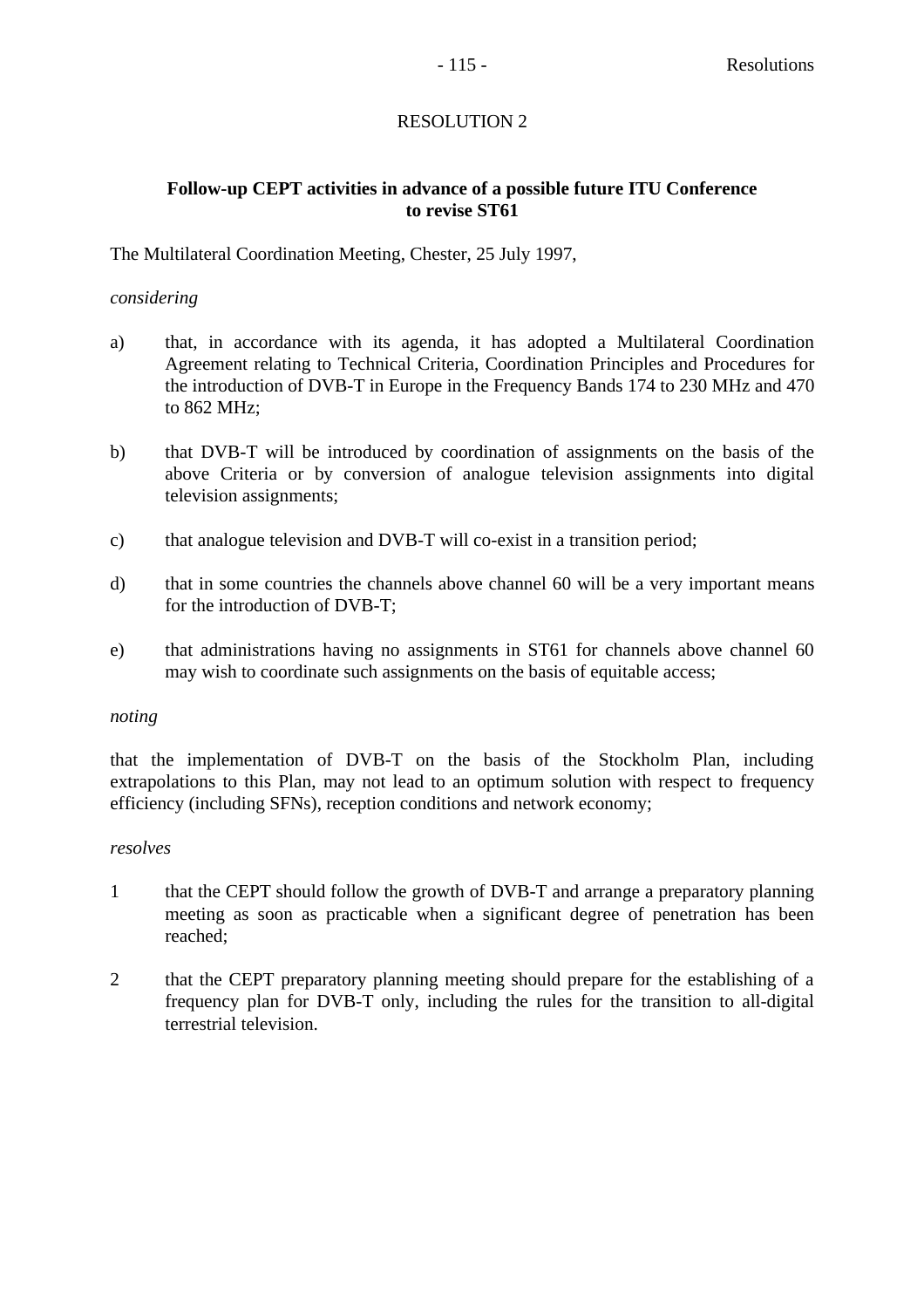## **Further studies on the technical criteria to be used in the coordination of DVB-T and the methods and criteria for assessing compatibility between digital terrestrial television broadcasting and services other than broadcasting**

The Multilateral Coordination Meeting, Chester, 25 July 1997,

## *considering*

- a) that, in accordance with its agenda, it has adopted a Multilateral Coordination Agreement relating to Technical Criteria, Coordination Principles and Procedures for the introduction of DVB-T in Europe in the frequency bands 174 to 230 MHz and 470 to 862 MHz;
- b) that Annex 1 of the Agreement contains technical criteria to be used in the coordination of DVB-T and Annex 5 of the Agreement contains the methods and criteria for assessing compatibility between digital terrestrial television and services other than broadcasting, to be used for the coordination of digital terrestrial television and other primary services;
- c) that further study could provide updated technical criteria for DVB-T and improved methods and more detailed information on the criteria for assessing compatibility;
- d) that it may be necessary to consider additional systems of other services and develop the associated methods and criteria for assessing their compatibility with digital terrestrial television;
- e) that a provision for revising the technical data is contained in Article 10 of the Agreement;

## *resolves*

- 1 to invite the CEPT/ERC to continue its studies on technical criteria for DVB-T and the methods and criteria for assessing compatibility between digital terrestrial television broadcasting and other services;
- 2 to invite the CEPT/ERC to make this material available, in the form of ERC Decisions or other documentation, that could be used to revise the technical data in accordance with Article 10 of the Agreement.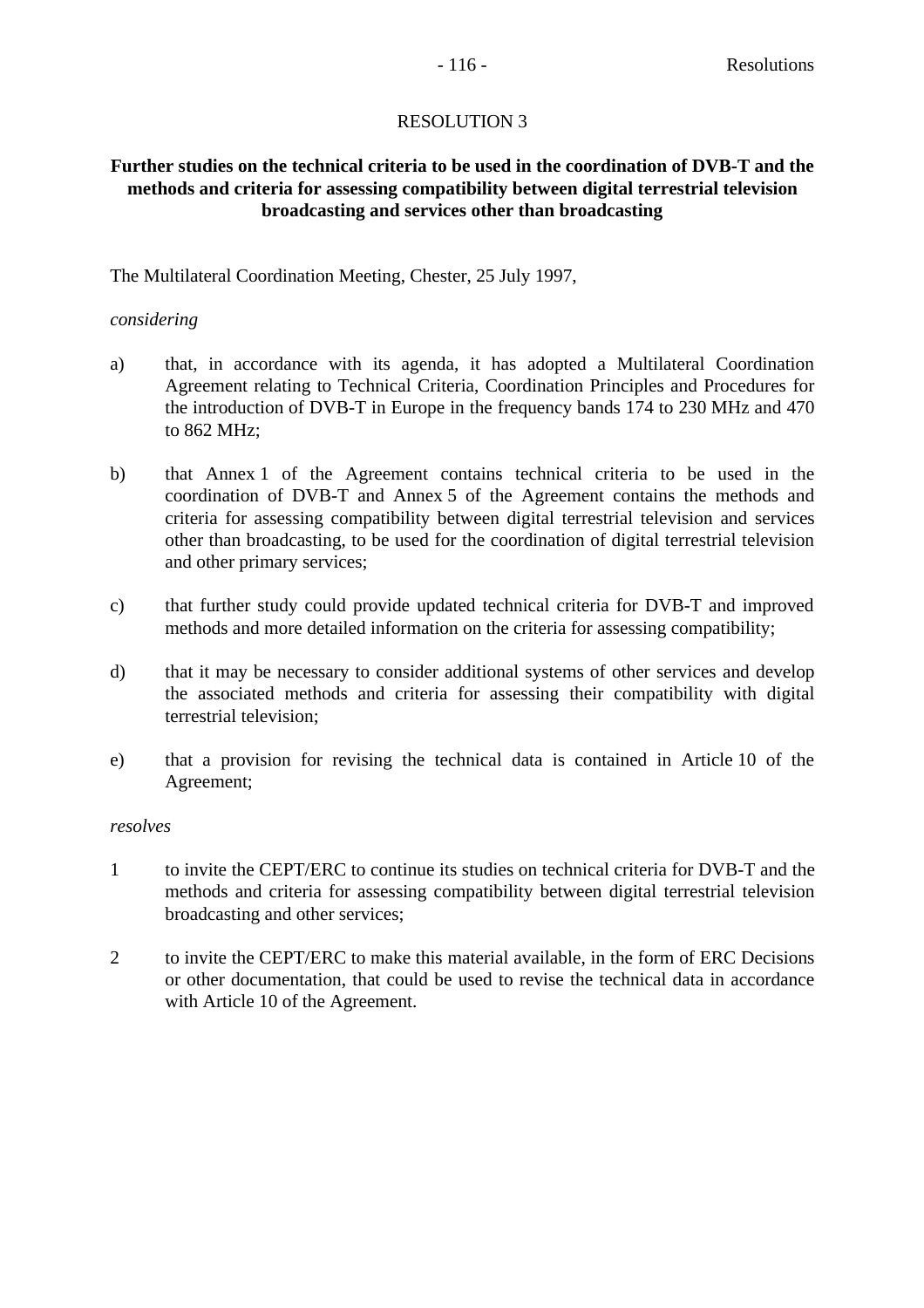## **Invitation to the CEPT European Radiocommunications Committee to consider a change to its Rules of Procedure to enable administrations outside CEPT to commit themselves to apply ERC Decisions**

## The Multilateral Coordination Meeting, Chester, 25 July 1997,

## *considering*

- a) that, in accordance with its agenda, it has adopted a Multilateral Coordination Agreement relating to Technical Criteria, Coordination Principles and Procedures for the introduction of DVB-T in Europe in the frequency bands 174 to 230 MHz and 470 to 862 MHz;
- b) that Article 6 of the Agreement contains provisions for certain non-CEPT administrations to accede to the Agreement at any time subsequent to the Chester Meeting, 25 July 1997;
- c) that Article 10 of the Agreement contains provisions for new or revised technical data to be included as part of the Agreement by means of ERC Decisions;
- d) that, at present, the CEPT/ERC Rules of Procedure do not permit non-CEPT administrations the opportunity to commit themselves to apply ERC Decisions;

#### *noting*

- 1 that non-CEPT administrations may adopt CEPT Recommendations;
- 2 that non-CEPT administrations may participate in the public consultation procedures for ERC Decisions;

## *resolves*

to invite the CEPT/ERC to consider a change to its Rules of Procedure to enable administrations outside CEPT to commit themselves to apply ERC Decisions.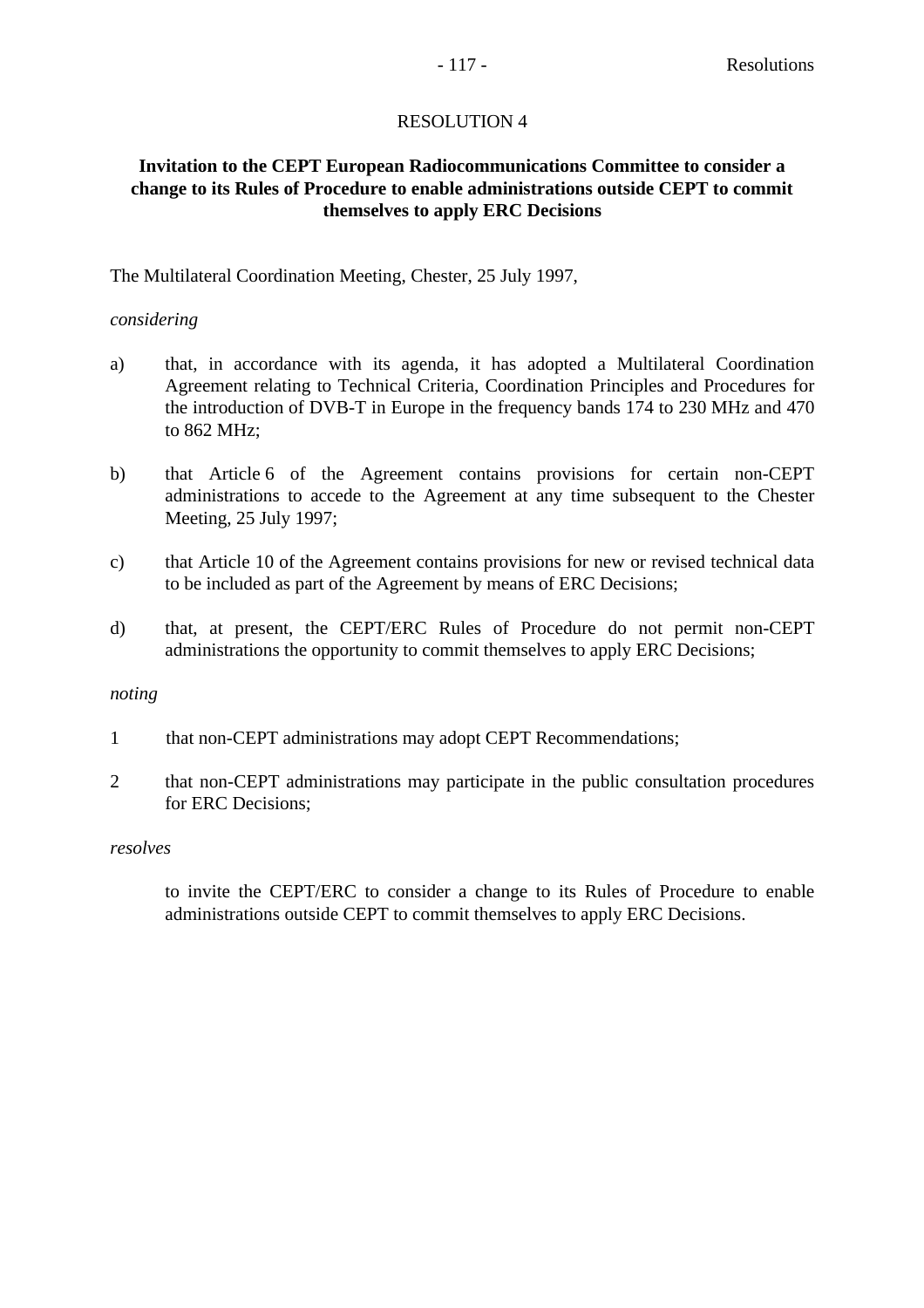## **Time schedule for the submission of data to the ERO and for the calculation of reference interference situations**

## The Multilateral Coordination Meeting, Chester, 25 July 1997,

## *considering*

- a) that, in accordance with its agenda, it has adopted a Multilateral Coordination Agreement relating to Technical Criteria, Coordination Principles and Procedures for the introduction of DVB-T in Europe in the frequency bands 174 to 230 MHz and 470 to 862 MHz;
- b) that, to facilitate implementation of that Agreement, databases will need to be established containing:

transmitter data and coverage area test points for broadcasting assignments;

country boundary test points; and

transmitter and receiver data and test point data for stations for services other than broadcasting.

- c) that such databases will take some time to establish;
- d) that it may be desirable to restrict access to the information in the databases, at least until it is confirmed and finalised.

#### *noting*

that the Chester Meeting has requested, in Resolution 1, the ERC to assign tasks to the ERO;

### *resolves*

- 1 that the procedures detailed in the Annex to this Resolution should be implemented;
- 2 that the ERC be invited to consider the question of external access to the information held by the ERO.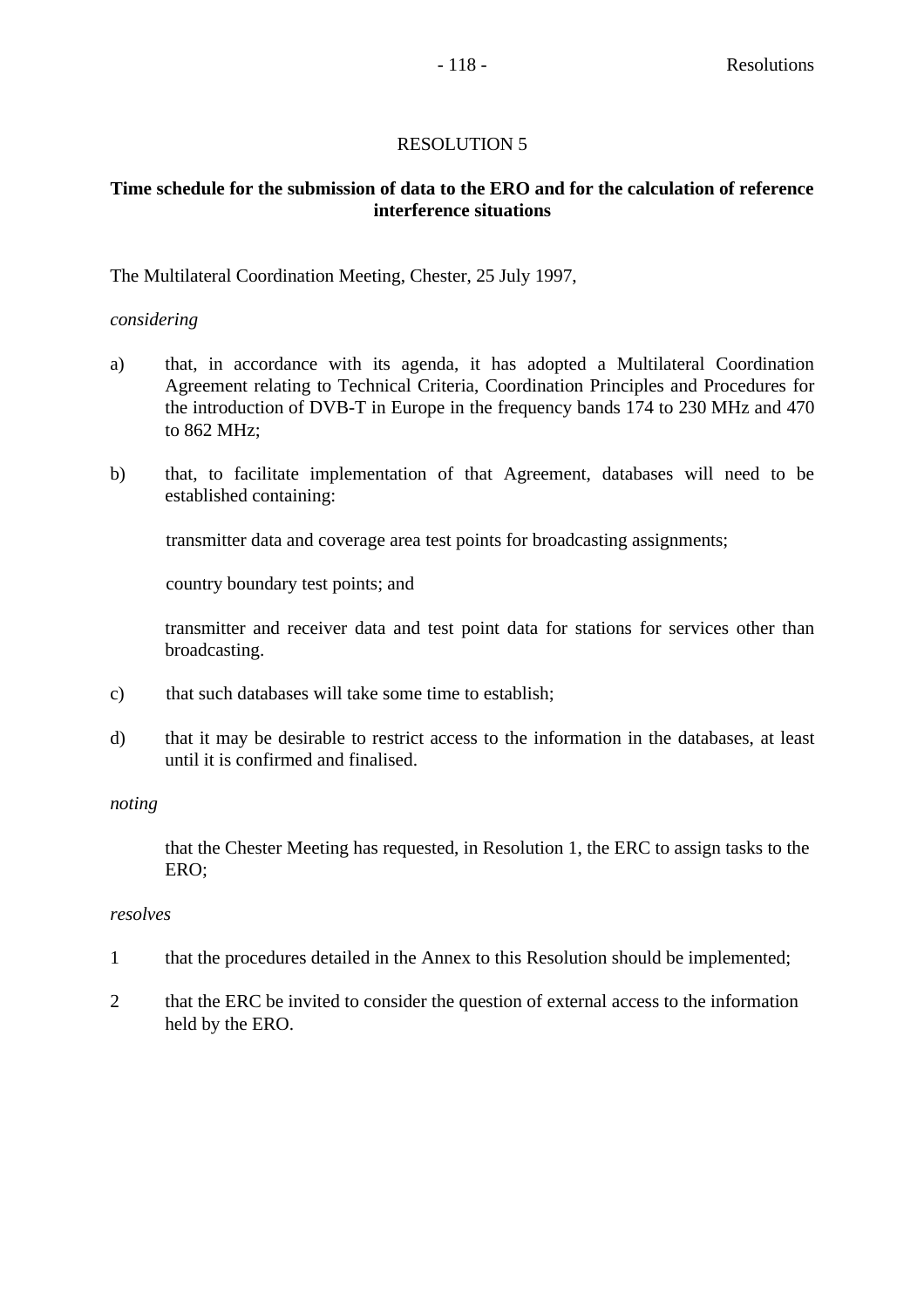## Annex to Resolution 5

## **Time schedule for submission of data to the ERO and for the calculation of reference interference situations**

## **1. Reference date for calculation of reference situations**

For all coordinated television stations (including stations contained in ST61) within the relevant frequency bands the reference interference situation is calculated on the basis of the situation at 25/7/97. After submission of all relevant and approved data, as described below, to the ERO, a final reference calculation is done after 31/10/98 based on the submitted data and the interference situation at 25/7/97.

## **2. Television assignment data and test points**

Databases containing transmitter data, coverage area test points and country boundary test points will take some time to establish. Therefore the following course of action is proposed:

1. All data exchange will be done by electronic means.

2. The ERO will send to all administrations a copy of the updated ST61 Plan, in the CEPT format, by 1/9/97. On the same date, the ERO will send to all administrations a set of software intended to assist in the preparation of the data files which administrations will need to send to the ERO.

3. Data in accordance with the CEPT data format should be sent to the ERO for as many as possible of all coordinated television stations (including stations contained in ST61) before 30/11/97. This will permit initial calculation of test points and detection of errors. Data for all television assignments should be sent to the ERO before 31/1/98. These data are sent by the ERO to the administrations of all countries for checking and agreement. Cases where there are disagreements should be clarified between the administrations concerned and cases where data errors were detected and corrected by the administration concerned should be sent to the ERO before 30/6/98.

4. Country boundary test points will be provisionally chosen by the ERO on the basis of the ITU Digital World Map before 30/11/97 and sent to all administrations. The country boundary test points will be checked, modified where appropriate and finally agreed as common boundary test points by the administrations sharing any given boundary. After bilateral acceptance the test points will be sent to the ERO before 31/3/98.

5. An initial set of coverage area test points for all assignments will be generated automatically by the ERO in cooperation with the EBU and sent to all administrations before 31/12/97. A revised set of coverage area test points will be generated before 31/8/98 on the basis of the final assignment data and taking account any comments received from administrations.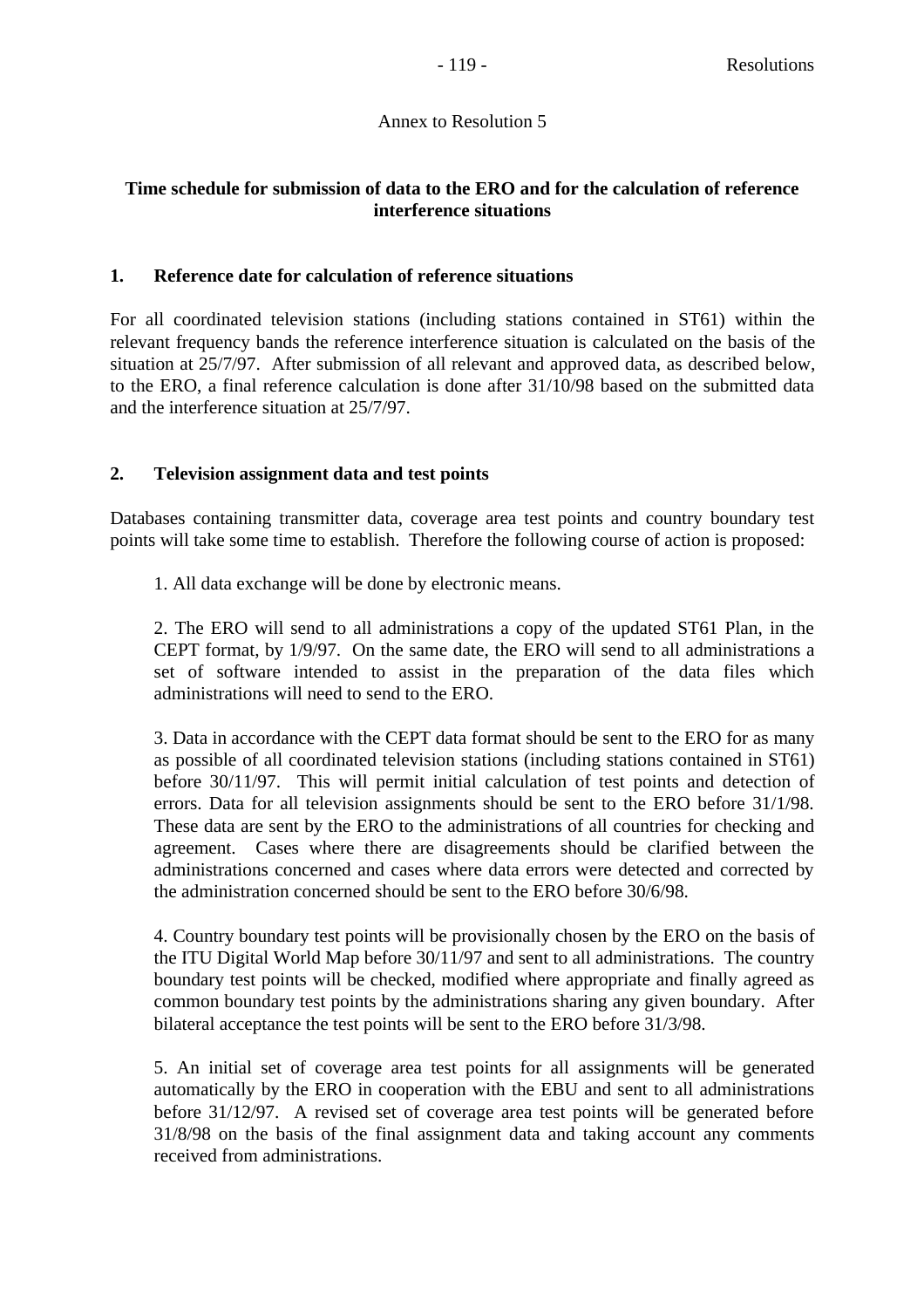6. The revised set of coverage area test points calculated under 5 will be checked by the administrations concerned and any modifications to the test point locations, will be sent to the ERO before 31/10/98.

## **3. Data and test points for stations of services other than broadcasting**

Databases containing receiver and transmitter data and test points will take some time to establish. Therefore the following course of action is proposed:

1. All data exchange will be done by electronic means.

2. Data in accordance with the CEPT data format should be sent to the ERO for as many as possible of all stations of services other than broadcasting before 30/11/97, including the locations of test points. This will permit initial detection of errors. Data for all other service stations should be sent to the ERO before 31/1/98. These data are sent by the ERO to the administrations of all countries for checking and agreement. Cases where there are disagreements should be clarified between the administrations concerned and cases where data errors were detected and corrected by the administration concerned should be sent to the ERO before 30/6/98.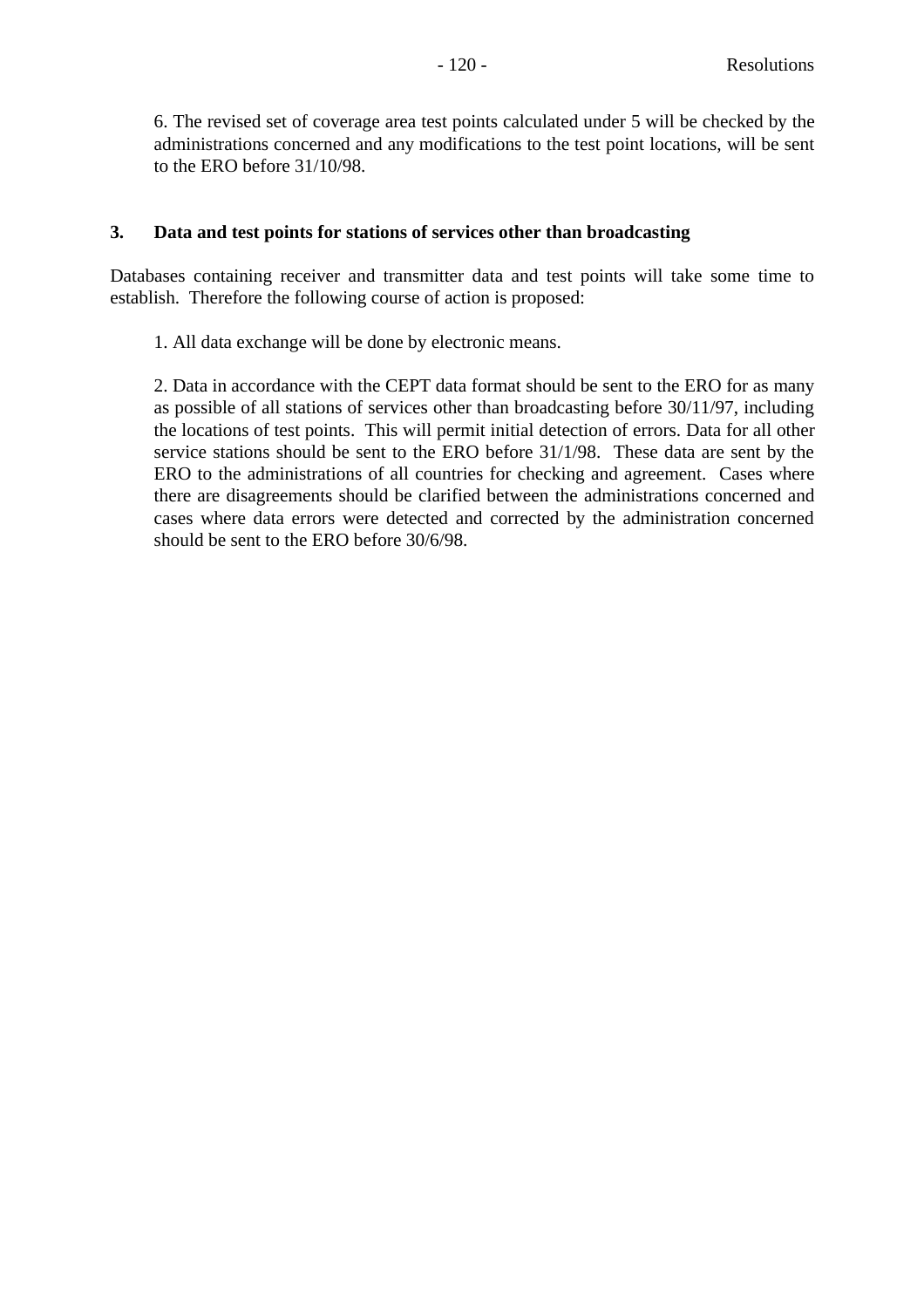## **Action to develop, within the ITU Radiocommunication Study Groups, an ITU-R Recommendation concerning the coordination of DVB-T stations**

The Multilateral Coordination Meeting, Chester, 25 July 1997,

## *considering*

- a) that, in accordance with its agenda, it has adopted a Multilateral Coordination Agreement relating to Technical Criteria, Coordination Principles and Procedures for the introduction of DVB-T in Europe in the frequency bands 174 to 230 MHz and 470 to 862 MHz;
- b) that Article 4 of the Agreement contains procedures for Contracting Administrations to coordinate their digital terrestrial broadcasting stations with the stations of other Contracting Administrations;
- c) that some Contracting Administrations have borders with countries that are not Contracting Administrations;
- d) that, in such cases, the provisions of the Radio Regulations or other regional agreements are applicable but, at present, these do not take into account the technical criteria developed especially for digital terrestrial television broadcasting;

## *resolves*

1 to invite the CEPT/ERC to take appropriate action, within the ITU-R Study Groups, for the preparation of an ITU-R Recommendation that could be used by the ITU-BR to develop a Rule of Procedure to deal with DVB-T assignments within the Stockholm Agreement and to establish technical standards to be used in response to requests from administrations.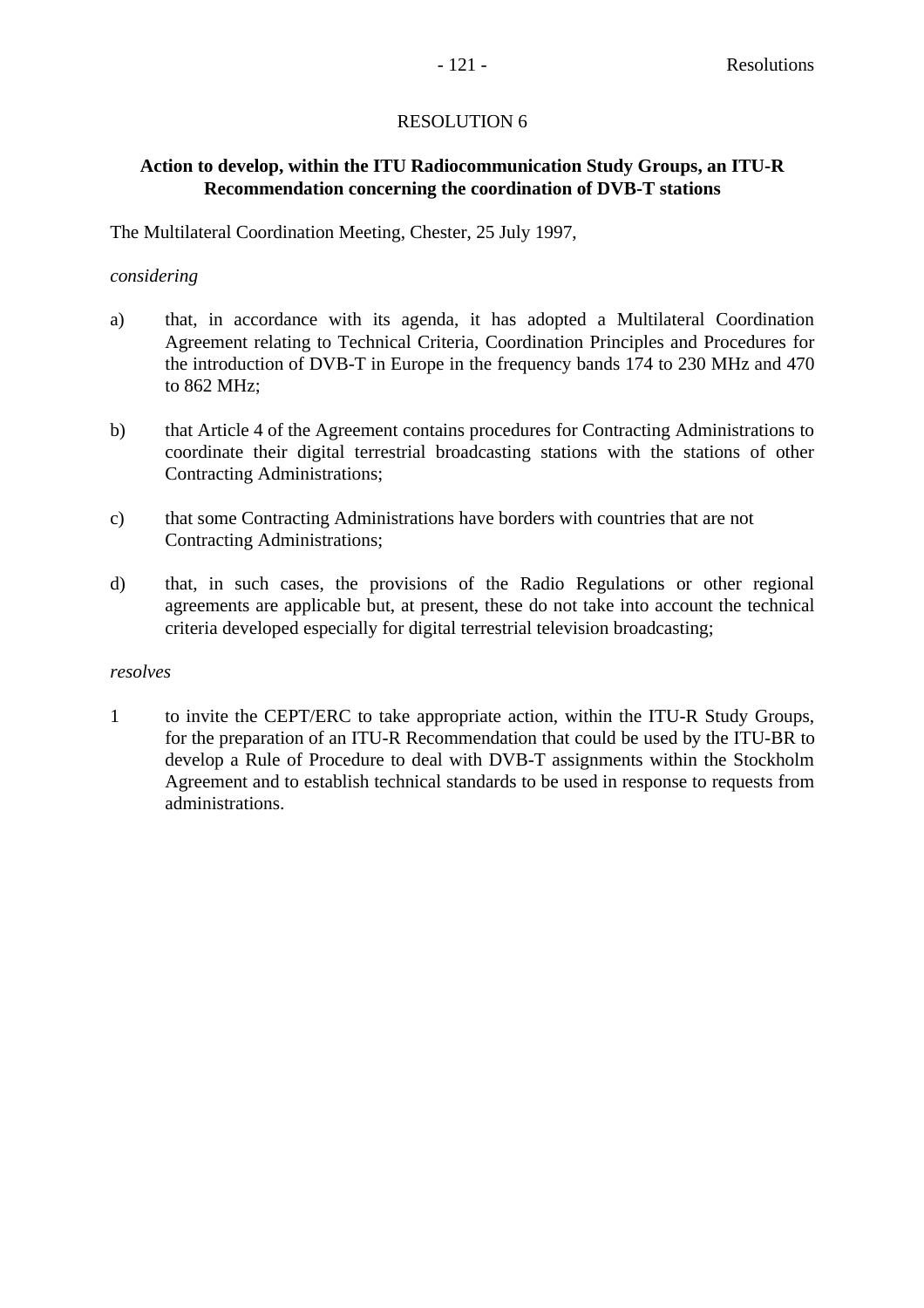# **Supplementary information**

## **Flow charts for coordination procedures and compatibility analysis**

## **Contents**

| 1. | Explanatory note concerning flow charts for coordination procedures                                                                      | 123        |
|----|------------------------------------------------------------------------------------------------------------------------------------------|------------|
| 2. | Coordination Procedure A: Procedure for analogue television stations (Article 4 Part A)                                                  | 125        |
| 3. | Coordination Procedure B: Procedure for DVB-T stations or SFNs (Article 4 Part B)                                                        | 126        |
| 4. | Coordination procedure C: Procedure for stations of services other than broadcasting having<br>primary status (Article 4 Part C)         | 127        |
| 5. | Conversion of an analogue assignment into a DVB-T station or SFN (Annex 6)                                                               | 128        |
| 6. | Compatibility analysis A/C: DVB-T interfered with by analogue television and DVB-T interfered<br>with by DVB-T (Annex 4 Section A and C) | 129        |
| 7. | Compatibility analysis B: Analogue TV interfered with by DVB-T (Annex 4 Section B)                                                       | <b>130</b> |
| 8. | Compatibility analysis D: Services other than broadcasting having primary status interfered with<br>by DVB-T (Annex 4 Section D)         | 131        |
| 9. | Compatibility analysis E: DVB-T interfered with by services other than broadcasting having<br>primary status (Annex 4 Section E)         | 132        |
|    | 10. CEPT databases to be used in compatibility analysis                                                                                  | 133        |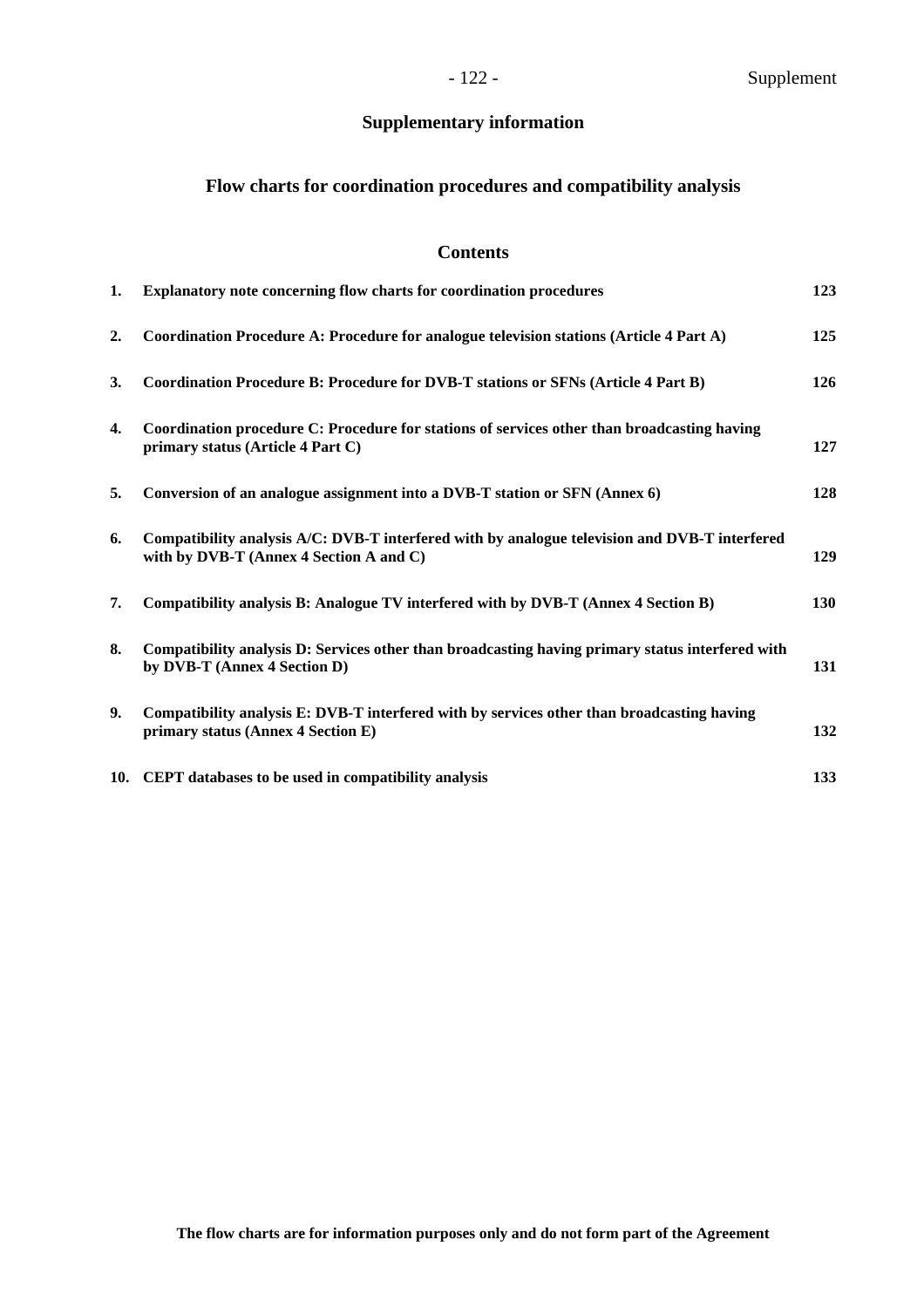## **1. Explanatory note concerning flow charts for coordination procedures**

The flow charts are for information only and do not form part of the Chester Agreement. To assist in the application of the Article 4 procedures flow charts have been developed for the coordination of:

| <b>Service to be coordinated</b> | <b>Coordination procedure</b> | <b>Flow chart</b> |
|----------------------------------|-------------------------------|-------------------|
| Analogue television              | Art. 4 part A                 | А                 |
| DVB-T                            | Art. 4 part B                 | B                 |
| T-DAB                            |                               | none              |
| Other Service                    | Art. 4 part $C$               |                   |

Furthermore there is a flow chart for the conversion procedure contained in Annex 6.

Part of the coordination procedure is a compatibility analysis in which the service to be coordinated is tested against all four services to be protected. The compatibility analyses, as far as appropriate, are shown in separate flow charts contained in this supplementary information.

The matrix in Table S1 gives the numbering of the flow charts of the compatibility analyses. Eleven of the 16 possible combinations do not relate to the coordination of DVB-T assignments, these are either covered by the Stockholm Agreement, indicated as ST61, the Wiesbaden Arrangement indicated as WI95, or by the Radio Regulations indicated as RR.

The numbering of the flow charts is consistent with the section numbers of Annex 4.

## **Table S1 Numbering of flow charts for the compatibility analysis of DVB-T with other services**

|                                   | Service to be coordinated |                   |                   |                       |  |  |
|-----------------------------------|---------------------------|-------------------|-------------------|-----------------------|--|--|
| Service to be protected           | Analogue<br>television    | DVB-T             | <b>T-DAB</b>      | Any other<br>services |  |  |
|                                   | Art. 4 part A             | Art. 4 part B     |                   | Art. 4 part C         |  |  |
| 1. Analogue television            | ST61                      | B                 | WI95              | ST <sub>61</sub>      |  |  |
| 2. DVB-T including<br>conversions | A                         | C                 | WI95 <sup>1</sup> | E                     |  |  |
| 3. T-DAB                          | WI95                      | W195 <sup>1</sup> | WI95              | WI95                  |  |  |
| 4. Any other services             | ST61                      | Ð                 | WI95              | <b>RR</b>             |  |  |

 $1$  With appropriate protection criteria as specified in Annex 1.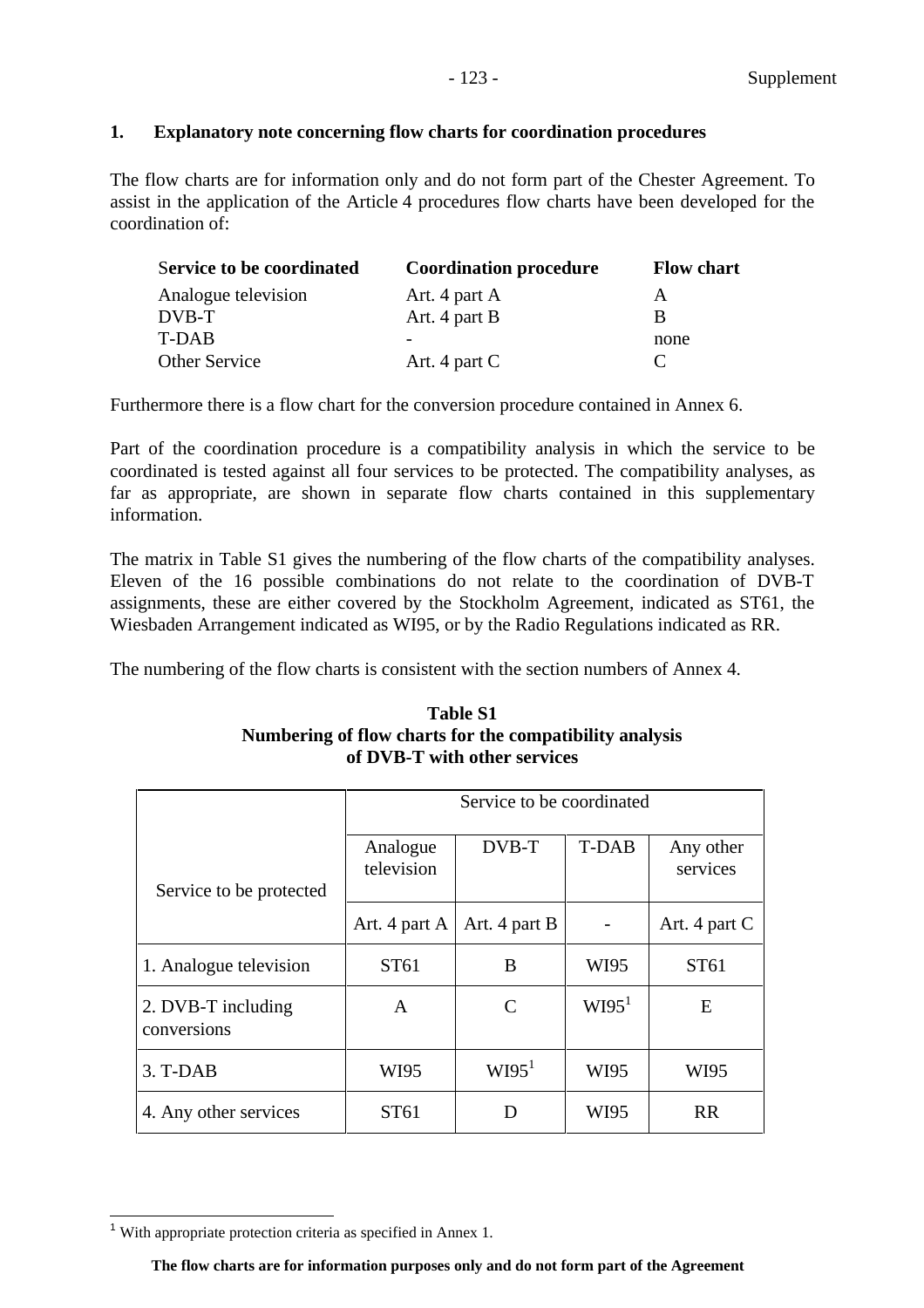The shadings in the flow charts of coordination procedure A, B, and C have the following meaning:

Action by the administration requesting the new assignment or allotment.

Action by the administration consulted.

Common action of requesting and consulted administration.

The flow charts A, B and C, the conversion flow chart and the compatibility analysis flow charts are given in this supplementary information.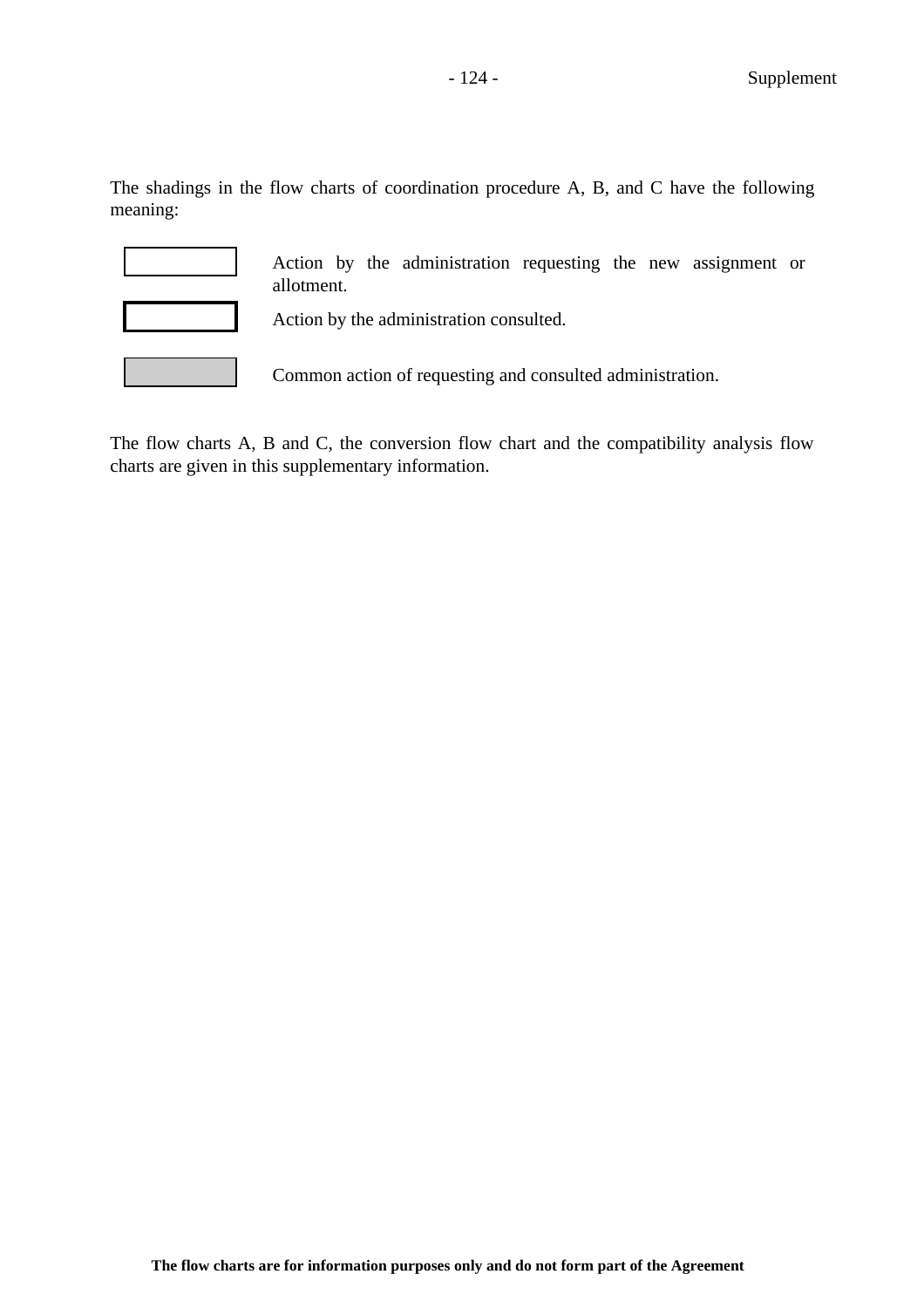

## **2. Coordination Procedure A: Procedure for analogue television stations (Article 4 Part A)**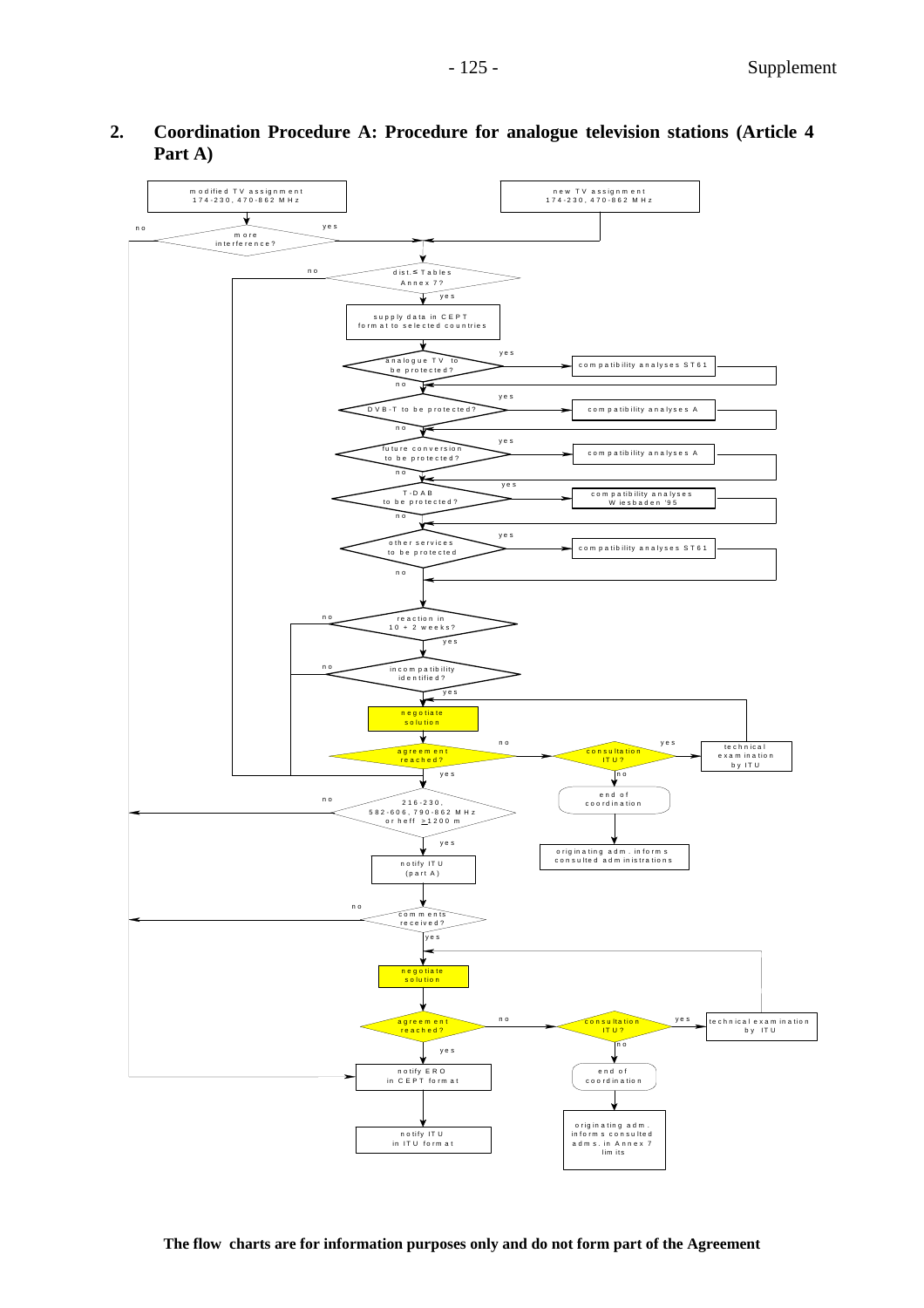

## **3. Coordination Procedure B: Procedure for DVB-T stations or SFNs (Article 4 Part B)**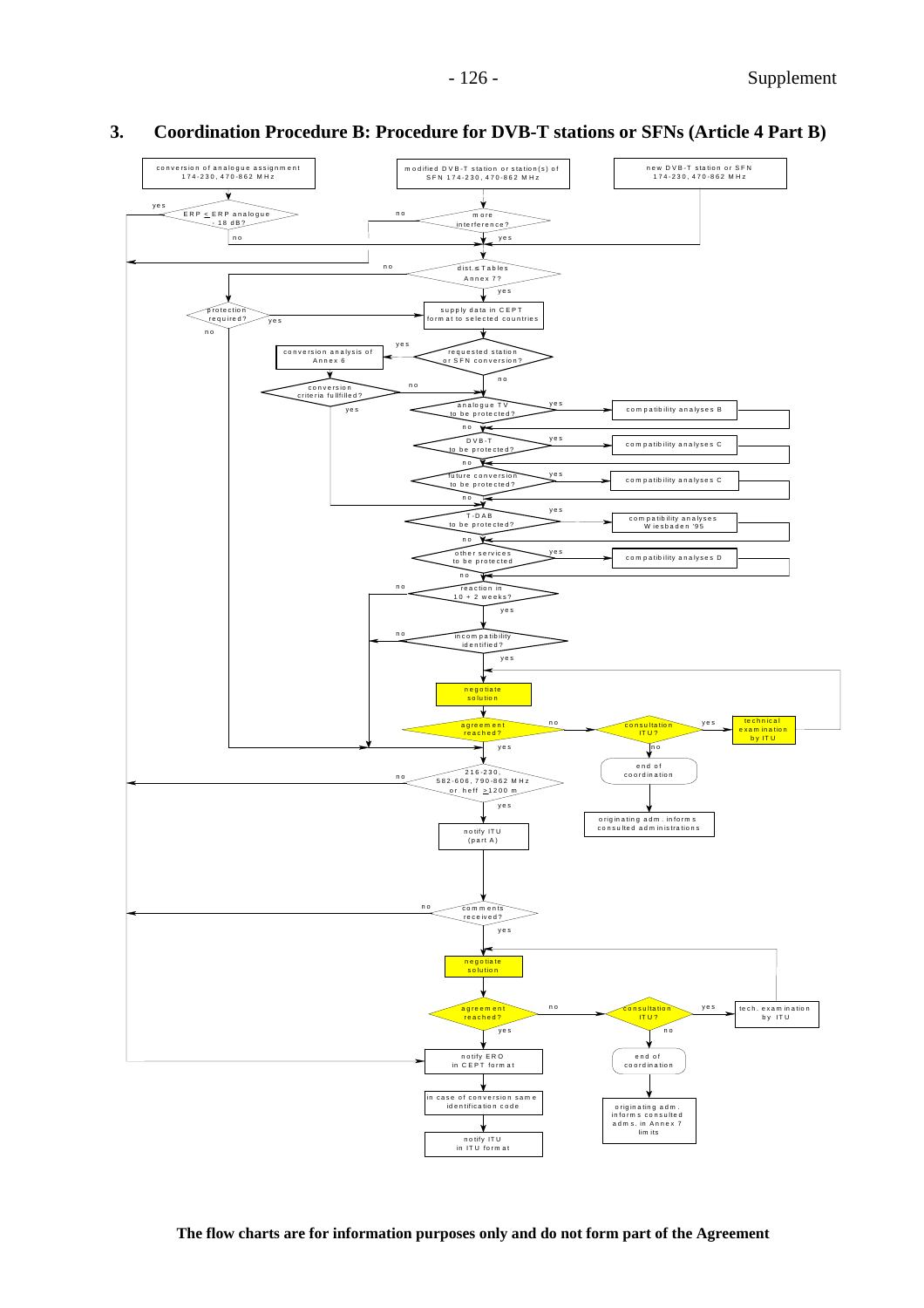

**The flow charts are for information purposes only and do not form part of the Agreement**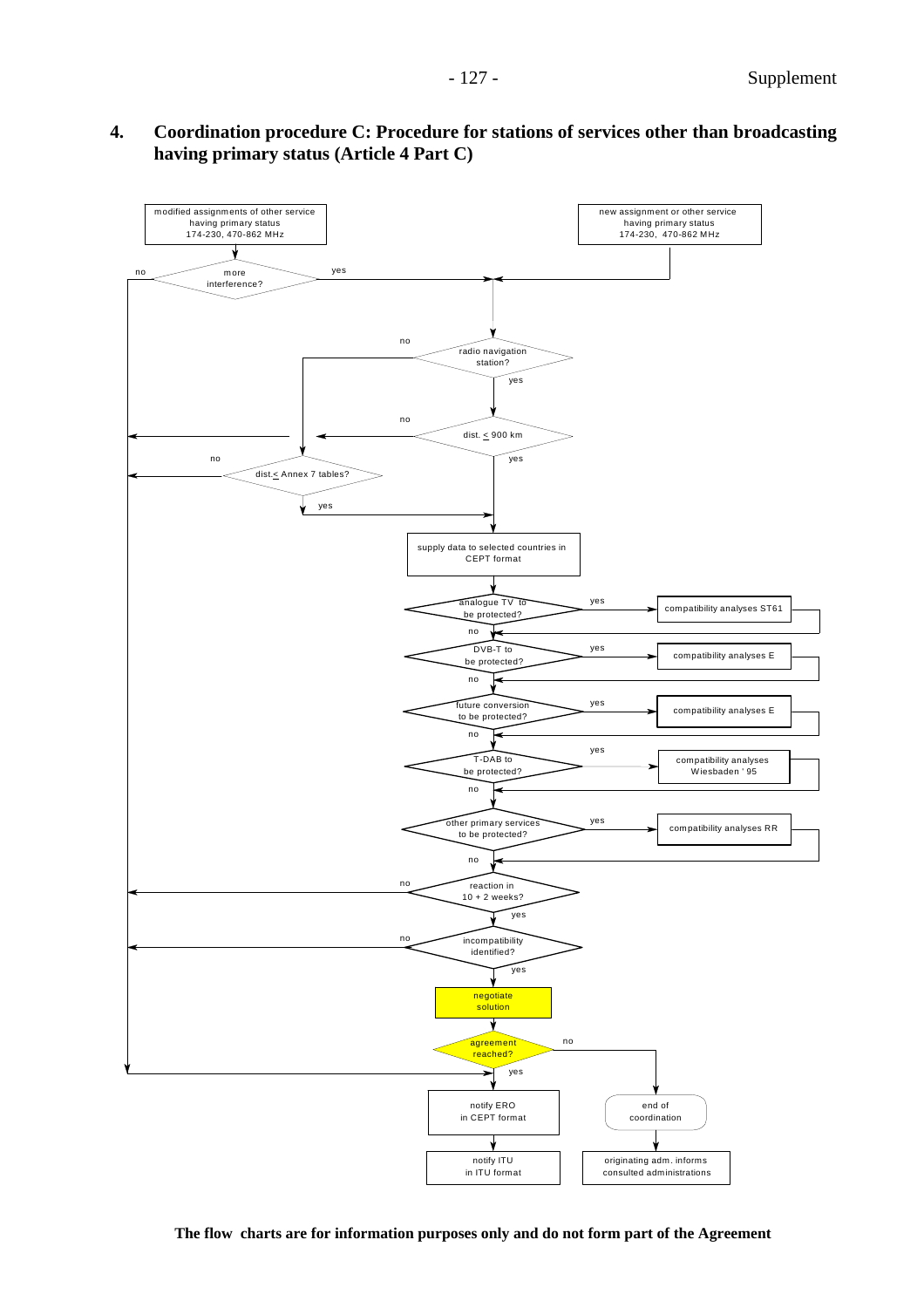## **5. Conversion of an analogue assignment into a DVB-T station or SFN (Annex 6)**



**The flow charts are for information purposes only and do not form part of the Agreement**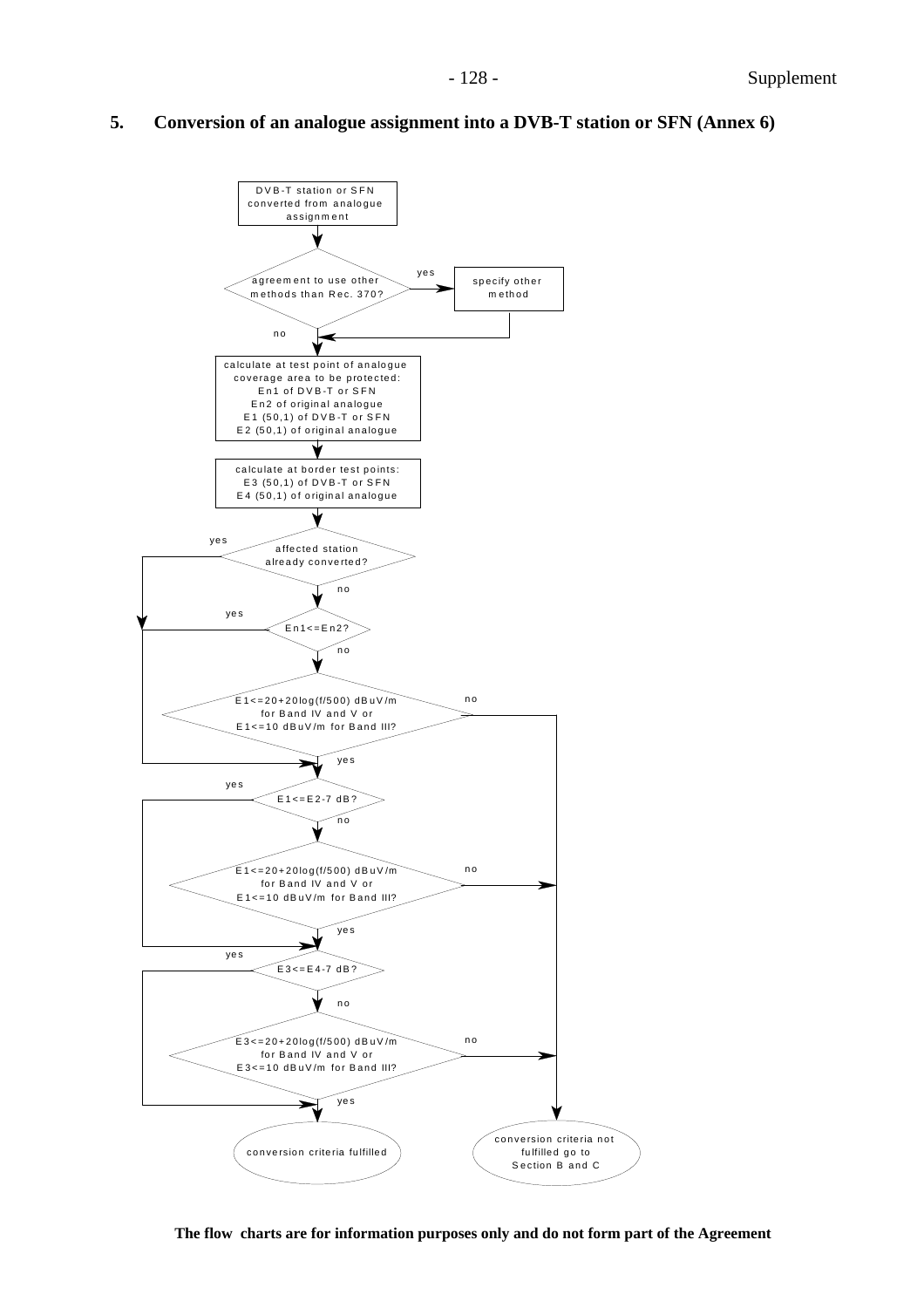

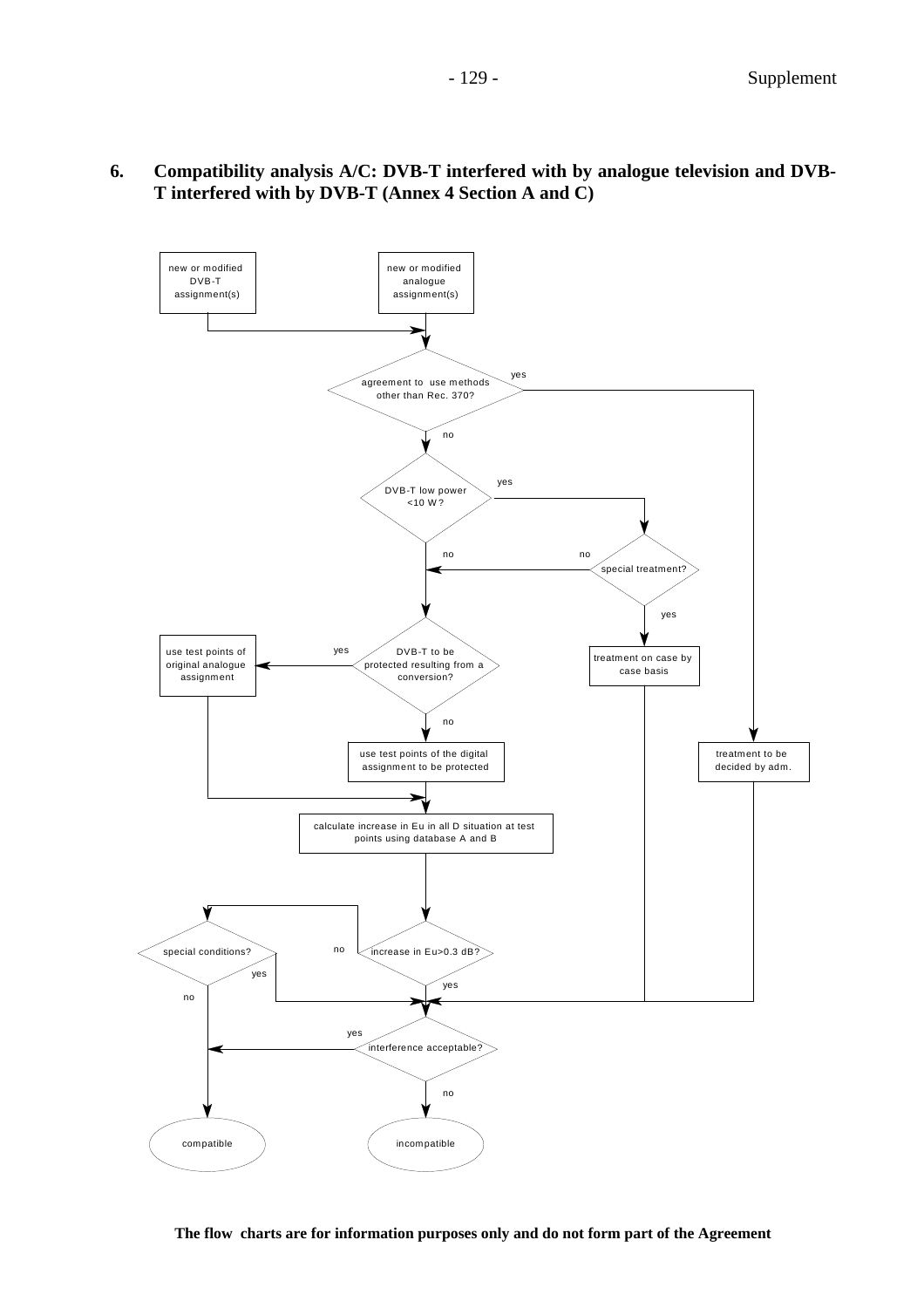

**7. Compatibility analysis B: Analogue TV interfered with by DVB-T (Annex 4 Section B)**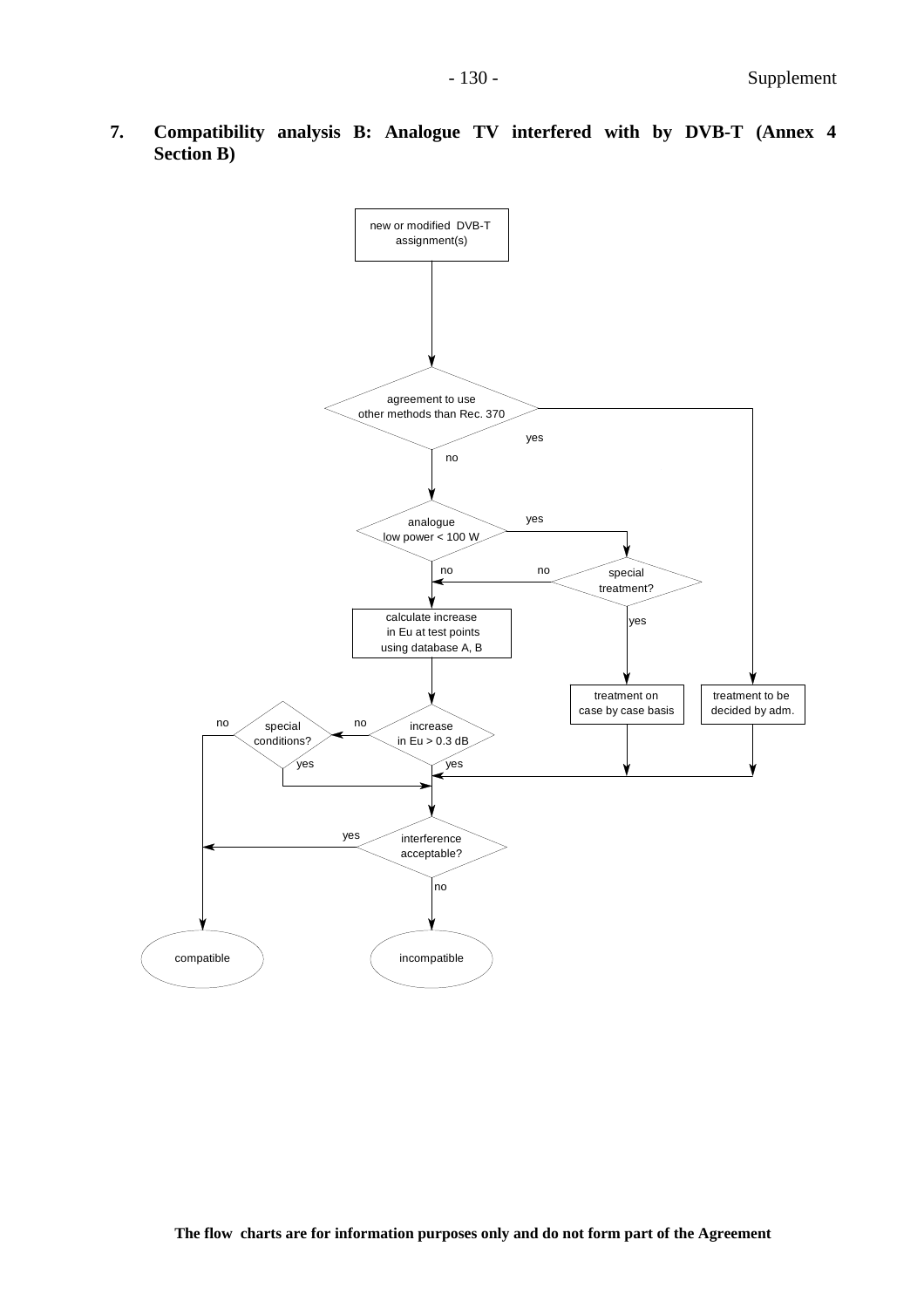**8. Compatibility analysis D: Services other than broadcasting having primary status interfered with by DVB-T (Annex 4 Section D)**

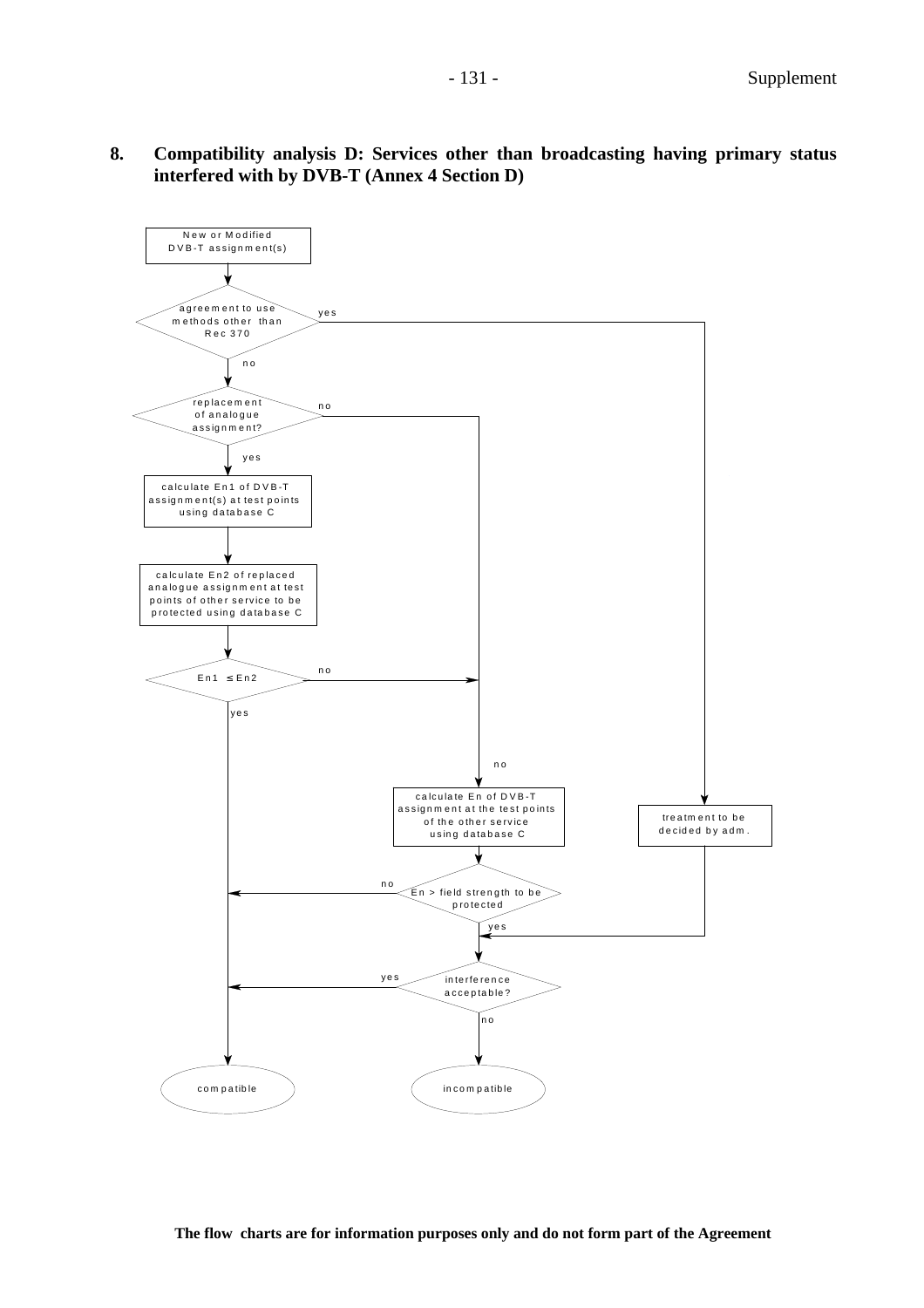**9. Compatibility analysis E: DVB-T interfered with by services other than broadcasting having primary status (Annex 4 Section E)**